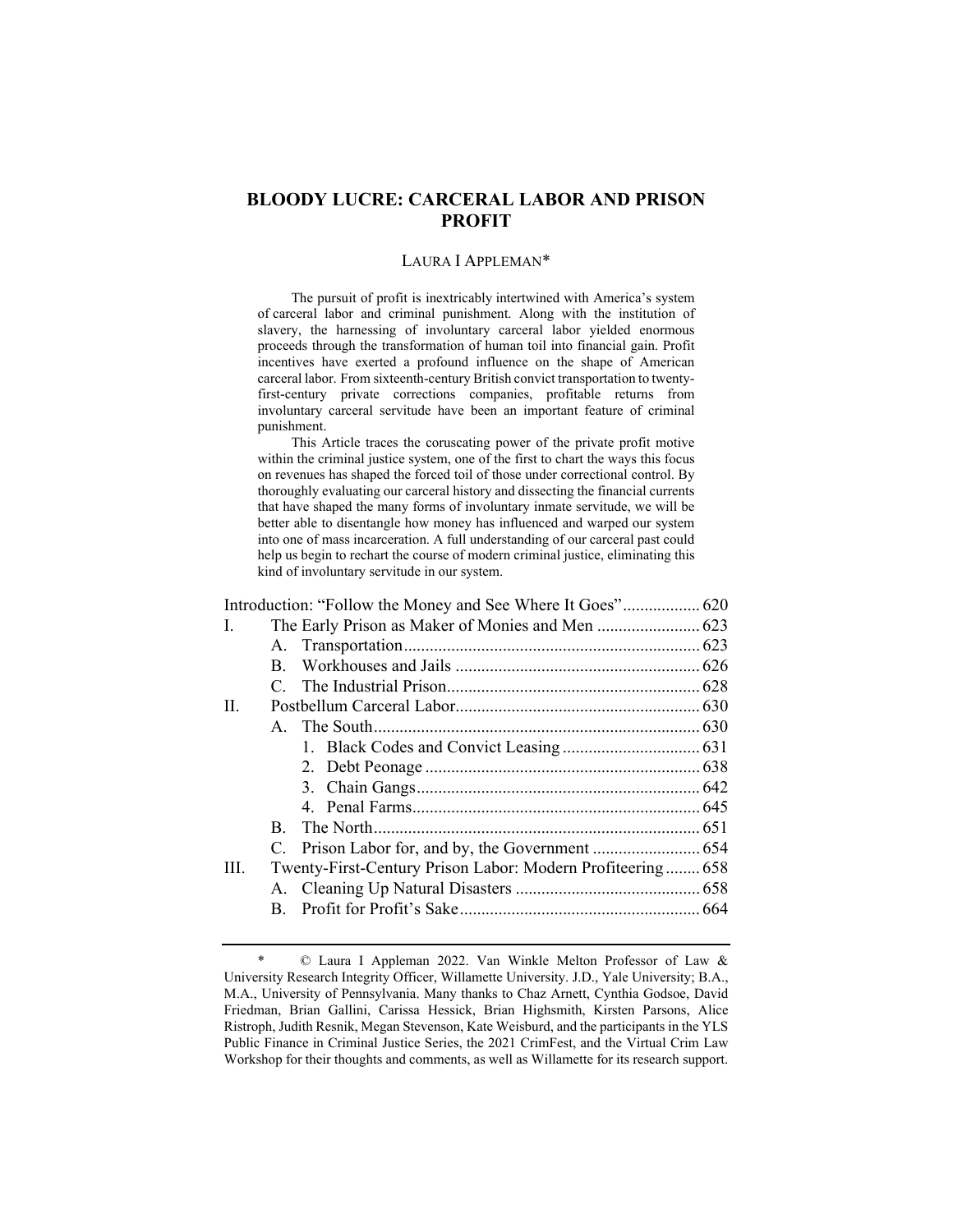| State-Run "Independent" Correctional Industries  668<br>D.            |  |
|-----------------------------------------------------------------------|--|
| How the Law Helps Maintain Profit in Carceral Punishment 671<br>IV.   |  |
|                                                                       |  |
| $1_{-}$                                                               |  |
| 2. Fair Labor Standards Act Classifications 673                       |  |
| 3. OSHA, the Toxic Substances Control Act, and the                    |  |
|                                                                       |  |
| B.                                                                    |  |
| Banks Floating Private Prison Industries 676<br>1.                    |  |
| 2. Investment and Mutual Funds Supporting Prison                      |  |
|                                                                       |  |
| V.                                                                    |  |
| А.                                                                    |  |
|                                                                       |  |
|                                                                       |  |
| Abolishing Constitutional Slavery and Involuntary<br><b>B.</b>        |  |
|                                                                       |  |
|                                                                       |  |
|                                                                       |  |
| Divesting from Private Prisons and Private Industry in<br>$C_{\cdot}$ |  |
|                                                                       |  |
| 1. Growing Bank Refusal to Fund Private Prison                        |  |
|                                                                       |  |
|                                                                       |  |
| 3. Eliminating Private Profit from the Carceral World 686             |  |
|                                                                       |  |

INTRODUCTION: "FOLLOW THE MONEY AND SEE WHERE IT GOES"<sup>1</sup>

The profit motive is inextricably intertwined with America's system of carceral labor and criminal punishment. Profit incentives have exerted a profound influence on the shape of American carceral labor. This dynamic has held fast through slavery, Reconstruction, the Industrial Revolution, the Great Depression, and the Great Society, continuing through today. The profit motive surfaces in all forms of detention through U.S. history, not only for the convicted but also for the disabled and those who are not citizens.

If profits are a major motivator of American mass incarceration, then carceral labor is one of the primary engines driving the entire enterprise. Along with the institution of slavery, involuntary carceral labor created huge returns by transforming human toil into monetary gain. From

<sup>1.</sup> LIN-MANUEL MIRANDA & JEREMY MCCARTER, HAMILTON: THE REVOLUTION 200 (2016).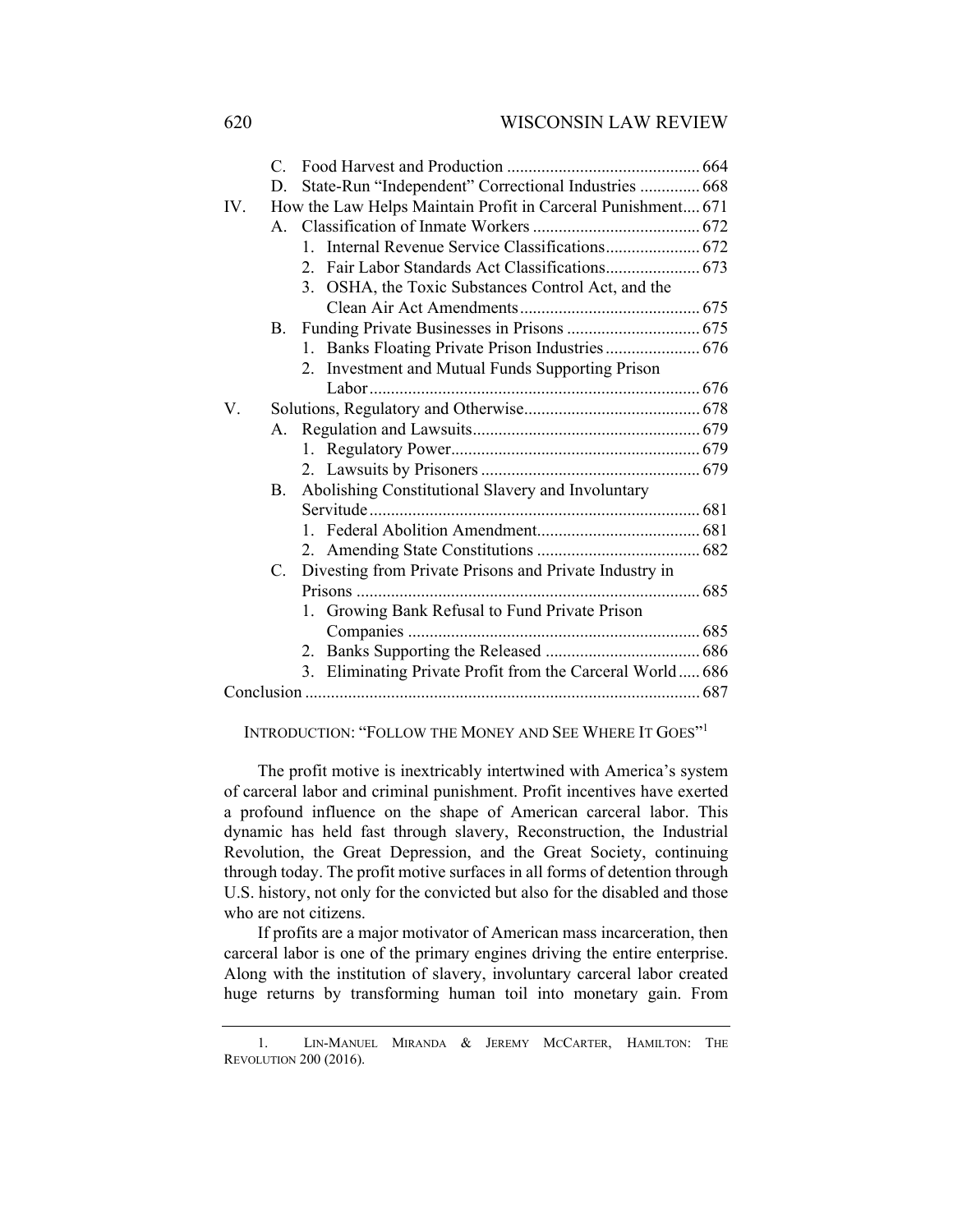sixteenth-century British convict transportation to twenty-first-century private corrections companies, involuntary carceral servitude has been a feature of criminal punishment, always with an eye toward revenue. This Article traces the coruscating power effect of profits within the criminal justice system, charting the ways this focus on revenues has shaped the forced toil of those under correctional control.

From a citizen's first interaction with the justice system through their release into the community, profit-seeking is embedded in our modern carceral machine. This particularly American motivation can be tied, in part, to deep-rooted eugenic beliefs still informing our carceral system. For centuries, society has judged those who can work or produce as genetically superior to those who cannot. This belief system undergirds the criminal justice system as well. The Puritan work ethic remains a motivator of criminal process, finding its apogee in involuntary carceral labor: everyone must produce, even while under correctional control. In many ways, our modern version of eugenically driven incarceration<sup>2</sup> is transparent in that today's criminal punishment is sold to private businesses as a way of extracting profit from so-called unproductive "undesirables" through the process of obligatory work.

This Article is the first piece of scholarship to comprehensively detail and trace the role of money-making in carceral labor apart from slavery, from the early colonial period through our current time. By thoroughly evaluating our carceral history and dissecting the financial currents that have shaped the many forms of required inmate labor, we will be better able to disentangle another way lucre influences our system of mass incarceration. A full understanding of our carceral past will help us begin to rechart the course of modern criminal justice, hopefully eliminating this kind of involuntary servitude for good.

This Article proceeds in five parts. Part I details the history of early colonial and American criminal justice, explaining how beginning with the British arrival, profits were always associated with imprisonment and quickly became enmeshed with carceral labor, which was thought to improve men in both body and soul. Part I then moves to the development of early nineteenth-century industrial prisons, which were the first to make carceral labor the primary focus of incarceration, to better extract revenue from the incarcerated.

Part II carefully examines the two very different trajectories between the North and South in post-Civil War carceral labor. This Article contends that in the South, the entrapment of many Black citizens into carceral bondage was equally a function of profit-making as it was of virulent racism. Although many standard historical accounts conclude that the brutal regime of Southern carceral labor ended with convict leasing,

<sup>2.</sup> *See generally* Laura I Appleman, *Deviancy, Dependency, & Disability: The Forgotten History of Eugenics and Mass Incarceration*, 68 DUKE L.J. 417 (2018).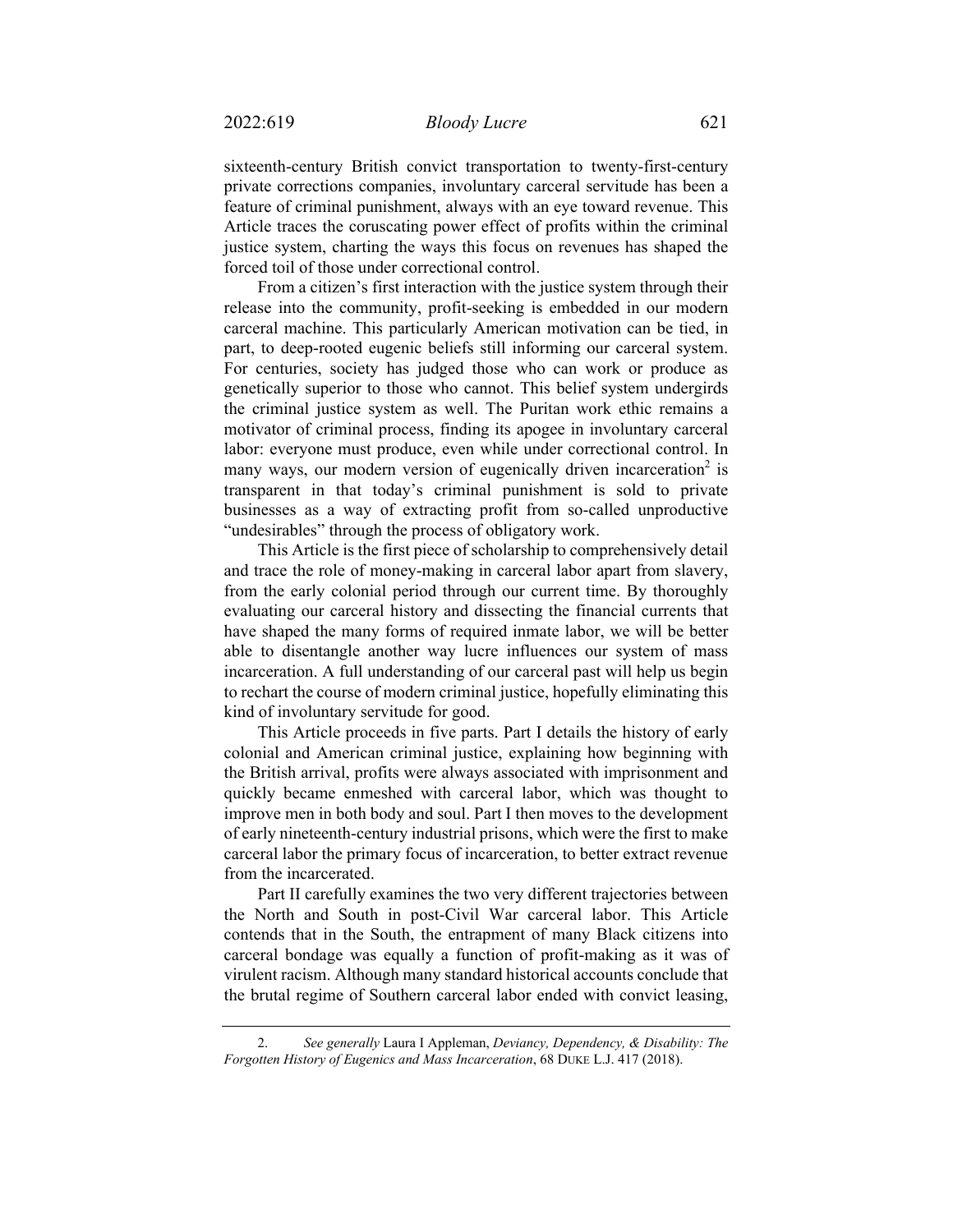the Article additionally explores how these practices simply continued under other names, including the chain gang, debt peonage, and penal farms. This Article comprehensively analyzes the entirety of such servitude through the lens of profit. In doing so, it finds that the South's postbellum utilization of deadly carceral labor practices was motivated by an unaltering focus on money-making demanded by the state, the county, the criminal justice system, and innumerable private industries.

Part II additionally scrutinizes the concomitant transformation of northern penal institutions into more modern sites of commerce, relying upon carceral labor to do so. It looks in particular at the growing emphasis on inmate "hard labor," as well as the increasing federal and state interest in extracting revenues from prisons instead of investing in them.

Part III investigates modern-day carceral labor practices in prisons, jails, and alternative correction sites, finding that most inmate work is still designed to create revenues for both government agencies and private businesses, with little thought for or focus on the incarcerated persons themselves. Part III also details how modern-day carceral labor, although less overtly racist and lethal, still exploits the incarcerated for maximum profits.

Part IV analyzes the many complicated ways that laws including federal labor laws, Social Security regulation, tax laws, OSHA, and the Clean Air Act, assist in making corrections a revenue-creating enterprise. In addition, Part IV looks at how the banking industry helps prop up many private companies profiting from inmate labor, making it possible for these businesses to thrive.

Finally, Part V focuses on potential solutions for the carceral labor situation as it currently exists, highlighting the national movement to revise the Thirteenth Amendment to eliminate slavery in all aspects, state abolition amendments, minimum wage floors, and divestment from companies using carceral labor. All of these solutions point to the necessity of eliminating involuntary carceral servitude.

The connection between money, crime, and punishment has a long and sordid history in Anglo-American legal culture.<sup>3</sup> "Moral hazards abound"<sup>4</sup> when we allow profits to dictate criminal punishment, particularly when that punishment requires forced carceral toil for the benefit of state and private industry. It is past time to break the chain of compulsory labor for incarcerated individuals and give them choice, fair wages, and dignity. Eliminating this last vestige of slavery and involuntary servitude is a crucial step toward making the world of criminal justice more just.

<sup>3.</sup> *See* Jeffrey Fagan & Elliott Ash, *New Policing, New Segregation: From Ferguson to New York*, 106 GEO. L.J. ONLINE 33, 42 (2017).

<sup>4.</sup> Lan Cao, *Made in the USA: Race, Trade, and Prison Labor*, 43 N.Y.U. REV. L. & SOC. CHANGE 1, 4 (2019).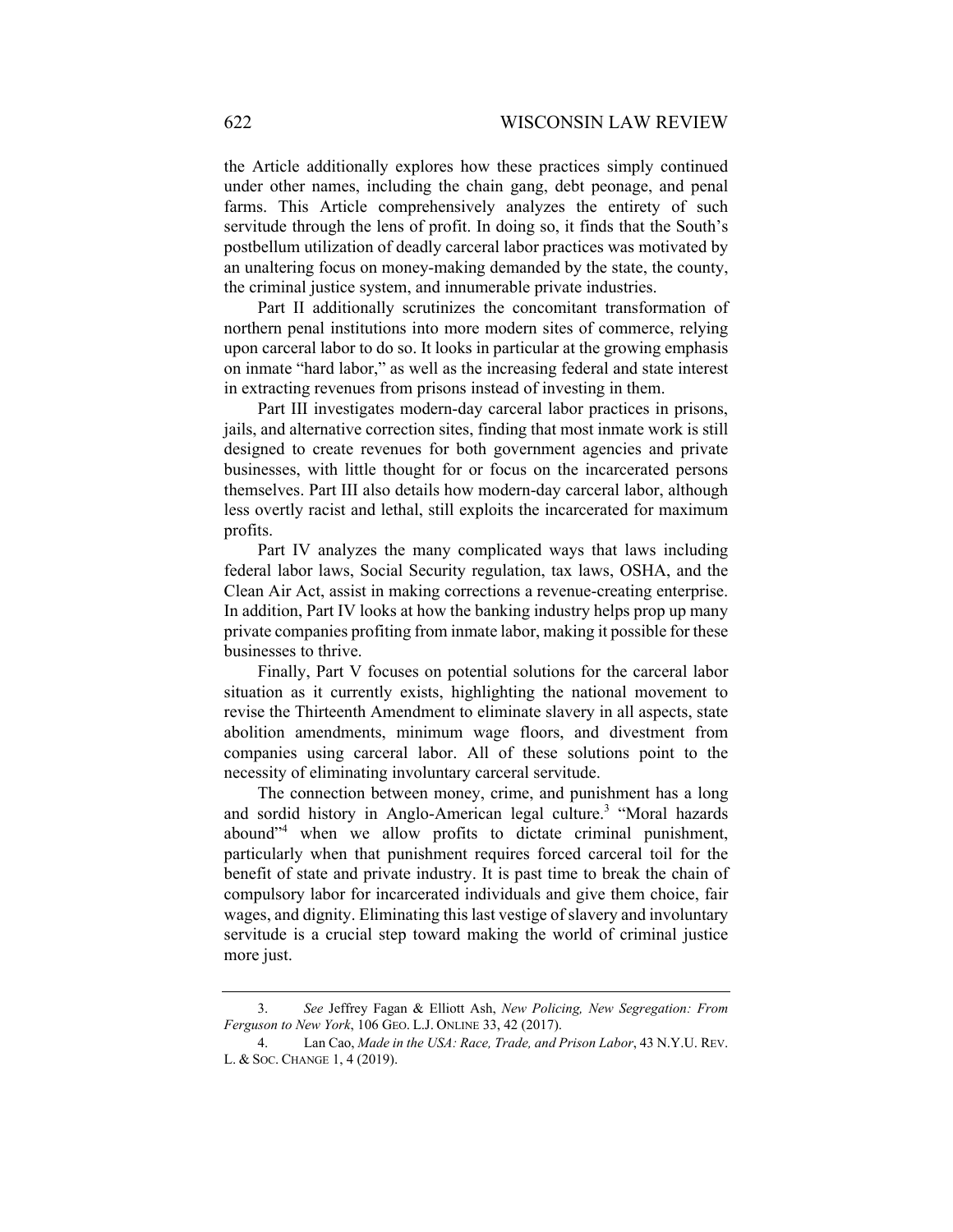# I. THE EARLY PRISON AS MAKER OF MONIES AND MEN

The twin motivators of making money and transforming "undesirable" British citizens into hardworking colonials fueled the settlement and development of the American colony. The colonization of North America was undergirded by a belief system rooted in rigid class and hereditary distinctions.<sup>5</sup> These strict hierarchies reflected a landownerclass belief in a permanent lower class, considered the bottom societal layer.<sup>6</sup> From the outset, the American colonies were envisioned as "a place" where the surplus poor, the waste people of England, could be converted into economic assets."<sup>7</sup>

Indeed, British elites imagined the New World, not just Australia, as an immense, uncultivated terrain perfect for resettling England's poor, homeless, and lawbreakers—the "waste people" who were the dregs of society.8 By forcibly dispatching their destitute, lawbreaking, and developmentally disabled to the North American continent,<sup>9</sup> the British expressed their vision of colonial America as "one giant workhouse."10 Not only would transporting these "undesirables" rid England of them, but America would also provide a space to, at best, transform them into productive workers.<sup>11</sup> In a colonial society that valorized hard work, good breeding, and productivity, those who could not contribute by working were doomed to a lifetime of being contained, separated, and controlled.<sup>12</sup>

## *A. Transportation*

The exiling of British citizens for purposes of criminal punishment and carceral labor began as early as 1606, dovetailing with the Virginia colony's need for bodies to work the land.<sup>13</sup> Using convicts for such purposes not only allowed the American colonies to thrive and produce revenue, but also provided, in the eyes of the Crown, a tidy and convenient

<sup>5.</sup> Appleman, *supra* note 2, at 425.

<sup>6.</sup> *See* NANCY ISENBERG, WHITE TRASH: THE 400-YEAR OLD UNTOLD HISTORY OF CLASS IN AMERICA 102 (2016).

<sup>7.</sup> *Id.* at 121.

<sup>8.</sup> *Id.*

<sup>9.</sup> *See generally* J. M. BEATTIE, CRIME AND THE COURTS IN ENGLAND, 1660- 1800, at 470–83 (1986) (discussing British transportation prior to the 1718 Transportation Act).

<sup>10.</sup> ISENBERG, *supra* note 6, at 21.

<sup>11.</sup> *Id.*

<sup>12.</sup> Appleman, *supra* note 2, at 426.

<sup>13</sup>*. See* PETER WILSON COLDHAM, EMIGRANTS IN CHAINS: A SOCIAL HISTORY OF FORCED EMIGRATION TO THE AMERICAS OF FELONS, DESTITUTE CHILDREN, POLITICAL AND RELIGIOUS NON-CONFORMISTS, VAGABONDS, BEGGARS AND OTHER UNDESIRABLES 1607- 1776, at 41 (1992).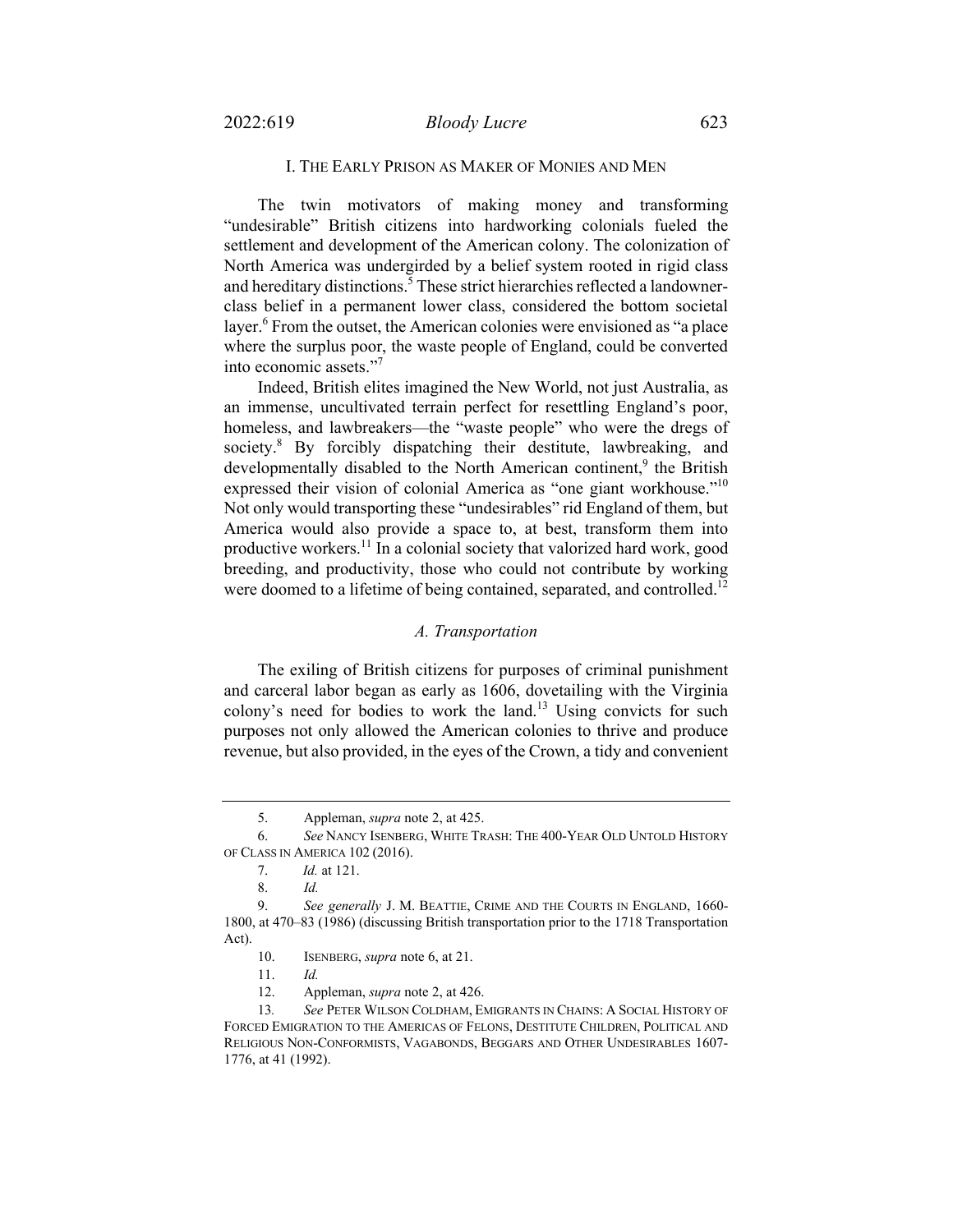way to deter future criminals.<sup>14</sup> The poor were also transported, a group that included children, the homeless, and the disorderly.<sup>15</sup> From the very beginning, hard labor, profit, and punishment were linked.

In  $1718$  Britain passed the Transportation Act,<sup>16</sup> formalizing the country's ability to banish convicted felons to their colonies.17 In lieu of physical punishment or execution, felons were sentenced to seven or fourteen years' hard labor.<sup>18</sup> Merchant entrepreneurs charged the Crown five pounds per prisoner for transport.<sup>19</sup> This compensation, however, did not yield enough profit to induce commercial businesses into shipping the convicted in large enough numbers, so Parliament granted contractors "property and interest in the service" of the men during their sentence of hard labor.<sup>20</sup> A majority of these convicts were then "sold" to various private masters for the length of their labor, often to tobacco farmers, who preferred these workers to slaves.<sup>21</sup> Between 1718 and 1775, over 52,000 convicts were transported to the American colonies to labor on farms in Maryland and Virginia.<sup>22</sup>

Upon arrival in the American colonies, whichever convicts had survived the voyage were inspected by potential buyers, with prices ranging from £10–£14 for men, and £5–£9 for women.<sup>23</sup> Any human beings "left over" after the sale were sold in bulk at a cheap price to dealers who would travel from settlement to settlement selling them off. $24$ 

<sup>14.</sup> *See, e.g.*, ACTS OF THE PRIVY COUNCIL OF ENGLAND VOLUME 37, 1619-1621, at 53 (J.V. Lyle ed., London 1930), https://www.british-history.ac.uk/acts-privycouncil/vol37/pp51-75 [https://perma.cc/E29Q-N46B]. An act from 1619 (provided here in modern English form) noted that convicted felons with "able bodies fit for labor may be usefully employed for the great benefit and service of the commonwealth, and to that end may be constrained to toil in such heavy and painful works, as such a servitude shall be a greater terror to them than death itself, and therefore a better example since executions are so common as that wicked and irreligious sorts of people are no way thereby moved by them." *Id.* at 23.

<sup>15.</sup> *See generally* COLDHAM, *supra* note 13.

<sup>16.</sup> *1717: 4 George 1 c.11: The Transportation Act*, THE STATUTES PROJECT, https://statutes.org.uk/site/the-statutes/eighteenth-century/1717-4-george-1-c-11-thetransportation-act [https://perma.cc/6VUU-PASS] (last visited Mar. 18, 2022).

<sup>17.</sup> *See* Shane Bauer, *5 Ways Prisoners Were Used for Profit Throughout U.S. History*, PBS (Feb. 26, 2020, 12:30 PM), https://www.pbs.org/newshour/arts/5-waysprisoners-were-used-for-profit-throughout-u-s-history [https://perma.cc/GLZ4-T8M6].

<sup>18.</sup> *1717: 4 George 1 c.11: The Transportation Act*, *supra* note 16.

<sup>19.</sup> Bauer, *supra* note 17.

<sup>20.</sup> *Id.* 

<sup>21.</sup> *Id.*

<sup>22.</sup> R.J. Clarke, *The Land of the 'Free': Criminal Transportation to America*, THE HIST. PRESS, https://www.thehistorypress.co.uk/articles/the-land-of-the-free-criminaltransportation-to-america [https://perma.cc/7JLV-8RCT] (last visited Apr. 5, 2022).

<sup>23.</sup> *Id.* 

<sup>24.</sup> *Id.*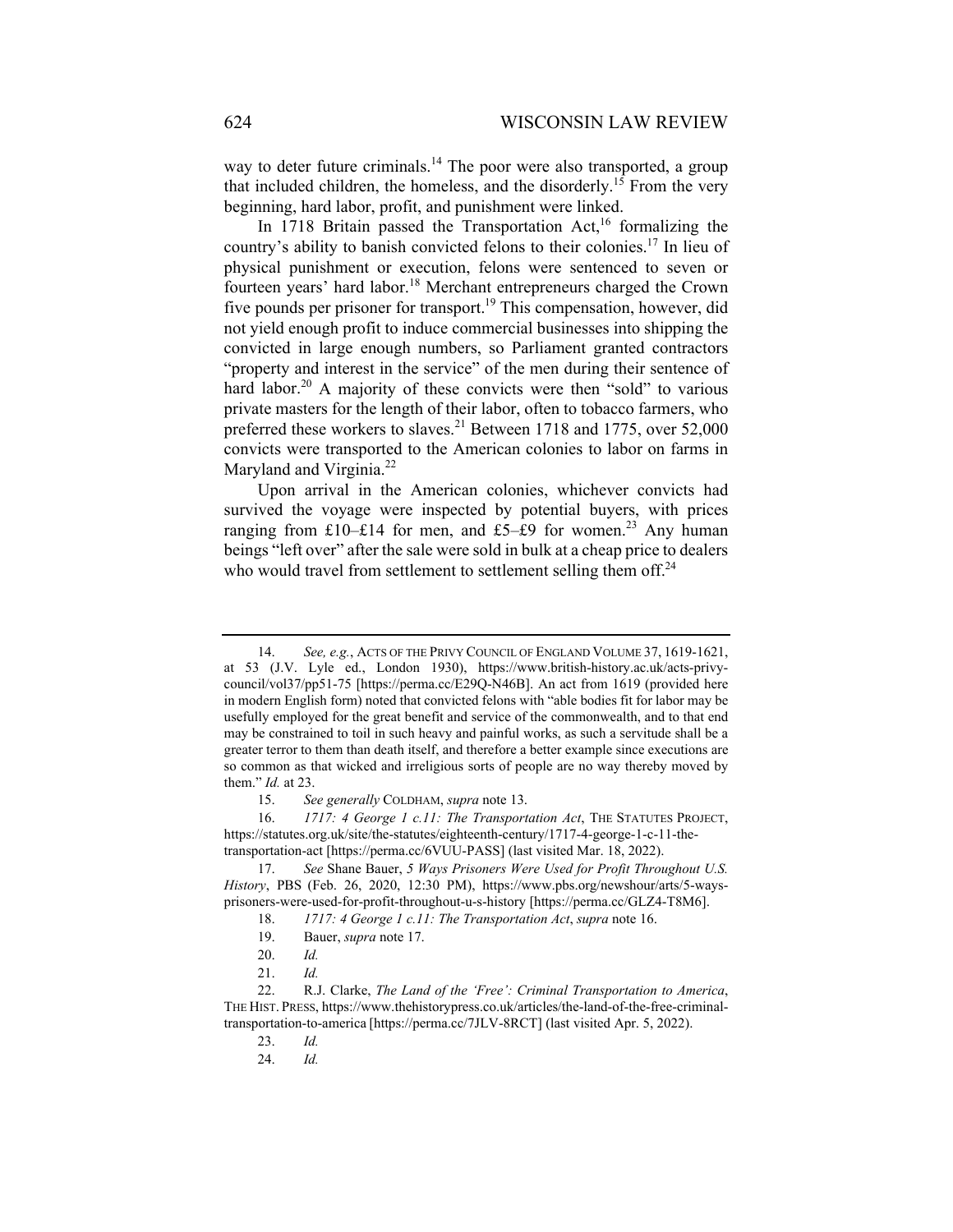In this way, profit intertwined with the punishment and physical hard labor of those people England deemed unworthy of remaining in society. By helping govern both the poor and the criminally convicted through hard labor and banishment, transportation helped reinforce class differences by allowing private business to derive earnings from the forced labor of the lower classes.

Profits from punishment greatly benefited the British merchants underwriting the wholesale transportation of convicts and the impoverished, as the Transportation Acts of 1718 and 1720 granted the exclusive right to transport convicts to merchants who contracted with the government.25 Merchants competed with each other to bring the convicts to North America, earning substantial proceeds.<sup>26</sup> In many ways, this was the first major attempt to privatize and capitalize off of criminal justice in the Anglo-American world. $27$ 

Moreover, the use of transportation increased labor market capacity in the North American colonies, bolstering the finances of the British government.28 Merchants were paid a subsidy to transport the indentured across the Atlantic and would routinely contract with local magistrates to ship the convicted.<sup>29</sup> This subsidy, combined with the money merchants made selling convicts' labor, ensured excellent returns with minimal investment.<sup>30</sup> Thus, human cargo comprised of convicted felons was an important element of the eighteenth-century Atlantic sea trade. $31$ 

Maryland and Virginia planters purchased a large number of the indentured, as did a sprinkling of tradesmen, all of whom received seven years of indentured labor from each contract purchased.<sup>32</sup> Due to the growth of slavery and, in part, convict labor, the tobacco trade tripled from 1721 to 1775, when Anglo-American transportation of convicts was at its peak.<sup>33</sup>

<sup>25.</sup> *See* Farley Grubb, *The Market Evaluation of Criminality: Evidence from the Auction of British Convict Labor in America, 1767–1775*, 91 AM. ECON. REV. 295, 295 (2001); Willow Mary Meyer, Beyond the Seas: Eighteenth-Century Convict Transportation and the Widening Net of Penal Sanctions 46 (2011) (Ph.D. dissertation, University of California, Berkeley) (available at https://escholarship.org/content/qt130156k1/qt130156k1.pdf [https://perma.cc/J9JQ-44TZ].

<sup>26.</sup> Grubb, *supra* note 25, at 295.

<sup>27.</sup> *Id.*

<sup>28.</sup> *See* Meyer, *supra* note 25, at 45.

<sup>29.</sup> *Id.* at 76.

<sup>30.</sup> *Id.* at 47.

<sup>31.</sup> *See* John J. McCusker & Kenneth Morgan, *Introduction*, *in* THE EARLY MODERN ATLANTIC ECONOMY 1, 1 (John J. McCusker & Kenneth Morgan eds., 2000).

<sup>32.</sup> Meyer, *supra* note 25, at 50–51.

<sup>33.</sup> *See* JACOB M. PRICE, CAPITAL AND CREDIT IN BRITISH OVERSEAS TRADE: THE VIEW FROM THE CHESAPEAKE, 1700–1776, at 18 (1980).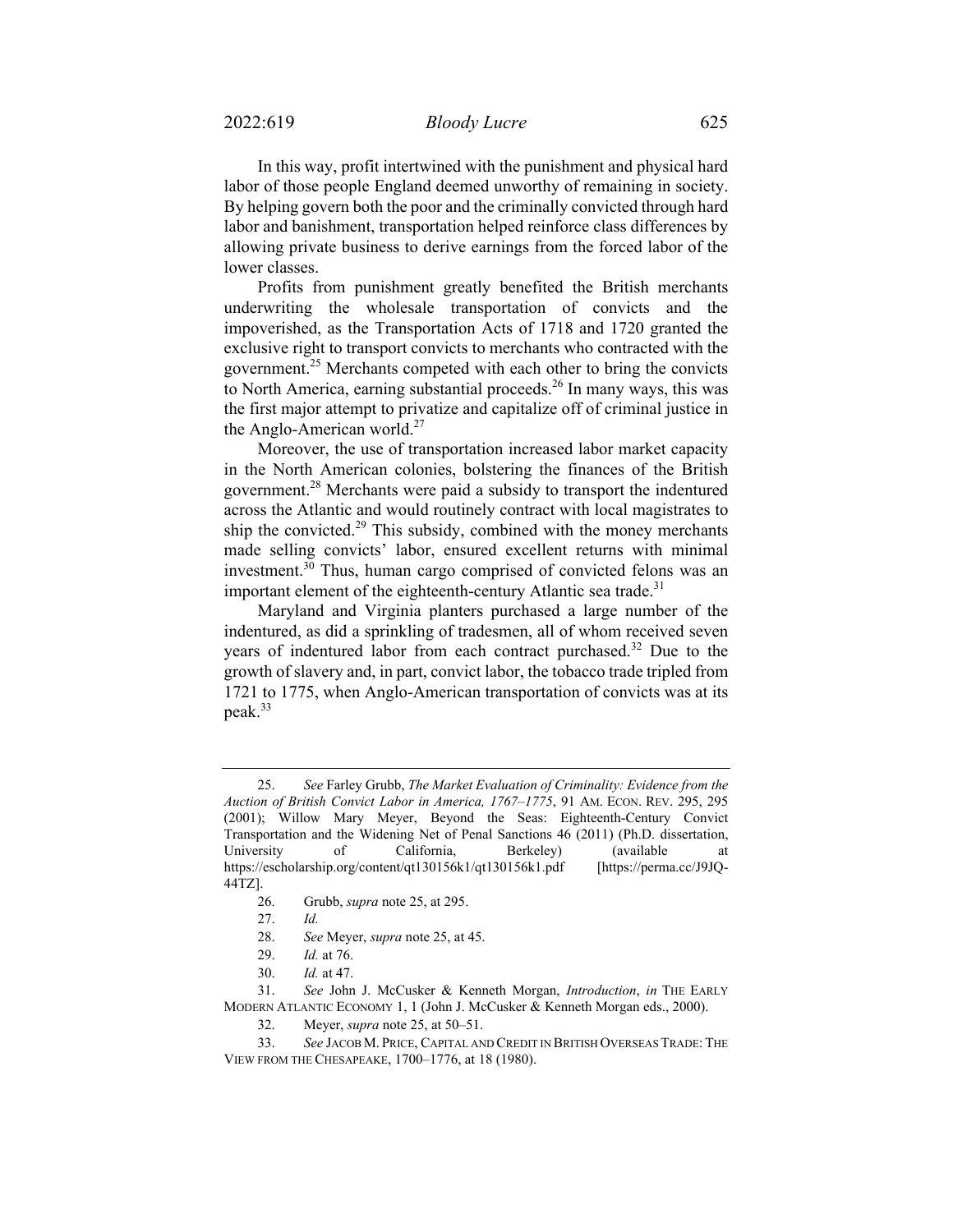## *B. Workhouses and Jails*

The first jails in the American colonies simply served as holding cells to contain the accused until trial and the convicted until punishment.<sup>34</sup> As early as 1555, however, the British tried to lower the expense of such incarceration by sending such prisoners to private workhouses, where prisoners worked to offset the cost of their confinement and helped supplement the jailer's salary.<sup>35</sup> As time went on, using prisoner labor became more popular, particularly when yoked with the idea that "confinement at productive labor [is] a means of checking vagrancy and other evils."36 This idea culminated with the British sending numerous convicts to the American colonies to use for hard labor, simultaneously providing both profit and punishment.37

As early as the end of the seventeenth century, the northern colonies realized they could capitalize from the labor required from wrongdoers sentenced to correctional houses as both punishment and profit.<sup>38</sup> For example, Pennsylvania relied on its "Great Law" of 1682<sup>39</sup> to formalize a tradition of punishment through fines and hard labor, $40$  both of which directly benefited the colony's government.<sup>41</sup> Although only Philadelphia truly used hard labor and fines as criminal punishment, Pennsylvania's law inspired future generations of lawmakers,<sup>42</sup> providing a blueprint for how to make punishment fiscally beneficial for the state. Colonial America's experiment with long-term confinement in prison-like institutions allowed the colonial government to profit from the labor and monies collected, even if these weren't always directly conceived as "punishment."<sup>43</sup>

<sup>34.</sup> *See* Ryan S. Marion, *Prisoners for Sale: Making the Thirteenth Amendment Case Against State Private Prison Contracts*, 18 WM. & MARY BILL RTS. J. 213, 215 (2009).

<sup>35.</sup> *Id.* at 216.

<sup>36.</sup> MARTIN P. SELLERS, THE HISTORY AND POLITICS OF PRIVATE PRISONS: A COMPARATIVE ANALYSIS 48 (1993).

<sup>37.</sup> Marion, *supra* note 34, at 216.

<sup>38.</sup> *See generally* Matthew W. Meskell, *History of Prisons in the United States from 1777–1877*, 51 STAN. L. REV. 839 (1999) (explaining how economic profitability became a new goal for prisons).

<sup>39.</sup> What we now call Pennsylvania's "Great Law" is a series of statutes enacted by Pennsylvania's first legislature that met in Upland from December 4–7, 1682. *The "Great Law" - December 7, 1682*, PA. HIST. & MUSEUM COMM'N, http://www.phmc.state.pa.us/portal/communities/documents/1681-1776/great-law.html [https://perma.cc/SNZ4-ZPXR] (last visited Mar. 18, 2022).

<sup>40.</sup> Several chapters of Pennsylvania's Great Law established punishment for crimes that specifically included fines or a term of imprisonment in "the house of Correction at hard Labour." *Id.* 

<sup>41.</sup> *See* Meskell, *supra* note 38, at 839.

<sup>42.</sup> *See* Ashley T. Rubin, *Early US Prison History Beyond Rothman: Revisiting* The Discovery of the Asylum, 15 ANN. REV. L. & SOC. SCI. 137, 141 (2019).

<sup>43.</sup> *See id.* at 140.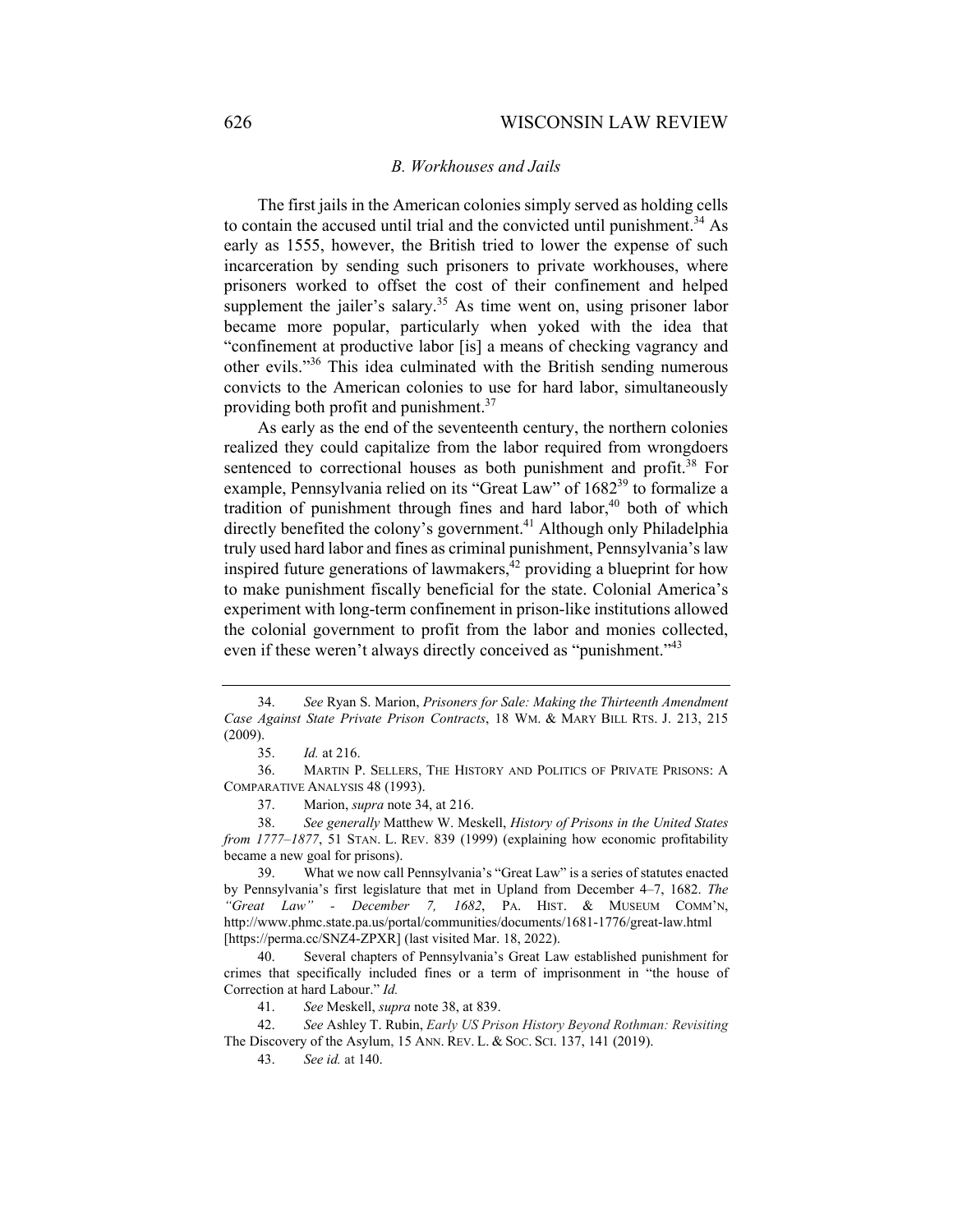By approximately 1785, a variety of newly established states began to incarcerate in local jails or houses of correction as a form of punishment.<sup>44</sup> As incarceration started to become the foundation of criminal punishment, the organization of the prisons received more attention.45

Philadelphia's Walnut Street Prison, remodeled between 1786 and 1794, offers one important example of a prison that used inmate labor as a way to profit from incarceration.<sup>46</sup> The Walnut Street Prison model, which incorporated profitable prisoner labor, along with the ideas of potential reform of criminals and potential crime reduction, proved so popular that it became a prototype for prisons all over the United States, as well as an example for those abroad.47 (America exported its *entire* experiment to the world, not just representative democracy.) Profiting from inmate labor was a key aspect of this new system of punishment. Although many of these early, labor-focused proto-prisons failed due to overcrowding and inmate uprisings, this failure likely was attributable to lack of resources<sup>48</sup> and not to any dislike of monetizing punishment.

Inmate labor played a central role in the inauguration, spread, and persistence of early nineteenth-century and Jacksonian Era carceral institutions.49 As one historian recently contended, "[R]eformers' ideas of social order were related more generally to solidifying particular social hierarchies and were heavily influenced by concerns about cost and profit."<sup>50</sup> With the rise of a democratic republic, there became a more pronounced need for virtuous citizens, for which inmates provided a convenient foil.<sup>51</sup> Additionally, many elites in Revolutionary society felt menaced by certain elements of an emerging egalitarian society and sought to reaffirm social distinctions while maintaining social order.<sup>52</sup> This concern combined with the need to enforce order, crush convict spirit, and make the first American penitentiaries self-sufficient.<sup>53</sup> The solution? A series of penal reforms that not only eliminated the moral reform aspect of

<sup>44.</sup> *Id.* at 142.

<sup>45.</sup> *See* David M. Shapiro, *Solitary Confinement in the Young Republic*, 133 HARV. L. REV. 542, 552 (2019).

<sup>46.</sup> Rubin, *supra* note 42, at 142.

<sup>47.</sup> *Id.* at 143.

<sup>48.</sup> *Id.* at 143–44.

<sup>49.</sup> *Id.* at 146.

<sup>50.</sup> *Id.*

<sup>51.</sup> MICHAEL MERANZE, LABORATORIES OF VIRTUE: PUNISHMENT, REVOLUTION, AND AUTHORITY IN PHILADELPHIA, 1760–1835, at 2, 4 (1996).

<sup>52.</sup> *Id.* at 131.

 <sup>53.</sup> REBECCA M. MCLENNAN, THE CRISIS OF IMPRISONMENT: PROTEST, POLITICS, AND THE MAKING OF THE AMERICAN PENAL STATE, 1776–1941, at 54 (2008).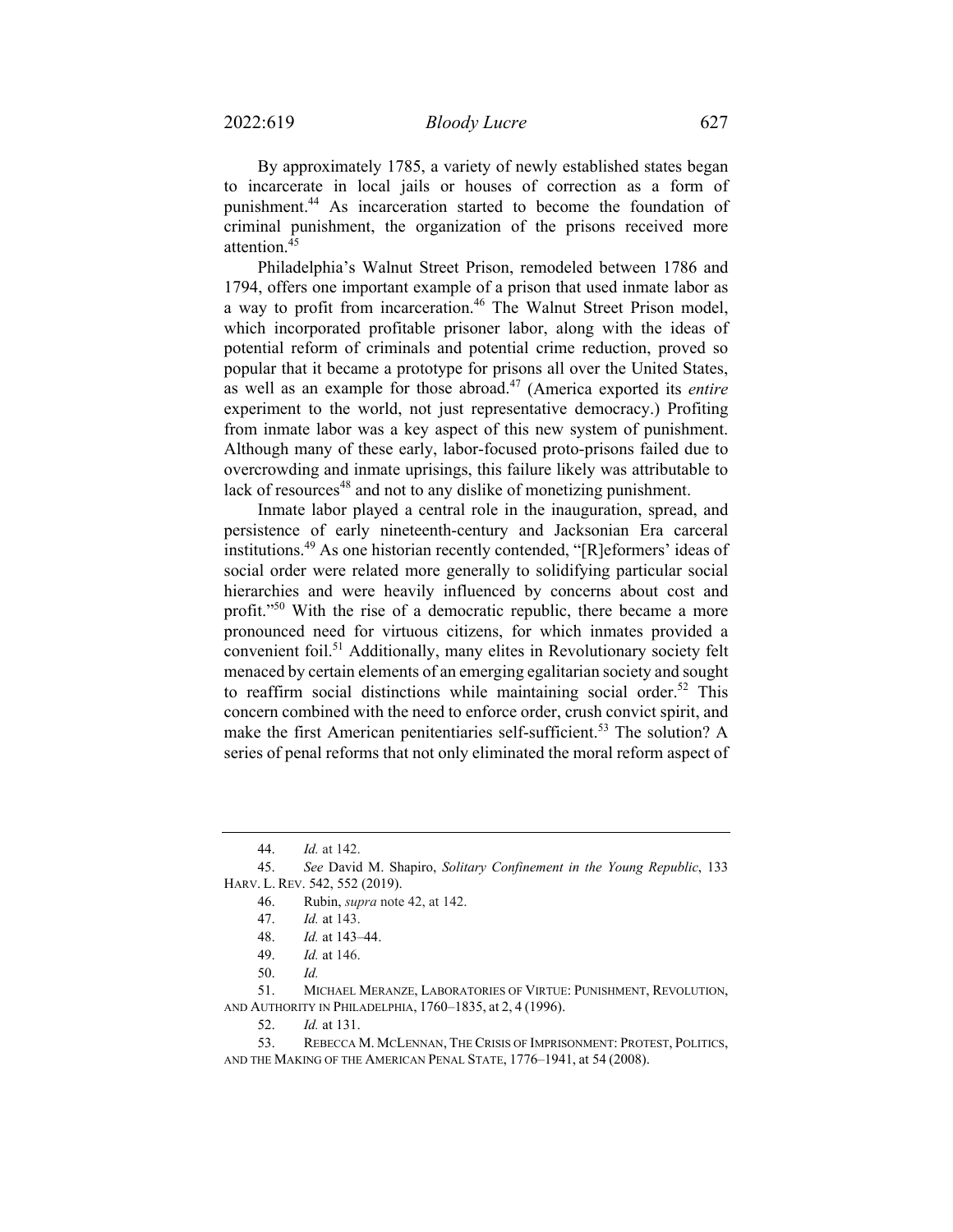the earliest prisons, but also aimed to shrink the cost of incarceration by focusing on the prospect of inmate labor.<sup>54</sup>

## *C. The Industrial Prison*

In early to mid-nineteenth-century prisons, inmate labor rapidly became a popular means for states to recoup the imprisonment costs.<sup>55</sup> In fact, "the history of nineteenth-century American prisons is a history of contracting between the state and private interests for the use of convict labor in efforts on both sides to achieve financial gain."<sup>56</sup> Keeping prisoners busy while simultaneously making a profit was an irresistible opportunity. As such, "contractual penal servitude" became the primary mode of punishment in all northern states and many southern states as well during this time period. $57$ 

In addition, inmate labor played a large role in driving the economy of early nineteenth-century American cities. In Philadelphia, for example, "the demand for prison labor was tied to the performance of Philadelphia's economy," because inmate labor was secured through contracts with the city's private businesses.58 Likewise, one way that early nineteenthcentury New York dealt with the growing problem of its convict population was to institute contractual penal servitude.<sup>59</sup>

Auburn Prison in Westchester, away from New York City, was the first penitentiary to set up a contract labor system for its inmates, selling their labor to private businesses.<sup>60</sup> Auburn soon became a veritable factory, its prisoners producing thousands of items to be sold by private merchants.<sup>61</sup> After 1830, most of the northern states followed suit and instituted what became known as the "Auburn system," which included an inmate's labor for a private contractor by day and isolation in cells by night, overseen by strict discipline and few political rights. $62$ 

Under the Auburn system of prisoner contract labor, inmates worked inside the prison to create finished goods for private manufacturers.<sup>63</sup> The manufacturers provided the prison with raw materials to be refined by prison labor, such as footwear, carpets, furniture, and clothing.<sup>64</sup> Although

<sup>54.</sup> *Id.*

<sup>55.</sup> Sharon Dolovich, *State Punishment and Private Prisons*, 55 DUKE L.J. 437, 450–51 (2005).

<sup>56.</sup> *Id.* at 451.

<sup>57.</sup> MCLENNAN, *supra* note 53, at 4.

<sup>58.</sup> MERANZE, *supra* note 51, at 226.

<sup>59.</sup> MCLENNAN, *supra* note 53, at 53.

<sup>60.</sup> *Id.* at 4.

<sup>61.</sup> *Id.* at 60.

<sup>62.</sup> *Id.* at 53, 60.

<sup>63</sup>*.* Meskell, *supra* note 38, at 861.

<sup>64.</sup> ROBERT D. HANSER, INTRODUCTION TO CORRECTIONS 19 (3d ed. 2020).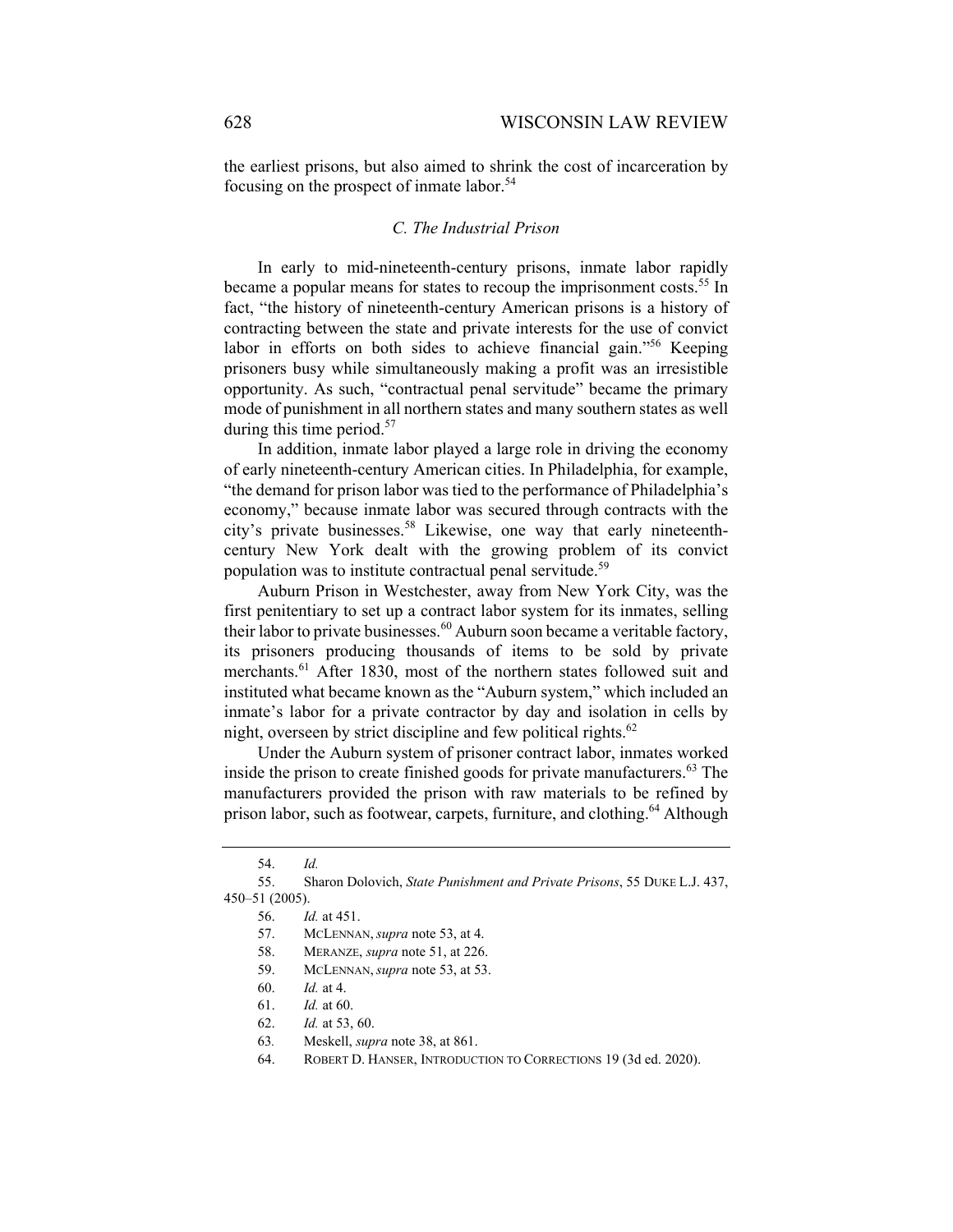the system was rife with corruption as company representatives often tried to defraud prisons, overwork the prisoners through bribes and threats, and steal the goods to sell on the black market, the prison contract labor setup thrived through the end of the nineteenth century.<sup>65</sup>

The concept of contract prison labor skyrocketed in political popularity, particularly during the 1830s.<sup>66</sup> Private contractors helped shape the growth of prison industries, particularly in the North, despite frequent complaints about prison labor.<sup>67</sup> Between 1825 and 1850, Maine, Maryland, New Hampshire, Vermont, Massachusetts, Connecticut, New York, the District of Columbia, Virginia, Tennessee, Louisiana, Missouri, Illinois, and Ohio all built prisons based on congregate penal labor.<sup>68</sup>

Inmate labor and desire to reap profit became dominant organizing forces of American prisons.<sup>69</sup> As one observer noted, "[T]he practice of selling the labor of convicts to private enterprise gradually became widely and deeply entrenched in penal ideology."70 By the 1840s, an individual convicted of a felony could spend their prison time working for the benefit of private labor or a state-run business.<sup>71</sup>

Contractual penal servitude, in which the state sold the labor power of inmates to private businesses, was so influential that most early to midnineteenth-century prisons in the United States were organized like factories.72 State governments typically leased the prison facility as well as the inmates to entrepreneurs who ended up reaping the profits.73 "The states' paltry earnings did not, however, discourage their insistence on prisoner labor."74 The simple act of defraying some of the costs of punishment was enough to cement the system of inmate convict "labor as a vital source of revenue."75 In almost every Auburn-system prison in the 1840s, the revenue created by convict laborers significantly diminished the annual cost of running the prison itself.<sup>76</sup>

<sup>65.</sup> Meskell, *supra* note 38, at 861–62; *see* Martin B. Miller, *At Hard Labor: Rediscovering the 19th Century Prison*, ISSUES IN CRIMINOLOGY, Spring 1974, at 91.

<sup>66.</sup> *See* Meskell, *supra* note 38, at 861.

<sup>67.</sup> GLEN A. GILDEMEISTER, PRISON LABOR AND CONVICT COMPETITION WITH FREE WORKERS IN INDUSTRIALIZING AMERICA, 1840–1890, at 55 (1987).

<sup>68.</sup> MCLENNAN, *supra* note 53, at 63.

<sup>69.</sup> *Id.* at 53–54.

<sup>70.</sup> *Id.* at 54.

<sup>71.</sup> *Id.* at 66.

<sup>72.</sup> *See generally* DARIO MELOSSI & MASSIMO PAVARINI, THE PRISON AND THE FACTORY: ORIGINS OF THE PENITENTIARY SYSTEM (Glynis Cousin, trans., Barnes & Noble Books 1981) (1977).

<sup>73.</sup> MCLENNAN, *supra* note 53, 64–68.

<sup>74.</sup> Rubin, *supra* note 42, at 147.

<sup>75.</sup> MCLENNAN, *supra* note 53, at 67.

<sup>76.</sup> *Id.*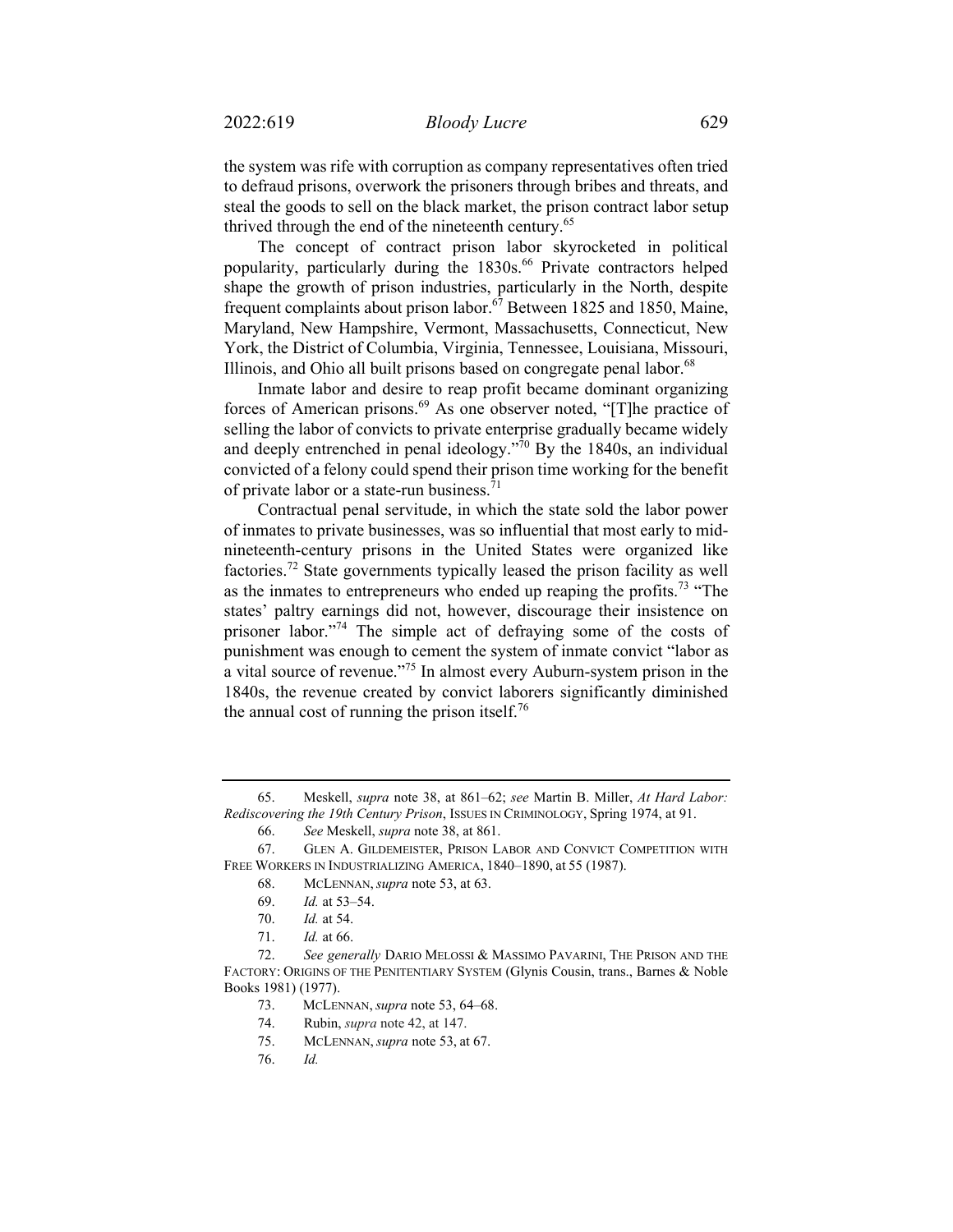Economic profitability became a key motive during this era of the industrial prison. The Auburn system was "fixated on profits."<sup>77</sup> In fact, the prisoner workplaces at Auburn bore great similarity to New York City's industrial workshops, since they were both animated by profit motive.78 The popularity of the Auburn prison system resonated with legislatures in particular, as the New York style of incarceration produced annual economic surpluses and was inexpensive to run.<sup>79</sup> As a result, most prisons constructed from the 1840s through the 1870s were predicated on the Auburn system.<sup>80</sup>

For reasons I discuss in Part II, by the late 1860s, the cracks were beginning to show in the prisons-for-profits paradigm. The focus on forced prison labor resulted in terrible physical conditions, no skills training, and a complete lack of rehabilitation.<sup>81</sup> Northern states, however, continued to utilize prisons for both punishment and profit.<sup>82</sup>

#### PART II. POSTBELLUM CARCERAL LABOR

The Civil War and its aftermath resulted in a sharp division between Northern and Southern states in terms of criminal punishment, carceral labor, and profit. Following the Civil War and the end of slavery, the South instituted its own "peculiar" brand of prison profiteering, primarily based on Black bodily punishment and backbreaking carceral toil. In contrast, Northern states continued on the path of making money through inmates' "hard labor," which—while painful and unpleasant for prisoners—was usually not the death sentence of the South's racist, revenue-seeking practices.

#### *A. The South*

Prior to the Civil War, Southern prisons typically held mostly white inmates and incarcerated only a few free Black individuals.<sup>83</sup> Slaves were governed by an entirely separate code of laws, entrapped in a system that valued their labor over anything else, which also discouraged any state or local punishment aside from that inflicted by their owners.<sup>84</sup>

<sup>77.</sup> Meskell, *supra* note 38, at 857.

<sup>78.</sup> *Id.* 

<sup>79.</sup> *Id.* at 857–58.

<sup>80.</sup> *Id.* at 858.

<sup>81.</sup> *Id.* at 860.

 <sup>82.</sup> MCLENNAN, *supra* note 53, at 6.

<sup>83.</sup> HANSER, *supra* note 64, at 20; *see also* Christopher Muller, *Freedom and Convict Leasing in the Postbellum South*, 124 AM. J. SOC. 367, 368 (2018).

<sup>84.</sup> HANSER, *supra* note 64, at 20.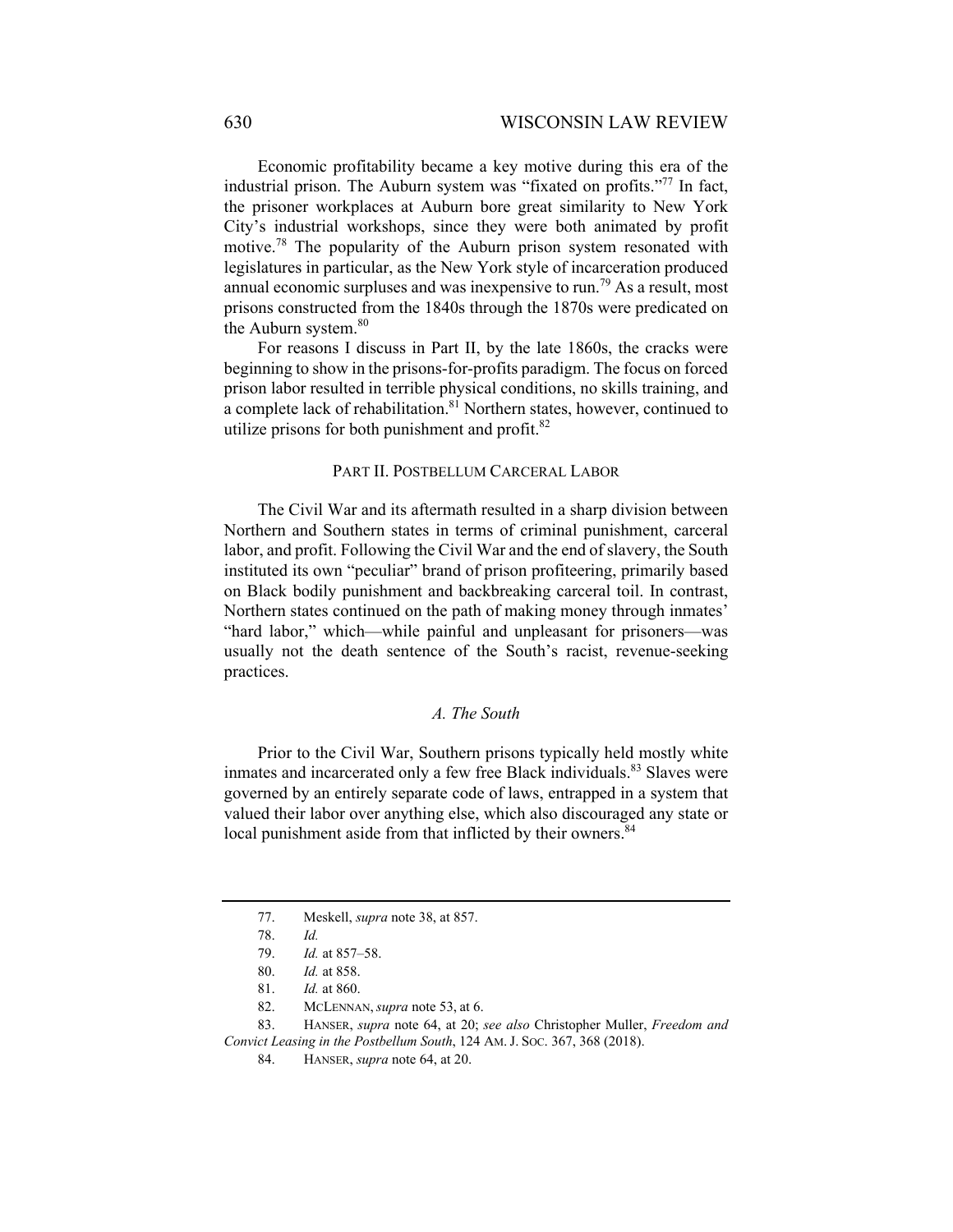Post-emancipation, however, the Southern landscape of imprisonment substantially changed. The South's post-war criminal justice system underwent a dramatic transformation, shifting to focus on the subjugation of Black labor through the twin mechanisms of the Black Codes and the convict leasing system.<sup>85</sup> Roughly fifteen years post-Civil War, the imprisonment of Black individuals was twelve times higher than that of whites.<sup>86</sup> The South created a criminal justice system predicated on harnessing Black carceral labor for maximum profits, feeding the material interests of prosperous white citizens.

#### 1. BLACK CODES AND CONVICT LEASING

The institution of the Black Codes forced innumerable Black citizens into involuntary carceral labor. After the Civil War, many former Confederate states passed laws severely restricting the freedom and civil liberties of the newly freed slaves. $87$  The South passed harsh vagrancy laws that were extremely broad in scope, punishing any Black individual who "neglect[ed] their calling or employment or misspent what they earn[ed]."<sup>88</sup> Any Black citizens found to be engaging in "vagrancy" could be punished by ten days' imprisonment and a fifty-dollar fine,<sup>89</sup> an almost unimaginable fee for newly freed slaves. In tandem with the vagrancy law was a system of special county courts, presided over by a local justice of the peace and two landowners and created to punish former slaves charged with violating any employment laws.<sup>90</sup>

Mississippi was the first to pass a set of Black Codes in the post-Civil War South.<sup>91</sup> Mississippi law was particularly draconian, imposing punishments such as "corporal chastisement" for Black citizens who were classified as vagrant.92 Most strikingly, the Mississippi Black Code was

<sup>85.</sup> *See "Black Codes" of Mississippi: 1865*, SLAVERY AND THE MAKING OF AMERICA, https://www.thirteen.org/wnet/slavery/experience/legal/docs6.html [https://perma.cc/RW8K-4WBD] (last visited Mar. 18, 2022).

<sup>86.</sup> Muller, *supra* note 83, at 368*.* 

<sup>87.</sup> David J. Childs, *Black Codes*, *in* 1 MULTICULTURAL AMERICA, A MULTIMEDIA ENCYCLOPEDIA 354, 354 (Carlos E. Cortés ed., 2013).

<sup>88.</sup> Act of Nov. 24, 1865, ch. 6, § 1, 1865 Miss. Laws 90; *see generally Black Codes*, ENCYCLOPEDIA.COM (May 29, 2018), https://www.encyclopedia.com/history/united-states-and-canada/us-history/black-codes [https://perma.cc/HZ5W-WH28].

<sup>89.</sup> Act of Nov. 24, 1865, ch. 6, § 2, 1865 Miss. Laws 90, 91.

<sup>90.</sup> Carl H. Moneyhon, *Black Codes*, TEX. STATE HIST. ASS'N HANDBOOK TEX. (Sept. 30, 2020), https://www.tshaonline.org/handbook/entries/black-codes [https://perma.cc/BC2T-JZ9M]*.* 

<sup>91.</sup> *The Southern "Black Codes" of 1865–1866*, CONST. RTS. FOUND., https://www.crf-usa.org/brown-v-board-50th-anniversary/southern-black-codes.html [https://perma.cc/U3E7-VKG3] (last visited Mar. 18, 2022).

<sup>92.</sup> Act of Nov. 22, 1865, ch. 5, § 3, 1865 Miss. Laws 86, 87.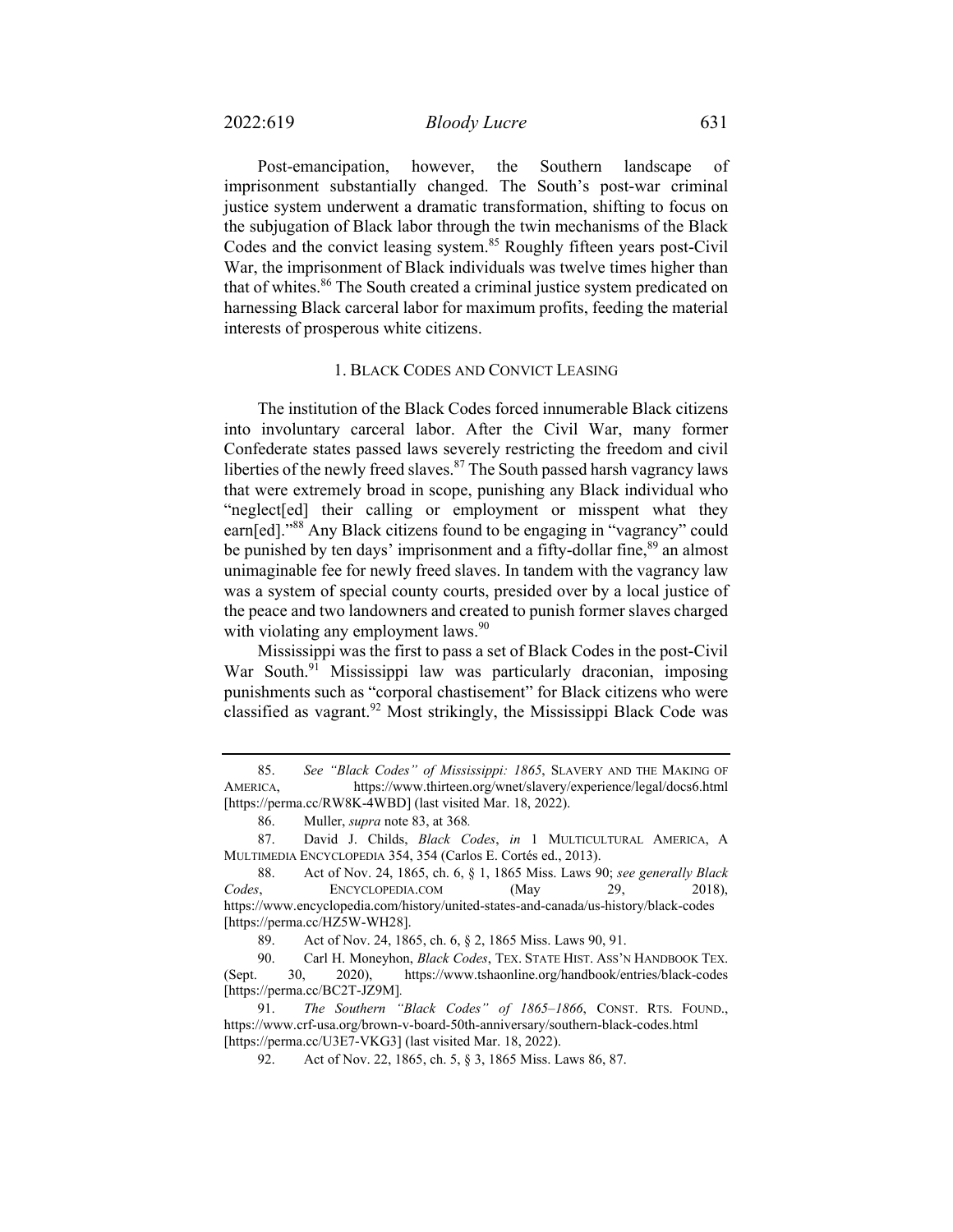the first to incorporate carceral labor into vagrancy punishments.<sup>93</sup> The law held that any Black male who could not pay the costs or fees imposed for his misdemeanor within five days would be subject to being hired out for labor by any white man who would pay the fine:

[I]f any freedman, free [N]egro, or mulatto, convicted of any of the misdemeanors provided against in this act, shall fail or refuse, for the space of five days after conviction, to pay the fine and costs imposed, such person shall be hired out by the sheriff or other officer . . . to any white person who will pay said fine and all costs, and take such convict for the shortest time.<sup>94</sup>

In addition, any white citizen could seize and return any Black citizen who left their employer, earning five dollars and transportation costs for their trouble.95 The return reward would be subtracted from the employee's wages.<sup>96</sup>

South Carolina was the next state to pass its own Black Code, with similarly harsh results. For example, South Carolina created a racially separate court system for all civil and criminal cases with Black plaintiffs or defendants.<sup>97</sup> Black witnesses could testify in court only in cases affecting "the person or property of a person of color."98 In addition, certain crimes—such as rebellion, arson, burglary, and assaulting a white woman—carried harsh penalties (including the death penalty), which applied only to Black citizens.<sup>99</sup> Punishments for minor offenses frequently resulted in whipping or leasing the defendant's labor penalties rarely imposed on whites.<sup>100</sup> "Alabama, Georgia, Louisiana, Florida, Tennessee, Virginia, and North Carolina followed suit by enacting similar laws of their own."<sup>101</sup>

Even minor crimes carried great financial penalties for Black citizens, including fines set high enough that no newly freed slave could possibly pay them.102 For those who could not pay such fines, up to three months of hard labor was prescribed.<sup>103</sup> Far longer-lasting convict leasing arrangements were found in Georgia, which passed laws sanctioning

 <sup>93.</sup> *See The Southern "Black Codes" of 1865–1866*, *supra* note 91.

<sup>94.</sup> Act of Nov. 29, 1865, ch. 23, § 5, 1865 Miss. Laws 165, 166–67.

<sup>95.</sup> Act of Nov. 25, 1865, ch. 4, § 7, 1865 Miss. Laws 82, 84.

<sup>96.</sup> *Id.*

<sup>97.</sup> *See The Southern "Black Codes" of 1865–1866*, *supra* note 91.

<sup>98.</sup> *Id.*

<sup>99.</sup> *Id.*

<sup>100.</sup> *Id.* 

<sup>101.</sup> *Black Codes*, *supra* note 88.

<sup>102.</sup> Michele Goodwin, *The Thirteenth Amendment: Modern Slavery, Capitalism, and Mass Incarceration*, 104 CORNELL L. REV. 899, 937–38 (2019).

<sup>103.</sup> *Id.*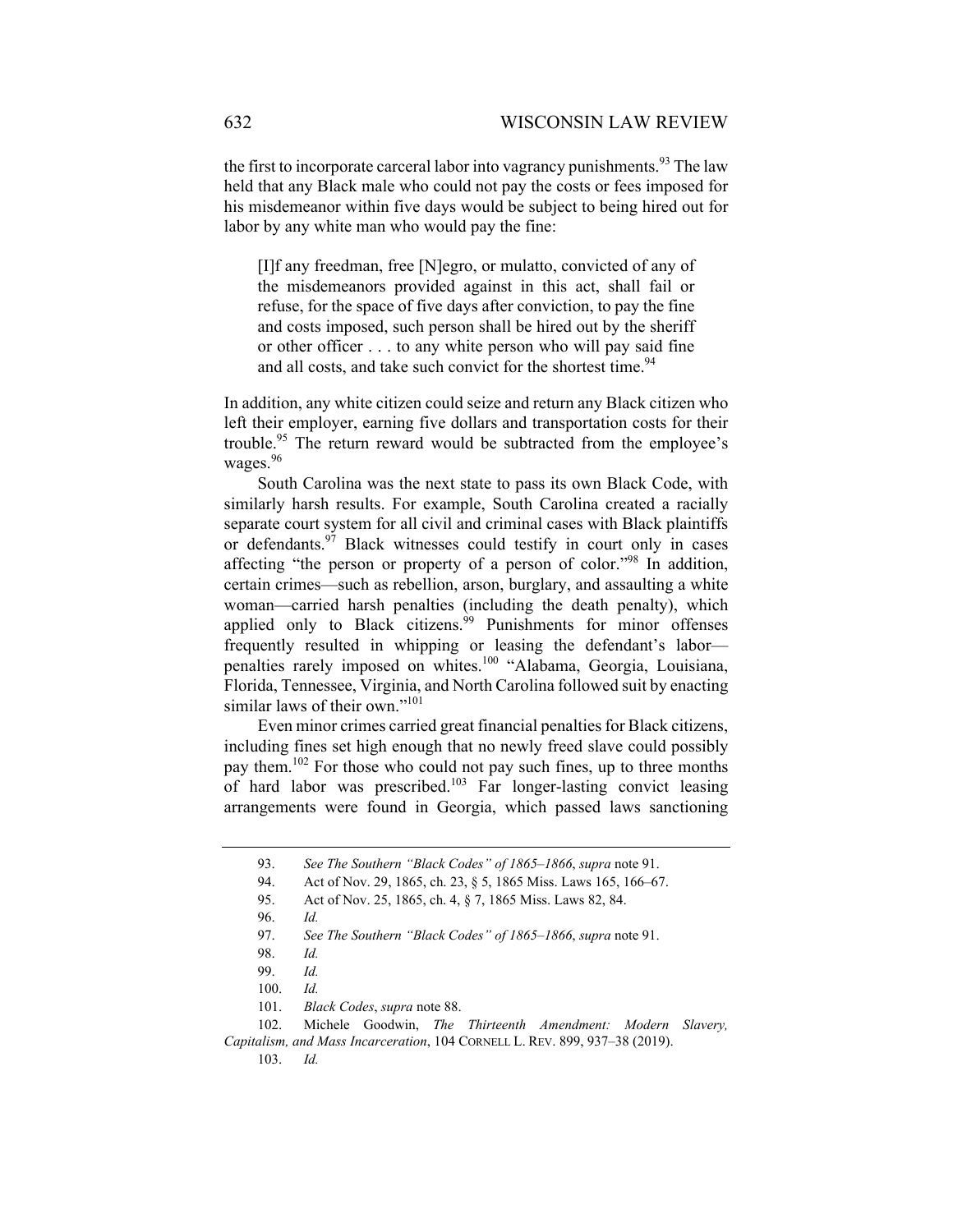inmate leasing for twenty years at a time, costing the employer only approximately  $$500,000$ .<sup>104</sup> Such laws continued long past the expiration of the original Black Codes.<sup>105</sup>

Through these openly discriminatory Black Codes, the South instituted an arrangement of forced Black labor through a system of convict leasing, creating an organized capital market for Black prisoners.106 In other words, convict leasing primarily worked as a system of forced labor and was never focused on either preventing or punishing crime.<sup>107</sup> Instead, the laws worked to maximize profit for Southern whites. Indeed, Black prisoners were seen as "unfit" for incarceration, as prison was envisioned as either reformative or rehabilitative.<sup>108</sup> Because Black citizens, assumed to be "inferior," could not be reformed, the state decided that incarcerating them simply was not worth it.<sup>109</sup> Instead, prisoners were farmed out for profit.

The forced labor of convict leasing applied to all freed slaves but was largely used for Black men convicted of crimes.<sup>110</sup> Black women and children, however, were also subject to its cruelties.<sup>111</sup> One common section of Southern Black Codes focused on Black orphans or impoverished children, who could be "apprenticed" to any whites who wished to use them for labor, with preference given to the children's former owners.112 The "masters and mistresses" of such apprentices had the "power to inflict . . . moderate corporeal chastisement" as long as it did not rise to the level of cruel and unusual punishment.<sup>113</sup>

The institution of the Black Codes meant that Black men were arrested and convicted for petty offenses, then sentenced to the vast network of private prison camps that leased them out for profit.<sup>114</sup> Those

108. Rubin, *supra* note 42, at 150.

111. *See generally* TALITHA L. LEFLOURIA, CHAINED IN SILENCE: BLACK WOMEN AND CONVICT LABOR IN THE NEW SOUTH (2015) (discussing how Black women were also forced into the convict leasing system); *id.* at 98 (discussing the effects on Black children born into the convict leasing system).

112. Act of Nov. 22, 1865, ch. 5, § 1, 1865 Miss. Laws 86–87.

113. *Id.* § 3.

<sup>104.</sup> *Id.* at 939.

<sup>105.</sup> *See id.* at 941–45.

<sup>106.</sup> *See* DOUGLAS A. BLACKMON, SLAVERY BY ANOTHER NAME: THE RE-ENSLAVEMENT OF BLACK AMERICANS FROM THE CIVIL WAR TO WORLD WAR II 64 (Anchor Books 2009) (2008).

<sup>107.</sup> James Gray Pope, *Mass Incarceration, Convict Leasing, and the Thirteenth Amendment: A Revisionist Account*, 94 N.Y.U. L. REV. 1465, 1506–07 (2019).

<sup>109.</sup> *Id.* 

 <sup>110.</sup> Whitney Benns, *American Slavery, Reinvented*, ATLANTIC (Sept. 21, 2015), https://www.theatlantic.com/business/archive/2015/09/prison-labor-in-america/406177/ [https://perma.cc/2REK-UFP3].

<sup>114.</sup> Kathy Roberts Forde & Bryan Bowman, *Exploiting Black Labor After the Abolition of Slavery*, CONVERSATION (Feb. 6, 2017, 10:39 pm),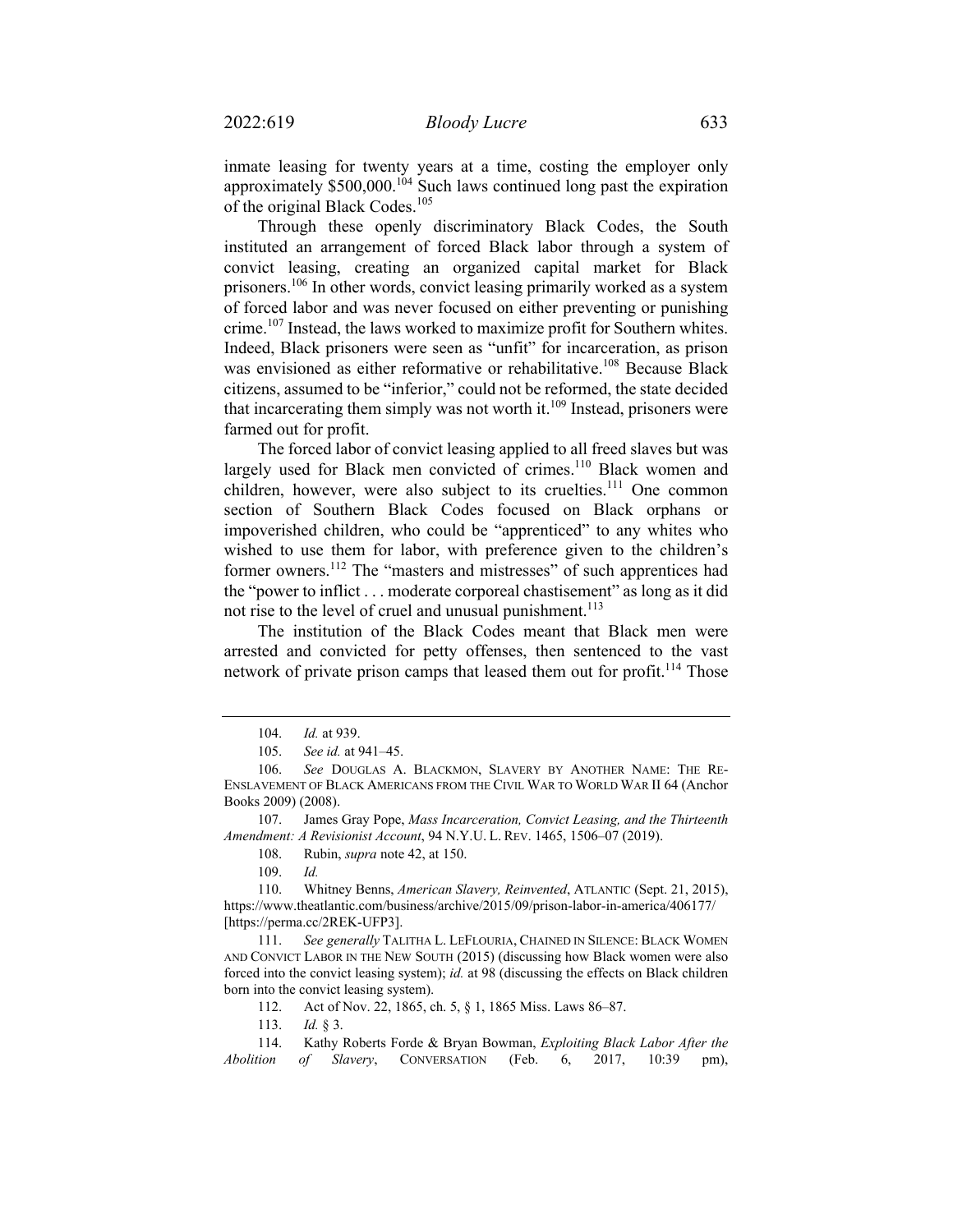leasing the prisoners had total custody and control.<sup>115</sup> Accordingly, the lessees focused on profits by extracting maximum labor from those convicted, "with little incentive to preserve prisoners' welfare or lives."<sup>116</sup>

In Georgia and other Southern states, convict leasing not only massively increased states' coffers, but also freed states from the burden of building and maintaining prison facilities for what soon became massively engorged prison populations (due to the punitive penal codes imposed).117 Multiple privately owned prison camps sprung up in lieu of state-run facilities, and Georgia's revised penal code required that prisoners be rented out to various independent industries, creating profit both for the state and for the employers, who paid far less than the going rate for free labor.<sup>118</sup> Additionally, the arrangement freed the state from the expense of providing for the rapidly increasing prison population.<sup>119</sup>

The Civil Rights Act of 1866 outlawed these early race-based forms of convict leasing.120 The Act declared freed people to be citizens of the United States who could make and enforce contracts; sue and be sued; give evidence in court; and "inherit, purchase, lease, sell, hold, and convey real estate and personal property."121 The Civil Rights Act was not enforceable, however, until the passage of the Fourteenth Amendment's Equal Protection Clause, which fully eradicated the Black Codes.<sup>122</sup>

Moreover, the Thirteenth Amendment, which formally abolished slavery and involuntary servitude in 1865, carved out an exception for crimes "whereof the party shall have been duly convicted."<sup>123</sup> Accordingly, following the passage of the Fourteenth and Fifteenth Amendments, Southern states simply continued the practice of convict leasing as part of their sentencing and imprisonment of prisoners.<sup>124</sup> The practice of convict leasing persisted for many more years. Every state in

122. *Black Codes*, AM. BATTLEFIELD TR. (Mar. 25, 2021), https://www.battlefields.org/learn/articles/black-codes [https://perma.cc/B95K-8PCW].

123. U.S. CONST. amend. XIII, § 1.

124. In Texas, for example, convict leasing involved the entire penitentiary system, which leased all prisoners to one single employer, the Williams sugarcane plantation. Michael Hardy, *Blood and Sugar*, TEX. MONTHLY (Jan. 2017), https://www.texasmonthly.com/articles/sugar-land-slave-convict-labor-history/ [https://perma.cc/VBT2-KEBM].

https://theconversation.com/exploiting-black-labor-after-the-abolition-of-slavery-72482 [https://perma.cc/7JN3-8MX2].

<sup>115.</sup> Dorothy E. Roberts, *The Supreme Court, 2018 Term—Foreword: Abolitionism Constitutionalism*, 133 HARV. L. REV. 1, 32 (2019).

<sup>116.</sup> *Id.* 

<sup>117.</sup> LEFLOURIA, *supra* note 111, at 67.

<sup>118.</sup> *Id.*

<sup>119.</sup> *Id.* at 68.

<sup>120.</sup> *See* Pope, *supra* note 107, at 1484.

<sup>121.</sup> Civil Rights Act of 1866, ch. 31, 14 Stat. 27, 27.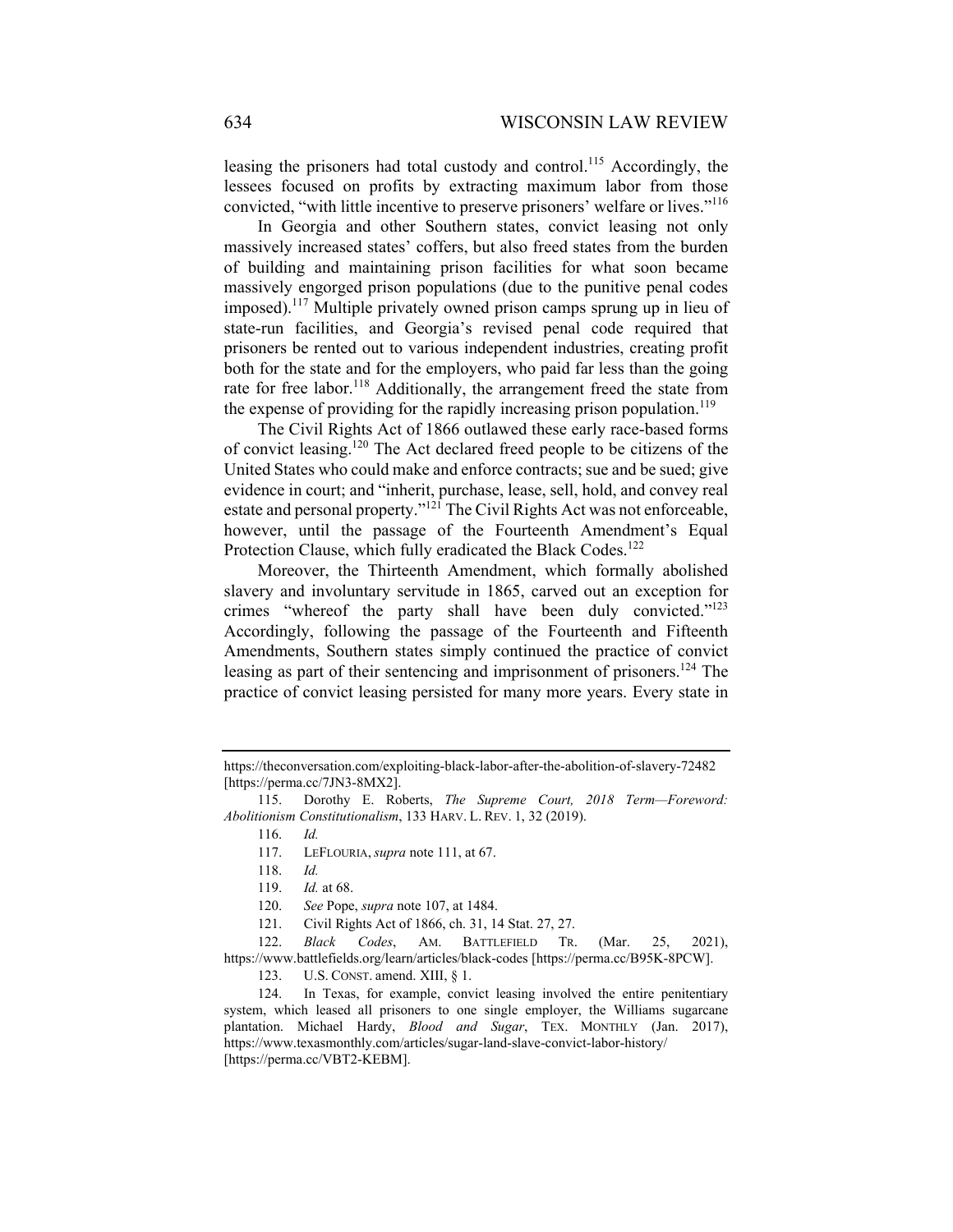the South practiced convict leasing, including Tennessee, Texas, Georgia, Florida, Arkansas, Mississippi, and Louisiana.<sup>125</sup>

Convict leasing after Reconstruction helped serve a number of financial purposes. Proponents of the "New South," focused on beginning industrialization, insisted that the South needed a newly diversified financial system, one not completely based on agriculture.<sup>126</sup> Convict labor rapidly became a key aspect in restoring the region's devastated economy.<sup>127</sup> The South used as its blueprint the colonial version of convict labor, as discussed in Part I, in which "British convicts were auctioned off to plantation owners . . . as indentured servants" for a set period.<sup>128</sup> Georgia led the way in reinstituting convict labor and the prisoner-profit ethos, creating a substantial source of prosperity for its white leaders.<sup>129</sup> This was because convicted Black prisoners could be forced to produce twice the work of free labor.<sup>130</sup> With the advent of convict leasing, Southern white elites utilized their state "punishment system to transfer wealth, confiscate land, and preserve racial hierarchy through convict leasing—that is, criminalizing people so that their bodies could be forced to work for profit."<sup>131</sup>

The system of convict leasing meant that an extremely high number of Black Southern men were forced into servitude by local courts through the use of strict misdemeanor criminal codes applied in a racially discriminatory manner.<sup>132</sup> Once convicted, the local sheriff would sell Black inmates' labor to "giant corporate prison mines" or lease groups of prisoners to local farmers.<sup>133</sup> "Hundreds of forced labor camps came to exist" in the South, run by local governments, farmers, corporations, and entrepreneurs.<sup>134</sup> Every Southern state used convict labor as a way to create great profit.<sup>135</sup> In addition, the leasing system was so popular that the widespread corruption and collusion were simply accepted as part of the business.<sup>136</sup>

Controlling the sale of prisoner labor was a spectacularly lucrative affair.<sup>137</sup> The sheriff made money by collecting the debts and fees from the

126*.* LEFLOURIA, *supra* note 111, at 62.

133. *Id.* at 6.

<sup>125.</sup> Goodwin, *supra* note 102, at 942.

<sup>127.</sup> *Id.* at 65.

<sup>128.</sup> *Id.* 

<sup>129.</sup> *Id.* at 66.

<sup>130.</sup> *Id.* 

<sup>131.</sup> Alec Karakatsanis, *The Punishment Bureaucracy: How to Think About "Criminal Justice Reform*,*"* 128 YALE L.J.F. 848, 863 (2019).

<sup>132.</sup> BLACKMON, *supra* note 106, 5–6.

<sup>134.</sup> *Id.* at 7.

<sup>135.</sup> Forde & Bowman, *supra* note 114.

<sup>136.</sup> Goodwin, *supra* note 102, at 944.

<sup>137.</sup> BLACKMON, *supra* note 106, at 65.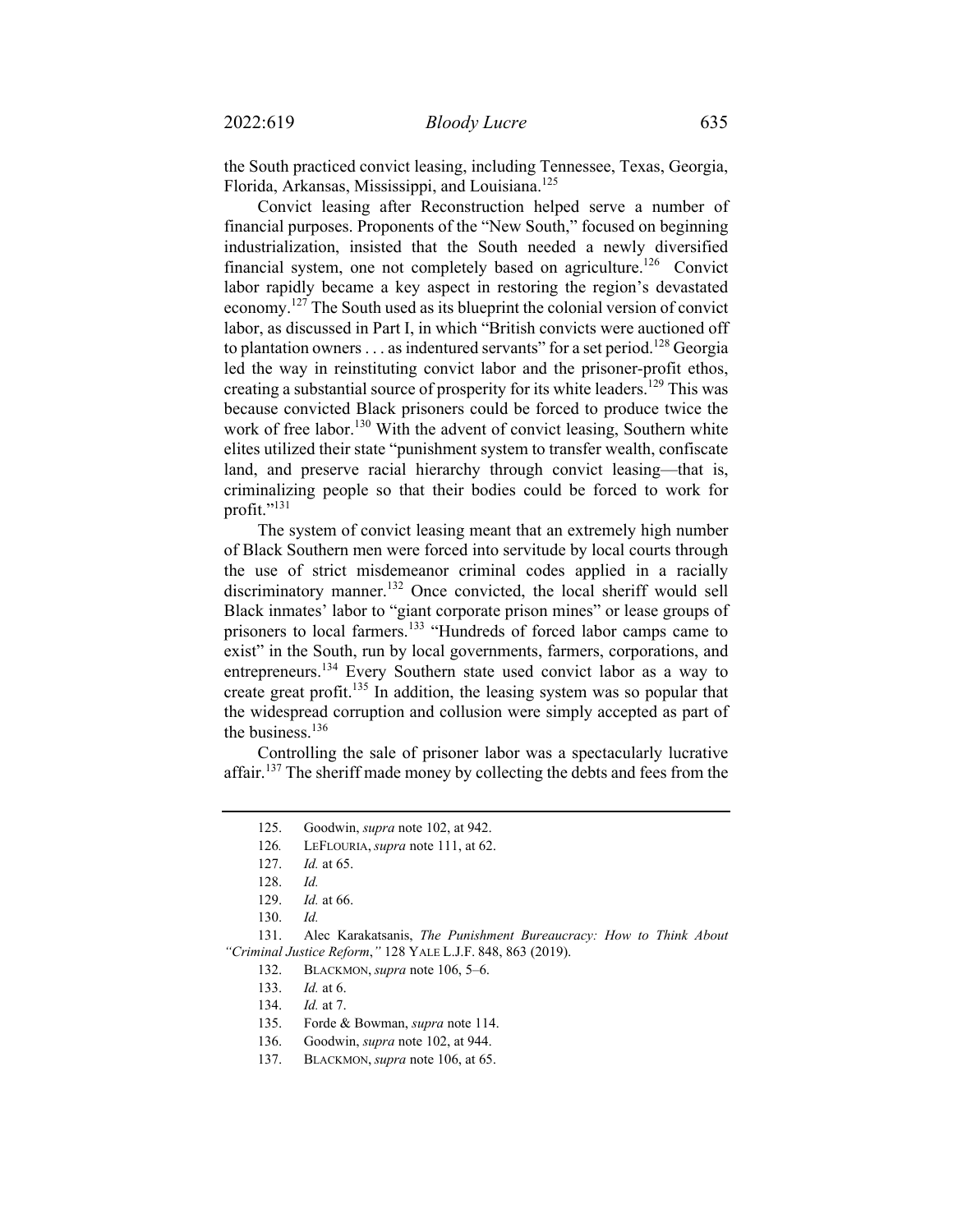prisoners, as well as any amount of money left over from the daily "feeding fees" paid by the state.<sup>138</sup> Due to such potential profits, local sheriffs had strong financial incentives to arrest and convict as many Black men as possible and feed them minimally.<sup>139</sup> The lessees of such prisoner labor also financially profited. Convict leasing was "one of the greatest single sources of personal wealth to some of the South's leading businessmen and politicians."140

Conditions were beyond squalid in Southern prison camps. Black prisoners were often packed into filthy, windowless cabins like slaves on the Middle Atlantic passage.<sup>141</sup> All convicts wore ankle shackles day and night, connected to one another.<sup>142</sup> Like slaves, inmates worked incessantly under insufferable conditions and were frequently bought and sold, sometimes repeatedly.<sup>143</sup> Convicts were harshly whipped and beaten.144 Clothing and sanitary conditions were frequently defective or non-existent.145 Very little care was taken to preserve the lives and wellbeing of the people sentenced to serve.<sup>146</sup>

Florida provides a particularly brutal example of conditions in convict leasing camps. Prisoners sentenced to Florida's convict leasing system were subjected to heavy chains and shackles, constant searches by dogs, and punishment with whips, sweat boxes, and stringing up by the thumbs.<sup>147</sup> Living conditions were filthy, with little to no medical attention provided.148 Even if prisoners were seriously injured or ill, they were forced to work.<sup>149</sup> Although the camps were primarily male, women sentenced to convict leasing also had to fend off a constant threat of sexual assault in the camps.<sup>150</sup>

Florida was unique in that it also ensnared white immigrant workers into the maw of its system, particularly with Henry Flagler's railways and

140. Matthew J. Mancini, *Race, Economics, and the Abandonment of Convict Leasing*, 63 J. NEGRO HIST. 339, 339 (1978).

141. *See* BLACKMON,*supra* note 106, at 70.

- 145. BLACKMON, *supra* note 106, at 135.
- 146. *See id.* at 288–89.

147. Bryan Bowman & Kathy Roberts Forde, *How Slave Labor Built the State of Florida—Decades After the Civil War*, WASH. POST (May 17, 2018), https://www.washingtonpost.com/news/made-by-history/wp/2018/05/17/how-slavelabor-built-the-state-of-florida-decades-after-the-civil-war/ [https://perma.cc/2H2P-3LNM].

 <sup>138.</sup> *Id.*

<sup>139.</sup> *Id.*

<sup>142.</sup> *Id.* at 70, 339.

<sup>143.</sup> Muller, *supra* note 83, at 368.

<sup>144.</sup> *Id.*

<sup>148</sup>*. Id.* 

<sup>149.</sup> *Id.*

<sup>150.</sup> LEFLOURIA, *supra* note 111, at 78.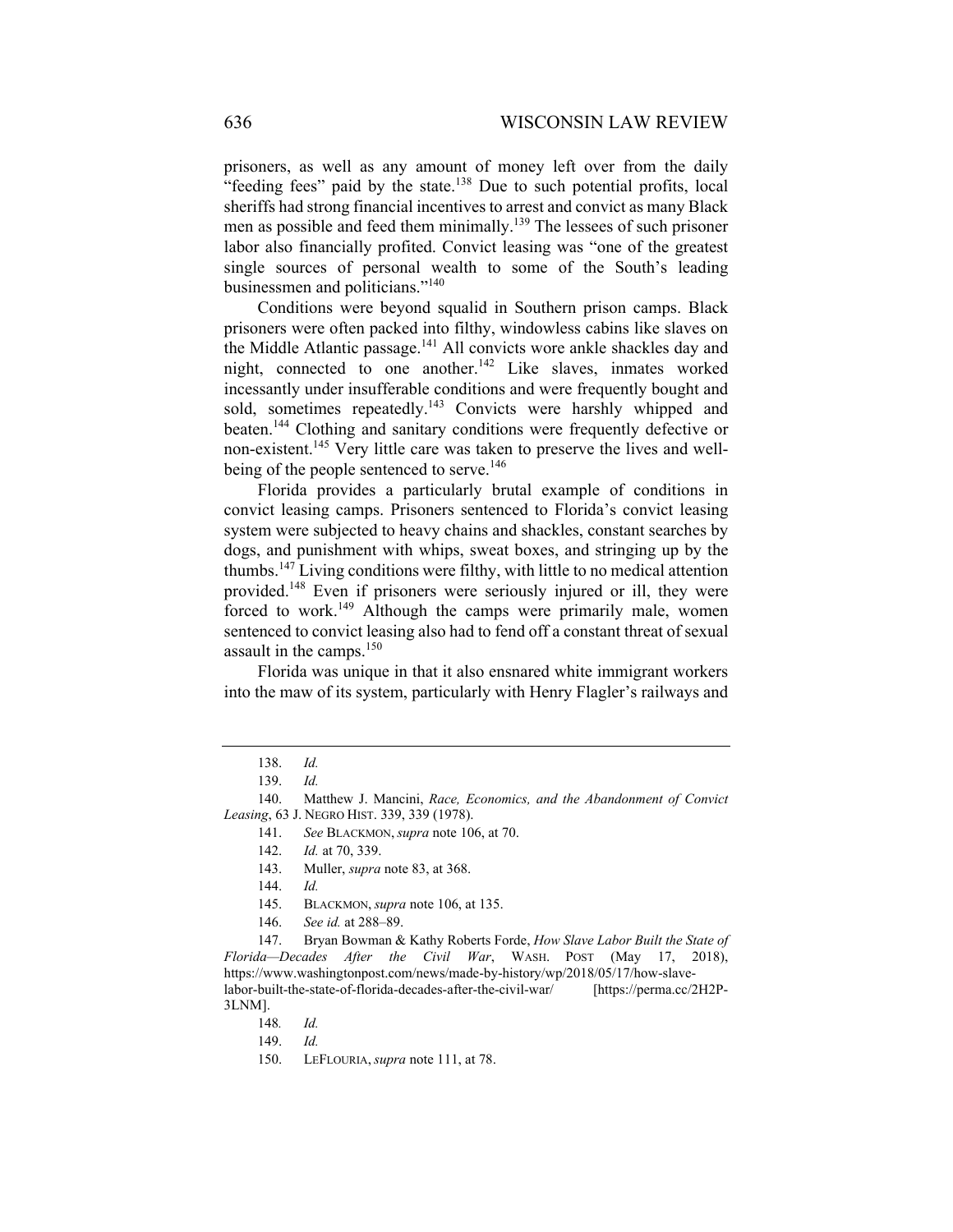luxury hotels.151 Northern labor agencies helped ensnare recently arrived immigrants down to the Florida Keys, where they were then refused transportation off the islands unless they paid back their large debts for transportation, boarding, and food.<sup>152</sup> Those who would not work under bad conditions were refused food, and sick workers were beaten and threatened with death.<sup>153</sup>

Florida's convict leasing program became so notorious that even the popular press wrote about it negatively. In 1907 *Cosmopolitan* magazine published an article describing Florida's system of modern-day slavery, "[a] revelation of appalling conditions in Florida and other states, which make possible the actual enslavement of whites and blacks under trust domination."<sup>154</sup> The article detailed how both whites and Blacks were undergoing "chattel slavery" at the hands of large corporations in the South, such as Standard Oil, the Florida East Coast Railway, and the trusts for lumber and turpentine.<sup>155</sup>

By the late nineteenth century, southern states such as Georgia, Alabama, and Tennessee had spectacular growth in the coal and iron industries, outpacing the North and creating substantial wealth for owners and the states themselves.<sup>156</sup> For example, between 1880 and 1904, ten percent of Alabama's state budget derived from profits earned by leasing state convicts.<sup>157</sup> This industrial growth was almost entirely contingent on convict leasing, as the profits gained by using low-cost convict labor made industry able to sell commodities at cheaper rates.<sup>158</sup>

The capital growth of the South post-Reconstruction became inseparable from the convict leasing system; "only in the South did the physical 'penitentiary' become virtually synonymous with the various private enterprises in which convicts labored."<sup>159</sup> In particular, the turpentine and lumber camps located in Georgia, Florida, and Louisiana commonly made the prisoners labor until they died, either from overwork or disease.<sup>160</sup> "There was simply no incentive for lessees to avoid working

158. LEFLOURIA, *supra* note 111, at 73.

159. ALEX LICHTENSTEIN, TWICE THE WORK OF FREE LABOR: THE POLITICAL ECONOMY OF CONVICT LABOR IN THE NEW SOUTH 3 (1996).

<sup>151.</sup> Bowman & Forde, *supra* note 147.

<sup>152.</sup> *Id.*

<sup>153.</sup> *Id.*

<sup>154.</sup> *See generally* Richard Barry, *Slavery in the South To-Day*, 42 COSMOPOLITAN MAG., Mar. 1907, at 481.

<sup>155.</sup> *Id.* at 481–82.

<sup>156.</sup> LEFLOURIA, *supra* note 111, at 73.

<sup>157.</sup> Shane Bauer, *The True History of America's Private Prison Industry*, TIME (Sept. 18, 2018, 3:00 PM), https://time.com/5405158/the-true-history-of-americas-privateprison-industry/ [https://perma.cc/YNE9-MDCP].

<sup>160.</sup> Steve Fraser & Joshua B. Freeman, *21st Century Chain Gangs*, SALON (Apr. 19, 2012, 3:06 PM), https://www.salon.com/2012/04/19/21st\_century\_chain\_gangs/ [https://perma.cc/QY4H-VEZ5].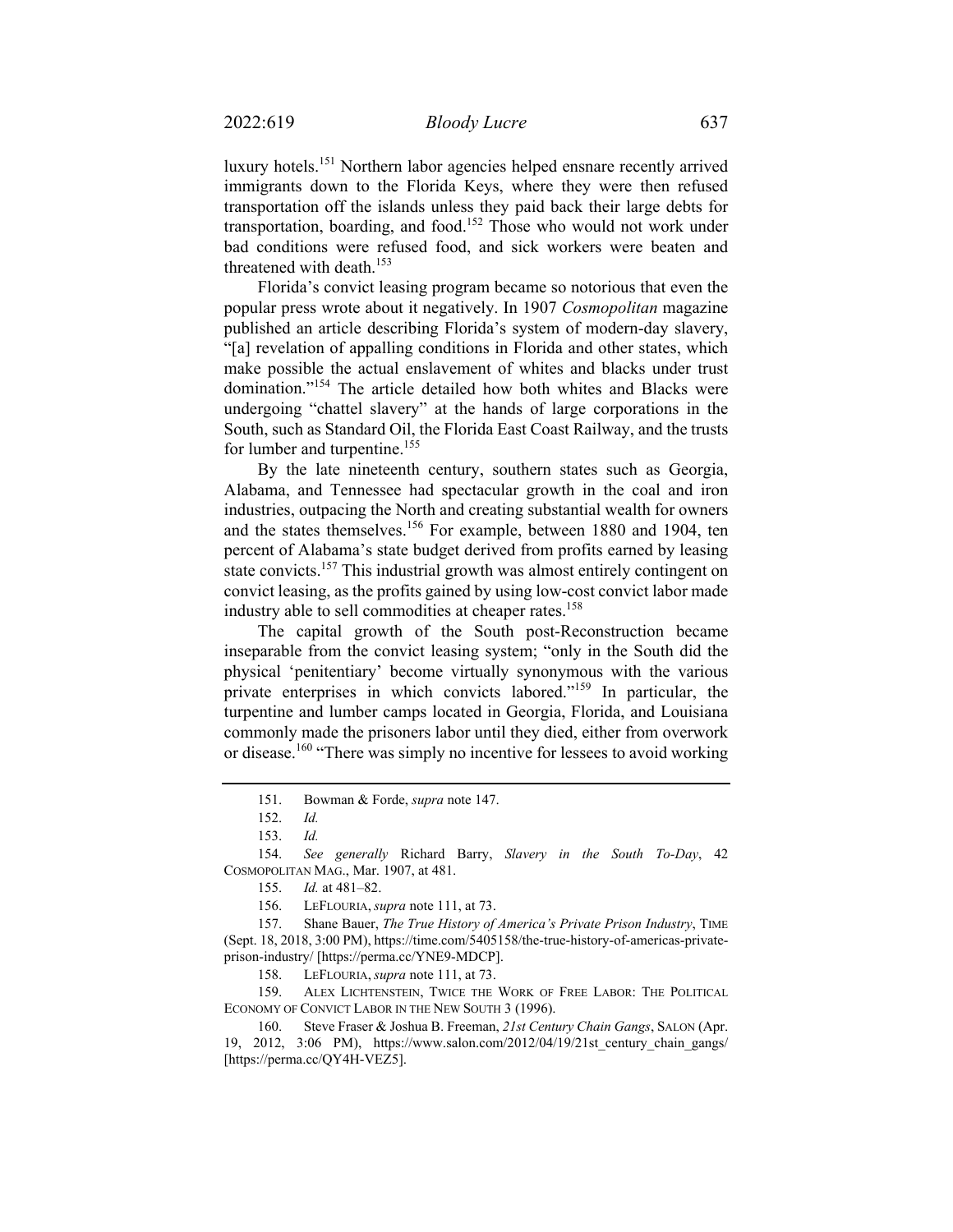people to death."161 During the late nineteenth century, the death rate for Black men sentenced to convict leasing ranged from sixteen percent to twenty-five percent.162 The Southern coal mines were so deadly for convict lessees that they were known as "nurseries of death."163

The lessees of Southern convicts were interested only in productive laborers; prisoners who were sick or infirm were sent back to jail.<sup>164</sup> The capital cost of convict laborers was so fixed that it became a commodity for speculation, with several convict-leasing companies "organized to speculate in convict-labor futures."<sup>165</sup> Thus, southern prisoners were quickly transformed from men to convicts to workers to units of fixed capital, directly responsible for industrial profit. The convict leasing system granted "absolute authority to private commercial interests."<sup>166</sup> As a young Woodrow Wilson even remarked, "Who can defend a system which makes the punishment of criminals  $\dots$  a source of private gain?"<sup>167</sup>

Yet the practice of convict leasing was widely tolerated because the rapid industrialization of the South reaped a financial advantage for the entire national economy.168 Although the federal government had numerous opportunities to put a stop to the terrible practice, it never intervened.169 Convict leasing was used in the South until approximately the 1920s, but it was not formally abolished until Franklin Roosevelt took action in 1941.170

#### 2. DEBT PEONAGE

Debt peonage sprung up alongside convict leasing during the post-Reconstruction era, becoming another method by which maximum revenues were ruthlessly extracted from primarily Black carceral labor. Starting concomitantly with convict leasing, debt peonage also grew out of the end of the Civil War; the white ruling class in the South decided that

- 168. Forde & Bowman, *supra* note 114.
- 169. *Id.*

<sup>161</sup>*.* Bauer, *supra* note 17.

<sup>162.</sup> *Id.* 

<sup>163.</sup> *Id.*

<sup>164.</sup> MATTHEW J. MANCINI, ONE DIES, GET ANOTHER: CONVICT LEASING IN THE AMERICAN SOUTH, 1866–1928, at 22 (1996).

<sup>165.</sup> *Id.* at 24.

<sup>166.</sup> Fraser & Freeman, *supra* note 160.

<sup>167.</sup> MANCINI, *supra* note 164, at 32.

<sup>170.</sup> *See* Circular No. 3591 from Att'y Gen. Francis Biddle to U.S. Att'ys (Dec. 12, 1941), https://en.wikisource.org/wiki/File:Circular\_No.\_3591.pdf [https://perma.cc/6BK3-PXWC] (directive from Attorney General Francis Biddle to all

U.S. attorneys explaining procedure for handling cases relating to involuntary servitude, slavery, and peonage).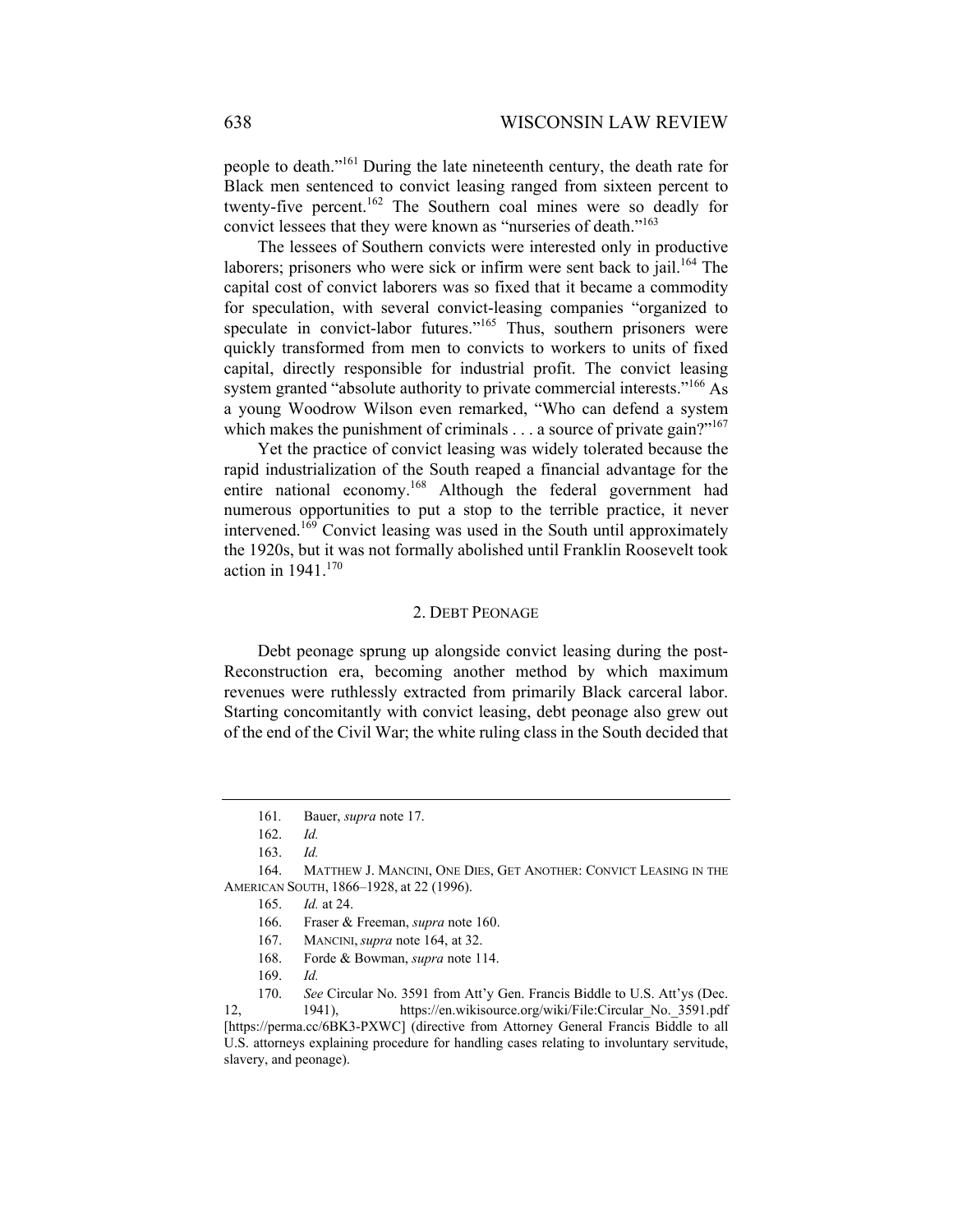freed slaves needed a contract system post-emancipation.<sup>171</sup> The Black Codes implemented following the Civil War incorporated compulsory contract laws for newly freed Black citizens, enforced by the underlying menace of vagrancy laws.<sup>172</sup>

Debt peonage had a fairly simple premise: convicted individuals who owed any debt were held beyond the end of their prison sentences and were required to work off their debts by laboring for their "lessor-turnedemployer."<sup>173</sup> Anyone who tried to escape before paying off their debt in full was usually arrested for vagrancy and then leased out for their labor as convicts.174 Thus, debt peonage and convict leasing were closely entwined in a system of extracting profits from Black individuals in the South.

The South's compulsory contract laws obliged Black men to sign year-long agricultural contracts by January of each year.<sup>175</sup> If they did not, the men could be arrested, convicted for vagrancy, and forced to work for an employer.<sup>176</sup> Harsh penalties for vagrancy and petty theft supplied the fodder for such criminal surety laws.<sup>177</sup>

Under the criminal surety framework, a surety would pay the fines and court costs charged to impoverished defendants who were convicted of minor criminal offenses.178 In exchange, the criminal defendant would contract to work off the debt for the surety.<sup>179</sup> Debt peonage used labor subordination as yet another tool in a profit-driven, racist criminal justice system.<sup>180</sup>

Violating one of these surety agreements was a criminal offense in and of itself and would inevitably lead to another surety contract to pay for the second "violation."181 In reality, the criminal surety system created an "ever-turning wheel of servitude,"<sup>182</sup> as breaching these exploitative

174. *Id.*

<sup>171.</sup> *See* PETE DANIEL, THE SHADOW OF SLAVERY: PEONAGE IN THE SOUTH, 1901– 1969, at 19 (Illini Books 1990) (1972).

<sup>172.</sup> Michael J. Klarman, *Race and the Court in the Progressive Era*, 51 VAND. L. REV. 881, 921 (1998).

<sup>173.</sup> Bowman & Forde, *supra* note 147.

 <sup>175.</sup> Klarman, *supra* note 172, at 921.

<sup>176.</sup> *Id.*

<sup>177.</sup> *Id.* at 922.

<sup>178.</sup> *Id.* at 923.

<sup>179.</sup> *Id.* 

<sup>180.</sup> Noah D. Zatz, *A New Peonage?: Pay, Work, or Go to Jail in Contemporary Child Support Enforcement and Beyond*, 39 SEATTLE U. L. REV. 927, 929 (2016).

<sup>181.</sup> Klarman, *supra* note 172, at 923; *see also United States v. Reynolds*, 235 U.S. 133 (1914) (invalidating Alabama criminal surety law that enforced voluntary or involuntary labor of any persons as peons in liquidation of any debt or obligation).

<sup>182.</sup> *Reynolds*, 235 U.S. at 146–47. Despite the Supreme Court's decision in *Reynolds*, "the rulings had little impact on the prevalence of coerced black labor in the South." Klarman, *supra* note 172, at 926.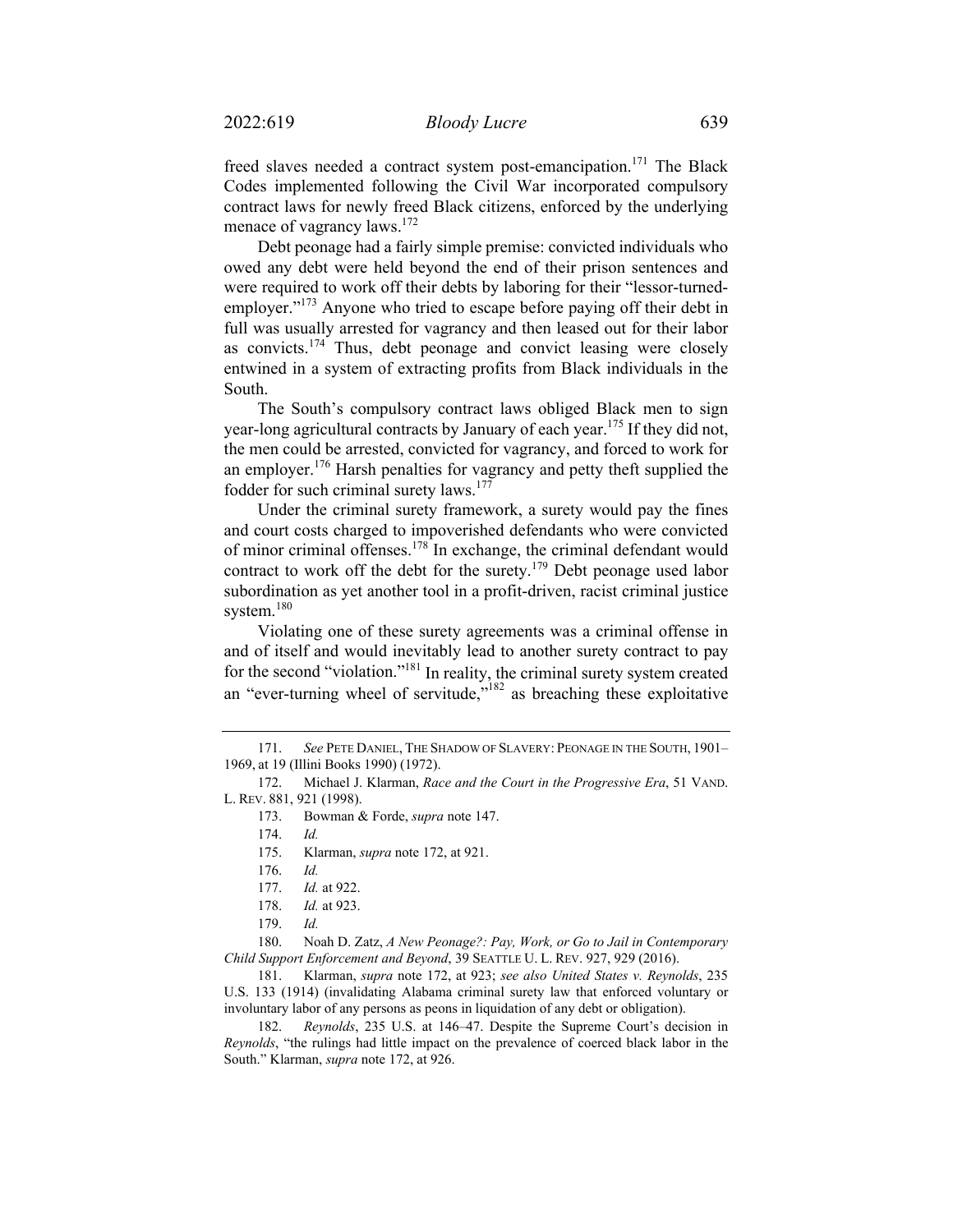contracts simply led to new and even lengthier contracts.<sup>183</sup> Convicted defendants frequently were required to do hard labor for far longer a time period than the period authorized for violations of their original violation or misdemeanor.<sup>184</sup>

Debt peonage encompassed the minor crimes and trumped-up charges many Black citizens faced.185 Many of the crimes involved larceny of under one dollar, and the courts usually did not consider the crimes particularly serious.<sup>186</sup> For example, during one month in a single county in Georgia, 149 individuals were convicted of crimes tantamount to "walking on the grass or spitting on the sidewalk," leading to a total combined sentence of nineteen years.<sup>187</sup>

After individuals were arrested and convicted by local courts, they were assigned "staggering fines and court fees, [and frequently] forced to work for a local employer who would pay their fines."<sup>188</sup> For example, individuals might be tried and convicted for the crime of using offensive language; the fine for this offense was \$10, with an additional \$25 in court  $\text{costs}$ <sup>189</sup> A sum such as this could take eight months of labor to work off.<sup>190</sup> The debt could be paid off only by physical labor.<sup>191</sup>

In addition, local law enforcement often colluded with planters and farmers, conducting "vagrancy roundups" or arresting individuals on very minor crimes to provide enough labor during harvesting season.<sup>192</sup> Put another way, the criminal surety system systemically produced an involuntary Black workforce through fraud.<sup>193</sup>

Although Congress technically outlawed debt peonage in 1865 following the passage of the Thirteenth Amendment, in reality the practice continued until the  $1940s$ .<sup>194</sup> Neither the passage of the Anti-Peonage Act in 1867 (in which Congress tried to prohibit coercion of labor to pay off debt) nor the existence of two Supreme Court cases invalidating debt

<sup>183.</sup> Klarman, *supra* note 172, at 923.

<sup>184.</sup> *Id.* at 925.

<sup>185.</sup> *Slavery by Another Name: Slavery v. Peonage*, PBS, https://www.pbs.org/tpt/slavery-by-another-name/themes/peonage/ [https://perma.cc/S3QP-ZTPF] (last visited Mar. 1, 2022).

<sup>186.</sup> DANIEL, *supra* note 171, at 26–27.

<sup>187.</sup> *See* Tamar R. Birckhead, *The New Peonage*, 72 WASH. & LEE L. REV. 1595, 1616 (2015).

<sup>188.</sup> *Slavery by Another Name: Slavery v. Peonage*, *supra* note 185.

<sup>189.</sup> DANIEL, *supra* note 171, at 26 n.15.

<sup>190.</sup> *See id.*

 <sup>191.</sup> *See* Timothy Black & Lacey Caporale, *The New Debt Peonage in the Era of Mass Incarceration*, CULTURAL ENCOUNTERS, CONFLICTS, & RESOLS., 2020, at 1, 2.

<sup>192.</sup> Klarman, *supra* note 172, at 923.

<sup>193.</sup> *Id.* at 925.

<sup>194.</sup> *Slavery by Another Name: Slavery v. Peonage*, *supra* note 185.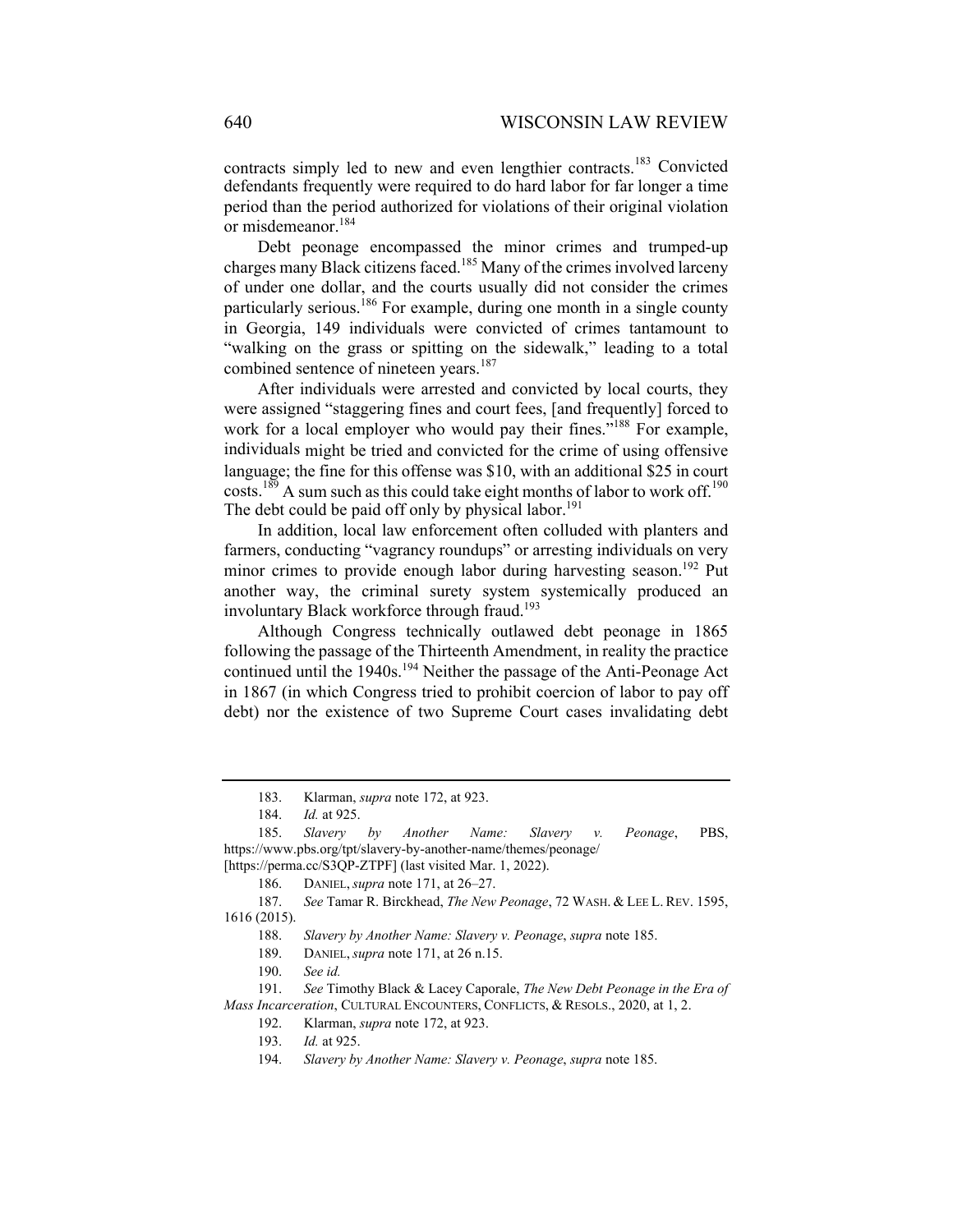peonage statutes<sup>195</sup> had any effect in the South.<sup>196</sup> As with convict leasing, southern states simply continued to utilize a web of criminal and penal statutes that forced indebted, convicted defendants to unwillingly work for employers.<sup>197</sup> Debt peonage continued in this fashion until after World War II.<sup>198</sup>

With minimal land or capital, many newly freed Black citizens ended up signing contracts to labor on plantations or farms in order to survive.<sup>199</sup> Some planters would not allow laborers to leave their farms if any money was owed, making debt peonage even more complex.<sup>200</sup> Debt peonage existed all over the South, but it was particularly common in the cotton belt of the Carolinas, Texas, and the Mississippi Delta, as well as on the turpentine farms of Florida, Georgia, Alabama, and Mississippi.<sup>201</sup>

The convict camps on the turpentine farms were extraordinarily punitive, even for debt peonage and convict leasing.<sup>202</sup> Living conditions, food, and work regimes were atrocious.<sup>203</sup> There was little to no state oversight.204 A 1923 Florida investigation of these convict camps described them as "human slaughter pen[s]."205 Technically illegal, these "wildcat" camps were almost impossible to eradicate, despite the muckraking journalism that exposed their horrors.<sup>206</sup>

Southern debt peonage often functioned as much in custom as in law with little to disturb it, particularly when combined with convict leasing. For example, police would simply arrest Black laborers who allegedly owed money, throw them in jail, and then allow their employer to punish them.207 Likewise, when laborers' debt records were either lost or contested, often the required labor contracts were simply extended,

198. *Anti-Peonage Act of 1867*, STATUTES & STORIES (June 12, 2020), https://www.statutesandstories.com/blog\_html/peonage-act-of-1876/

[https://perma.cc/E2JZ-T53Z].

199. DANIEL, *supra* note 171, at 19–20.

<sup>195.</sup> *Bailey v. Alabama*, 219 U.S. 219, 245 (1911); *United States v. Reynolds*, 235 U.S. 133, 149–50 (1914).

<sup>196.</sup> Birckhead, *supra* note 187, at 1606–07.

<sup>197.</sup> *Id.* at 1606. As Birckhead notes, "Among the innovations were criminal surety statutes that allowed employers to pay the court fines for indigent misdemeanants charged with readily manufactured crimes, such as vagrancy, adultery, and use of offensive language, in exchange for a commitment to work." *Id.*

<sup>200.</sup> *Id.*

<sup>201.</sup> *Id.* at 21.

<sup>202.</sup> LICHTENSTEIN, *supra* note 159, at 171.

<sup>203.</sup> *See id.*

<sup>204.</sup> *Id.*

<sup>205.</sup> Matt Marino, *The Brutality of Florida's Turpentine Industry*, FLOWRITER (Nov. 9, 2018, 2:46 PM), https://flowriter.net/2018/11/09/the-brutality-of-floridasturpentine-industry/ [https://perma.cc/56RU-A49Q].

<sup>206.</sup> *See* LICHTENSTEIN, *supra* note 159, at 171.

<sup>207.</sup> DANIEL, *supra* note 171, at 25.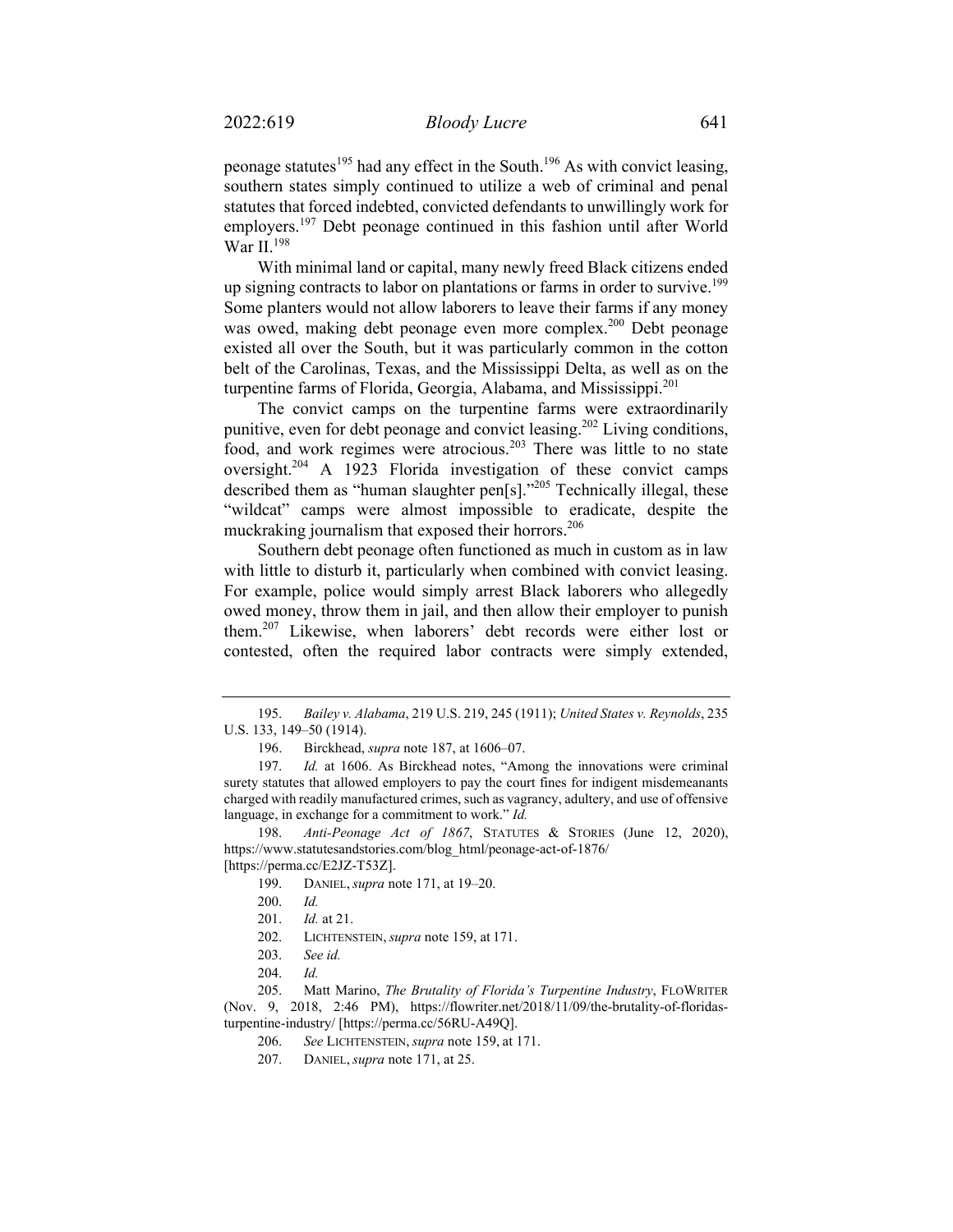creating further debt on the part of the laborers.<sup>208</sup> Even when the laborers' bail for minor offenses had been paid by their employer, employers often still informally required them to continue to work until they were satisfied the debt had been fully paid.<sup>209</sup>

Local sheriffs, constables, and justices of the peace enforced the Southern peonage system.<sup>210</sup> Local police colluded with planters to enforce shadowy debts that did not always exist.<sup>211</sup> Justices of the peace cooperated closely with employers, sometimes even going so far as to pocket the fine monies owed.<sup>212</sup> The fatal combination of duplicitous police and sheriffs, willfully blind court administrators, and all-white juries meant that the South simply negated any anti-peonage law or court opinions, following instead their discriminatory local custom.<sup>213</sup> Such custom meant that the post-Reconstruction South profited immensely from the monies extracted from Black carceral labor for trifling or non-existent crimes.<sup>214</sup>

### 3. CHAIN GANGS

Even after convict leasing was finally eradicated, however, there was little relief for Southern prisoners, who remained primarily Black men.<sup>215</sup> As control of carceral labor was transferred from private to public holdings, the South turned to a system of chain gangs and state farms, once again focusing on the profit to be extracted from the physical toil of convicts.<sup>216</sup>

The end of convict leasing certainly did not spell the end of carceral labor. Indeed, chain gangs were developed as a popular solution to the expensive problem of housing and feeding prisoners.<sup>217</sup> The use of the chain gang allowed Southern state governments to avoid building and

216. *See* Stephen P. Garvey, *Freeing Prisoners' Labor*, 50 STAN. L. REV. 339, 364–65 (1998).

217. *See Slavery by Another Name: Chain Gangs*, PBS, https://www.pbs.org/tpt/slavery-by-another-name/themes/chain-gangs/ [https://perma.cc/T9QW-XU5K] (last visited Mar. 7, 2022).

<sup>208.</sup> Birckhead, *supra* note 187, at 1606.

<sup>209.</sup> DANIEL, *supra* note 171, at 26.

<sup>210.</sup> *Id.* at 30–31.

<sup>211</sup>*. Id.* at 31.

<sup>212.</sup> *Id.* at 31–32.

<sup>213.</sup> Birckhead, *supra* note 187, at 1623–24.

<sup>214.</sup> *Id.* at 1624.

 <sup>215.</sup> *See* RUTH DELANEY, RAM SUBRAMANIAN, ALISON SHAMES & NICHOLAS TURNER, VERA INST. JUST., REIMAGINING PRISON 39 (2018), https://www.vera.org/downloads/publications/Reimagining-Prison\_FINAL3\_digital.pdf [https://perma.cc/GHH8-SBVU].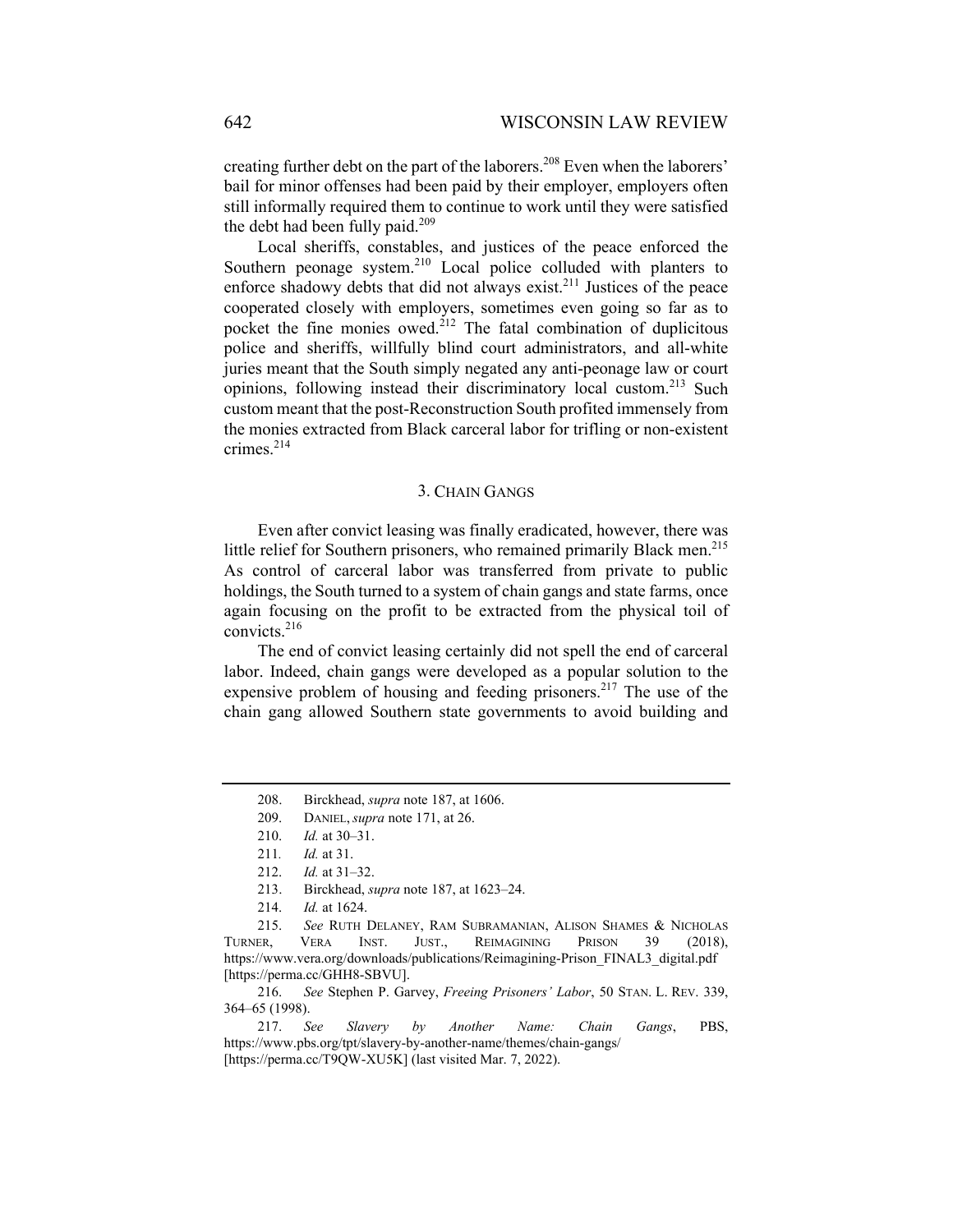refurbishing prisons.218 Chaining prisoners together for work purposes (particularly road construction) was quick, easy, and extremely inexpensive.219 In addition, chains eliminated the need for many guards because escape was so difficult. $220$ 

The primary difference between convict leasing and chain gangs was the recipient of the labor: "Under the convict leasing system, prisoners were leased to private commercial interests; and under the chain gang system, prisoners were leased to the state to work on public projects."<sup>221</sup>

When handed back the reins of prisoner control, Southern state penitentiaries quickly instituted a brutal form of forced labor with chain gangs.<sup>222</sup> The chain gang consisted of convicted and incarcerated individuals who would do forced labor on a state's public works, such as building roads or clearing land.<sup>223</sup> The majority of people sentenced to work on chain gangs were Black male prisoners.<sup>224</sup>

Working on the chain gang proved just as brutal as laboring under the convict leasing system. Prisoners on a chain gang were shackled by their ankles essentially around the clock—during eating, sleeping, and laboring—in groups of five.<sup>225</sup> Chain gangs often proved deadly for prisoners, as Alex Lichtenstein detailed:

[Prisoners] labored, ate, and slept with chains riveted around their ankles. Work was done "under the gun" from sun-up to sundown, shoveling dirt at fourteen shovelfuls a minute. Food was bug-infested, rotten and unvarying; "rest" was taken in unwashed bedding, often in wheeled cages nine feet wide by twenty feet long containing eighteen beds. Medical treatment and bathing facilities were unsanitary, if available at all. And, above all, corporal punishment and outright torture . . . [were] meted out for the most insignificant transgressions.<sup>226</sup>

 <sup>218.</sup> *See* Lynn M. Burley, *History Repeats Itself in the Resurrection of Prisoner Chain Gangs: Alabama's Experience Raises Eighth Amendment Concerns*, 15 LAW & INEQ. 127, 130 (1997).

<sup>219.</sup> *See id.*

<sup>220.</sup> *See id.*

<sup>221.</sup> *See* Neveen Hammad, *Shackled to Economic Appeal: How Prison Labor Facilitates Modern Slavery While Perpetuating Poverty in Black Communities*, 26 VA. J. SOC. POL'Y & L. 65, 70–71 (2019).

<sup>222.</sup> *See* DELANEY, SUBRAMANIAN, SHAMES & TURNER,*supra* note 215, at 34, 39.

<sup>223.</sup> *Id.* at 1, 39.

<sup>224.</sup> *Id.*

<sup>225.</sup> *See* WALTER WILSON, FORCED LABOR IN THE UNITED STATES 70 (1933); Burley, *supra* note 218, at 132.

<sup>226.</sup> LICHTENSTEIN, *supra* note 159, at 183.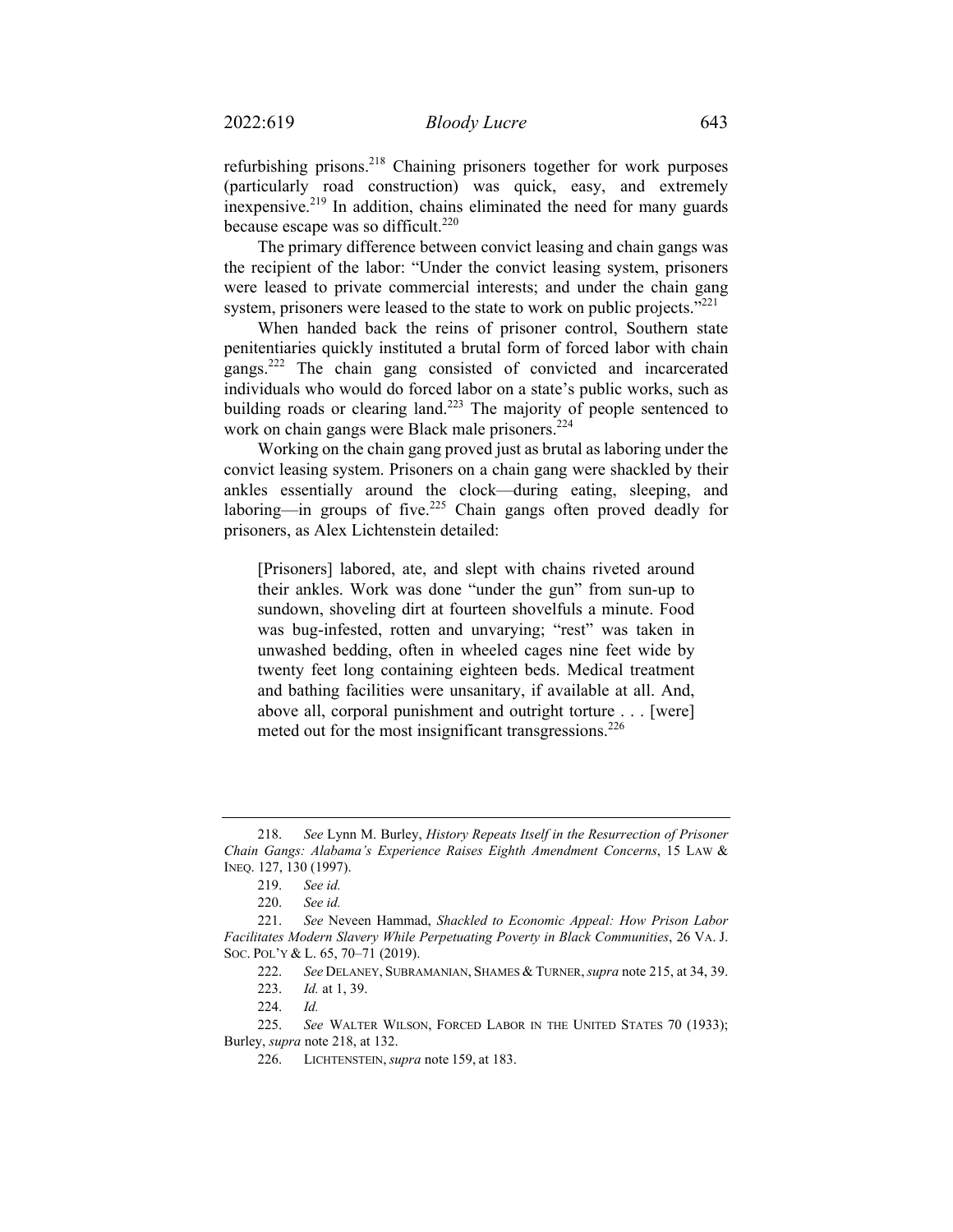Although many are aware of the existence of chain gangs due to their prevalence in popular song and film, most are not cognizant of the inhumane treatment suffered by the prisoners working in them.

Chain gangs were particularly useful for road construction in the late nineteenth-century and early twentieth-century South. Chain gang prisoners built the Tamiami Trail in Florida.<sup>227</sup> South Carolina, North Carolina, and Georgia also used chain gangs extensively to build and repair roads all over those states.<sup>228</sup> Due to the introduction of massproduced automobiles, this focus on roads spurred public demand for decent roads throughout the South.<sup>229</sup>

Using chain gangs to repair roads saved southern state governments considerable money. For example, in South Carolina, a low-skilled cottonmill hand was paid \$1.25 per day in  $1915^{230}$  By contrast, housing, clothing, and food for chain gang members cost only \$0.20 per day; pay for guards was only another \$0.20 per day; and miscellaneous costs added a mere \$0.15 per day.231 In other words, chain gang labor cost half of paid non-convict labor, $232$  and this included the costs of maintaining the prisoners,<sup>233</sup> albeit very poorly.

Although many white Southerners wanted improved roads, they did not want to pay for them fully through taxation or to put in the paid labor to create them.234 Chain gangs seemed the perfect solution, as they were a low-cost, forcibly compelled way to get the roads built and repaired at no cost to white citizens. $235$  As the North Carolina Highway Commission noted in 1902, "[T]he value of [convict labor] is not to be underestimated," as the state would not be able to otherwise obtain labor to fix its roads.236 Even counties that previously could not afford the labor costs to build roads now found it affordable with the use of chain gangs.<sup>237</sup>

The state-run chain gang, used to build not only roads but also other infrastructure projects, became "vital to the flourishing of a mature market economy and so to the continuing process of capital accumulation."<sup>238</sup> In

234. LICHTENSTEIN, *supra* note 159, at 163–64.

<sup>227.</sup> VIVIEN M. L. MILLER, HARD LABOR AND HARD TIME: FLORIDA'S "SUNSHINE PRISON" AND CHAIN GANGS 69 (John David Smith ed., 2012).

<sup>228.</sup> *See* Howard Bodenhorn, *Bad Men, Good Roads, Jim Crow, and the Economics of Southern Chain Gangs* 1, 3 (Nat'l Bureau of Econ. Rsch., Working Paper No. 28405, 2021), http://www.nber.org/papers/w28405 [https://perma.cc/BQ3X-ZLUP].

<sup>229.</sup> *Id.* at 4*.* 

<sup>230.</sup> *Id.* at 11.

<sup>231.</sup> *Id.*

<sup>232.</sup> *Id.*

 <sup>233.</sup> *Id.*

<sup>235.</sup> *Id.* at 164.

<sup>236</sup>*. Id.*

<sup>237</sup>*. Id.*

<sup>238.</sup> *See* Fraser & Freeman, *supra* note 160.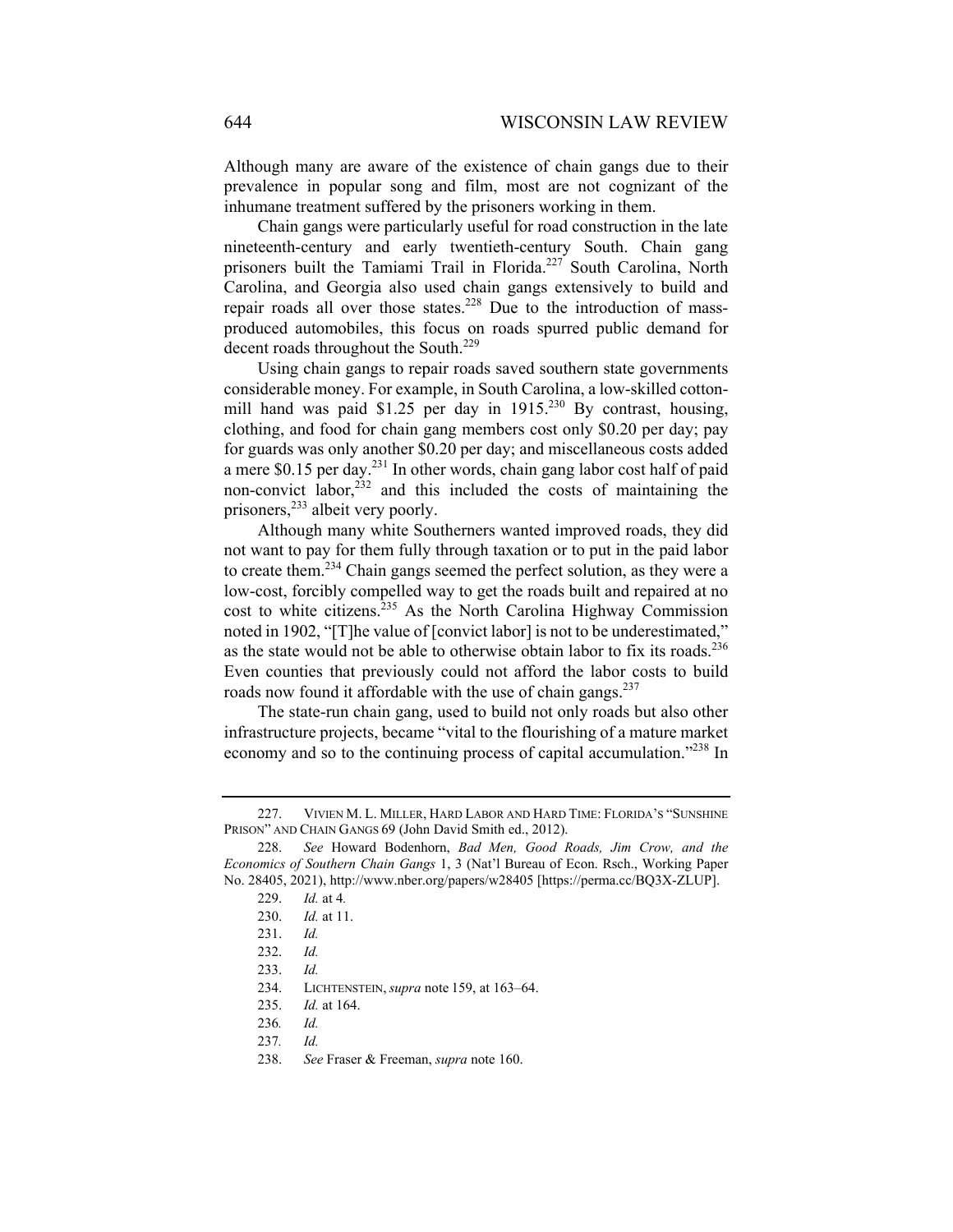other words, the use of the chain gang did not function simply as a costsaving measure. Instead, its use was key to the South's transformation from a largely agrarian community to a modern twentieth-century industrial society.

The use of prisoners in chain gangs was not formally abolished throughout the United States until the 1960s.<sup>239</sup> But thirty-five years later, chain gangs made a resurgence. Alabama brought chain gangs back to its prison experience in the mid-1990s, prompting a great outcry.<sup>240</sup> Arizona, Massachusetts, Ohio, and Washington followed suit.<sup>241</sup> Indeed, Maricopa County, Arizona, even briefly boasted of an all-female chain gang.<sup>242</sup> Most recently, Florida resurrected the chain gang in 2013, when the sheriff of Brevard County, Florida, used a small group of inmates from the local prison to labor on local roadsides.<sup>243</sup> One difference, however, is that the inmates are all volunteers, and they are not shackled to each other.<sup>244</sup> Additionally, since the prisoners who take part in the chain gang activities are already imprisoned in a correctional facility, the state does not save any money by having them do outdoor labor given the cost of incarcerating an individual on a yearly basis. As in the postbellum period, the majority of individuals who participate in the chain-gang are Black or Latinx. The spectacle is still a disturbing one.

# 4. PENAL FARMS

Another form of forced prison labor in the form of prison farms remained prevalent in the South during the early to mid-twentieth century.<sup>245</sup> For example, in 1928, the state of Texas supervised twelve state prison farms; virtually one-hundred percent of the prisoners working there were Black.<sup>246</sup> Likewise, in Florida, convict leasing gradually morphed

<sup>239.</sup> Burley, *supra* note 218, at 131.

<sup>240.</sup> *See id.* at 132–35.

<sup>241.</sup> Andrew Ford, *Florida Sheriff Reintroduces Chain Gang*, USA TODAY (May 2, 2013, 4:22 PM), https://www.usatoday.com/story/news/nation/2013/05/02/brevardcounty-sheriff-chain-gang/2130335/ [https://perma.cc/FWG3-3PAF].

<sup>242.</sup> Meg O'Connor, *'Nation's Only Female Chain Gang' Apparently Disbanded*, PHX. NEW TIMES (May 2, 2019, 7:30 AM), https://www.phoenixnewtimes.com/news/nations-only-female-chain-gang-boasts-themcso-website-11279199.

<sup>243.</sup> Ford, *supra* note 241.

<sup>244.</sup> *Id.* 

<sup>245.</sup> DELANEY, SUBRAMANIAN, SHAMES & TURNER, *supra* note 215.

<sup>246.</sup> *Id.* at 39.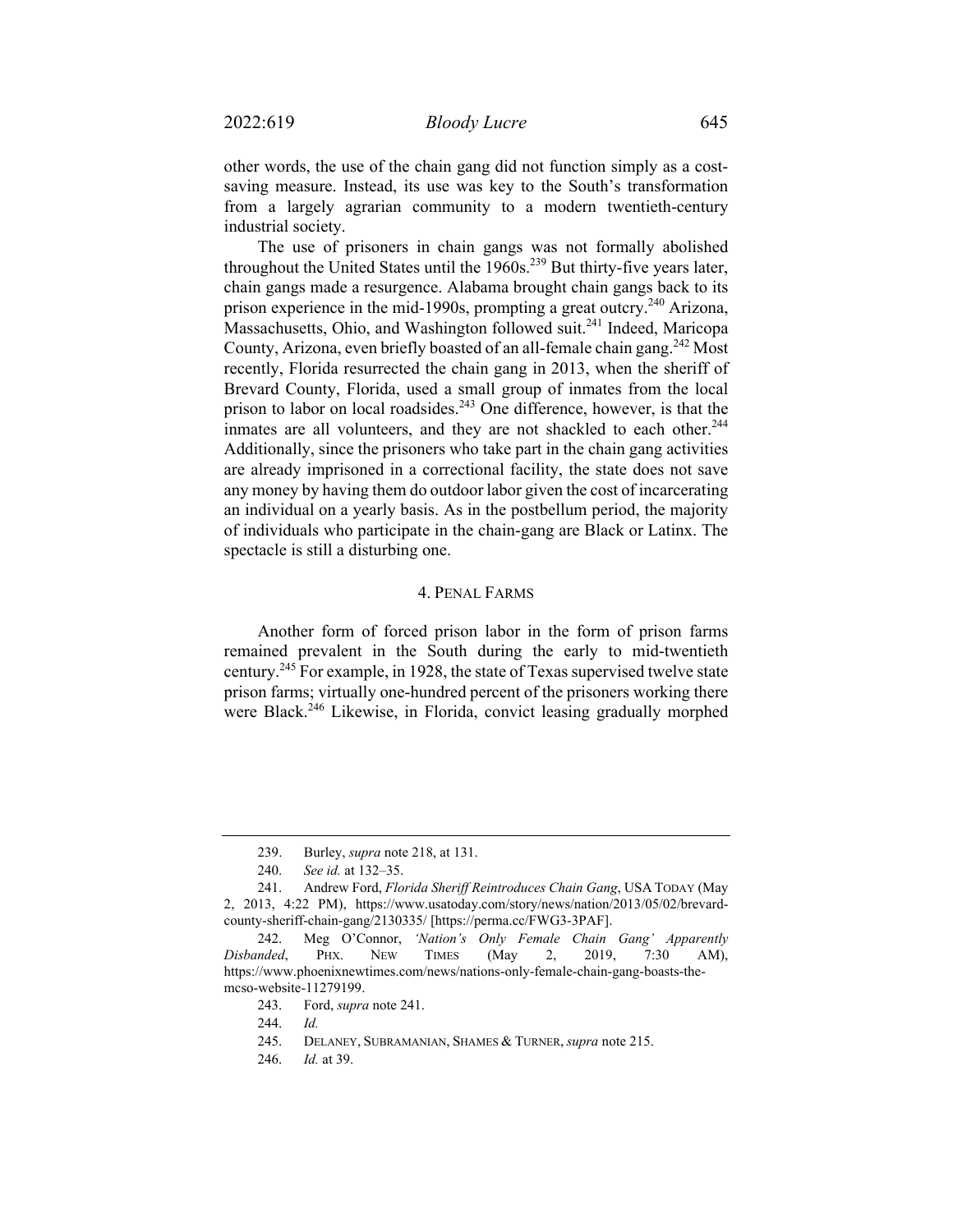into prison farms.<sup>247</sup> Many of the prison farms had been former slave plantations before the state government acquired them. $248$ 

One of the most infamous Southern prison farms, Parchman Farm, was designed to function like an actual plantation.<sup>249</sup> Located in the Mississippi Delta, the Parchman lands were purchased by the Mississippi Penitentiary Board of Control in 1900 in hopes that the lands would serve up "prolific yields."250 Convicts were immediately put to work in preparing the land for farming.<sup>251</sup>

Prisoners at Parchman Farm, described as "the quintessential penal farm, the closest thing to slavery that survived the Civil War," $252$  labored for up to fifteen hours a day, planting, picking cotton, and plowing fields while watched by gun-toting guards.<sup>253</sup> In less than ten years after it transformed into a prison farm, Parchman became a money-making machine, reaping profits from the slave-like labor of its inmates.<sup>254</sup> Indeed, in its second year of operation, Parchman made \$185,000 in profit (or approximately \$5 million in today's money).<sup>255</sup> Parchman Farm was essentially "the leading cash cow for the state of Mississippi. . . . [Parchman] add[ed] hundreds of thousands of dollars and then millions of dollars to the state treasury. . . . [The farm was] an enormous economic asset."<sup>256</sup> In sum, the twin reasons for Parchman Farm's existence were

<sup>247.</sup> *See* Ben Conarck, *Work Forced: A Century Later, Unpaid Prison Labor Continues to Power Florida*, FLA. TIMES-UNION (May 25, 2019, 7:37 PM), https://www.jacksonville.com/story/special/special-sections/2019/05/25/work-forcedcentury-later-unpaid-prison-labor-continues-to-power-florida/5061563007/ [https://perma.cc/2Y9D-42JJ].

<sup>248.</sup> *See* Maurice Chammah, *Prison Plantations: One Man's Archive of a Vanished Culture*, THE MARSHALL PROJECT (May 1, 2015, 7:15 AM), https://www.themarshallproject.org/2015/05/01/prison-plantations [https://perma.cc/KNS9-33RC].

<sup>249.</sup> *See* Innocence Staff, *The Lasting Legacy of Parchman Farm, the Prison Modeled After a Slave Plantation*, INNOCENCE PROJECT (May 29, 2020), https://innocenceproject.org/parchman-farm-prison-mississippi-history/ [https://perma.cc/TD4U-XTY3].

<sup>250.</sup> *See* Parker Yesko, *Letter from Parchman: Inside Mississippi's Notorious Prison*, APM REPS. (May 29, 2018), https://www.apmreports.org/story/2018/05/29/insideparchman-mississippi-notorious-prison [https://perma.cc/VQ8V-3LSK].

<sup>251.</sup> Innocence Staff, *supra* note 249.

<sup>252.</sup> DAVID M. OSHINSKY, "WORSE THAN SLAVERY": PARCHMAN FARM AND THE ORDEAL OF JIM CROW JUSTICE 2 (Free Press Paperbacks 1997) (1996).

<sup>253.</sup> Innocence Staff, *supra* note 249.

<sup>254.</sup> OSHINSKY, *supra* note 252, at 155.

<sup>255.</sup> Yesko, *supra* note 250.

<sup>256.</sup> Lillian Cunningham, *Episode 9 of the Constitutional Podcast: 'Fair Punishment*,*'* WASH. POST, at 34:06 (Oct. 23, 2017), https://www.washingtonpost.com/news/on-leadership/wp/2017/10/23/episode-9-of-theconstitutional-podcast-fair-punishment/ [https://perma.cc/8PG3-EJBA].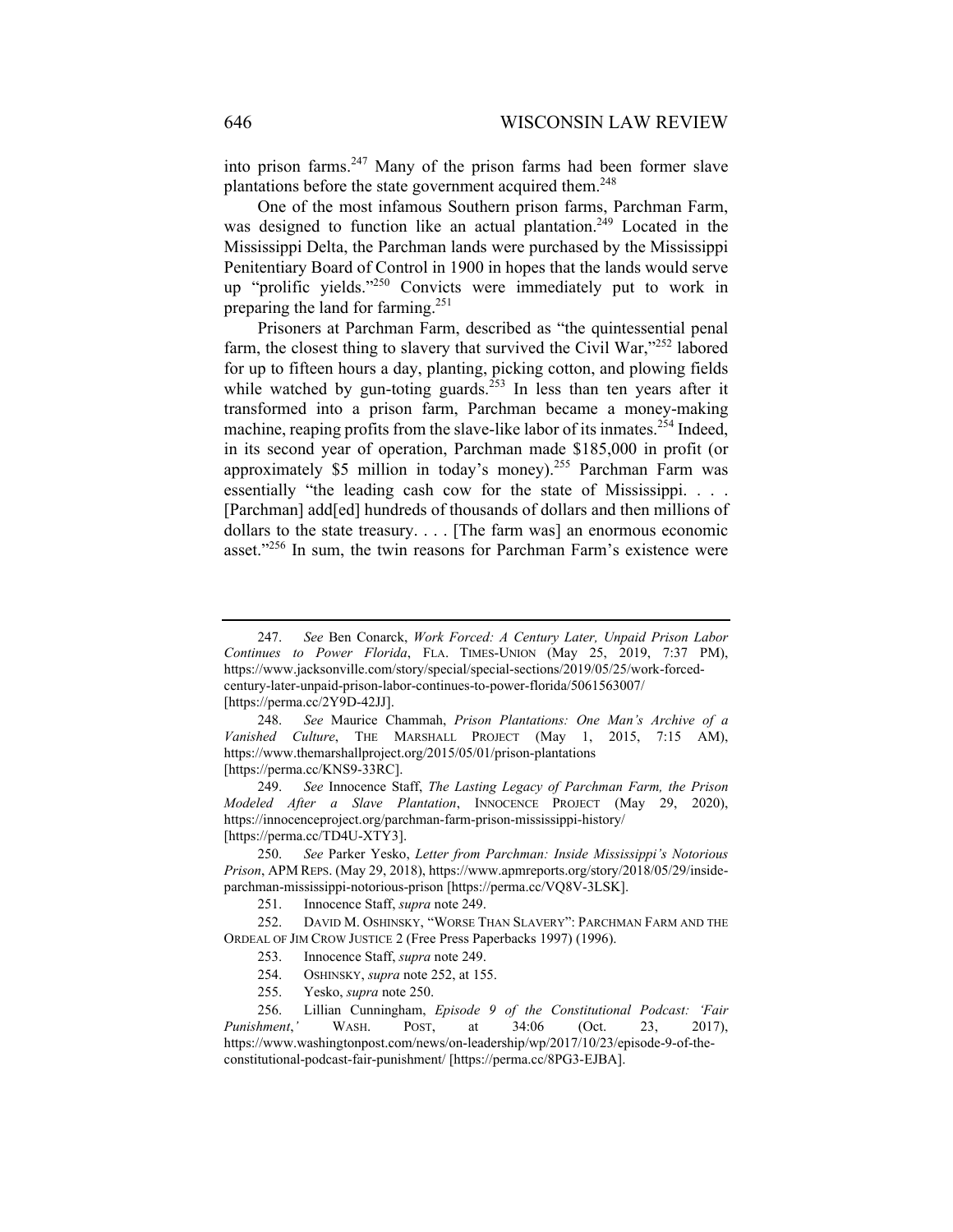"money-making and . . . racial control."<sup>257</sup> Parchman Farm exploited and profited from Black bodies like they were machines.<sup>258</sup>

As with convict leasing and chain gangs, the vast majority of early twentieth-century prison farms in the South used money-making as their guiding principle.<sup>259</sup> In Arkansas, two prisons, Cummins and Tucker, were working farms, specifically premised on antebellum Southern plantations.260 The men labored without pay, and the farms were run for revenue.<sup>261</sup> Patrolled by armed men on horseback, the prisoners farmed cotton, rice, soybeans, and cucumbers.<sup>262</sup> Cummins prison was a slave plantation simply converted to a prison farm. $263$ 

In the 1880s, Texas began to buy large tracts of agricultural land situated on former plantations.<sup>264</sup> The Texas prison farms were "an agricultural prison model focused on the use of inmate labor on stateowned land to benefit the state."<sup>265</sup> The prisoners were subsequently used to extract profits from the farms.<sup>266</sup> Although these Texas prison farms were renamed prison "units" in the 1960s, virtually everything else remained the same, including the stinting of proper food, medical care, and housing for inmates, all to maximize revenues. $267$ 

Texas prison farms yielded more than any local farms worked by free laborers, as independent workers could not be whipped or starved to increase production.<sup>268</sup> Throughout the 1950s and 1960s, Texas plantation prison farms reaped an average revenue of \$1.7 million per year (\$13

<sup>257.</sup> Yesko, *supra* note 250 (quoting Parchman historian David Oshinsky).

<sup>258.</sup> *See* Lily Pulver, *Southern Prison Reform in the 20th Century: Mississippi's Parchman Farm*, ORG. FOR RACIAL JUST., https://organizingforracialjusticeahistory.wordpress.com/home-3/lilys-page/ [https://perma.cc/3V7J-AFKH] (last visited Feb. 25, 2022).

<sup>259.</sup> *See* Bauer, *supra* note 17.

<sup>260.</sup> *See* Colin Edward Woodward, *The Arkansas Prison Scandal*, ARK. TIMES (Mar. 22, 2018, 8:00 AM), https://arktimes.com/news/cover-stories/2018/03/22/thearkansas-prison-scandal [https://perma.cc/36UA-U3HV].

<sup>261.</sup> *Id.* 

<sup>262.</sup> *Id.*

<sup>263.</sup> *See* Keri Blakinger, *Will the Reckoning over Racist Names Include These Prisons?*, THE MARSHALL PROJECT (July 29, 2020, 7:00 AM), https://www.themarshallproject.org/2020/07/29/will-the-reckoning-over-racist-namesinclude-these-prisons [https://perma.cc/S29N-Q98K].

<sup>264.</sup> *See* CHAD R. TRULSON & JAMES W. MARQUART, FIRST AVAILABLE CELL: DESEGREGATION OF THE TEXAS PRISON SYSTEM 80 (2009).

<sup>265.</sup> *Id.* 

 <sup>266.</sup> *See id.*

<sup>267.</sup> *See id.* at 80–81.

<sup>268.</sup> *See* Shane Bauer, *The Straight Line from Slavery to Private Prisons*, LITERARY HUB (Sept. 19, 2018), https://lithub.com/the-straight-line-from-slavery-toprivate-prisons/ [https://perma.cc/FEM6-MYAY].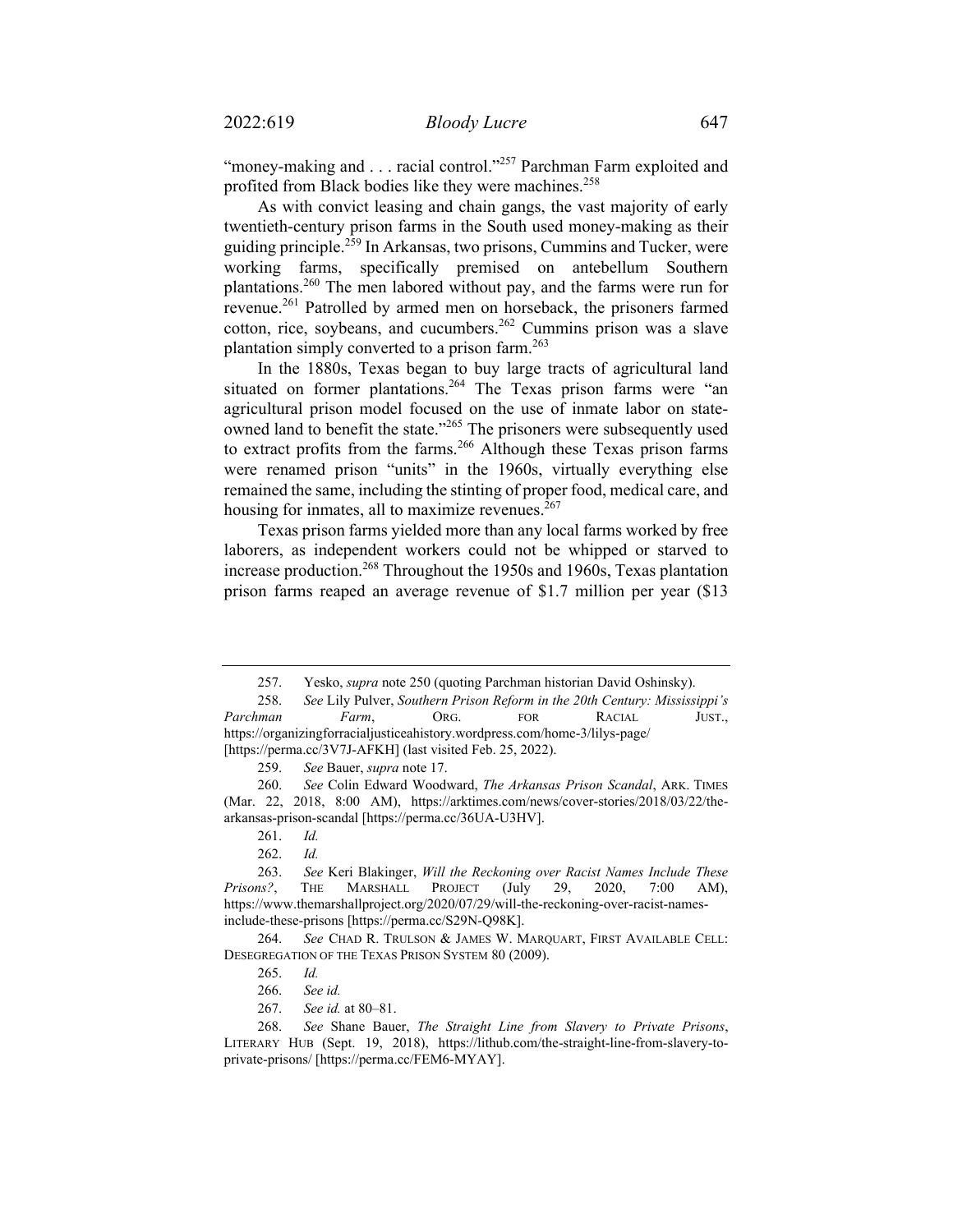million in 2018 dollars).<sup>269</sup> In sum, Texas prison farms were moneymaking ventures.<sup>270</sup>

Angola prison farm in Louisiana also followed the slave plantation blueprint in wringing the utmost labor from inmates. In 1900 Louisiana purchased 8,000 acres of a former plantation named Angola after the homeland of many of its former slaves.<sup>271</sup> A major objective was to become a self-sufficient penal system.<sup>272</sup> In approximately four years, Louisiana managed to completely construct a fully working, profitable, and self-sufficient penal system, from purchasing lands to deriving profits from crops.273 Money-making became Angola's primary focus, "a profitoriented policy of inmate plantation farming that closely mirrored slavery."<sup>274</sup> Angola's major difference from slave labor practices? There was far less incentive to keep the incarcerated laborers alive.<sup>275</sup>

Little has changed today at Angola, as prisoners only receive four to twenty cents per hour for their labor (with agricultural workers getting paid the least).276 Inmates may keep only half their wages, with the rest saved for their eventual release—even though most inmates never leave Angola.<sup>277</sup> Prisoners may work seventeen-hour days and may work sixtyfive-hour weeks if forced to spend the weekends working in the fields after guards file weekly disciplinary reports.278 In many ways, Angola's work plan has remained the same since the times of slavery, $2^{79}$  with profits continuing to be a main focus.<sup>280</sup> Angola raises revenue through a Louisiana company called Prison Enterprises which sells goods produced

<sup>269.</sup> *Id.* 

<sup>270.</sup> *Id.*

<sup>271.</sup> Vanessa Tolino, *Louisiana State Penitentiary at Angola*, 64 PARS. (Feb. 8, 2019), https://64parishes.org/entry/louisiana-state-penitentiary-at-angola [https://perma.cc/B4HJ-S4ZQ].

<sup>272.</sup> *See id.* 

<sup>273.</sup> *See* MARK T. CARLETON, POLITICS AND PUNISHMENT: THE HISTORY OF THE LOUISIANA STATE PENAL SYSTEM 92–93 (1971).

<sup>274.</sup> *See* Andrea C. Armstrong, *Slavery Revisited in Penal Plantation Labor*, 35 SEATTLE U. L. REV. 869, 905 (2012).

<sup>275.</sup> *See* Thomas Beller, *Angola Prison and the Shadow of Slavery*, NEW YORKER (Aug. 19, 2015), https://www.newyorker.com/culture/photo-booth/angola-prisonlouisiana-photos [https://perma.cc/865Z-9AV2].

<sup>276.</sup> Maya Schenwar, *America's Plantation Prisons*, TRUTHOUT (Aug. 28, 2008), *reproduced by* GLOB. RSCH. (Aug. 30, 2008), https://www.globalresearch.ca/america-splantation-prisons/10008 [https://perma.cc/XHX8-CHFN].

<sup>277.</sup> *See id.* 

<sup>278.</sup> *See id.*

<sup>279.</sup> *Id.*

 <sup>280.</sup> *See* Armstrong, *supra* note 274, at 909.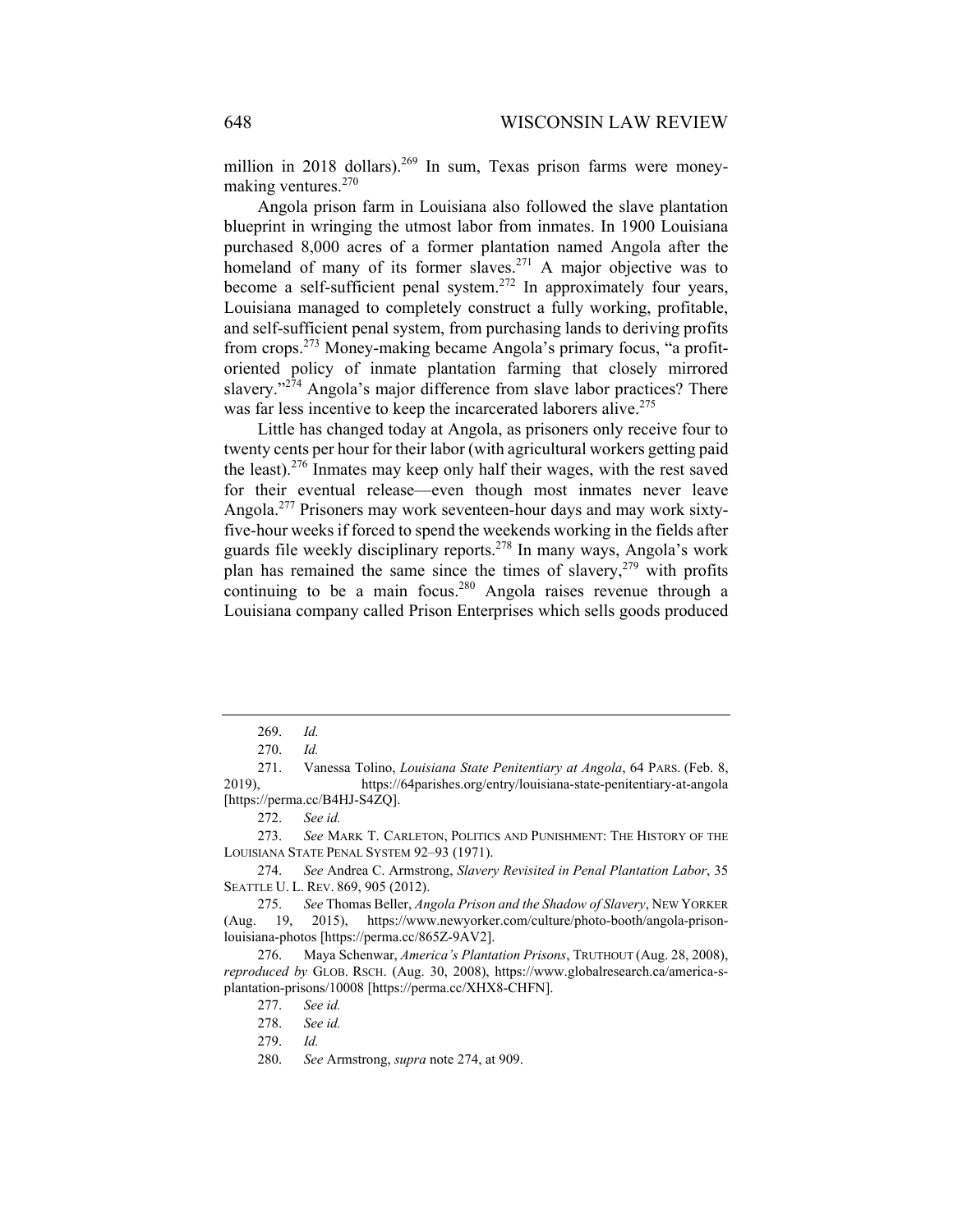by inmates.<sup>281</sup> The company brought in almost \$29 million in 2016, much of it from Angola.<sup>282</sup>

In general, most prison farms were largely unable to compete with mechanized farming by the 1930s and were reduced to growing food crops and livestock for prison consumption.283 Nonetheless, prison farms continued in their slave-plantation format until 1980 when a federal court decided *Ruiz v. Estelle*.<sup>284</sup> *Ruiz* forced Texas prisons to improve working and living conditions, addressed prison guard brutality, and no longer permitted armed inmates to guard fellow prisoners.<sup>285</sup>

Likewise, Mississippi's Parchman prison farm eventually ran into problems in the 1970s. In 1972 Mississippi Governor William Waller appointed a five-member committee to review the farming-for-profit model of Parchman Farm.<sup>286</sup> The committee recommended eradicating for-profit farming operation and reducing acreage by three-quarters, only raising food for the prison on the rest.<sup>287</sup> The committee also recommended hiring a prison superintendent who specialized in penology, not plantation farming.<sup>288</sup>

These changes followed the filing of a federal lawsuit by prison inmates, *Gates v. Collier*, 289 alleging a pattern of abuse, mistreatment, and segregation of prisoners by the Mississippi State Penitentiary Board.<sup>290</sup> The Mississippi district court found that the prison's practices of segregation, neglect, and abuse of prisoners violated both the Eighth and Fourteenth Amendments.<sup>291</sup> The case ultimately went up to the Fifth Circuit which dismantled a variety of abuses and corporal punishment practices inside the prison.<sup>292</sup>

<sup>281.</sup> *See* Richard Davies, *From Pecan Pralines to 'Dots' as Currency: How the Prison Economy Works*, GUARDIAN (Aug. 30, 2019), https://www.theguardian.com/usnews/2019/aug/30/prison-economy-informal-markets-alternative-currencies [https://perma.cc/M9VN-GAYX].

 <sup>282.</sup> *Id.*

<sup>283.</sup> *See* William Stone, *Industry, Agriculture, and Education*, *in* PRISONS: TODAY AND TOMORROW 124, 128 (Joycelyn M. Pollock ed., 2d ed. 2006).

<sup>284. 503</sup> F. Supp. 1265 (S.D. Tex. 1980), *aff'd in part*, *rev'd in part*, 679 F.2d 1115 (5th Cir. 1982), *and amended in part*, *vacated in part per curiam*, 688 F.2d 266 (5th Cir. 1982).

<sup>285.</sup> *See id.* at 1286–88, 1303–07, 1381–84, 1391.

<sup>286.</sup> *See Mississippi Urged to Revamp Prison*, N.Y. TIMES (Oct. 8, 1972), https://www.nytimes.com/1972/10/08/archives/mississippi-urged-to-revamp-prisonpanel-proposes-eliminating.html [https://perma.cc/W8FT-WETY].

<sup>287.</sup> *See id.* 

<sup>288.</sup> *See id.*

<sup>289. 349</sup> F. Supp. 881 (N.D. Miss. 1972), *aff'd*, 489 F.2d 298 (5th Cir. 1973), *and aff'd*, 501 F.2d 1291 (5th Cir. 1974).

<sup>290</sup>*. See id.* at 885–86.

<sup>291.</sup> *See id.* at 893–95.

<sup>292.</sup> *See Gates v. Collier*, 501 F.2d 1291, 1299, 1322 (5th Cir. 1974).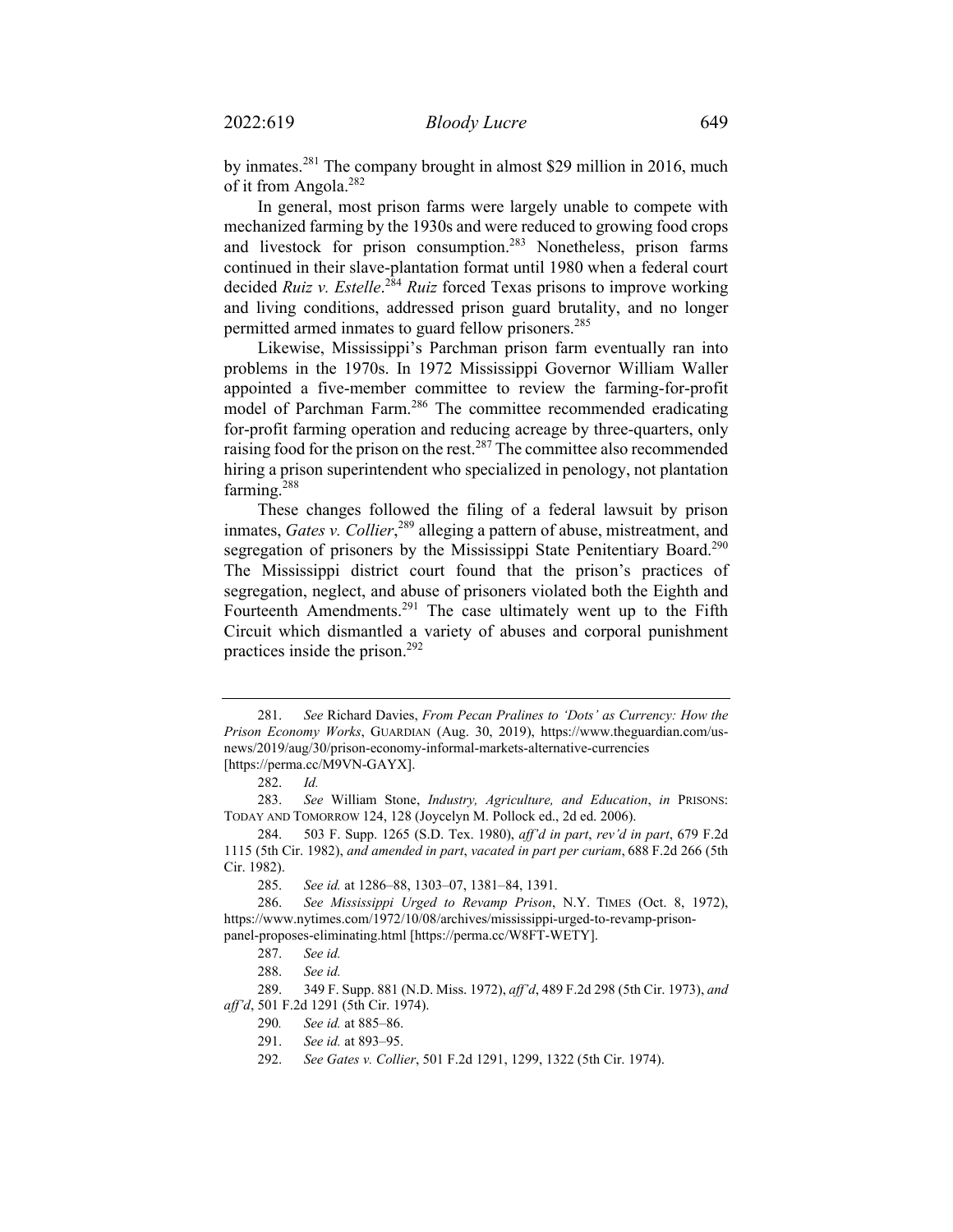*Gates v. Collier* was the first federal case to hold unconstitutional any conditions depriving inmates of basic hygiene and adequate medical treatment, as well as mail censorship and failure to protect inmates from violence by other inmates.293 Following *Gates*, Parchman prisoners were no longer required to work in the fields, finally eliminating Parchman's prison plantation system.294

Prison farms still exist today in a modified form. Some states require farm labor programs; refusing to work can result in punishments such as solitary confinement, extra discipline, or more time behind bars.<sup>295</sup> In addition, shrinking numbers of agricultural workers have led some states to allow private companies to hire prisoners for agricultural labor.<sup>296</sup> This is unquestionably a boon to the private agriculture companies given their savings in pay and insurance costs.<sup>297</sup> Using prison labor means there are no unionization concerns or workplace complaints for private employers.<sup>298</sup>

In the era of COVID-19, working for a private farm can carry serious health risks. For example, Arizona's Perryville Prison housed 150 female inmates at a temporary Hickman's Family Farms labor camp (one of the largest egg producers in the state) to ensure that egg production stayed high.<sup>299</sup> Twenty-eight of the women were infected with COVID-19 during their stay.300 The working conditions at Hickman's Family Farms over the summer were very poor, with acrid fumes, over 100-degree weather, and inconsistent air-conditioning.<sup>301</sup> Arizona's contract with Hickman's Family Farms is supposedly worth \$5 million, and the prison can deduct up to eighty percent of every dollar the women earn.<sup>302</sup>

Health and safety issues are also rife among farm prison laborers in non-pandemic times. In Alabama, many inmates are sent on work release to private poultry industries, which require dangerous work for little

<sup>293.</sup> *See id.* at 1296.

<sup>294.</sup> *See* Cunningham, *supra* note 256, at 44:07.

<sup>295.</sup> *See* Rebecca McCray, *A Disturbing Trend in Agriculture: Prisoner-Picked Vegetables*, TAKEPART (Apr. 14, 2014), https://web.archive.org/web/20140414233702/http://www.takepart.com/article/2014/04/1 4/prison-ag-labor/.

<sup>296.</sup> *See id.*

<sup>297.</sup> *See id.* 

<sup>298.</sup> *Id.*

<sup>299.</sup> *See* Eliyahu Kamisher, *Prison Labor Is on the Frontlines of the COVID-19 Pandemic*, THE APPEAL (Oct. 5, 2020), https://theappeal.org/prison-labor-is-on-thefrontlines-of-the-covid-19-pandemic/ [https://perma.cc/EBL2-AKQG].

<sup>300.</sup> *Id.* 

<sup>301.</sup> *See id.* 

<sup>302.</sup> *See* Cindy Wu & Prue Brady, *If Prison Workers Are Essential, We Should Treat Them Like It: Prison Labor in the U.S., Part I*, CORP. ACCOUNTABILITY LAB (Aug. 5, 2020), https://corpaccountabilitylab.org/calblog/2020/8/5/if-prison-workers-are-essentialwe-should-treat-them-like-it-prison-labor-in-the-us-part-i [https://perma.cc/4F72-FNJK].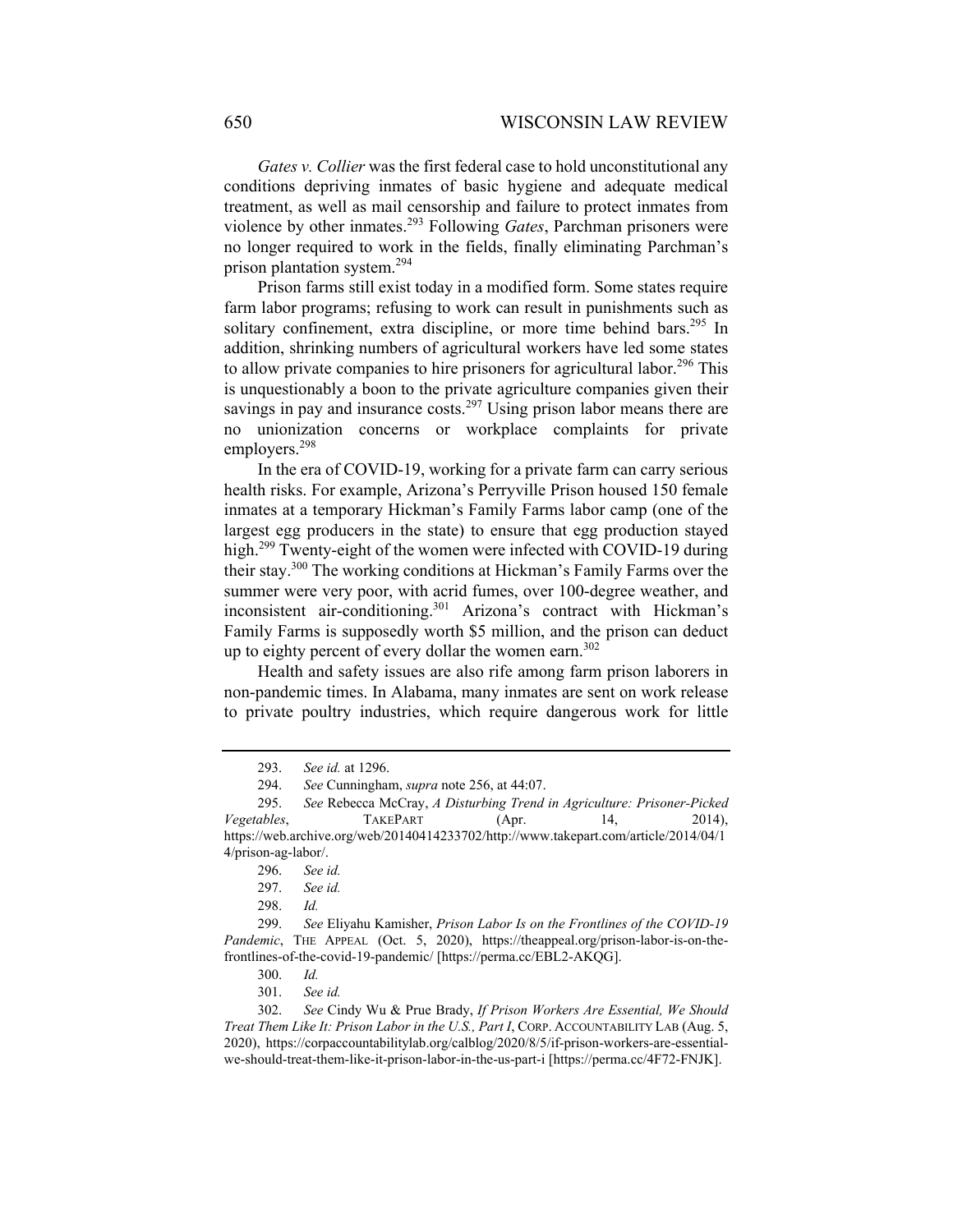personal payment.303 Poultry work is one of the most hazardous industries for prison laborers, causing multiple injuries on a regular basis.<sup>304</sup>

The bulk of the money earned by inmate labor goes directly into the state coffers, which can reap millions from hired-out workers.<sup>305</sup> Alabama prisoners, for example, get only about thirteen cents out of every dollar earned.<sup>306</sup> And there is no imperative to pay prison laborers for their work.307 In sum, prison farming has too many parallels to the old slave plantation system for comfort.

## *B. The North*

Prison labor in the northern states was far more factory-like than that in the South. At Illinois's Joliet Penitentiary in the late 1860s, for example, all  $1,160$  inmates were sentenced to hard labor.<sup>308</sup> Joliet inmates manufactured boots, shoes, brooms, cigars, army tents, and an array of other items all for sale on the open market.<sup>309</sup> The penitentiary was so large that running the labor aspect of the prison was seen as comparable "to running eight to ten large manufacturing establishments."<sup>310</sup> By 1872, prison officials found it simpler to have private manufacturers use inmates to create goods within prison walls, supplying machinery, foremen, and raw materials.<sup>311</sup>

Like Joliet, hard labor spread liberally in northern industrial prisons between 1820 and 1890.<sup>312</sup> This transformation of penitentiaries to inmate labor sites helped cement the country's correctional facilities as "largescale, complex factories," all producing goods to sell at market.<sup>313</sup> Because so much commercial industry came to rely upon prison labor, there was

307. *See* Wu & Brady, *supra* note 302.

<sup>303.</sup> *See* Kristi Graunke & Will Tucker, *Why Incarcerated People at Poultry Plants Deserve Better*, THE MARSHALL PROJECT (Aug. 13, 2018, 10:00 PM), https://www.themarshallproject.org/2018/08/13/why-incarcerated-poultry-workersdeserve-better?utm\_medium=email&utm\_campaign=share-

tools&utm\_source=email&utm\_content=post-top [https://perma.cc/Y2EE-TRLP].

<sup>304.</sup> *See id.*

<sup>305.</sup> *See Prison Labour Is a Billion-Dollar Industry, with Uncertain Returns for Inmates*, ECONOMIST (Mar. 16, 2017), https://www.economist.com/unitedstates/2017/03/16/prison-labour-is-a-billion-dollar-industry-with-uncertain-returns-forinmates [https://perma.cc/2HX3-G3DY].

<sup>306.</sup> Graunke & Tucker, *supra* note 303.

<sup>308.</sup> *See* HENRY KAMERLING, CAPITAL AND CONVICT: RACE, REGION, AND PUNISHMENT IN POST-CIVIL WAR AMERICA 80 (2017).

<sup>309.</sup> *Id.*

<sup>310.</sup> *Id.*

<sup>311.</sup> *Id.* at 93–94.

<sup>312.</sup> MCLENNAN, *supra* note 53, at 6.

<sup>313.</sup> KAMERLING, *supra* note 308, at 83–84.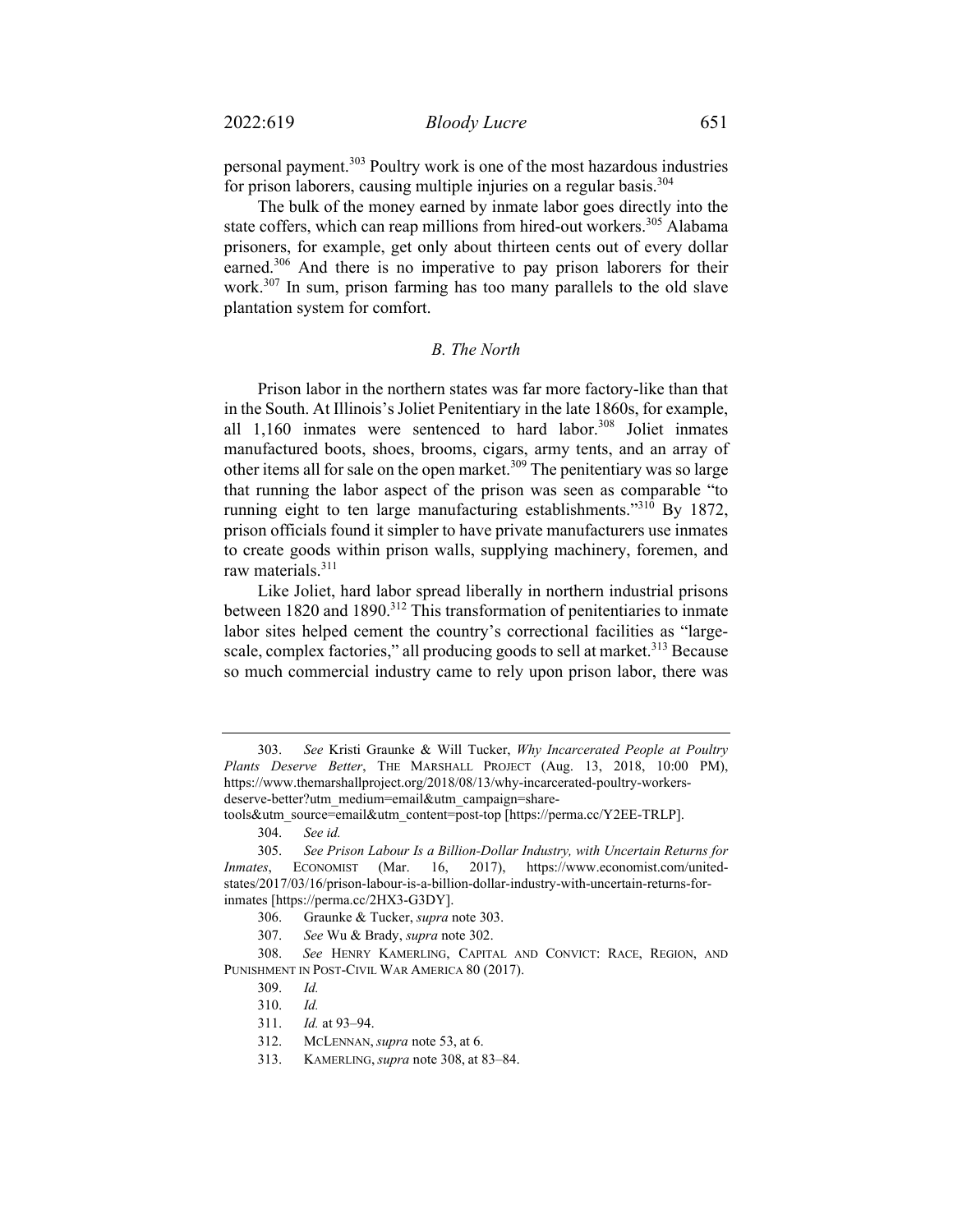great pressure on penitentiary officials to keep inmates incarcerated for as long as possible. $314$ 

The factory-like conditions of northern penitentiaries and their immense manufacturing abilities did have one important aspect in common with southern criminal justice: devotion to profit. No matter where they were located, state correctional facilities focused on using inmates for "productive labor for large-scale, highly organized, profitseeking enterprises."<sup>315</sup> These industrial prisons helped feed and nurture the capitalist focus on profit,<sup>316</sup> a nationwide trend during which the "broad hegemony of market values"<sup>317</sup> flowered. Both northern and southern states did not hesitate to use a captive workforce to help boost industrial profit.<sup>318</sup> In doing so, "the penal machinery of the state did not provide punishment for crime but instead served as a clearinghouse for private individuals to hire out cheap forced labor."319

Prison labor in the North ran into more opposition than the South, however, mostly from independent manufacturers and early union organizations. As the twentieth century neared, the financial threat of inmate labor became more pointed, and free/organized labor's conflict with correctional industries grew.<sup>320</sup> In the 1880s and 1890s, free labor forces began campaigning directly against convict labor, particularly those inmates toiling under the hands of manufacturing enterprises.<sup>321</sup> Many businesses were so incensed by the threat of prison labor that by 1886, a group of industrialists met in Chicago to form the National Anti-Convict Contract Association.322 Organized labor and industry agreed that convict labor had to be eliminated. $3\overline{2}3$ 

Naturally, northern prisons resisted such movements, as convict labor continued to provide not only a convenient work and manufacturing source, but also a reliable source of revenue for state treasuries.<sup>324</sup> By the time that depressions hit the United States in 1870 and 1890, however, the resulting unemployment afforded further power to union demands.<sup>325</sup> The compromise was the state use system: inmates could still work, but the

#### 1877, 478 (1988).

<sup>314.</sup> *Id.* at 90.

<sup>315.</sup> MCLENNAN, *supra* note 53, at 88.

<sup>316.</sup> KAMERLING, *supra* note 308, at 82.

<sup>317.</sup> ERIC FONER, RECONSTRUCTION: AMERICA'S UNFINISHED REVOLUTION 1863–

<sup>318.</sup> KAMERLING, *supra* note 308, at 83.

<sup>319.</sup> *Id.* at 98.

<sup>320.</sup> Garvey, *supra* note 216, at 359.

<sup>321.</sup> KAMERLING, *supra* note 308, at 101.

<sup>322.</sup> Garvey, *supra* note 216, at 359.

<sup>323.</sup> *Id.*

<sup>324.</sup> *Id.* at 359–60.

<sup>325.</sup> *Id.* at 362.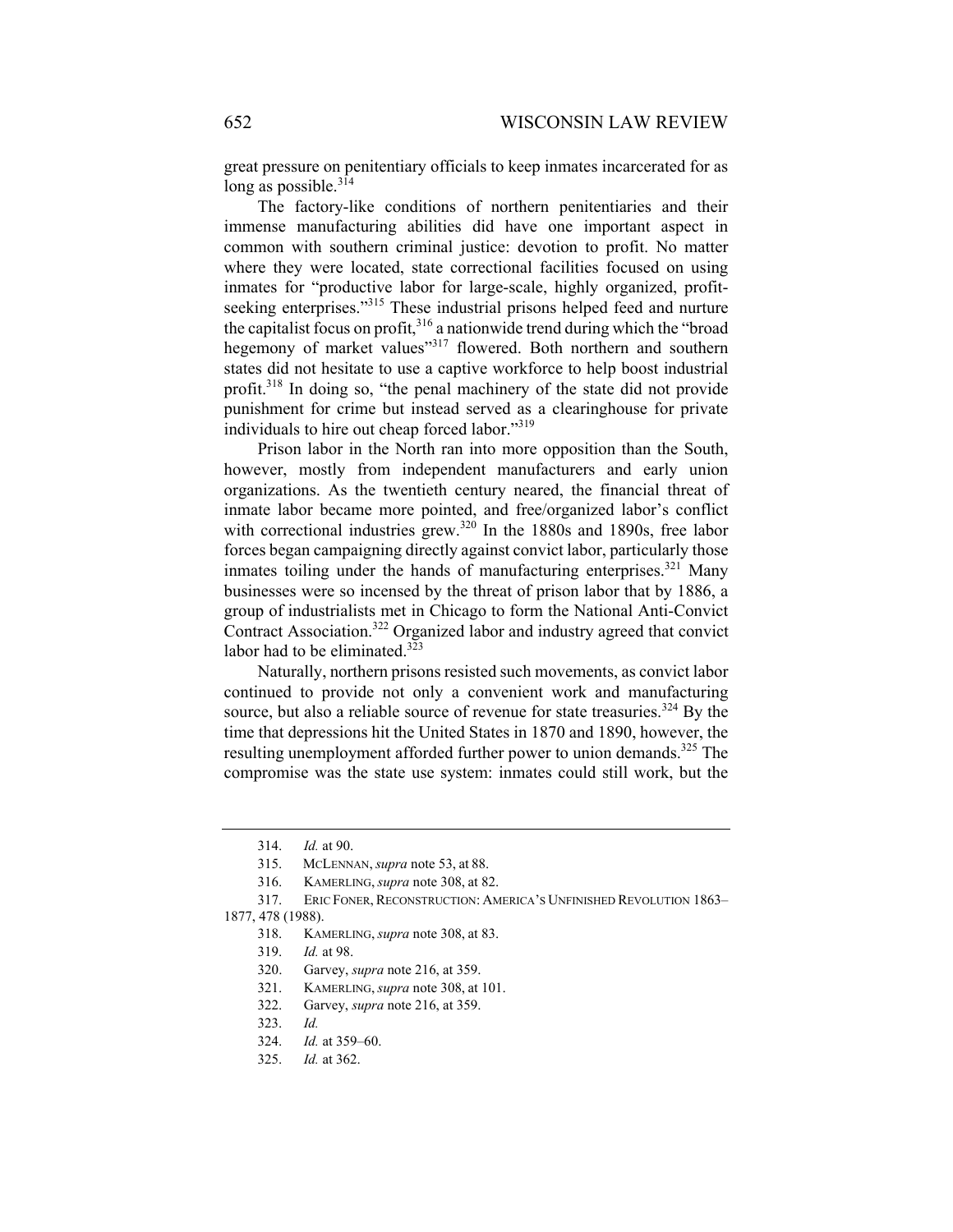state would be their only market and buyer. $326$  Thus, prison-made goods would no longer compete on the free market, and inmates would no longer compete with free workers for jobs.<sup>327</sup> This labor compromise spread throughout most of the country at the turn of the twentieth century.<sup>328</sup> Nonetheless, the mistreatment of prisoners to better extract profit was widespread enough nationwide that in 1901, W.E.B. Du Bois pointed out, "[T]he state became a dealer in crime, profited by it so as to derive a net annual income for her prisoners."329

States' ability to contract out prisoner labor began shrinking during the first third of the twentieth century.<sup>330</sup> By the 1920s, the movement to end inmate labor for manufacturing was widespread enough that it routinely made the papers. For example, in 1923, the *New York Times* reported on a drive by garment manufacturers to ban goods made by prison labor.<sup>331</sup> Describing how prison-made garments comprised up to forty percent of the clothing sold to wholesalers, the *Times* noted that the manufacturers promulgated the distribution of a special label to be affixed to all free-labor-made clothing, with licenses and fines to be distributed for its use.332 The manufacturers also called for higher wages for prisoners so that the free-labor goods could be more competitive in the marketplace. $333$ 

This limitation on prisoner labor reached its height during the Great Depression, when thirty-three states banned the sale of convict-made goods in the free market.<sup>334</sup> This crackdown was assisted by the 1929 passage of the Hawes-Cooper Act<sup>335</sup> and the Ashurst-Sumners Act of  $1935$ ,  $336$  both of which banned interstate commerce in prisoner-made goods and limited prison labor to the creation of products to be sold to the

<sup>326.</sup> *Id.* at 362–63.

<sup>327.</sup> *Id.* at 363.

<sup>328.</sup> *See* GLEN A. GILDEMEISTER, PRISON LABOR AND CONVICT COMPETITION WITH FREE WORKERS IN INDUSTRIALIZING AMERICA, 1840–1890, at 235, 240 (1987).

<sup>329.</sup> W. E. B. DU BOIS, THE SPAWN OF SLAVERY: THE CONVICT-LEASE SYSTEM IN THE SOUTH (1901), *reprinted in* DU BOIS ON REFORM 87 (Brian Johnson ed., 2005).

<sup>330.</sup> *See* Morgan O. Reynolds, *Factories Behind Bars*, NAT'L CTR. FOR POL'Y ANALYSIS (Sept. 1, 1996), http://www.ncpathinktank.org/pub/st206?pg=3 [https://perma.cc/JYB7-ZCV6].

<sup>331.</sup> *See Ban Goods Made by Prison Labor: United Drive by Garment Manufacturers Against This Kind of Competition*, N.Y. TIMES (Aug. 19, 1923), https://timesmachine.nytimes.com/timesmachine/1923/08/19/105108076.pdf?pdf\_redirec t=true&ip=0.

<sup>332.</sup> *Id.* 

<sup>333.</sup> *Id.* 

<sup>334.</sup> Reynolds, *supra* note 330.

<sup>335.</sup> Act of Jan. 19, 1929, ch. 79, 45 Stat. 1084 (codified as amended at 49 U.S.C. § 11507 (1994)).

<sup>336.</sup> Act of July 24, 1935, ch. 412, 49 Stat. 494 (codified as amended at 18 U.S.C. §§ 1761–1762 (1994)).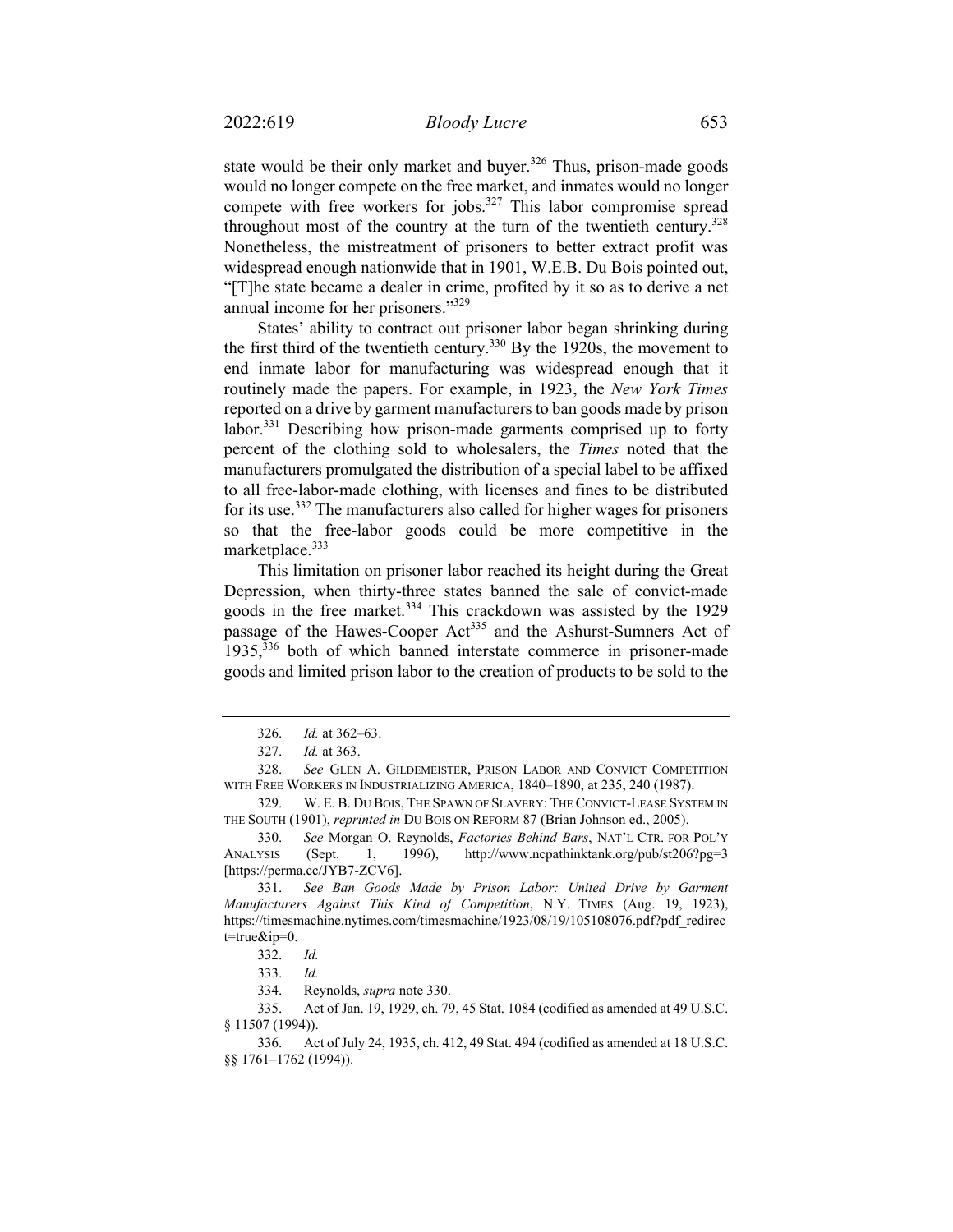state.<sup>337</sup> Exceptions to this legislation, however, included goods made by convicts or prisoners on parole, on supervised release or probation, or in any penal or reformatory institution.<sup>338</sup> Organized union concerns over prisoners commandeering jobs ultimately led to a federal prohibition on convict labor for federally funded public works projects.<sup>339</sup>

# *C. Prison Labor for, and by, the Government*

Even the Great Depression/New Deal Era prohibitions on profitmaking prison labor, however, did not eradicate the practice entirely. In 1934 the federal government created the Federal Prison Industries ("FPI," alternately called "UNICOR"). $340$  FPI was a federal monopoly managing prison labor programs, allowing federal prisoners to manufacture goods as long as they were for government use.<sup> $341$ </sup> The idea was to provide work skills to inmates by allowing prison workers to farm and build highways, all while conveniently reducing the cost of their incarceration.<sup>342</sup> By the advent of World War II, FPI offered prisoner-crafted products in more than seventy categories and operated twenty-five shops and factories.<sup>343</sup>

After World War II, FPI continued to expand, focusing on construction work.344 Inmate laborers helped build at least half of the thirty-one federal prisons constructed in the  $1950s$  and  $1960s$ .<sup>345</sup> By the 1980s, FPI, which in 1977 adopted the trade name UNICOR,<sup>346</sup> had massively expanded, based in part on the explosive growth of prisons and mass incarceration over the previous thirty years.<sup>347</sup> UNICOR spent \$50

12.

<sup>337.</sup> Cao, *supra* note 4, at 12.

<sup>338. 18</sup> U.S.C. §§ 1761–1762.

<sup>339.</sup> Walsh-Healey Act, 41 U.S.C. §§ 6501–6511; *see also* Cao, *supra* note 4, at

<sup>340. 18</sup> U.S.C. § 4122. Section 4122(a) holds that FPI determines "in what manner and to what extent industrial operations shall be carried on in Federal penal and correctional institutions for the production of commodities for consumption in such institutions or for sale to the departments or agencies of the United States, but not for sale to the public in competition with private enterprise." *Id.*; *see* UNICOR, FACTORIES WITH FENCES: 75 YEARS OF CHANGING LIVES 24.

<sup>341.</sup> Cao, *supra* note 4, at 14.

<sup>342.</sup> *See* Safia Samee Ali, *Federal Prison-Owned 'Factories with Fences' Facing Increased Scrutiny*, NBC NEWS (Sept. 4, 2016, 1:22 PM), https://www.nbcnews.com/news/us-news/federal-prison-owned-factories-fencesfacescrutiny-n639791 [https://perma.cc/3RUP-Z75X].

<sup>343.</sup> *Federal Prison Industries, Inc. History*, FUNDING UNIVERSE, http://www.fundinguniverse.com/company-histories/federal-prison-industries-inc-history/ [https://perma.cc/RAM2-FNDS] (last visited Mar. 7, 2022).

<sup>344.</sup> *Id.* 

<sup>345.</sup> *Id.* 

<sup>346.</sup> *See* UNICOR, *supra* note 340, at 24.

<sup>347.</sup> *Federal Prison Industries, Inc. History*, *supra* note 343.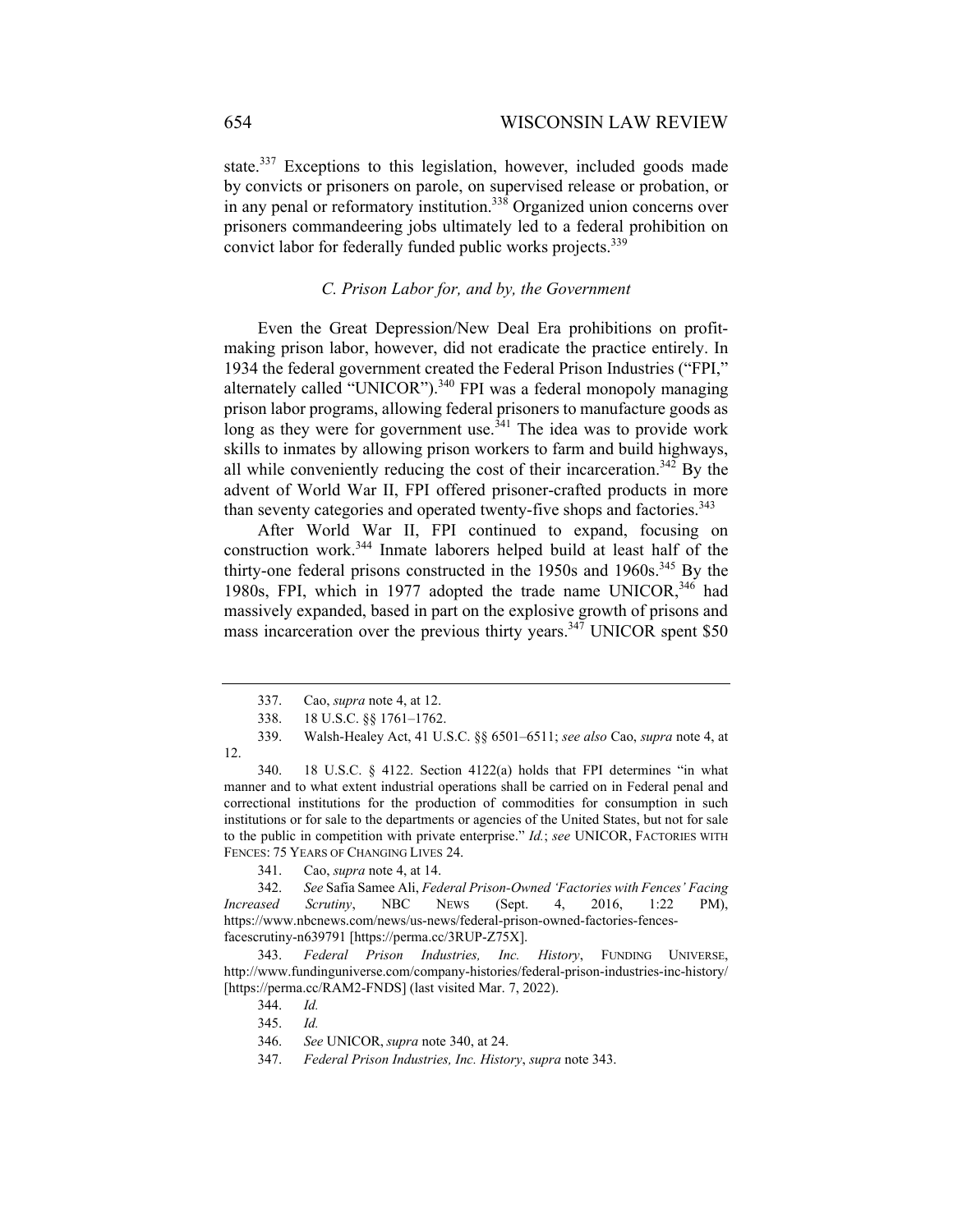million to build and expand facilities assuming that inmate numbers would continue to rise.<sup>348</sup>

Some have argued that FPI has a tremendous competitive advantage in the marketplace due to its ability to bypass the competitive bidding process, reaping multi-million-dollar government contracts.<sup>349</sup> FPI has also been the subject of many Justice Department investigations.<sup>350</sup> The corporation today runs approximately eighty-three prison factories in the United States, with 12,000 inmates running call centers and making various products for very low wages, roughly \$0.23 to \$1.15 per hour.<sup>351</sup>

Many government entities are legally required to buy products only from Federal Prison Industries.<sup>352</sup> These guaranteed contracts mean that FPI routinely obtains multimillion-dollar orders and that FPI can participate in free market bidding during which it can undercut any competitors on costs.<sup>353</sup> Ultimately, FPI/UNICOR earns approximately  $$500$  million a year,<sup>354</sup> relying on a guaranteed market for 150 different products.355

Most of the UNICOR profit—the profit resulting from its very inexpensive labor costs and favored bidding status—is returned to it.<sup>356</sup> Prisoners are exempted from minimum wage requirements,<sup>357</sup> and those inmates who have any criminal justice debt are required to apply half of their meager paychecks to it.<sup>358</sup> Further expanding its reach, UNICOR is now permitted to sell to certain private companies courtesy of the Consolidated and Further Continuing Appropriations Act of 2012.<sup>359</sup>

UNICOR has been criticized for allowing its prisoner workers to labor in unsafe conditions, including in an electronic waste recycling facility where workers were exposed to toxic substances.<sup>360</sup> From "2003"

357. *Federal Prison Industries, Inc. History*, *supra* note 343.

358. *See* Fed. Bureau of Prisons, *Program Details*, UNICOR, https://www.bop.gov/inmates/custody and care/unicor about.jsp

[https://perma.cc/MS2J-94QQ] (last visited Mar. 3, 2022).

359. Stevenson, *supra* note 354.

360. Ali, *supra* note 342.

<sup>348.</sup> *Id.*

<sup>349.</sup> Ali, *supra* note 342.

<sup>350.</sup> *Id.* 

<sup>351.</sup> *Id.*

<sup>352.</sup> *See* 18 U.S.C. § 4124.

<sup>353.</sup> Ali, *supra* note 342.

<sup>354.</sup> *See* Katherine Stevenson, *Profiting Off of Prison Labor*, BUS. REV. AT BERKELEY (July 6, 2020), https://businessreview.berkeley.edu/profiting-off-of-prisonlabor/ [https://perma.cc/ZB4D-YCH5].

<sup>355.</sup> *See* Guy Gugliotta, *From Federal Prisons to an Agency near You*, WASH. POST (July 15, 1997), https://www.washingtonpost.com/archive/politics/1997/07/15/fromfederal-prisons-to-an-agency-near-you/331319f3-8edb-4184-a119-f73afdbf03ee/ [https://perma.cc/U4PW-ADJE].

<sup>356.</sup> Ali, *supra* note 342.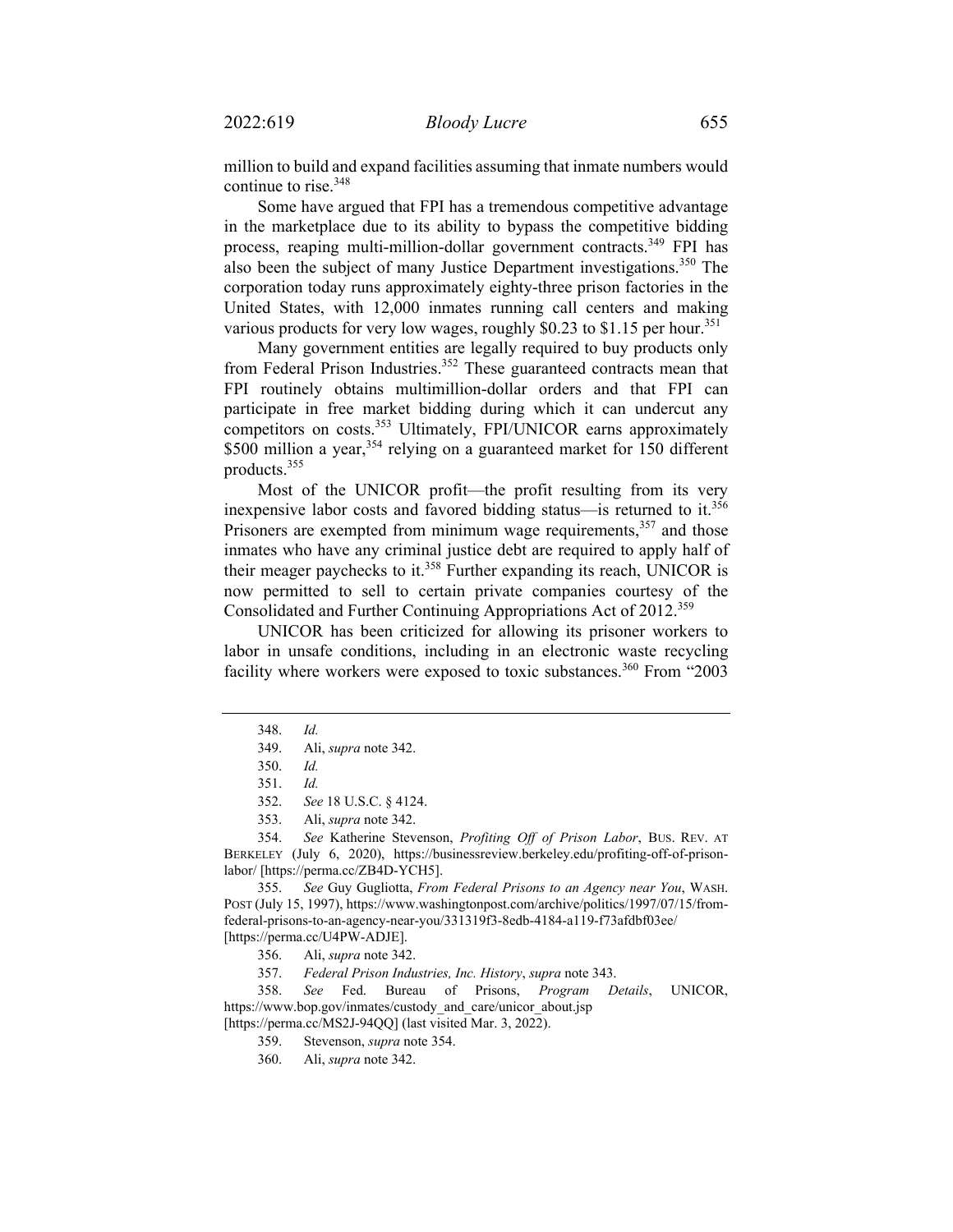to 2005, UNICOR processed over 120 million pounds of e-waste."<sup>361</sup> Specifically, toxic dust and heavy metal contaminate from UNICOR's electronics recycling program may have endangered hundreds of inmate laborers who broke open old computer monitors to extract various components.362 No personal protective equipment was provided to protect the workers.<sup>363</sup> Airborne lead dust levels at the prison recycling facility occasionally reached fifty times higher than the federally accepted workplace level.<sup>364</sup> "Lead [contamination] can cause severe damage to nervous and reproductive systems."365 The inmate workers alleged medical complaints resulting from the contaminants, "including skin lesions, lung and heart problems, cancer, short-term memory loss, miscarriages, and general pain."366 Although the varieties of dangerous working conditions for inmate laborers have changed since the days of convict leasing and chain gangs, evidently the lack of concern still persists.

During the COVID-19 pandemic, UNICOR showed a similar disregard for safety. Instead of shutting down its factories for public health reasons, UNICOR kept them open, providing masks for its inmate workers only a few months into the pandemic.<sup>367</sup> It was almost impossible to socially distance in UNICOR's workplaces, increasing the possibility of COVID-19 spread.<sup>368</sup> Very few of the factories that remained open were providing essential materials.<sup>369</sup> In one prison, the UNICOR workers were segregated under quarantine due to fear of further viral spread.<sup>370</sup> Again, the blatant disregard for inmate health and safety is startling.

Many more prisoners, however, are incarcerated in state prisons. State prisoners perform a much broader array of labor, much of it even less remunerative than the UNICOR prison wages. State prison labor is licensed by the Prison Industry Enhancement Certification Program

<sup>361.</sup> Brandon Sample, *Prisoners Exposed to Toxic Dust at UNICOR Recycling Factories*, PRISON LEGAL NEWS (Jan. 15, 2009), https://www.prisonlegalnews.org/news/2009/jan/15/prisoners-exposed-to-toxic-dust-atunicor-recycling-factories/ [https://perma.cc/QCD8-E2HL].

<sup>362.</sup> Kristin Jones, *Prison Work Program May Have Put Hundreds of Prisoners and Workers at Risk*, ABC NEWS (July 10, 2008, 1:45 PM), https://abcnews.go.com/Blotter/story?id=5349764&page=1 [https://perma.cc/BVB2- FEAD].

<sup>363.</sup> Sample, *supra* note 361.

<sup>364.</sup> Jones, *supra* note 362.

<sup>365.</sup> *Id.* 

<sup>366.</sup> *Id.* 

<sup>367.</sup> *See* Cary Aspinwall, Keri Blakinger & Joseph Neff, *Federal Prison Factories Kept Running as Coronavirus Spread*, THE MARSHALL PROJECT (Apr. 10, 2020, 6:00 AM), https://www.themarshallproject.org/2020/04/10/federal-prison-factories-keptrunning-as-coronavirus-spread [https://perma.cc/2HJB-ULCZ].

<sup>368.</sup> *Id.* 

<sup>369.</sup> *Id.*

<sup>370.</sup> *Id.*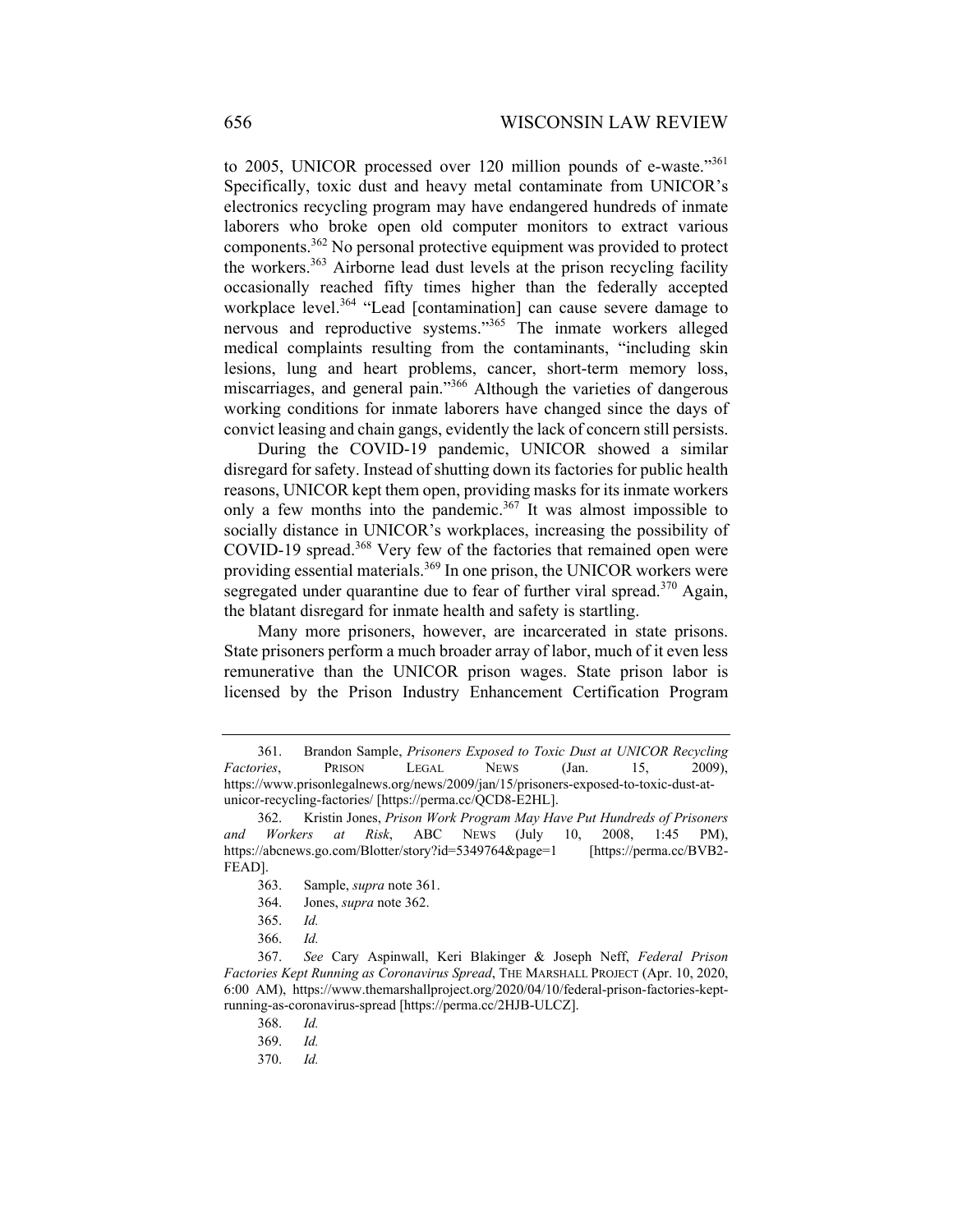(PIECP), a federal program that allows incarcerated people at qualifying state and local facilities to work a selection of jobs, such as factory work and assembling and packaging products.<sup>371</sup> PIECP pays higher wages than other prison jobs, sometimes even paying "prevailing local wages."372 Other inmate laborers work for state-owned businesses, where wages range from \$0.33 to \$1.41 per hour.<sup>373</sup>

Through programs such as PIECP, state prisoners now work for a variety of private industries,<sup>374</sup> including making garments for Victoria's Secret and JCPenney,<sup>375</sup> crafting school supplies,<sup>376</sup> building dental prostheses,<sup>377</sup> working in a variety of food processing plants,<sup>378</sup> and even making cheese and farming tilapia for grocers such as Whole Foods.<sup>379</sup> The wages for state prisoners are usually less than those of federal prisoners.<sup>380</sup> The average hourly wage of a state prisoner is eighty-six cents per hour.<sup>381</sup> State prison labor is a profitable industry for the state, with revenues in the millions of dollars.<sup>382</sup> As such, it is difficult for state prisons to give up state prison labor, despite the bad working conditions, poor treatment, and serious underpayment of inmates, as discussed below.

372. *See* Wendy Sawyer, *How Much Do Incarcerated People Earn in Each State?*, PRISON POL'Y INITIATIVE (Apr. 10, 2017), https://www.prisonpolicy.org/blog/2017/04/10/wages/ [https://perma.cc/6MLD-7HSF]. 373. *Id.* 

 374. *See* David Leonhardt, *As Prison Labor Grows, So Does the Debate*, N.Y. TIMES (Mar. 19, 2000), https://www.nytimes.com/2000/03/19/business/as-prison-laborgrows-so-does-the-debate.html [https://perma.cc/7BXT-JUEM].

375. Caroline Winter, *What Do Prisoners Make for Victoria's Secret?*, MOTHER JONES (July/Aug. 2008), https://www.motherjones.com/politics/2008/07/what-doprisoners-make-victorias-secret/.

<sup>371.</sup> *See Prison Industry Enhancement Certification Program (PIECP*), BUREAU OF JUST. ASSISTANCE (Feb. 20, 2012), https://bja.ojp.gov/program/prison-industryenhancement-certification-program-piecp/overview [https://perma.cc/UW4Y-XGQC].

 <sup>376.</sup> *Id.*

 <sup>377.</sup> *Id.*

<sup>378.</sup> *Id.*

<sup>379.</sup> Sarah Shemkus, *Beyond Cheap Labor: Can Prison Work Programs Benefit Inmates?*, GUARDIAN (Dec. 9, 2015, 7:00 AM), https://www.theguardian.com/sustainablebusiness/2015/dec/09/prison-work-program-ohsa-whole-foods-inmate-laborincarceration.

<sup>380.</sup> *See* Sawyer, *supra* note 372.

<sup>381.</sup> *See* Angela Hanks, *How to End Prison Labor Exploitation and Invest in Incarcerated People*, FORBES (Aug. 23, 2018, 10:00 AM), https://www.forbes.com/sites/angelahanks/2018/08/23/from-exploitation-to-investmenthow-to-end-low-wage-prison-labor/?sh=37d777cd5018 [https://perma.cc/4NRP-5XD2].

<sup>382.</sup> *See, e.g.*, *id.*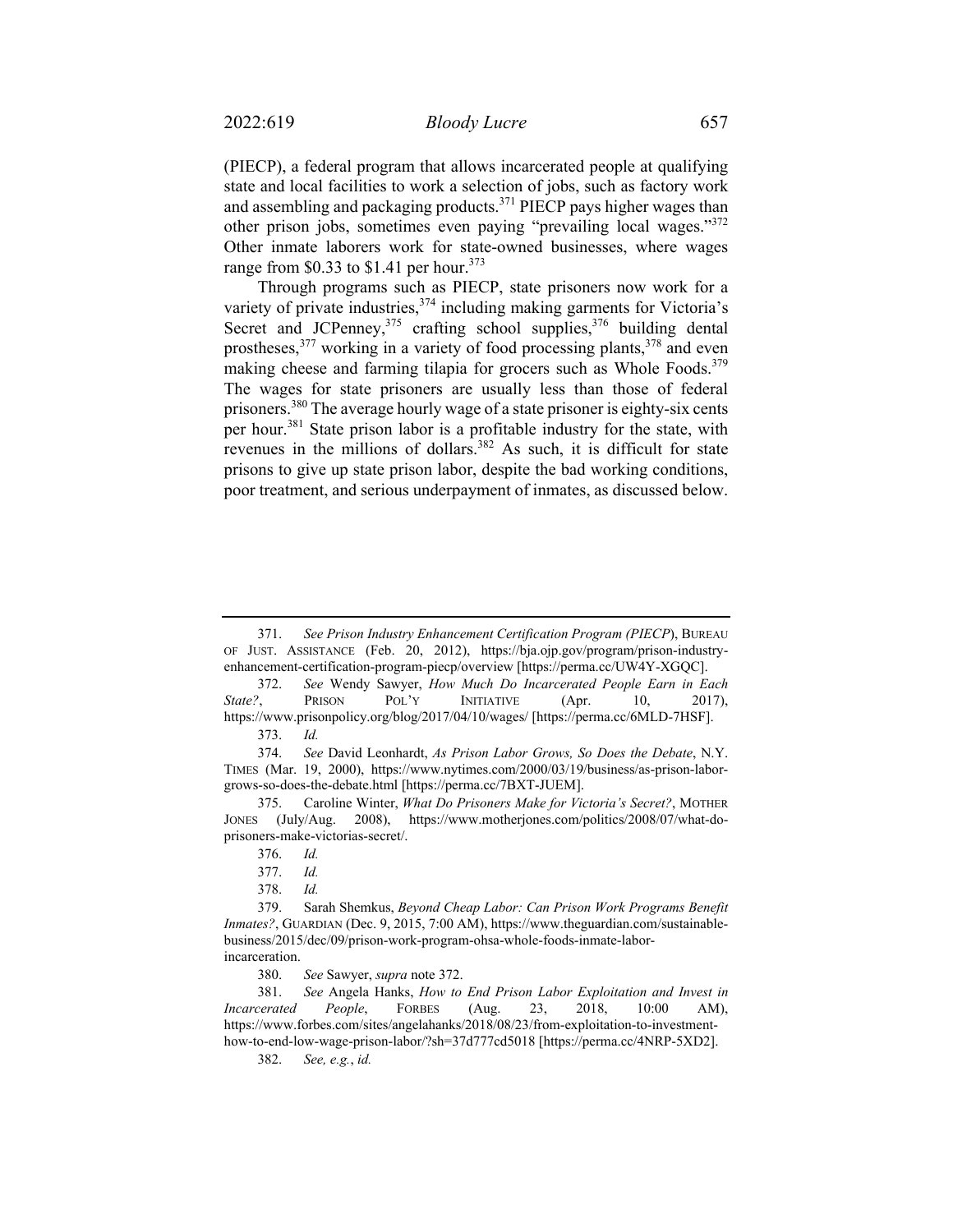## III. TWENTY-FIRST-CENTURY PRISON LABOR: MODERN PROFITEERING

Modern prison labor is tied closely to profit-making for both the state and private companies. Along with standard in-prison work assignments, state and federal prisoners perform a wide array of jobs, from oil cleanup to fire-fighting to making U.S. Military defense armor. The thread that ties these jobs together? The chance for revenues to be made on the backs of laboring inmates despite danger or risk of death.

#### *A. Cleaning Up Natural Disasters*

Prisoners have been extremely handy in remedying U.S. natural and man-made disasters. In Louisiana, for example, instead of hiring any unemployed residents following the 2010 Gulf Coast oil spill, British Petroleum (BP) instead chose to hire state prisoners to cleanse the coastline.<sup>383</sup> The inmates received only "flimsy coveralls and gloves" as protectant against the crude oil, which was far less protection than that afforded to other workers.<sup>384</sup> Why prisoners? Because by hiring inmates, BP paid far less for its coastal cleanup.<sup>385</sup> In doing so, BP obtained workers who were unlikely to publicly complain, despite the danger and discomfort such work requires.<sup>386</sup> BP also earned valuable tax write-offs for its use of inmate labor.<sup>387</sup>

Louisiana has an extremely high imprisonment rate—one of the highest in the nation<sup>388</sup>—and houses many of its prisoners in "parish jails."<sup>389</sup> Both Louisiana "[p]risons and parish jails provide free [inmate] labor to the state and private companies.<sup>390</sup> Well-behaved inmates can qualify for work-release "trustee" positions in their last three years of their sentences, which allows them to be paid near market rate for their jobs.<sup>391</sup> Hiring inmates, however, still makes economic sense for private companies because these prison "trustee" workers "are covered under the Work Opportunity Tax Credit," which "rewards private-sector employers

<sup>383.</sup> *See* Abe Louise Young, *BP Hires Prison Labor to Clean Up Spill While Coastal Residents Struggle*, THE NATION (July 21, 2010), https://www.thenation.com/article/archive/bp-hires-prison-labor-clean-spill-whilecoastal-residents-struggle/ [https://perma.cc/D4GX-EEZL].

<sup>384.</sup> J. Carlee Smith, *Inmates: Our Defenders in Disaster*, NAT. HAZARDS OBSERVER, Dec. 2016, at 10, 12.

<sup>385.</sup> Young, *supra* note 383.

<sup>386.</sup> *Id.* 

<sup>387.</sup> *Id.* 

 <sup>388.</sup> *Id.*

<sup>389.</sup> *Id.*

<sup>390.</sup> *Id.*

 <sup>391.</sup> *Id.*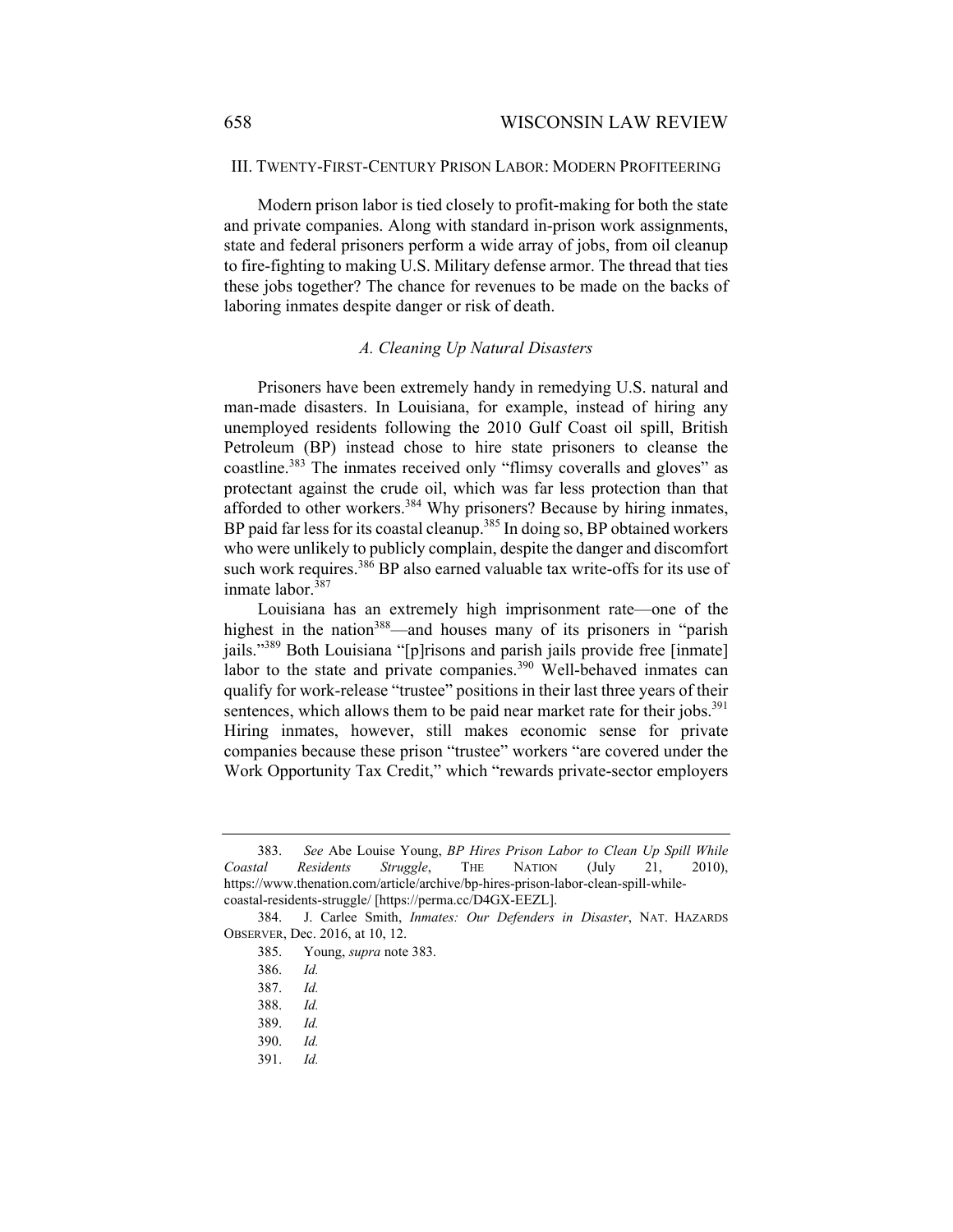for hiring risky 'target groups.'"392 "Businesses earn a tax credit of \$2,400 for every work release inmate they hire . . . . [plus] up to 40 percent of the wages they pay annually to 'target group workers.'"<sup>393</sup>

In Louisiana, as in many other states, work-release programs in many ways are designed to benefit their operators over their participants.<sup>394</sup> The beneficiaries of state-inmate labor include parish sheriffs, private contractors, and local companies, many of which are involved in the oil and gas sector.<sup>395</sup> Louisiana inmates routinely clean up oil spills or work in the offshore drilling industry.396 Indeed, as natural disasters become more frequent, prison labor is increasingly relied upon to prepare for and recover from weather-related emergencies.<sup>397</sup> Pay is often low for these oil and gas inmate workers—a little less than a dollar per hour—despite twelve- to sixteen-hour days and dangerous working conditions.<sup>398</sup> Sometimes inmates are housed in converted shipping containers for temporary clean-up jobs, much like the windowless wagons in which chain gang workers slept.<sup>399</sup>

Offshore drilling jobs, including oil spill remediators and pipeline construction, make the most money for those companies hiring workrelease inmates.<sup>400</sup> Local and state facility operators, including county sheriff's offices, can end up retaining up to sixty-four percent of a prisoner's gross wages, which are applied to room and board.<sup>401</sup> The gross wages add up. In 2015, for example, Louisiana correctional facility operators received \$35.5 million from inmate laborers' wages in addition to approximately \$4 million from commissary sales. $402$ 

Inmates also are assigned to clean up natural disasters without pay, benefiting both the state and private industry. In Houston, Texas, for example, prisoners were put to work assembling sand bags in preparation for 2017's Hurricane Harvey and were not evacuated until three days after

 <sup>392.</sup> *Id.*

<sup>393.</sup> *Id.*

<sup>394.</sup> *Id.*

<sup>395.</sup> *Id.*

<sup>396.</sup> *See* Carly Berlin, *How Louisiana's Oil and Gas Industry Uses Prison Labor*, SOUTHERLY (Mar. 23, 2020), https://southerlymag.org/2020/03/23/how-louisianas-oiland-gas-industry-uses-prison-labor/ [https://perma.cc/HW7Z-LS6H].

<sup>397.</sup> *Id.* 

<sup>398.</sup> *See id.*

<sup>399.</sup> Young, *supra* note 383.

<sup>400.</sup> Berlin, *supra* note 396.

<sup>401.</sup> *Id.*

<sup>402.</sup> LA. LEGIS. AUDITOR, OVERSIGHT AND BENEFITS OF THE TRANSITIONAL WORK  $PROGRAM$  2 (2016), https://app.lla.state.la.us/PublicReports.nsf/87D9DDAEC96EFE3A86257F94007293F3/\$ FILE/0000E78F.pdf [https://perma.cc/8Q93-5Y5K].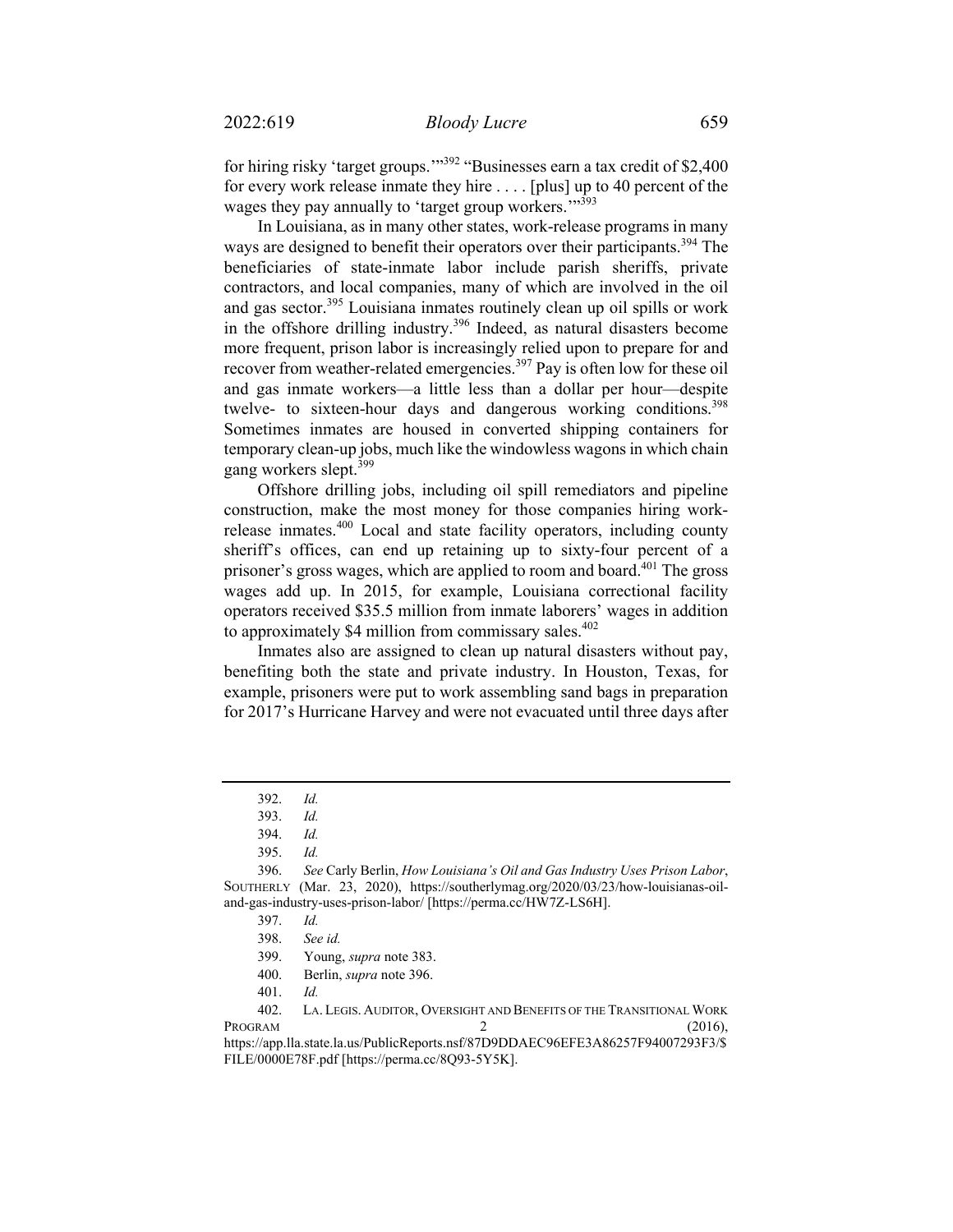the storm made landfall.<sup>403</sup> None of the prisoners were paid for their work.404 Similarly, inmates from the Louisiana State Penitentiary were used to sandbag the premises in preparation for Hurricane Katrina.<sup>405</sup>

Likewise, Florida required its prisoners to work as an unpaid labor crew in cleaning up debris from Hurricane Irma in 2017.406 Hundreds of Florida inmate laborers made up both hurricane and road-debris cleanup crews after the storm.407 Like Louisiana, Florida is another state that greatly profits from inmate labor, saving an estimated \$59 million per year in state costs from their work.<sup>408</sup>

More recently, scores of incarcerated Californians were sent to the front lines of massive California wildfires to battle sometimes uncontrollable blazes. California has had an inmate firefighting brigade since 1915, but the program truly expanded during World War II, when many civilian firefighters were overseas.<sup>409</sup> The inmate firefighters now live full-time in special inmate fire camps, which are located near potential fire zones.<sup>410</sup>

There are benefits to working as an inmate firefighter, such as higher hourly pay (an additional one dollar per hour when fighting fires), far looser restrictions, and reductions in sentence length.<sup>411</sup> Still, the inmates are exposed to dangerous working conditions, routinely work grueling twenty-four-hour shifts, and get only two to three weeks of formal training.412 In contrast, civilian firefighters get three years of training and

404. *Id.* 

<sup>403.</sup> Polly Mosendz, *When Do You Move Prisoners Out of a Storm's Path?*, BLOOMBERG (Sept. 8, 2017, 11:10 AM), https://www.bloomberg.com/news/articles/2017- 09-08/when-do-you-move-prisoners-out-of-a-hurricane-s-path.

<sup>405.</sup> Jordan Carlee Smith, Inmate Populations in a Disaster: A Labor Force, a Vulnerable Population, and a Hazard 2 (2016) (Master's thesis, Louisiana State University),

https://digitalcommons.lsu.edu/cgi/viewcontent.cgi?article=5492&context=gradschool\_th eses [https://perma.cc/34QF-X7JQ].

<sup>406.</sup> *See* Jessica Lipscomb, *Unpaid Florida Prisoners Being Used to Clean Up After Hurricane Irma*, MIA. NEW TIMES (Sept. 28, 2017, 8:00 AM), https://www.miaminewtimes.com/news/unpaid-florida-prison-inmates-being-used-onhurricane-irma-cleanup-labor-crews-9701867.

<sup>407.</sup> *Id.* 

<sup>408.</sup> *Id.* 

<sup>409.</sup> Katrina Schwartz & Kevin Stark, *What's Next for Incarcerated Firefighters in California?*, KQED (Nov. 12, 2020), https://www.kqed.org/news/11846622/whatsnext-for-incarcerated-firefighters-in-california [https://perma.cc/SS4P-8AEZ].

<sup>410.</sup> *Id.* 

<sup>411.</sup> *Id.*

<sup>412.</sup> *See* Jared A. Brock, *As California Wildfires Raged, Incarcerated Exploited for Labor*, USA TODAY (Nov. 12, 2020, 12:15 PM), https://www.usatoday.com/story/opinion/policing/2020/11/11/california-wildfires-ragedincarcerated-exploited-labor-column/6249201002/ [https://perma.cc/W4S5-HDPY]; Jaime Lowe, *The Incarcerated Women Who Fight California's Wildfires*, N.Y. TIMES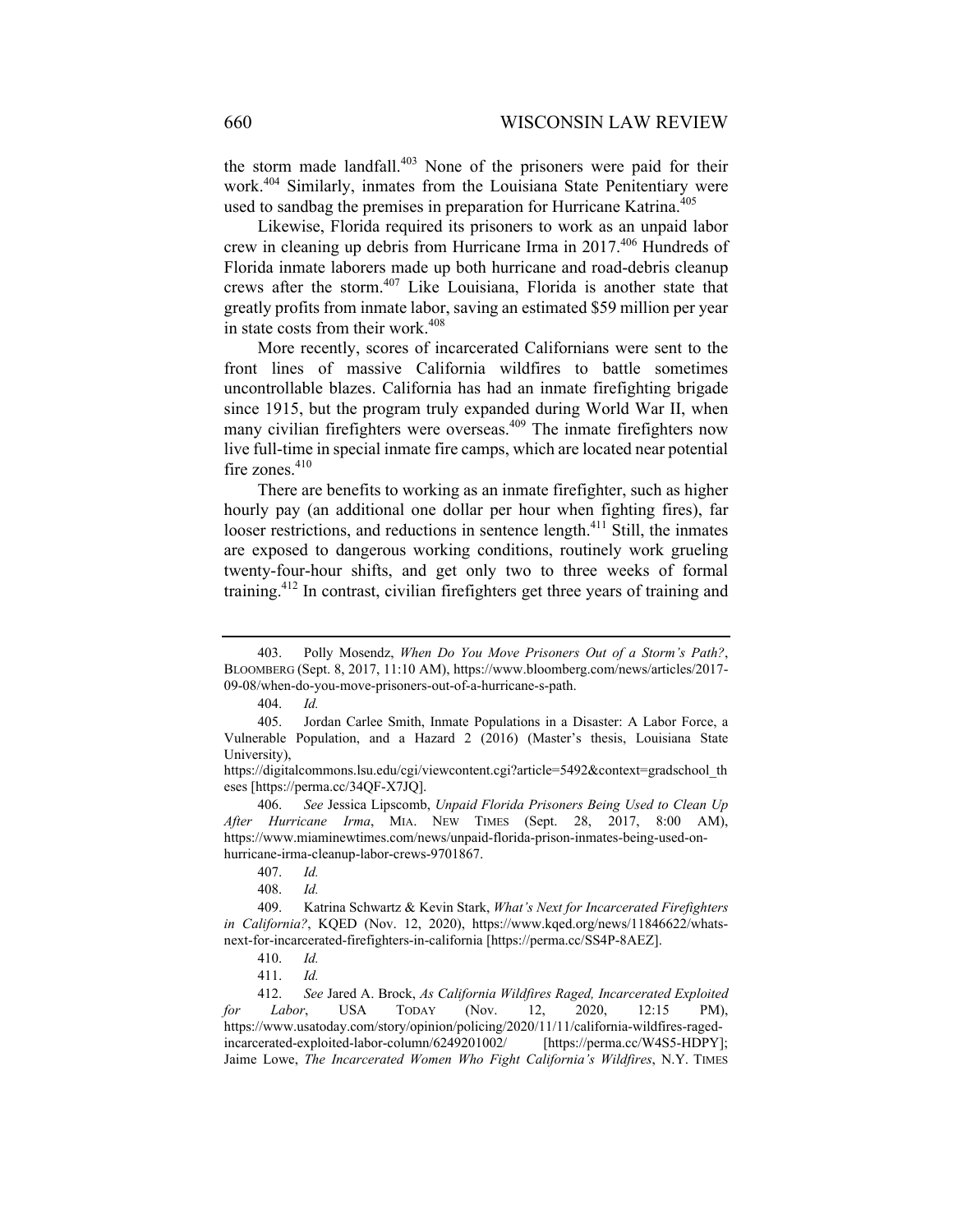apprenticeship.413 Inmate firefighters are four times more likely to be injured and eight times more likely to suffer from smoke inhalation,<sup>414</sup> and several have died doing such work.<sup>415</sup> Until recently, there was no way for ex-inmate firefighters to be hired by the state as full-time firefighters postrelease, as EMT certification prohibited them from applying until ten years had passed since their release.<sup>416</sup>

Nearly a third of California firefighters are incarcerated,<sup>417</sup> and recently, inmate fire crews have comprised between fifty and eighty percent of fire personnel.418 Using inmate firefighters yields a huge cost savings for the state, which saves approximately \$100 million a year from using an inmate wildfire fighting force.<sup>419</sup> Not only do inmate crews perform over three million hours of emergency response work per year, but during non-fire season, crews also clear debris from streams, pick up litter along state highways, and construct hiking trails.<sup>420</sup> Inmate firefighters are so valuable to the state that in 2014, when overcrowded California prisons were being litigated, the office of then attorney general Kamala Harris argued against reducing inmate populations because any reduction in the number of inmates "would severely impact fire camp participation."<sup>421</sup>

Thirty states rely on prison labor to respond to emergencies and disasters, whether natural or man-made.<sup> $422$ </sup> These jobs range from those requiring minimal instruction, such as making sandbags and clearing debris, to those requiring specialized training, such as firefighting and

MAG., Aug. 31, 2017, https://www.nytimes.com/2017/08/31/magazine/the-incarceratedwomen-who-fight-californias-wildfires.html [https://perma.cc/RN33-WPZV].

<sup>413.</sup> Lowe, *supra* note 412.

<sup>414.</sup> Abby Vesoulis, *Inmates Fighting California Wildfires Are More Likely to Get Hurt, Records Show*, TIME (Nov. 16, 2018, 7:40 PM), https://time.com/5457637/inmate-firefighters-injuries-death/ [https://perma.cc/E9DR-5EZZ].

<sup>415.</sup> At least eight inmate firefighters have died since 2012. *Firefighter Fatalities in the United States*, U.S. FIRE ADMIN., https://apps.usfa.fema.gov/firefighterfatalities/fatalityData/dataDownload (last visited Mar. 11, 2022) (filtering by "Rank > Inmate").

<sup>416.</sup> Brock, *supra* note 412; Adesuwa Agbonile, *Inmates Help Battle California's Wildfires. But When Freed, Many Can't Get Firefighting Jobs*, SACRAMENTO BEE (Sept. 11, 2018, 4:50 PM),

https://www.sacbee.com/news/state/california/fires/article217422815.html.

<sup>417.</sup> Brock, *supra* note 412.

<sup>418.</sup> Lowe, *supra* note 412.

<sup>419.</sup> *Id.*

<sup>420.</sup> Vesoulis, *supra* note 414.

<sup>421.</sup> Lowe, *supra* note 412.

<sup>422.</sup> J. Carlee Purdum & Michelle A. Meyer, *Prisoner Labor Throughout the Life Cycle of Disasters*, 11 RISK, HAZARDS & CRISIS IN PUB. POL'Y 296, 308 (2020).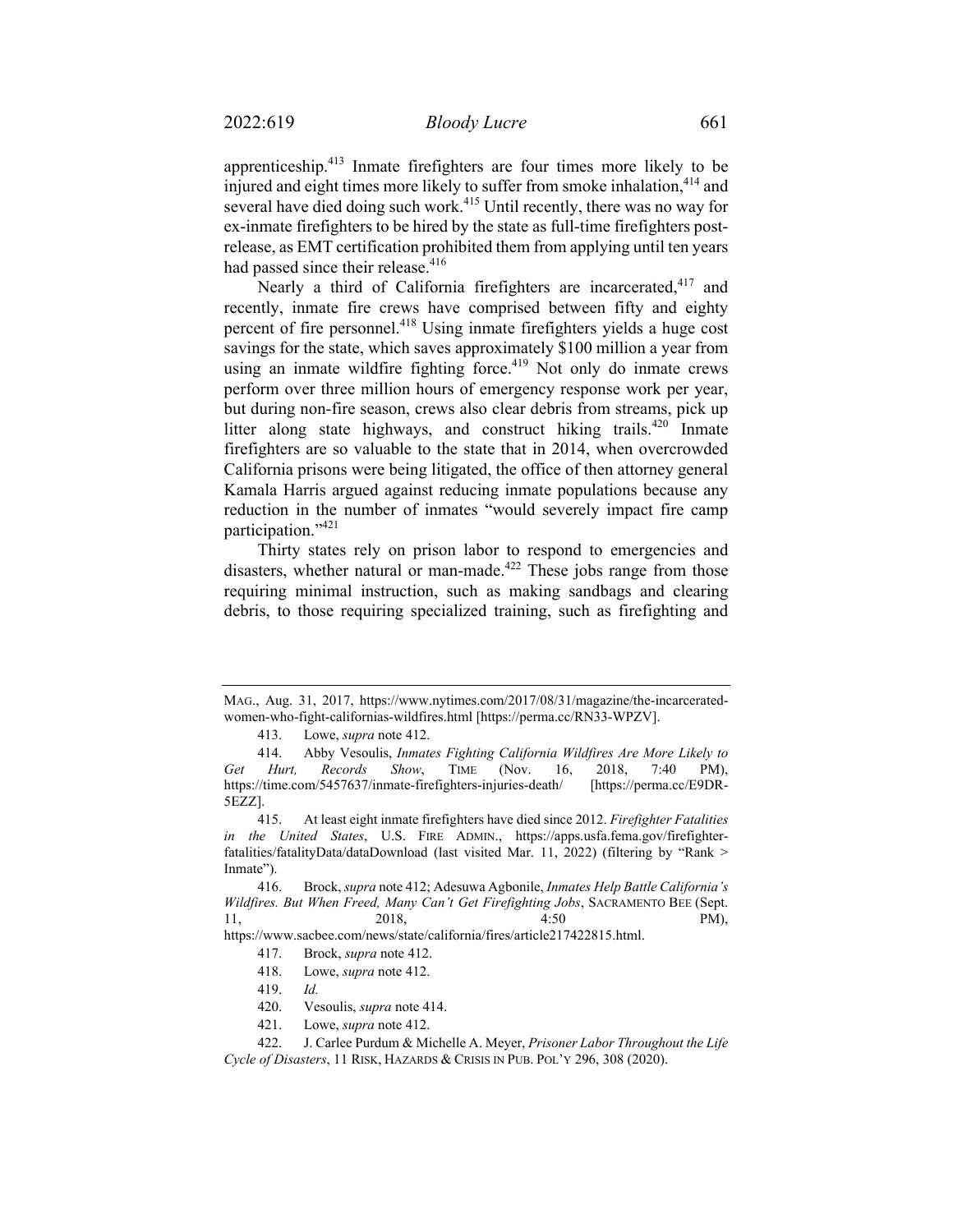cleaning up hazardous materials.<sup> $423$ </sup> Inmates also are utilized in assisting with civilian evacuations, multi-transportation incidents, multi-casualty and terrorism events, and search and rescue missions despite not receiving any specific training in those areas.<sup>424</sup>

Of states that mention use of inmate labor forces in their emergency planning, thirty-seven percent were southern states, more than double the northeastern states.<sup>425</sup> Those states with higher inmate populations tended to rely more heavily on inmate labor forces for emergencies.<sup>426</sup> Thirty-one percent of states using inmate labor forces for emergencies had overcrowded prisons.<sup>427</sup>

Some states, including Alabama,<sup>428</sup> Georgia,<sup>429</sup> and Colorado,<sup>430</sup> have explicit directives relying on inmate labor during disasters or public emergencies. As a low-cost substitute for civilian workers in a time of crisis, inmate labor is doubly valuable in that it can be mandated, providing large savings for state and local governments.<sup>431</sup> Some inmate laborers are not paid at all for emergency work under state guidelines.<sup>432</sup> The Federal Emergency Management Agency (FEMA) does reimburse states "for prisoner transportation to the worksite and extraordinary costs of security guards, food, and lodging."433

Disasters include public health emergencies as well. During the COVID-19 pandemic, inmate laborers not only helped with manufacturing protective equipment and hand sanitizer, but also completed more intimate and potentially dangerous work, such as laundering possibly contaminated

427. *Id.* at 32–33.

<sup>423</sup>*.* J. Carlee Purdum, *Disaster Work Is Often Carried Out by Prisoners – Who Get Paid as Little as 14 Cents an Hour Despite Dangers*, CONVERSATION (Sept. 15, 2020, 7:45 AM), https://theconversation.com/disaster-work-is-often-carried-out-by-prisonerswho-get-paid-as-little-as-14-cents-an-hour-despite-dangers-145513 [https://perma.cc/A2C3-LS67].

<sup>424.</sup> Smith, *supra* note 405, at 14, 24–25.

<sup>425.</sup> *Id.* at 27.

<sup>426.</sup> *Id.* at 29–32.

<sup>428.</sup> STATE OF ALA. DEP'T OF CORR., ADMINISTRATIVE REGULATION NUMBER 010: DISASTER ASSISTANCE AND "STATE OF EMERGENCY" PLAN, 2 (2000), http://www.doc.alabama.gov/docs/AdminRegs/AR010.pdf ("The major support of the DOC will be manpower.").

<sup>429.</sup> GA. COMP. R. & REGS. 125-3-5-.04 (2022).

<sup>430.</sup> COLO.REV. STAT. § 17-24-124 ("[I]nmates housed in certain prison facilities throughout the state form a labor pool that could be safely utilized to fight forest fires, help with flood relief, and assist in the prevention of or clean up after other natural or man-made disasters.").

<sup>431.</sup> *See* Purdum, *supra* note 423.

<sup>432.</sup> *Id.*

<sup>433.</sup> FED. EMERGENCY MGMT. AGENCY, PUBLIC ASSISTANCE PROGRAM AND POLICY GUIDE 87 (version 4, 2020).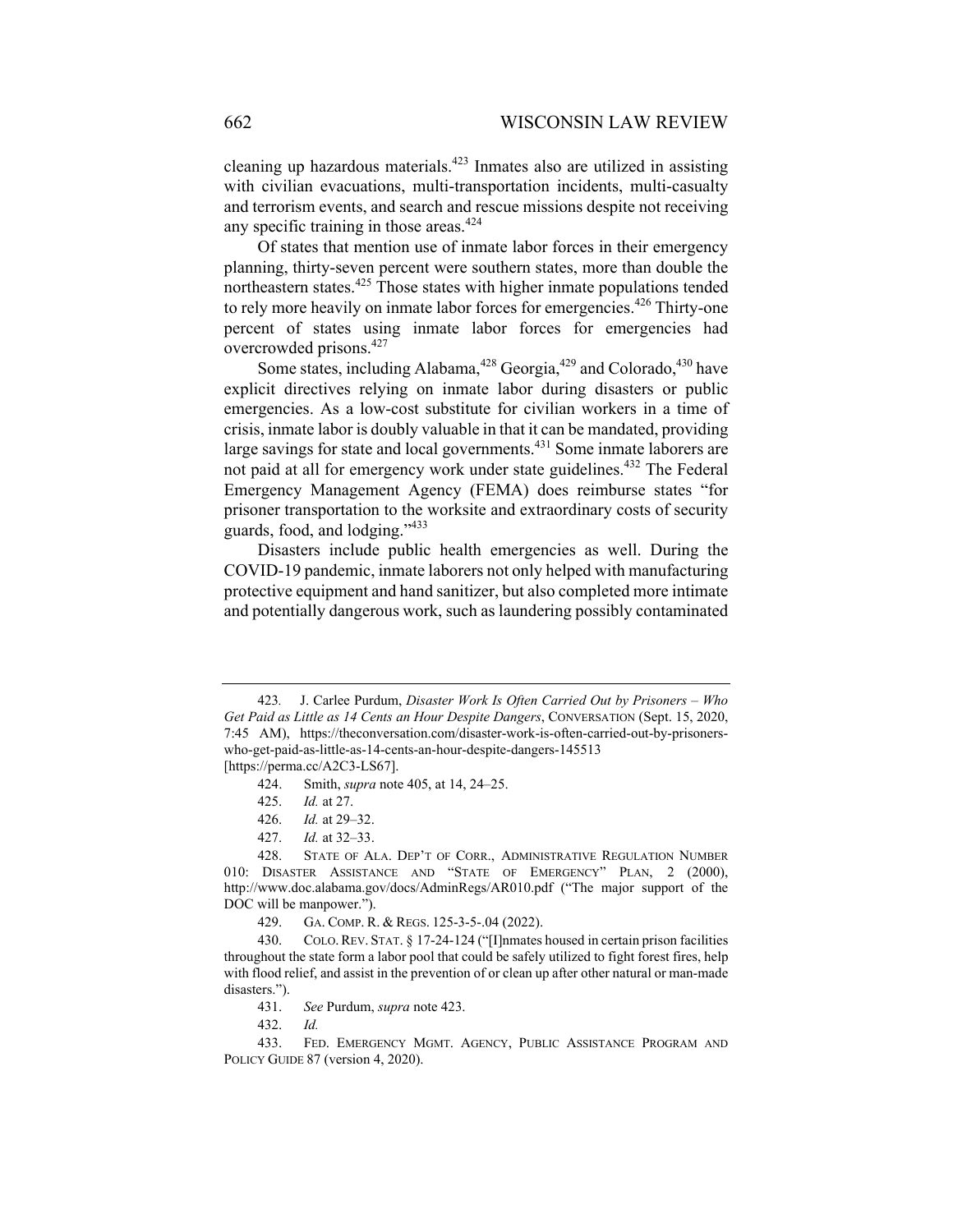hospital laundry, $434$  disinfecting cleaning supplies, $435$  and digging mass graves for those who died of the virus.<sup>436</sup> In New York, the use of inmate workers to dig mass graves was part of a 2008 emergency pandemic plan drawn up by New York City's medical examiner.<sup>437</sup>

In 2015 inmate laborers in Indiana were tasked with killing chickens infected with avian flu, a potentially deadly threat to humans.<sup>438</sup> Given great concerns over such a highly infectious bird virus, Indiana began training some of its prisoners to safely transport the chickens before the prisoners asphyxiated the birds.<sup>439</sup>

Given the large, easily accessible, and inexpensive (or free) labor force available for disaster and emergency responses, finding that many states are incentivized to maintain or increase incarceration rates is not surprising. Specifically, "[t]he utilization of inmate labor forces in the disaster context may suggest a deeper level of entrenchment with regard[] to the extent in which states rely upon inmate labor participation in [the] local economy, and may be serving to further incentivize higher rates of incarceration."440 In this way, using inmate labor for emergency and disaster response can promote harsher penal policies and more hesitance in repealing older policies.<sup>441</sup>

Private companies and individuals also are eager to take advantage of the inmate labor cost savings when responding to natural disasters. In Southern California, for example, a neighborhood community group hired state inmates to cut brush, remove debris, and spray anti-weed herbicide on any excess vegetation, as inmate labor was much cheaper than civilian labor.<sup>442</sup>

<sup>434.</sup> *See* Emma Grey Ellis, *Covid-19's Toll on Prison Labor Doesn't Just Hurt Inmates*, WIRED (May 19, 2020, 2:07 PM), https://www.wired.com/story/covid-19-prisonlabor/ [https://perma.cc/GVS2-VDBB].

<sup>435.</sup> *See* J. Carlee Purdum, *States Are Putting Prisoners to Work Manufacturing Coronavirus Supplies*, CONVERSATION (Apr. 21, 2020, 8:46 AM), https://theconversation.com/states-are-putting-prisoners-to-work-manufacturingcoronavirus-supplies-135290 [https://perma.cc/6D3B-DE42].

<sup>436.</sup> *See* Geoff Herbert, *Report: Rikers Island Inmates Offered \$6 Per Hour to Dig Mass Graves in NYC*, SYRACUSE.COM (Apr. 1, 2020, 10:42 AM), https://www.syracuse.com/coronavirus/2020/04/report-rikers-island-inmates-offered-6 per-hour-to-dig-mass-graves-in-nyc.html [https://perma.cc/BY99-PEVC].

<sup>437.</sup> *Id.* 

<sup>438.</sup> P.J. Huffstutter, *States Enlist Prisoners, Plan Biosecurity to Combat Avian Flu Threat*, REUTERS (May 31, 2015, 6:05 AM), https://www.reuters.com/article/us-healthbirdflu-usa/states-enlist-prisoners-plan-biosecurity-to-combat-avian-flu-threatidUSKBN0OG0FC20150531 [https://perma.cc/2RPJ-X5ST].

<sup>439.</sup> *Id.* 

<sup>440.</sup> Smith, *supra* note 405, at 40.

<sup>441.</sup> *See id.* at 41.

<sup>442.</sup> *Id.* at 15.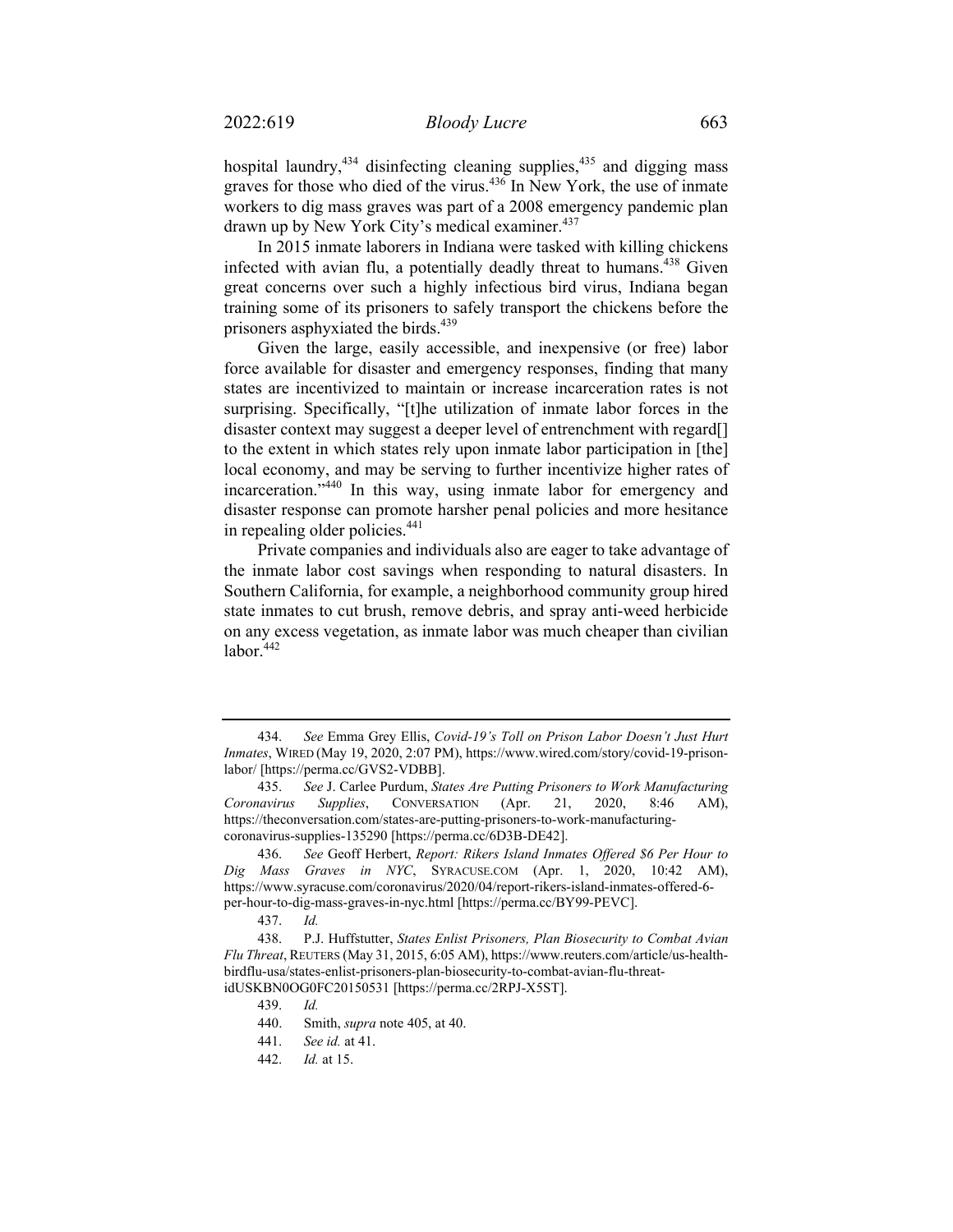The economic exploitation that occurs with most inmate labor is doubly troubling in times of emergency or disaster, when often prisoners' health, safety, and even lives are risked to ensure cost savings on the part of governments or private industry.

# *B. Profit for Profit's Sake*

In the twenty-first century, "[t]he scale of private industry's involvement within the contemporary criminal legal system is staggering."443 Private industry plays a role in almost every aspect of mass incarceration and criminal justice, from the smallest to the largest parts.<sup>444</sup> Many of these companies profit from "commercial transactions that transpire in the shadow of criminal law,"445 reaping revenue out of the incarcerated toil of others.

Economic analysis of state and federal inmate labor estimated that in 2003, the fruits of prisoner industry created over \$2 billion worth of commodities, both goods and services.446 More recent numbers are harder to obtain. Inmate workers usually are excluded from official state and federal employment statistics, and there is little economic research done in this area.447 Because there has not been a nationwide census of prisons since 2005, there is no central source of information.<sup>448</sup> In 2005 there were approximately 1.5 million prisoners working inside and outside of correctional facilities, with roughly 600,000 people in the manufacturing sector.<sup>449</sup> At the time, that represented over four percent of all manufacturing jobs in the country. $450$ 

## *C. Food Harvest and Production*

The actual fruits of inmate labor slip into every aspect of modern life. Food and agribusiness are one highly lucrative example. For example, Leprino Foods, a \$3 billion company supplying mozzarella to three nationwide pizza chains—Papa John's, Pizza Hut, and Domino's—uses

<sup>443.</sup> BRIAN HIGHSMITH, NAT'L CONSUMER L.CTR.,COMMERCIALIZED (IN)JUSTICE 9 (2019).

<sup>444.</sup> *Id.* at 1.

<sup>445.</sup> *Id.* at 7.

<sup>446.</sup> *See* Asatar P. Bair, An Economic Analysis of Prison Labor in the United States, at vi, 2 (Sept. 2004), (Ph.D. dissertation, University of Massachusetts Amherst) (ProQuest).

<sup>447.</sup> *See* The Indicator from Planet Money, *The Uncounted Workforce*, NPR (June 29, 2020, 5:01 PM), https://www.npr.org/2020/06/29/884989263/the-uncountedworkforce [https://perma.cc/N6GF-4PUF].

<sup>448.</sup> *Id.* 

<sup>449.</sup> *Id.*

<sup>450.</sup> *Id.*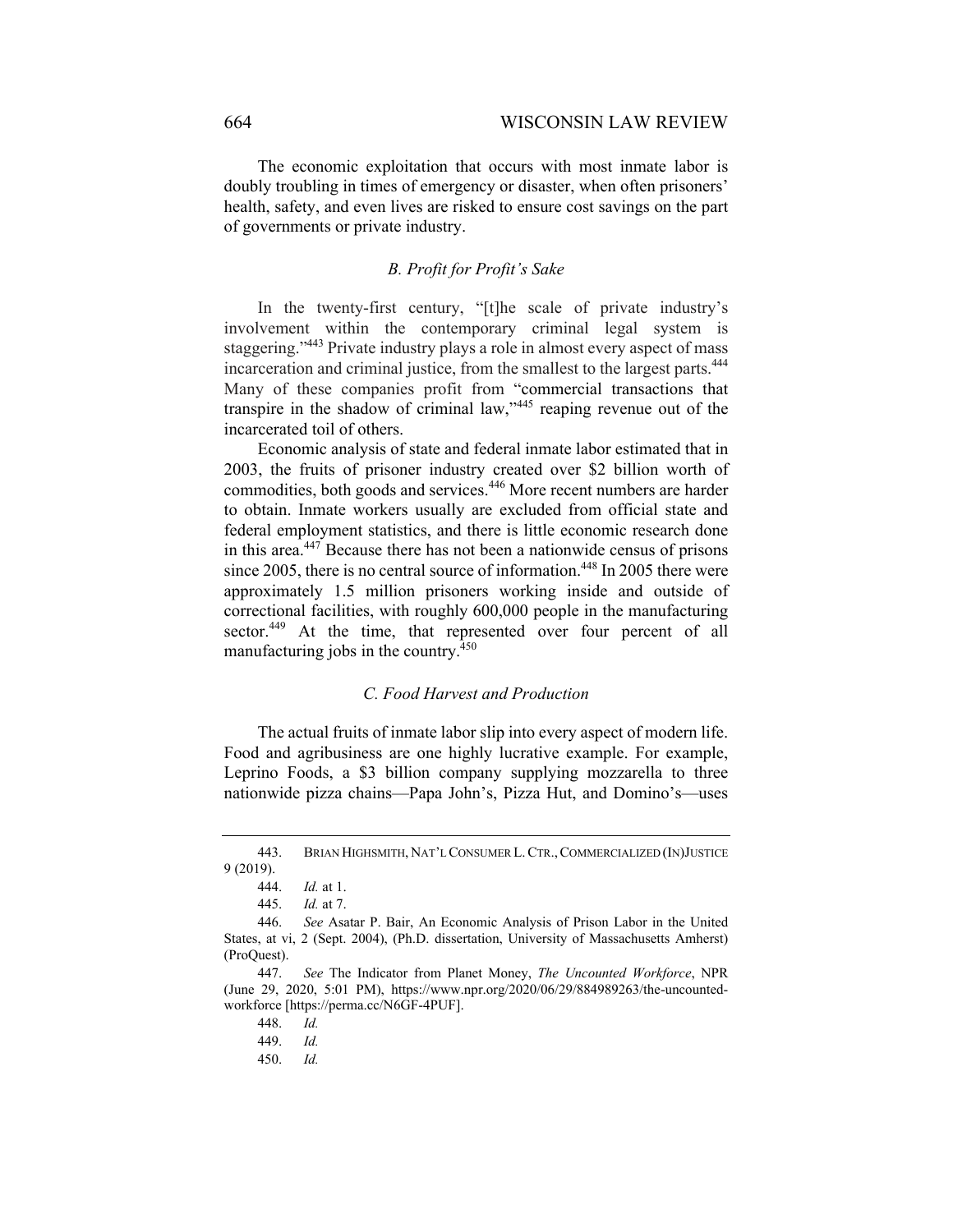Colorado Corrections Inc. to source its buffalo milk.<sup>451</sup> Leprino was able to purchase the buffalo milk for \$1.19 a pound, half of what it would could cost on the open market, while paying prisoners only \$4.50 per day.<sup>452</sup> Very few customers are aware of the cheese sourcing, however, as Leprino and Colorado Corrections have kept their business very quiet.<sup>453</sup>

Other large nationwide food companies likewise have been quietly sourcing much of their work from inmate labor. Hickman Farms, which supplies most of the eggs in southwest Arizona, uses incarcerated workers at its poultry farms, reaping \$18.9 million from 2018 to 2020 from the collaboration.454 Dairy Farmers of America, a dairy conglomerate supplying thirty percent of the nation's raw milk to companies such as Borden, T.G. Lee, Plugrá, and Breakstone's Butter, purchases much of its milk from Colorado and South Carolina correctional facilities, collecting more than \$10.5 million in revenues.<sup>455</sup> Taylor Farms, producer of salads and salad kits for Walmart, Kroger, and Ralph's, uses Arizona Correctional Industries workers and made \$5.3 million from 2019 to 2020.456 Tropaquatics, Inc., a fish distributor, purchases its tilapia from Wyoming Brand Industries, a corrections-based company, and formerly used Colorado Correctional Industries as a supplier.<sup>457</sup>

Often a state's correctional facilities produce and process a wide range of food products. In Texas, inmate workers raised thirty crops that produced more than 11.7 million pounds of food in 2017, both for commercial sale and for feeding prisoners within correctional facilities.<sup>458</sup> These included harvesting 123.7 million pounds of cotton, grains, and grasses; producing 5 million eggs; processing 22.7 million pounds of meat; and canning 297,143 cases of vegetables.<sup>459</sup> Much of this is produced on the former plantation fields owned and operated by the Texas Department of Criminal Justice—some 130,000 agricultural acres.<sup>460</sup>

<sup>451.</sup> *See* H. Claire Brown, *How Corporations Buy—and Sell—Food Made with Prison Labor*, COUNTER (May 18, 2021, 11:38 AM), https://thecounter.org/howcorporations-buy-and-sell-food-made-with-prison-labor/ [https://perma.cc/U698-TKH8].

<sup>452.</sup> *See id.* 

<sup>453.</sup> *See id.* 

<sup>454.</sup> *Id.* 

<sup>455.</sup> *Id.*

<sup>456.</sup> *See id.*

<sup>457.</sup> *Id.*; *see also WY Brand Industries*, WYO. DEP'T OF CORRECTIONS, https://corrections.wyo.gov/services-and-programs/wy-brand-industries

<sup>[</sup>https://perma.cc/L77W-EJYB] (last visited Mar. 9, 2022).

<sup>458.</sup> LESLIE SOBLE, KATHRYN STROUD & MARIKA WEINSTEIN, IMPACT JUSTICE, EATING BEHIND BARS 78 (2020).

<sup>459.</sup> *Id.*

<sup>460.</sup> *See* Ashanté Reese & Randolph Carr, Op-Ed, *Overthrowing the Food System's Plantation Paradigm*, CIV. EATS (June 19, 2020), https://civileats.com/2020/06/19/op-ed-overthrowing-the-food-systems-plantationparadigm/ [https://perma.cc/25RC-66AB].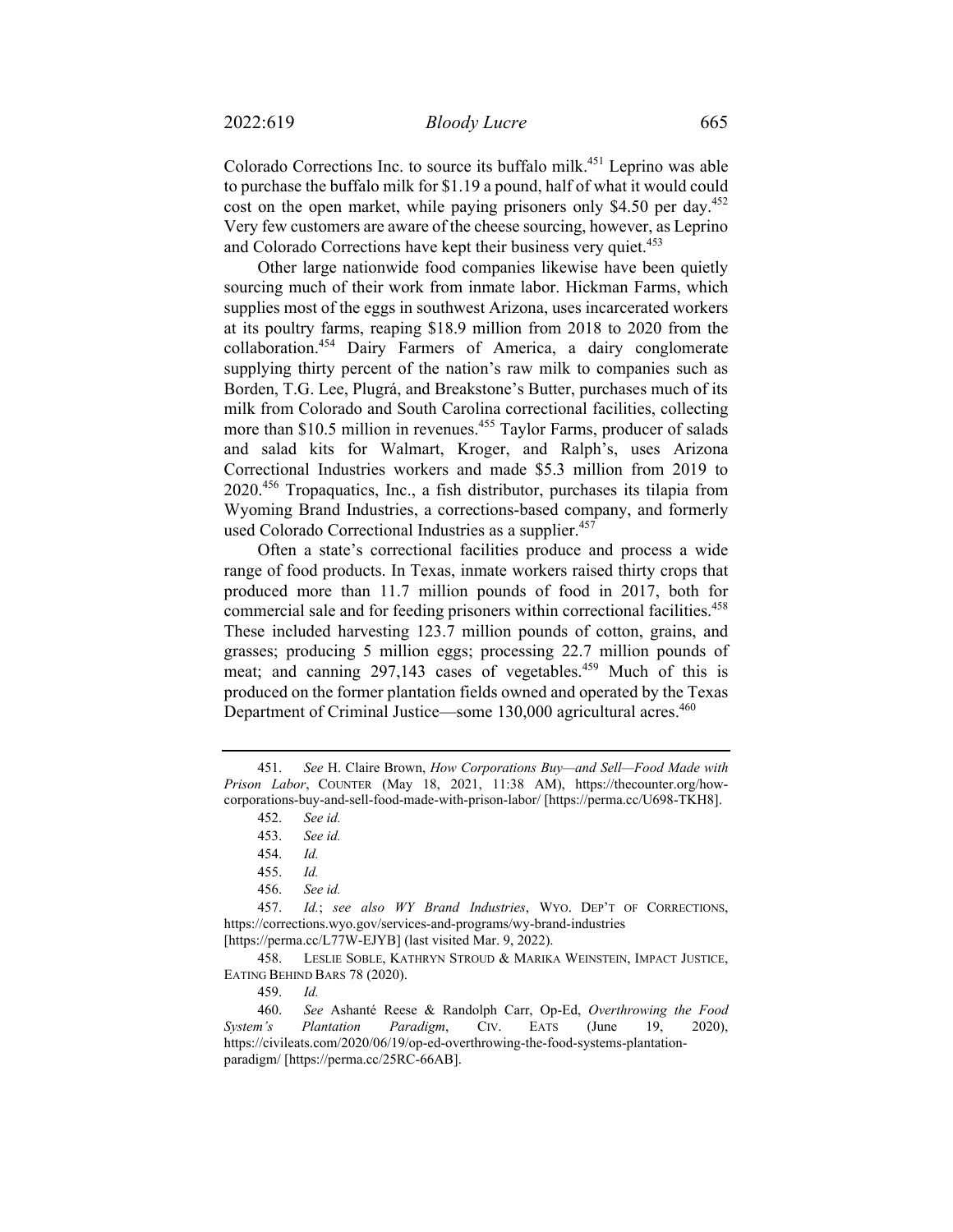Forty-six states run some sort of agricultural production within their prison systems, and twenty percent of those states have large scale operations.461 This means that over 30,000 inmates labor in highly profitable farming or food-related positions for little or no money.462 In addition, agricultural work is frequently exempt from minimum wage requirements, so prisoners usually are paid very little for their toil.<sup>463</sup> In some prisons that produce food or process meat and dairy, such as those in Arkansas and Indiana, the inmates do not even get to eat what they grow because most of it is shipped out for sale.<sup>464</sup>

These food-production arrangements require that inmates labor on farms and in dairies for little to no money, usually lacking basic labor protections.465 Moreover, most of this prison-sourced food and labor is kept very secretive—to the point that sometimes, not even the food companies know about it. In 2014, for example, *Fortune Magazine* ran a story highlighting how Whole Foods, among other companies, sold goat cheese and tilapia produced by inmate laborers in Colorado and had done so for a few years.<sup>466</sup> Both products were made by inmates working for Colorado Correctional Industries, which in 2014 employed over 1,800 prisoners.<sup>467</sup> The working inmates made between \$0.74 and \$4.00 daily and were eligible for performance bonuses.<sup>468</sup>

After customer and advocacy groups protested, Whole Foods agreed to stop selling the goods in  $2016.<sup>469</sup>$  Whole Food defended its practice, contending that "supporting suppliers who found a way to be part of paid, rehabilitative work being done by inmates would help people get back on their feet and eventually become contributing members of society."<sup>470</sup> Critics, however, responded that Whole Foods was making profits off the

465. Brown, *supra* note 451.

<sup>461.</sup> SARA SNYDER, HEAL FOOD ALLIANCE, THE PRISON INDUSTRIAL COMPLEX AND AGRICULTURAL LABOR 1 (2017), https://drive.google.com/file/d/1ZWdBH5zlKbV6K6subbGMm4nUMY3\_ZZgJ/view.

<sup>462.</sup> *Id.*

<sup>463.</sup> *See id.* at 2.

<sup>464.</sup> SOBLE, STROUD & WEINSTEIN, *supra* note 458, at 11.

<sup>466.</sup> *See* Jennifer Alsever, *Prison Labor's New Frontier: Artisanal Foods*, FORTUNE (June 2, 2014, 4:00 AM), https://fortune.com/2014/06/02/prison-labor-artisanal/ [https://perma.cc/98GA-5HEP].

<sup>467.</sup> *See Whole Foods to Stop Selling Products Made by Prisoners*, CHI. TRIB. (Sept. 30, 2015, 3:17 PM), https://www.chicagotribune.com/business/ct-whole-foodsprisoners-20150930-story.html [https://perma.cc/8B2P-846Q].

<sup>468.</sup> *Id.*

<sup>469.</sup> *Id.* 

<sup>470.</sup> *See* Susanna Kim, *Whole Foods Suppliers Defend Using Prison Labor*, ABC NEWS (Oct. 15, 2015, 3:15 PM), https://abcnews.go.com/Business/foods-suppliers-defendprison-labor/story?id=34258597 [https://perma.cc/V27S-N35M].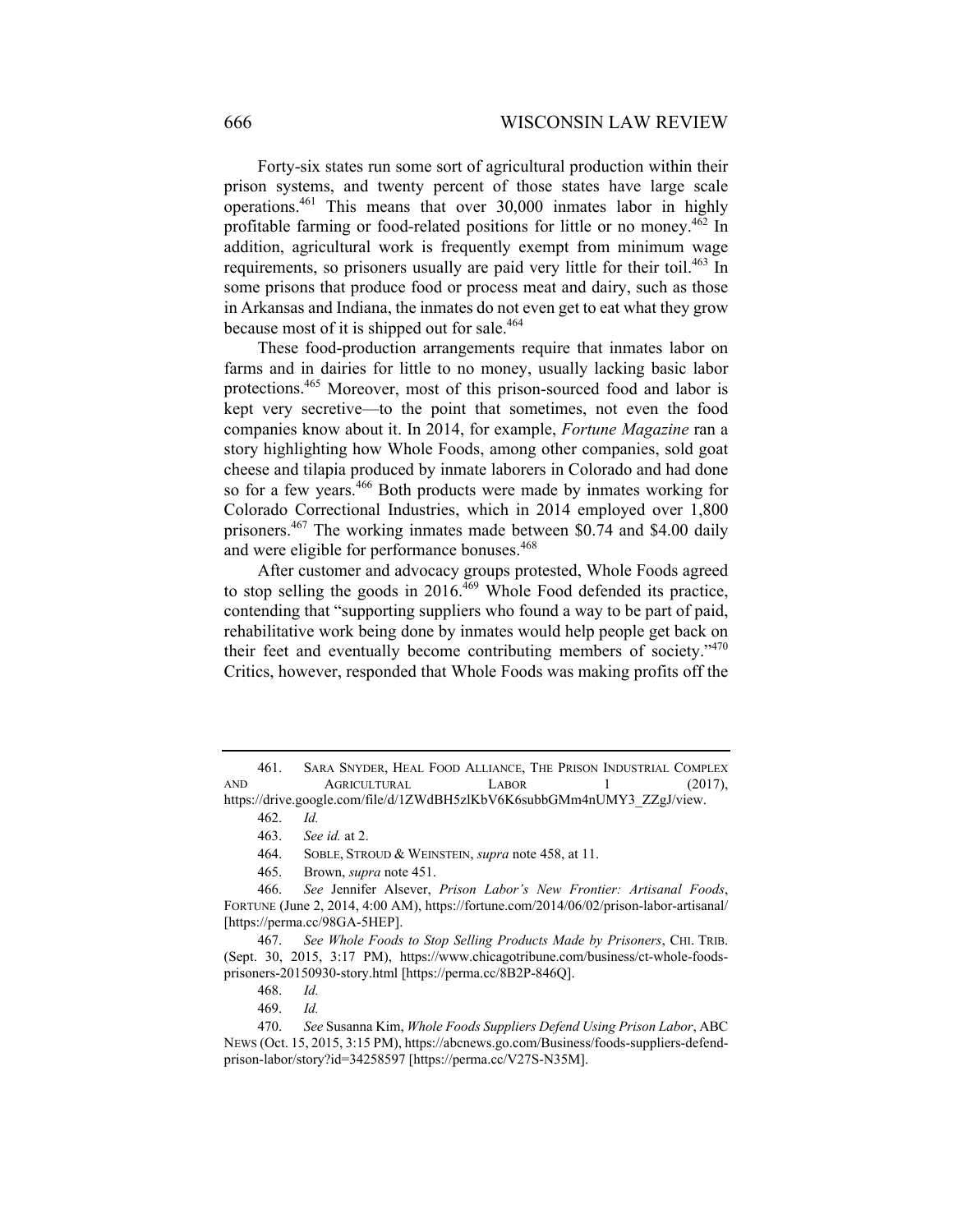backs of the poor and imprisoned,  $471$  exploiting both prisoners and existing tax law for increased revenues.<sup>472</sup>

Recent farm labor shortages over the past decade also have shunted more inmate laborers into food production. In Idaho, for example, prisoners have been tasked with picking, sorting, and packing potatoes during the potato harvest, including in open fields.<sup>473</sup> Other states with labor-intensive crops such as apples, onions, and tomatoes, such as Washington and Arizona, have followed suit.<sup>474</sup> After a nationwide crackdown on undocumented farm labor, many farmers and agribusinesses now rely on state prisoners to harvest their produce for the market.<sup>475</sup> The reliance of agribusiness and farming on cheap labor<sup>476</sup> necessitates the use of a captive labor force such as prisoners.

Many farms and farming entities keep their employment of prisoners under the radar to minimize criticism despite the prevalence of such employment.<sup>477</sup> Major farming businesses such as SunGlo of Idaho Inc., Walters Produce Inc., High Country Potato Inc., and Floyd Wilcox & Sons Inc. all have used prison labor for years, although none would confirm it.<sup>478</sup> In part, this likely is due to the high level of profit reaped from using prison labor, which pays inmate workers very minimally. In Arizona, for example, inmates doing farm work through Arizona Correctional Industries (ACI) received only \$3.00 to \$4.00 per hour in 2019, and that was before various mandatory correctional deductions.<sup>479</sup> By contrast, the 2019 minimum wage for most Arizona farm workers was \$11.00 per hour. $480$ 

In Montana, dairy conglomerate Darigold ended its thirty-year contract with the Montana State Prison due to Costco's recent decision to phase out all prison-made goods and foods.<sup>481</sup> Darigold, a marketing and

- 477. Millman, *supra* note 473.
- 478. *Id.*
- 479. Rice, *supra* note 474.
- 480. *Id.*

481. Seaborn Larson, *Montana State Prison Dairy Loses \$1.5M After Darigold Cuts Contract*, MONT. STANDARD (June 2, 2021), https://mtstandard.com/news/state-andregional/govt-and-politics/montana-state-prison-dairy-loses-1-5m-after-darigold-cutscontract/article\_d849d555-8259-5c77-a4eb-57580c86dac3.html [https://perma.cc/6H6X-HGMH].

<sup>471.</sup> *Whole Foods to Stop Selling Products Made by Prisoners*, *supra* note 467.

<sup>472.</sup> Kim, *supra* note 470.

<sup>473.</sup> *See* Joel Millman, *Captive Labor on the Farm*, WALL ST. J. (Oct. 18, 2011), https://www.wsj.com/articles/SB10001424052970204774604576630972860034248.

<sup>474.</sup> Stian Rice, *Convicts Are Returning to Farming* – *Anti-Immigrant Policies Are the Reason*, CONVERSATION (June 7, 2019, 7:27 AM), https://theconversation.com/convicts-are-returning-to-farming-anti-immigrant-policiesare-the-reason-117152 [https://perma.cc/G33Y-YDMS].

<sup>475.</sup> Millman, *supra* note 473.

<sup>476.</sup> *See* Rice, *supra* note 474.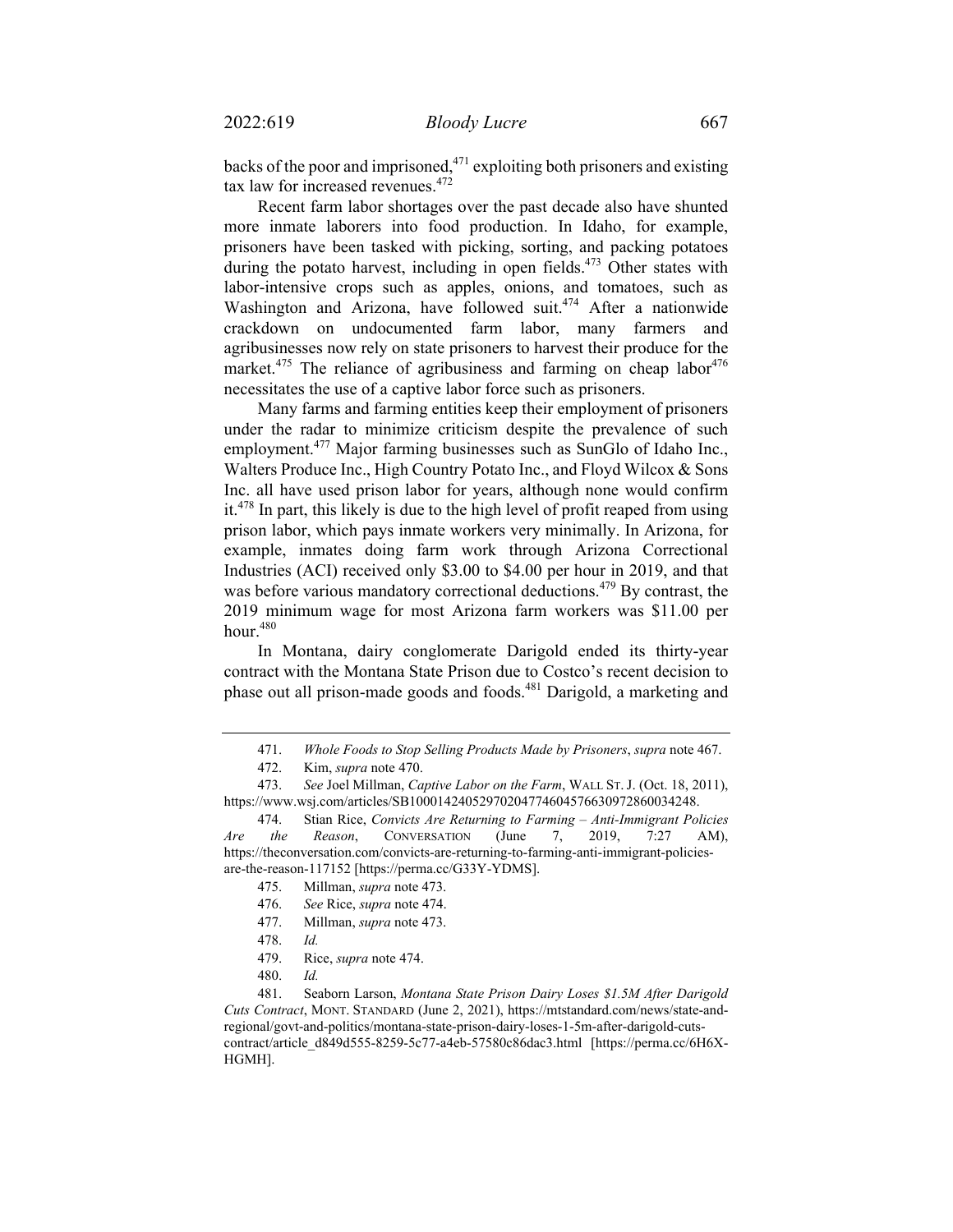processing subsidiary of the Northwest Dairy Association, is comprised of 350 dairy producers in Washington, Oregon, Idaho, and Montana and is a major milk supplier to Costco.<sup>482</sup> The majority of the prison's raw milk was sold directly to Darigold.<sup>483</sup> This contract cessation is poised to cost Montana's corrections industry enterprise approximately \$1.5 million, if not more.484 To replace the lost revenue, Montana Correctional Enterprises is planning on raising pheasants for hunting purposes, among other ventures.<sup>485</sup>

One prominent reason for Costco's termination of its contract with Montana Correctional Enterprises was concern regarding prison wages and "the reduced transparency of prison systems in general."<sup>486</sup> Specifically, Costco's Global Policy on Prison Labor requires, among other things, that "all gross wages paid be comparable to any non-prisoners for the same type of work in the same geographic area."487 Because wages are so low for most prison labor, Costco could not follow its own policy of paying the standard non-prisoner wage while still buying food products from correctional facilities at such reduced prices.

Food for children's school lunches also is often quietly processed by inmate workers. Florida's Prison Rehabilitative Industries and Diversified Enterprises (PRIDE), a privately held, nonprofit corporation operating the state's forty-one prison labor programs, manufactures a large amount of processed beef, chicken, and pork for Florida school lunch programs.<sup>488</sup> Like many other areas of prison labor, however, the prisoner-school lunch association is kept quiet.

## *D. State-Run "Independent" Correctional Industries*

Arizona, Idaho, California, and the majority of other states source their inmate labor pools from state-run correctional industries or enterprises, which organize and parcel out teams of prisoners to work for various private businesses.489 These correctional industries are selffunded, do not receive any taxpayer money, and usually run a variety of

487. *Id.*

488. *See* Mike Elk & Bob Sloan, *The Hidden History of ALEC and Prison Labor*, NATION (Aug. 1, 2011), https://www.thenation.com/article/archive/hidden-history-alecand-prison-labor/ [https://perma.cc/WB7E-6C37].

489. *See, e.g.*, SNYDER, *supra* note 461.

<sup>482.</sup> *Id.*

<sup>483.</sup> *Id.*

<sup>484.</sup> *Id.* 

<sup>485.</sup> *See id.*

<sup>486.</sup> *See Statement on Prison Labor, 2020 Update*, COSTCO WHOLESALE CORP., https://investor.costco.com/static-files/b19aaa23-709f-4606-a408-4a0f00052b83 [https://perma.cc/BRA8-4JK9] (last visited Mar. 6, 2022).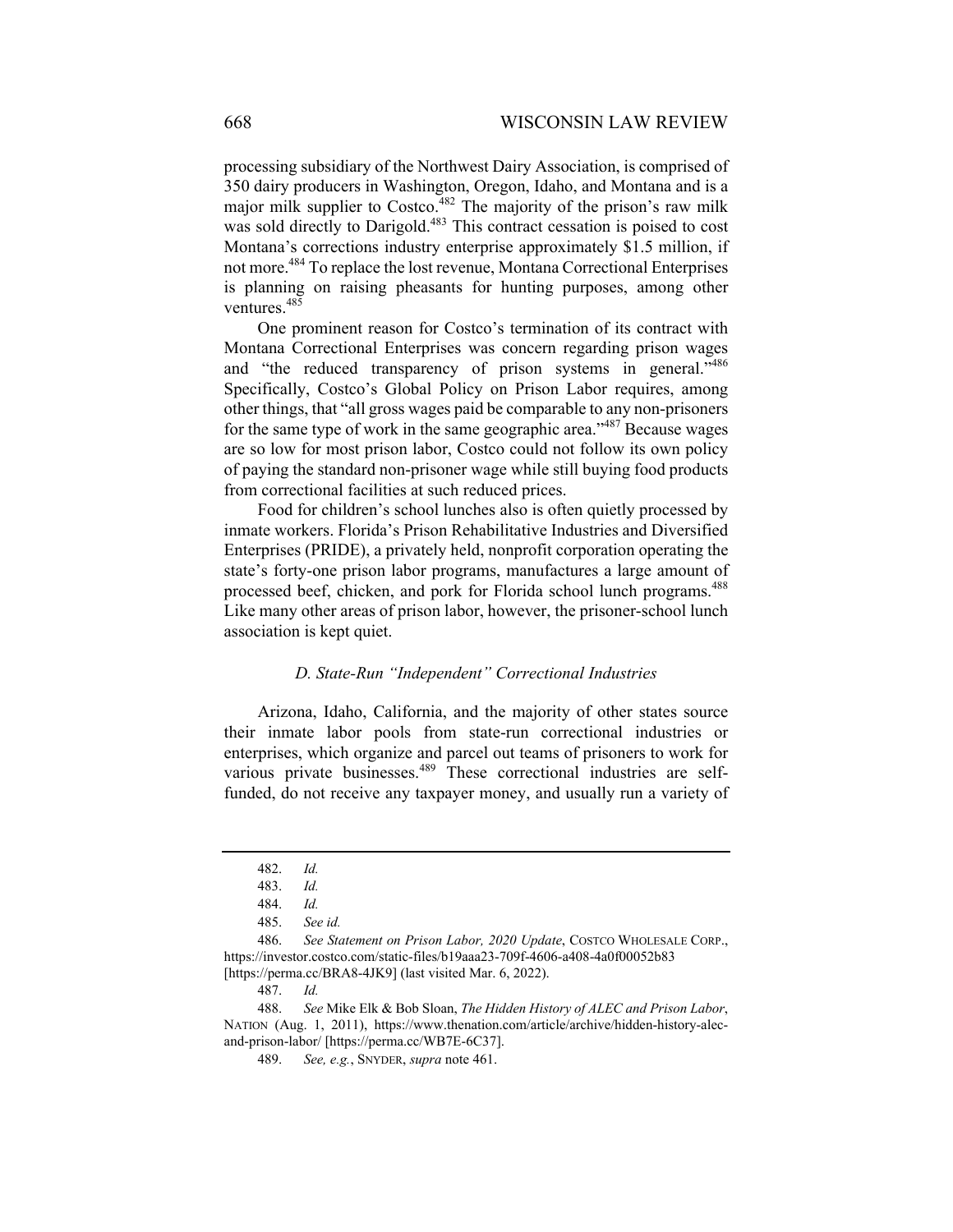programs to send inmates to work at private companies.<sup>490</sup> These industries usually operate as private-sector businesses.<sup>491</sup> Many state agencies are required to buy products from these quasi-privatized state correctional industries.<sup>492</sup> This includes public universities.<sup>493</sup> Every state but Alaska has a correctional enterprise business staffed by inmate labor to create various goods. $494$ 

As with all other prisoner labor, state correctional enterprises pay incarcerated people a tiny fraction of what they would make on the free market for their work.495 Indeed, inmate wages have gone *down* in the past twenty years.<sup>496</sup> Alabama, Arkansas, Florida, Georgia, and Texas pay their prisoners nothing at all despite profiting handsomely from prisoners'  $labor.<sup>497</sup>$ 

Using a captive labor force brings tremendous profit to both the prisons and the outside companies. For example, between 2015 and 2016, CALPIA, California's correctional industry, reaped over \$2 million in profit from agriculture and food.<sup>498</sup> Corcraft, New York's correctional industry, averages around \$50 million in sales annually, with all profits going to state revenue.<sup>499</sup> Despite its high revenues—approximately \$30 to \$40 million a year—Corcraft pays inmate laborers an average of only \$0.26 per hour.<sup>500</sup> By comparison, New York's minimum wage varies

<sup>490.</sup> *E.g.*, Olivia Weitz, *With Labor Shortage, Idaho Inmates Learn Farm Work*, SPOKESMAN-REV. (Aug. 26, 2017), https://www.spokesman.com/stories/2017/aug/26/with-labor-shortage-idaho-inmates-

learn-farm-work/ [https://perma.cc/Y6EM-FL4A].

<sup>491.</sup> *See About Us*, OR. CORR. ENTERS., https://oce.oregon.gov/content/OCE\_About\_Us.asp [https://perma.cc/3KHG-VTN5] (last visited Mar. 7, 2022).

<sup>492.</sup> Lilah Burke, *Public Universities, Prison-Made Furniture*,INSIDE HIGHER ED (Feb. 14, 2020), https://www.insidehighered.com/news/2020/02/14/public-universitiesseveral-states-are-required-buy-prison-industries [https://perma.cc/F6WT-6MR3].

<sup>493.</sup> *Id.* 

<sup>494.</sup> *Id.* 

<sup>495</sup>*. See State and Federal Prison Wage Policies and Sourcing Information*, PRISON POL'Y INITIATIVE (Apr. 10, 2017), https://www.prisonpolicy.org/reports/wage\_policies.html [https://perma.cc/3WZM-AYDK].

<sup>496.</sup> *See* Wendy Sawyer, *How Much Do Incarcerated People Earn in Each State?*, PRISON POL'Y INITIATIVE (Apr. 10, 2017), https://www.prisonpolicy.org/blog/2017/04/10/wages/ [https://perma.cc/6MLD-7HSF].

<sup>497.</sup> *Id.*; *see supra* Section III.A.

<sup>498.</sup> SNYDER, *supra* note 461.

<sup>499.</sup> *See* Christopher Robbins, *New York State's New Hand Sanitizer Is Made by Prisoners Paid an Average 65 Cents an Hour*, GOTHAMIST (Mar. 9, 2020), https://gothamist.com/news/new-york-states-new-hand-sanitizer-made-prisoners-paidaverage-65-cents-hour [https://perma.cc/S2MN-HQK8].

<sup>500.</sup> Press Release, The Legal Aid Society, Color of Change & Worth Rises, FOIL Disclosure: Despite Millions in Revenue from NYS Agencies – Over \$340 Million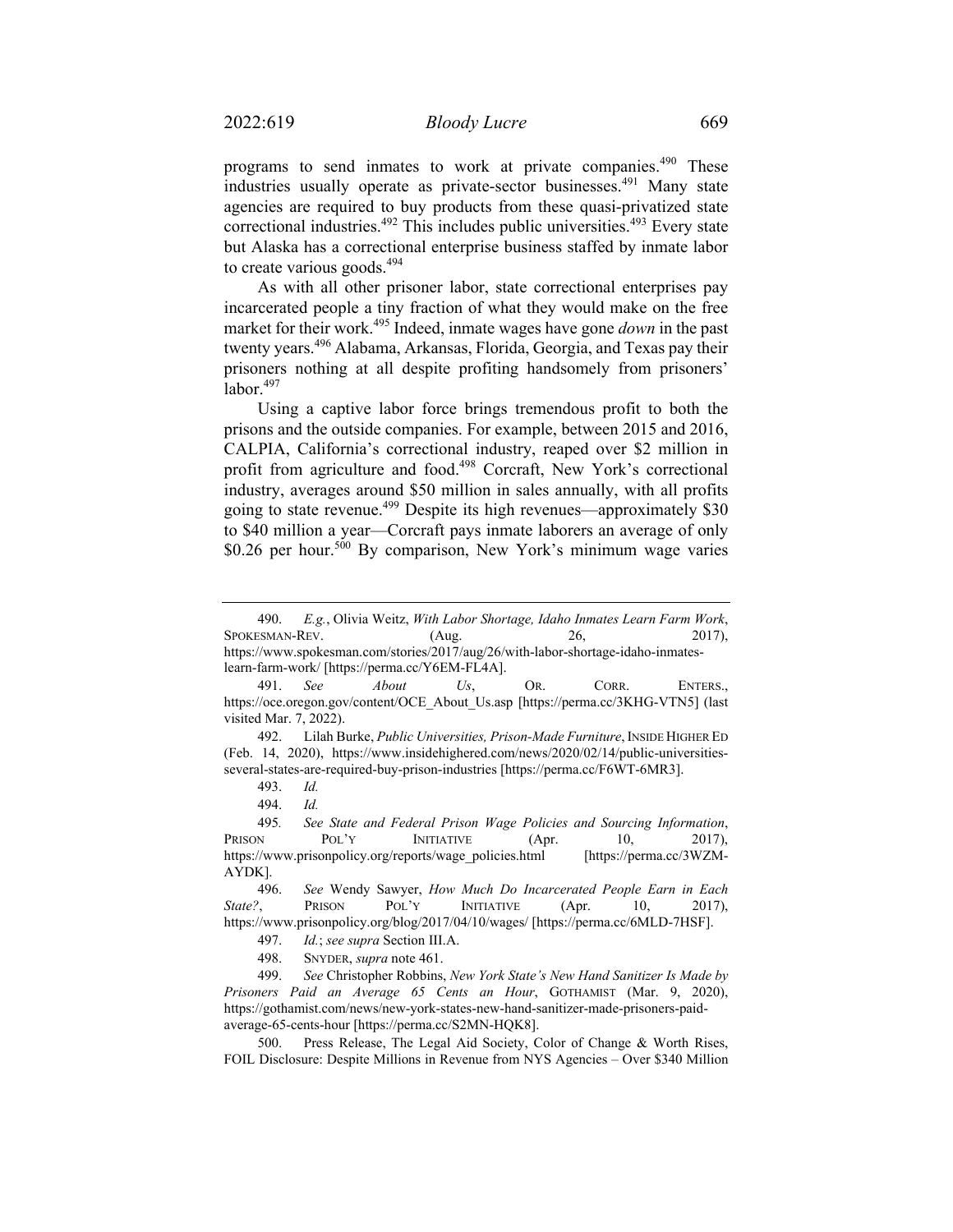from \$15 per hour in New York City to \$11.80 per hour upstate.<sup>501</sup> Minnesota's correctional industry, MINNCOR, sells numerous products to private companies while paying inmate workers very low wages, thus turning a profit of approximately \$13 million in 2019.<sup>502</sup> Oregon Correctional Enterprises (OCE), Oregon's corrections industry, made \$28.5 million in 2019 while keeping inmate wages at approximately \$1.25 per hour.<sup>503</sup> Oregon also has a state law requiring inmates to work forty hours per week.<sup>504</sup>

States first legalized these types of correctional enterprises beginning in 1993 with Texas's Prison Industries Act (PIA), "which aimed to expand the PIE program."505 The Prison Industry Enhancement program (PIE) was initially designed "to encourage states and units of local government to establish employment opportunities for prisoners that approximate private sector work opportunities."<sup>506</sup> A further refinement to PIE, the Prison Industry Enhancement Certification Program (PIECP), exempts certified state and local departments of corrections from normal restrictions on selling prisoner-made goods in interstate commerce.<sup>507</sup> PIECP also allows certified corrections departments to sell more than \$10,000 worth of prisoner-made goods to the federal government.<sup>508</sup> State deductions/wage capture from prisoner wages under PIECP can be up to eighty percent of hourly monies,<sup>509</sup> making inmate labor profitable for state corrections industries.

Despite all this profit companies gleefully make, many are still remarkably shy about admitting their use of prisoner labor. Numerous companies subcontract with other businesses, which are the entities that actually contract with prisons.<sup>510</sup> In Minnesota, Plastech utilized the labor

Spanning Nine Fiscal Years – Corcraft Continues to Pay Incarcerated New Yorkers Pennies on the Dollar (Mar. 12, 2020).

<sup>501.</sup> Robbins, *supra* note 499.

<sup>502.</sup> Charity Ryerson, *Private Companies Producing with U.S. Prison Labor in 2020: Prison Labor in the U.S., Part II*, CORP. ACCOUNTABILITY LAB (Aug. 5, 2020), https://corpaccountabilitylab.org/calblog/2020/8/5/private-companies-producing-with-usprison-labor-in-2020-prison-labor-in-the-us-part-ii [https://perma.cc/L55P-Q9FU].

<sup>503.</sup> Mark Wilson, *Oregon Prison Industry Program Nets Record \$28.5 Million as Prisoners Earn \$1.25/Hour*, PRISON LEGAL NEWS (Apr. 2, 2019), https://www.prisonlegalnews.org/news/2019/apr/2/oregon-prison-industry-program-netsrecord-285-million-prisoners-earn-125hour/ [https://perma.cc/QJ2H-T2WK].

<sup>504.</sup> *Id.* 

<sup>505.</sup> Elk & Sloan, *supra* note 488.

<sup>506.</sup> *Id.*

<sup>507.</sup> BUREAU OF JUST. ASSISTANCE, U.S. DEP'T OF JUST., FACT SHEET: PRISON INDUSTRY ENHANCEMENT CERTIFICATION PROGRAM (1995), https://www.ojp.gov/pdffiles/pie.pdf [https://perma.cc/EM5N-S6VH].

<sup>508.</sup> *Id.*

<sup>509.</sup> *Id.* at 2.

<sup>510.</sup> *See* Bob Sloan, *The Prison Industries Enhancement Certification Program: Why Everyone Should Be Concerned*, PRISON LEGAL NEWS (Mar. 15, 2010),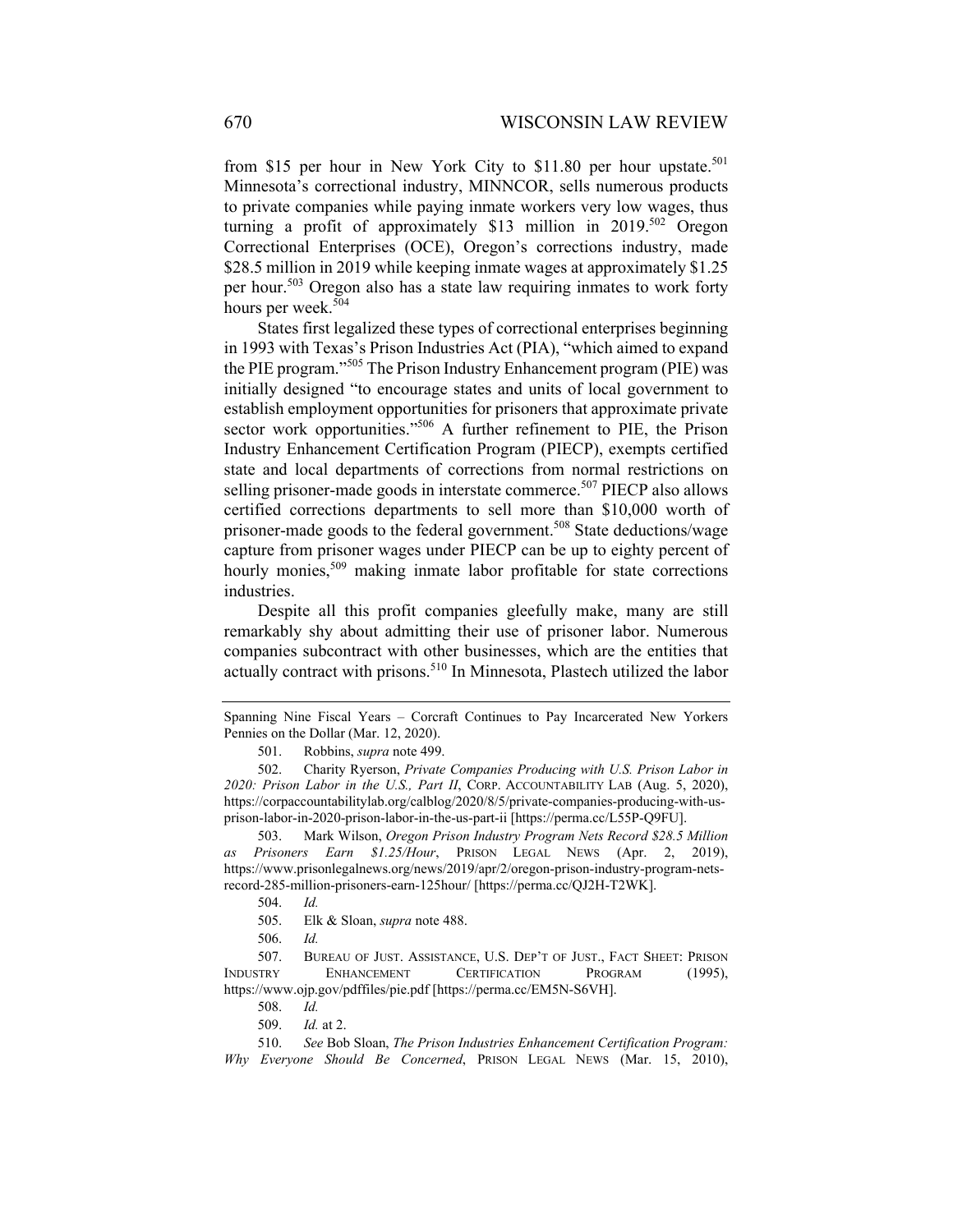of thirty-two state inmates to work at its plastics company in 2020.<sup>511</sup> Plastech is a major supplier for Fujitsu,<sup>512</sup> but because the prisoners are reported as working only for Plastech, there is no link between Fujitsu's products and prison labor. Indeed, Fujitsu's own corporate responsibility guidebook for its suppliers forbids the use of forced labor, which the company defines as "[i]nhumane prison labor in harsh environments."<sup>513</sup> The Fujitsu guidebook also directs suppliers to "pay appropriate wages," defined as paying the legal minimum wage or more.<sup>514</sup> Thus, either Fujitsu is unaware that Plastech is using prison labor in violation of its corporate responsibility guidelines or Fujitsu is simply ignoring this abuse.

Inexpensive prison labor is a strong force limiting serious criminal justice reform.<sup>515</sup> This built-in, extremely inexpensive workforce benefits both the state prison industry and the companies that feed off of it, as both utilize underpaid labor to keep operating costs low and profits high.<sup>516</sup> Inexpensive prison labor is yet another way that profits continue to be squeezed out of carceral punishment—simply the latest, most palatable iteration.

## IV. HOW THE LAW HELPS MAINTAIN PROFIT IN CARCERAL PUNISHMENT

As Noah Zatz argues, "[P]risoners' labor is located outside the economy on conventional maps of social spheres drawn by lawyers, demographers, and economists.<sup>"517</sup> In large part, this is because of the way the law categorizes inmate labor—separate and distinct from normal, taxable employee labor, despite the profits it garners for both nonprofit

https://www.prisonlegalnews.org/news/2010/mar/15/the-prison-industries-enhancementcertification-program-why-everyone-should-be-concerned/ [https://perma.cc/35R5- 8MWR].

<sup>511.</sup> NAT'L CORR. INDUS. ASS'N, PRISON INDUSTRY ENHANCEMENT CERTIFICATION PROGRAM, CERTIFICATION & COST ACCOUNTING CENTER LISTING: STATISTICS FOR THE QUARTER ENDING DECEMBER 31, 2020, https://df1d6e07-2d3a-49ddbb43-170ddf635f64.usrfiles.com/ugd/df1d6e\_8d3b0797c98b469c831c436f5db359b4.pdf [https://perma.cc/GGZ5-HTAJ].

<sup>512.</sup> *Fujitsu Honors 13 Companies with 2017 Fujitsu Supplier Award*, FUJITSU (May 29, 2018), https://www.fujitsu.com/us/about/resources/news/pressreleases/2018/fnc-20180529.html [https://perma.cc/QG3E-R6VN].

<sup>513.</sup> CORP. PURCHASING UNIT, FUJITSU LTD., FUJITSU GROUP SUPPLY CHAIN CSR GUIDEBOOK 1 (2015), https://www.fujitsu.com/us/Images/FJ%20CSR%20Guidebook%20v2.0%20En.pdf [https://perma.cc/HZ2R-AG37].

<sup>514.</sup> *Id.* at 2.

<sup>515.</sup> Ryerson, *supra* note 502.

<sup>516.</sup> *Id.* 

<sup>517.</sup> Noah D. Zatz, *Working at the Boundaries of Markets: Prison Labor and the Economic Dimension of Employment Relationships*, 61 VAND. L. REV. 857, 864 (2008).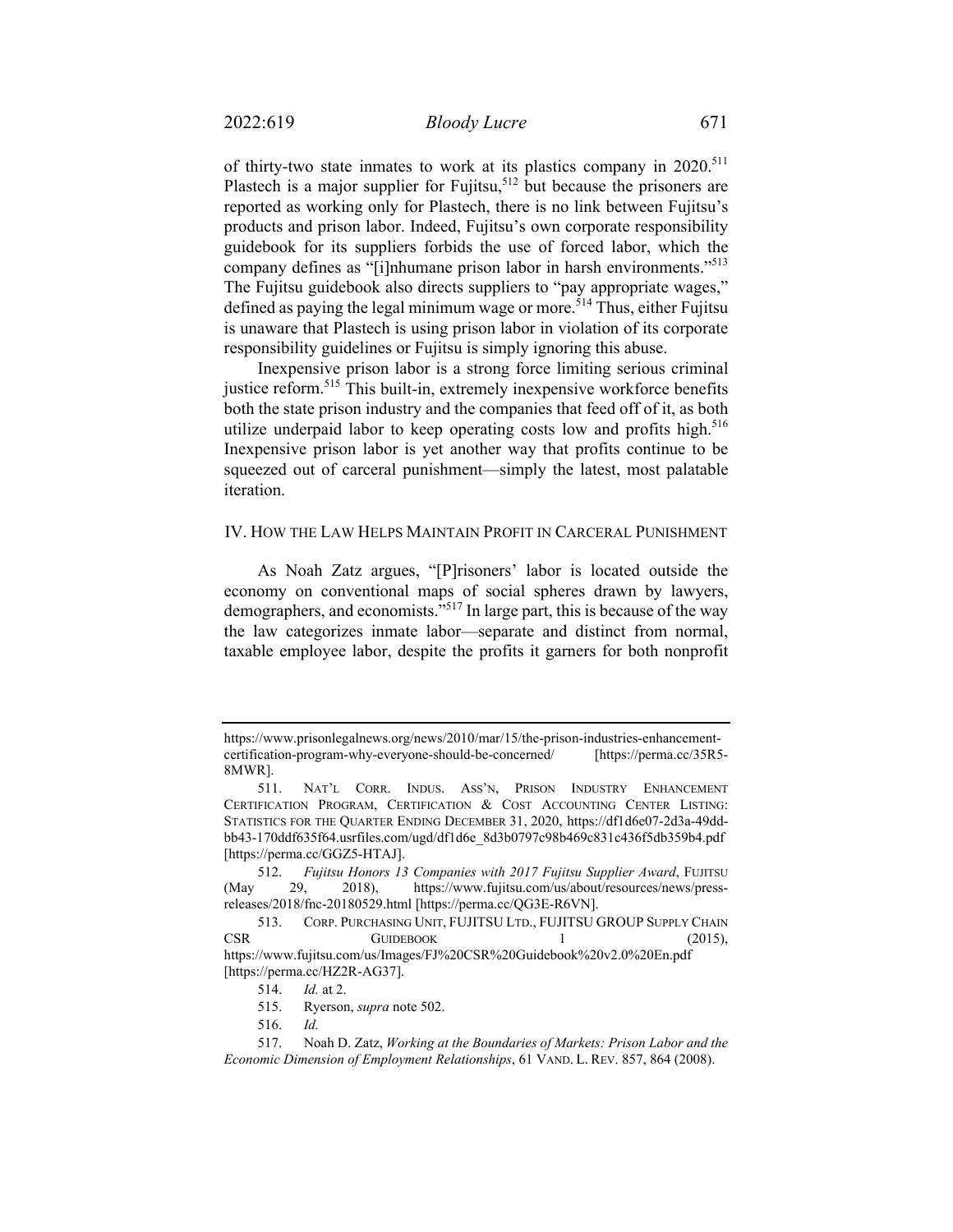and for-profit companies. Prison labor, like family labor, is classified as "nonmarket work,"<sup>518</sup> thus allowing all sorts of loopholes.

## *A. Classification of Inmate Workers*

One reason that profits are so easily manufactured from prison labor is because U.S. law permits companies to classify inmate workers as something other than "employees." In general, "when workers are employees, the government entity that employs them must withhold and pay employment taxes and file employment tax returns."<sup>519</sup>

Prisons, businesses, and various other actors do not want imprisoned laborers to be classified as employees because the Fair Labor Standards Act would then require the inmates to be paid minimum wage and overtime.<sup>520</sup> The exemption of inmate workers from employee status is embedded in several different areas of the law, as detailed below.

#### 1. INTERNAL REVENUE SERVICE CLASSIFICATIONS

For tax purposes, the Internal Revenue Service does not seem to classify inmate workers as employees. Revenue Rule 75-325 holds that inmate workers performing services for Federal Prison Industries, Inc. are not employees for income tax withholding purposes.<sup>521</sup> Additionally, Code section  $3121(b)(7)(F)$  holds that services performed by state inmates are excepted from the term "employment" and thus the Social Security tax.<sup>522</sup>

The determination of whether workers are employees or not has significant consequences for tax liability and reporting.<sup>523</sup> Employment taxes for those classified as employees include federal income tax withholding; the Old-Age, Survivors and Disability Insurance tax (OASDI or Social Security); and Medicare, as well as any state or local taxes.<sup>524</sup>

Inmates can be responsible for paying taxes on any income they earn while imprisoned, however. Arizona, for example, decided that any

524. *Id.*

<sup>518.</sup> *Id.*

<sup>519.</sup> INTERNAL REVENUE SERV., FEDERAL-STATE REFERENCE GUIDE 28 (2020) [hereinafter IRS FEDERAL-STATE REFERENCE GUIDE], https://www.irs.gov/pub/irspdf/p963.pdf [https://perma.cc/DQ97-WFC9].

<sup>520.</sup> *Cf.* WAGE & HOUR DIV., U.S. DEP'T OF LAB., FACT SHEET #13: EMPLOYMENT RELATIONSHIP UNDER THE FAIR LABOR STANDARDS ACT (FLSA) (2008), https://www.dol.gov/sites/dolgov/files/WHD/legacy/files/whdfs13.pdf [https://perma.cc/DX47-H2MA].

<sup>521.</sup> Memorandum from Marie Cashmann, Senior Technician Reviewer, IRS, to Andrew E. Zuckerman, Dir. Fed., State & Loc. Gov't, IRS (Jan. 30, 2004), https://www.irs.gov/pub/irs-wd/0526018.pdf [https://perma.cc/7VFM-VDSD].

<sup>522.</sup> *Id.* at 6.

<sup>523.</sup> IRS FEDERAL-STATE REFERENCE GUIDE, *supra* note 519, at 28.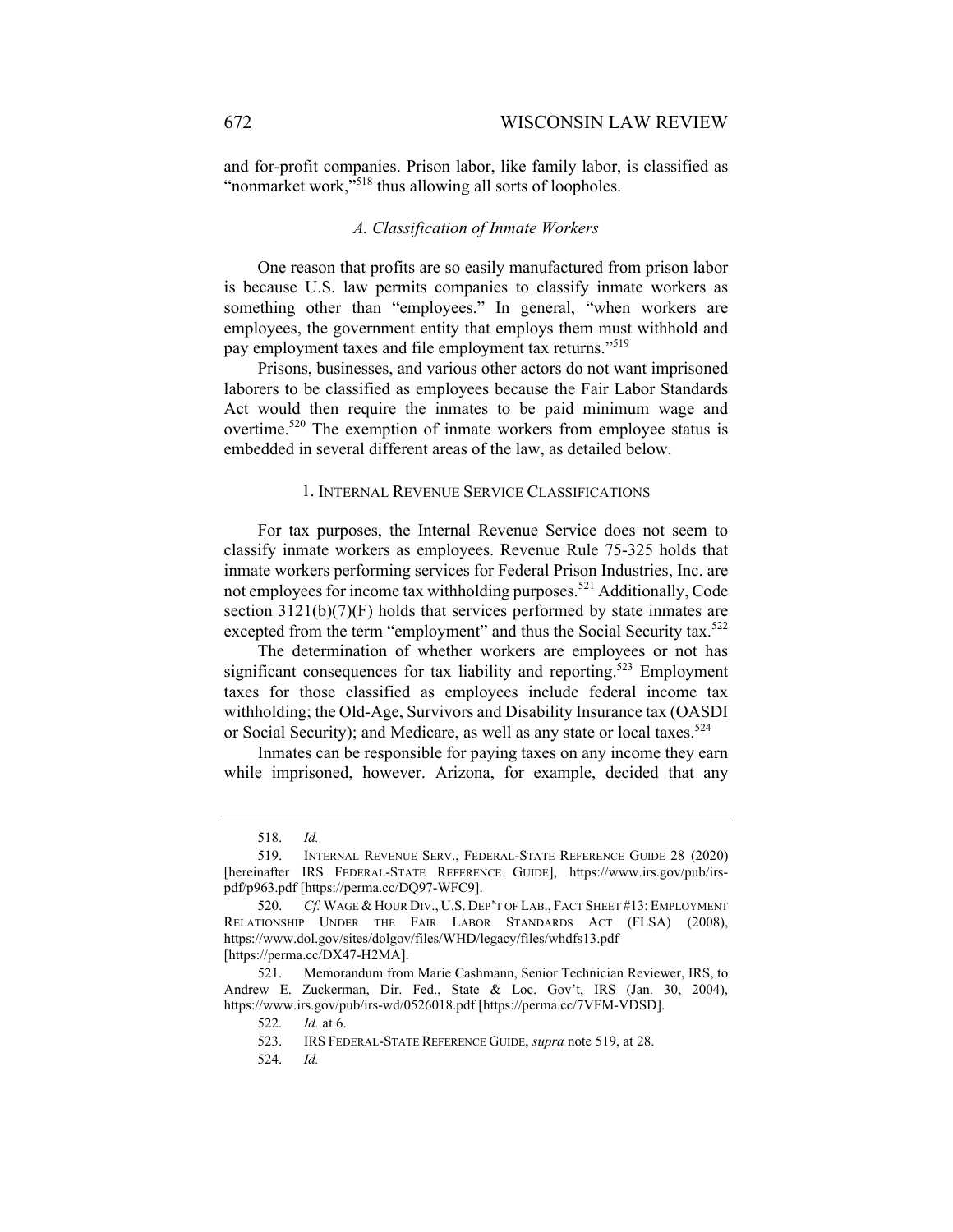inmates earning over  $$600$  should have that income reported to the IRS.<sup>525</sup> Six hundred dollars is the threshold amount for reporting to the IRS.<sup>526</sup> If an inmate does owe taxes, those taxes would come from the inmate's financial account, where their labor wages are deposited.<sup>527</sup> The rate of these taxes, usually imposed on independent contractors, is approximately 15.3% of earnings. $528$ 

Taxpaying inmates also are eligible for stimulus payments assuming they file a tax return, received Social Security or Railroad Retirement Income, or previously registered with the IRS through the non-filers portal.<sup>529</sup> This includes the recent CARES ACT stimulus payments.<sup>530</sup>

In addition, a company's use of carceral labor can result in significant federal tax credits.<sup>531</sup> Under the federal Work Opportunity Tax Credit (WOTC), private employers and companies that utilize prison labor can reduce their federal income tax liability by hiring current or ex-felons.<sup>532</sup> The tax credit is per employee and ranges from \$1,200 to \$9,600 depending on the qualifications of the hired individual.<sup>533</sup>

## 2. FAIR LABOR STANDARDS ACT CLASSIFICATIONS

The Fair Labor Standards Act (FLSA) was promulgated in 1938 to protect workers by establishing minimum wage, overtime pay, recordkeeping, and child labor standards affecting full-time and part-time workers in the private sector, as well as in federal, state, and local

<sup>525.</sup> Craig Harris, *Arizona Inmates Working Prison Jobs Might Owe Uncle Sam for the First Time*, AZCENTRAL (Feb. 3, 2017, 6:05 PM), https://www.azcentral.com/story/news/local/arizona-investigations/2017/02/03/arizonainmates-working-prison-jobs-might-owe-uncle-sam-first-time/97414206/ [https://perma.cc/RQR3-6TNW].

<sup>526.</sup> *Id.* 

<sup>527.</sup> *Id.*

<sup>528.</sup> *Id.*

<sup>529.</sup> *See* Michelle Singletary, *Federal Judge Rules Against Treasury and IRS Again: The Incarcerated Are Entitled to Stimulus Checks*, WASH. POST (Oct. 19, 2020), https://www.washingtonpost.com/business/2020/10/19/federal-judge-rules-inmates-mustreceive-stimulus-checks/ [https://perma.cc/6ULZ-QN7A].

<sup>530.</sup> *Id.* 

<sup>531.</sup> Patrice A. Fulcher, *Emancipate the FLSA: Transform the Harsh Economic Reality of Working Inmates*, 27 J. CIV. RTS. & ECON. DEV. 679, 689 (2015).

<sup>532.</sup> *See Work Opportunity Tax Credit*, INTERNAL REVENUE SERV., https://www.irs.gov/businesses/small-businesses-self-employed/work-opportunity-taxcredit [https://perma.cc/QC76-2LZT] (last visited Mar. 10, 2022).

<sup>533.</sup> *Legislative Update: Legislation Introduced to Increase Work Opportunity Tax Credit to Help Americans Get Back to Work*, SYNERGI PARTNERS (May 21, 2021), https://www.synergipartners.com/blog/legislative-update-legislation-introduced-toincrease-work-opportunity-tax-credit-to-help-americans-get-back-to-work/ [https://perma.cc/7BTC-SX2C].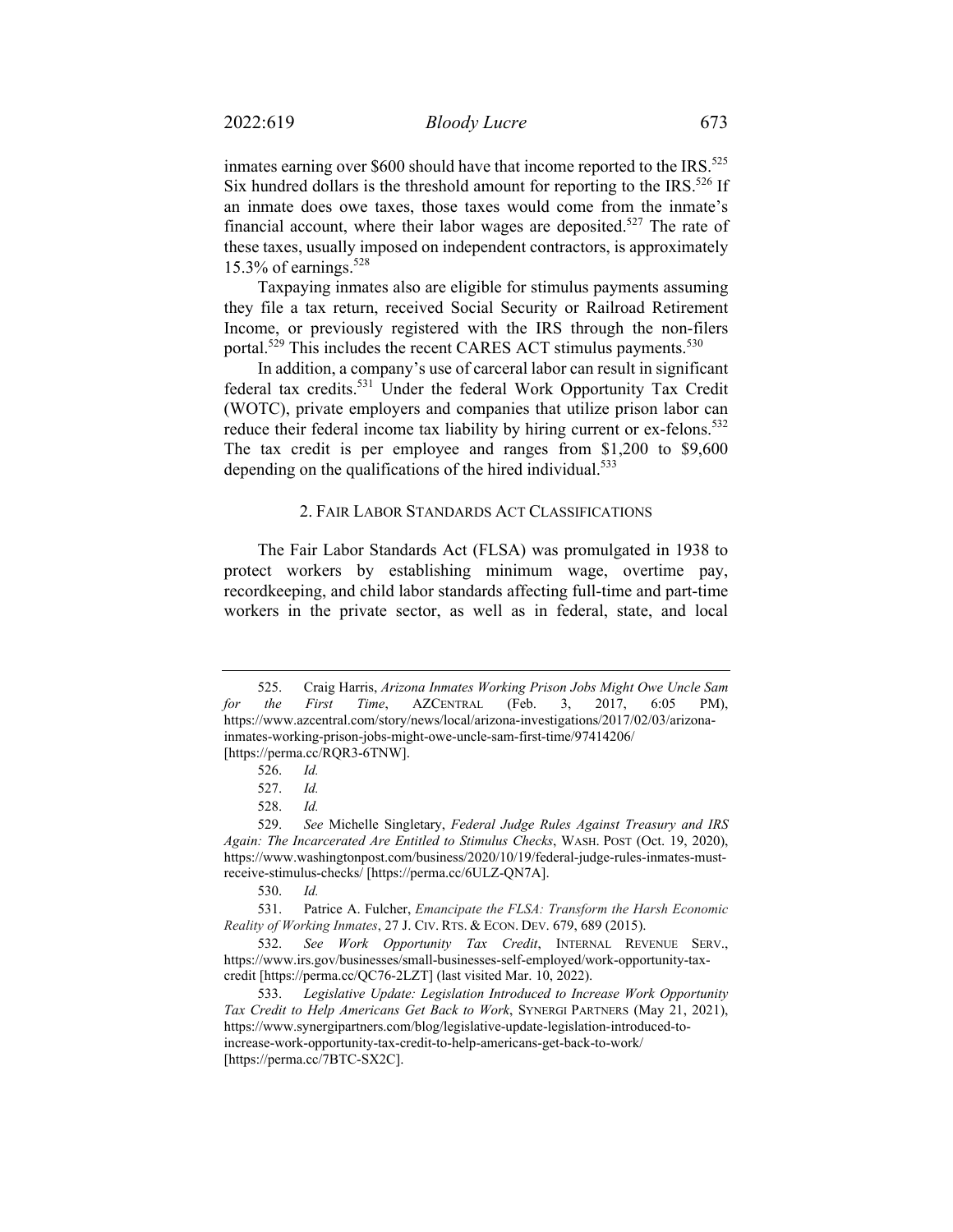government.534 The FLSA was enacted to eliminate "labor conditions detrimental to the maintenance of the minimum standard of living necessary for health, efficiency, and general well-being of workers" and to stop "unfair method[s] of competition" created by substandard labor conditions.535 The failure to apply the FLSA to the majority of carceral workers, however, completely undermines this objective.

For purposes of the FLSA, employee status is determined based on economic reality and economic dependence.<sup>536</sup> Although the FLSA does not specifically exempt prisoners from minimum wage requirements, most courts have held that carceral laborers are not covered.<sup>537</sup> These courts contend that prisoners cannot be defined as a class of "employees" to which the Act applies.<sup>538</sup> Because inmate laborers cannot be considered "employees" under the FLSA, they cannot also be subject to any of the Act's provisions, including minimum wage requirements.<sup>539</sup>

Under the FLSA, an employee relationship exists where "the alleged employer (1) had the power to hire and fire the employees, (2) supervised and controlled employee work schedules or conditions of employment, (3) determined the rate and method of payment, and (4) maintained employment records."<sup>540</sup> Because most inmates' labor is controlled by their individual correctional facilities, the FLSA usually does not apply. Overall, courts have generally held that the FLSA applies to prisoners only when they are part of a work release program laboring for private firms under the primary supervision of those businesses.<sup>541</sup>

Courts tend to focus on an "exclusive market" understanding of employment when determining whether prison labor is part of an economic market relationship, classifying inmate labor

<sup>534.</sup> *See* Catherine Ruckelshaus, *Fair Labor Standards Act at 80: It's More Important than Ever*, NAT'L EMP. L. PROJECT (June 26, 2018), https://www.nelp.org/commentary/fair-labor-standards-act-at-80-its-more-importantthan-ever/ [https://perma.cc/QS7Y-U7EL]; WAGE & HOUR DIV., U.S. DEP'T OF LAB., HANDY REFERENCE GUIDE TO THE FAIR LABOR STANDARDS ACT (2016), https://www.dol.gov/sites/dolgov/files/WHD/legacy/files/wh1282.pdf [https://perma.cc/7BX6-8QER].

<sup>535. 29</sup> U.S.C. § 202(a).

<sup>536.</sup> *See Young v. Cutter Biological, a Div. of Script Miles Laboratories*, 694 F. Supp. 651, 655 (D. Ariz. 1988).

<sup>537.</sup> *See* Katherine E. Leung, *Prison Labor as a Lawful Form of Race Discrimination*, 53 HARV. C.R.-C.L. L. REV. 681, 694–95 (2018); *but see Watson v. Graves*, 909 F.2d 1549, 1554, 1556 (5th Cir. 1990).

<sup>538.</sup> *See* Matthew J. Lang, *The Search for a Workable Standard for When Fair Labor Standards Act Coverage Should Be Extended to Prisoner Workers*, 5 U. PA.J. LAB. & EMP. L. 191, 193 (2002).

<sup>539.</sup> *See id.*

<sup>540.</sup> *Bonnette v. Cal. Health & Welfare Agency*, 704 F.2d 1465 (9th Cir. 1983), *rev'd on other grounds*, *Garcia v. San Antonio Metro. Transp. Auth.*, 469 U.S. 528 (1985). 541. *Cf. Carter v. Dutchess Cmty. Coll.*, 735 F.2d 8, 11 (2d Cir. 1984).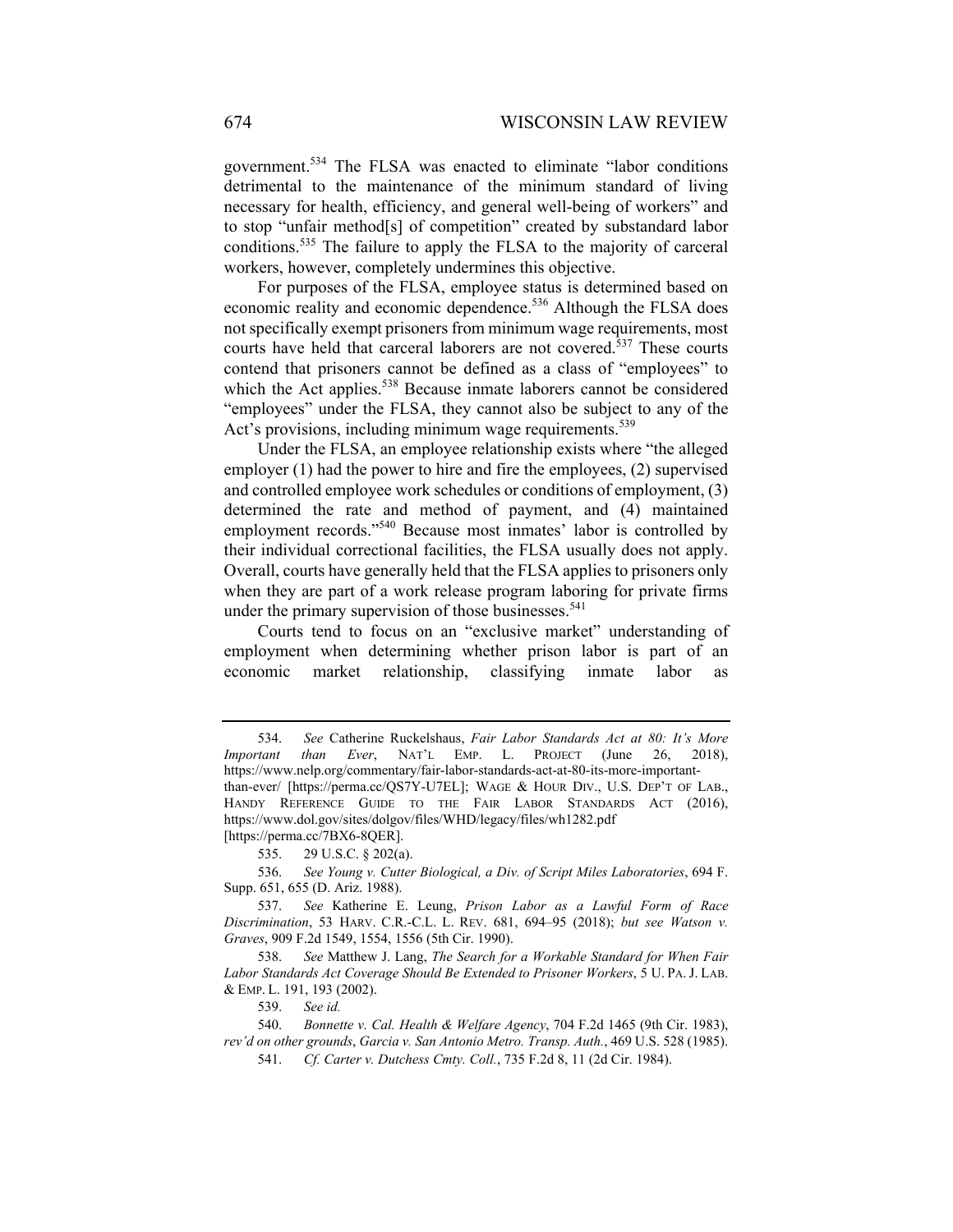noneconomic.542 Following the exclusive market model, the inseparability of carceral labor from an institution such as a correctional facility makes it a "nonmarket relationship," thus rendering it both noneconomic and not an employment relationship.<sup>543</sup>

# 3. OSHA, THE TOXIC SUBSTANCES CONTROL ACT, AND THE CLEAN AIR ACT AMENDMENTS

Under OHSA,<sup>544</sup> the Toxic Substances Control Act (TSCA),<sup>545</sup> and the Clean Air Act Amendments (CAAA),<sup>546</sup> federal prisoners are not considered employees.<sup>547</sup> This means that federal prisoners cannot report or file a complaint about working conditions in their place of carceral labor.<sup>548</sup> The Department of Justice (DOJ) has determined that "federal prisoners clearly are not parties to a contractually based employeremployee relationship as contemplated in TSCA, the CAAA, or OSHA."549 Indeed, federal prisoners are legally incapable of entering into "any contract of hire"<sup>550</sup> because the work that prisoners do can be classified as involuntary servitude. Accordingly, the DOJ has determined that employee protections provided for TSCA and clean air whistleblowers, in addition to OSHA's definition of a federal "employee," are not applicable to federal prisoner work.<sup>551</sup>

## *B. Funding Private Businesses in Prisons*

Wall Street helps finance CoreCivic and GEO Group, the two primary multibillion-dollar private prison companies that routinely employ many state and federal prisoners.<sup>552</sup> In addition, private equity has enabled the growth of many private companies, both large and small, working in corrections—companies that assist in placing prisoners into carceral labor situations.<sup>553</sup> As long as finance and banking continue to

<sup>542.</sup> Zatz, *supra* note 517, at 882.

<sup>543.</sup> *Id.* 

<sup>544. 29</sup> U.S.C. § 652.

<sup>545. 15</sup> U.S.C. § 2622.

<sup>546. 42</sup> U.S.C. § 7622.

 <sup>547.</sup> Whether a Federal Prison Worker is an "Employee" Within the Meaning of Certain Federal Statutes, 12 Op. O.L.C. 202, 202–03 (1998).

<sup>548.</sup> *See id.*

<sup>549.</sup> *Id.* at 204.

<sup>550.</sup> *Id.* at 205.

<sup>551.</sup> *Id.*

<sup>552.</sup> *See* Laura I Appleman, *The Treatment Industrial Complex: Alternative Corrections, Private Prison Companies, and Criminal Justice Debt*, 55 HARV. C.R.-C.L.

L. REV. 1, 41–42 (2020).

<sup>553.</sup> *See id.* at 41.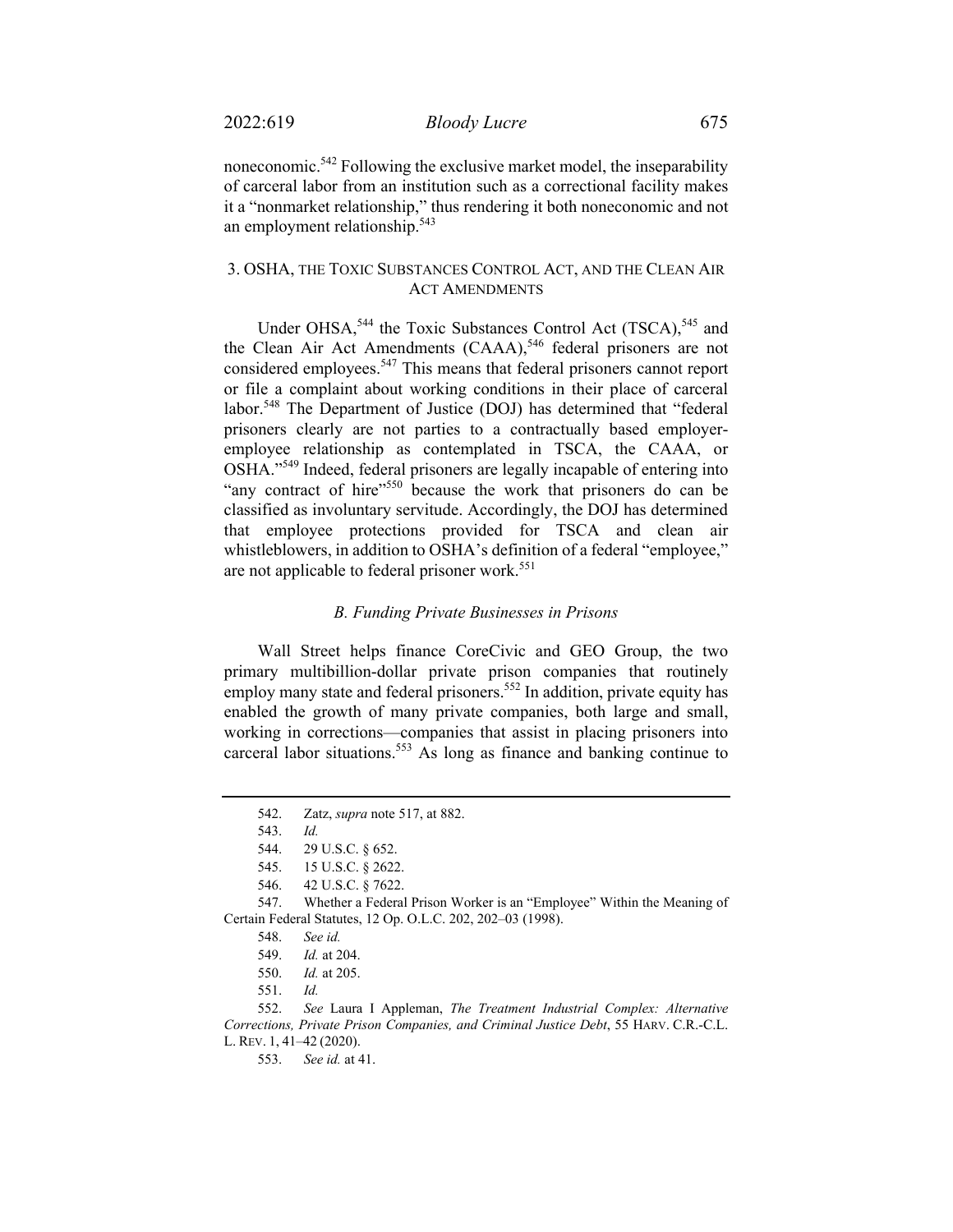support inmate labor on behalf of private companies, inmate labor will be nearly impossible to eradicate.

## 1. BANKS FLOATING PRIVATE PRISON INDUSTRIES

Several multinational banks grant loans and extend other financing agreements that help support private prison industries, which make tremendous profits off of carceral labor.<sup>554</sup> GEO Group and CoreCivic, among other private prison companies, manage their debt financing through a combination of credit, loans, and bonds.<sup>555</sup>

GEO Group and CoreCivic both have revolving lines of credit with various banks, which allow them to borrow and repay funds up to their credit limit at will.<sup>556</sup> Private corrections companies also enter into term loan agreements, which permit them to borrow a certain amount from a combination of banks, to be repaid according to a determined schedule.<sup>557</sup> Banks underwrite the corporate bonds issued by private corrections companies, which private banks then purchase and resell on the secondary market.<sup>558</sup> The banks receive millions of dollars in interest and fees in return.<sup>559</sup>

Much of this lending to private prison companies goes through company-owned Real Estate Investment Trusts (REIT), an investment vehicle created for companies traditionally investing in and obtaining revenue from real estate holdings.<sup>560</sup> Given how many private prison companies organize and profit from carceral labor through their work farms, rehabilitation centers, and halfway houses,<sup>561</sup> the funding of these companies must be carefully scrutinized and regulated. Currently there is no such oversight, financial or otherwise.

#### 2. INVESTMENT AND MUTUAL FUNDS SUPPORTING PRISON LABOR

A variety of investment, mutual, and pension funds are deeply invested in private corrections companies and other businesses dependent

<sup>554.</sup> *See* Appleman, *supra* note 552, at 14, 18–19.

<sup>555.</sup> *Id.* at 42.

<sup>556.</sup> *See* SHAHRZAD HABIBI, KEVIN CONNOR & MAGGIE CORSER, IN THE PUB.INT., PUB. ACCOUNTABILITY INITIATIVE, CTR. FOR POPULAR DEMOCRACY, 2019 DATA BRIEF: THE WALL STREET BANKS STILL FINANCING PRIVATE PRISONS 1 (2019).

<sup>557.</sup> *Id.* at 1, 3.

<sup>558.</sup> *Id.* 

<sup>559.</sup> *Id.* at 1.

<sup>560.</sup> *See* Matt Stroud, *Why Would a Prison Corporation Restructure as a Real Estate Company?*, FORBES (Jan. 31, 2013, 10:46 AM), https://www.forbes.com/sites/mattstroud/2013/01/31/why-would-a-prison-corporationrestructure-as-a-real-estate-company [https://perma.cc/FBK8-TCBL].

<sup>561.</sup> Appleman, *supra* note 552, at 18–23.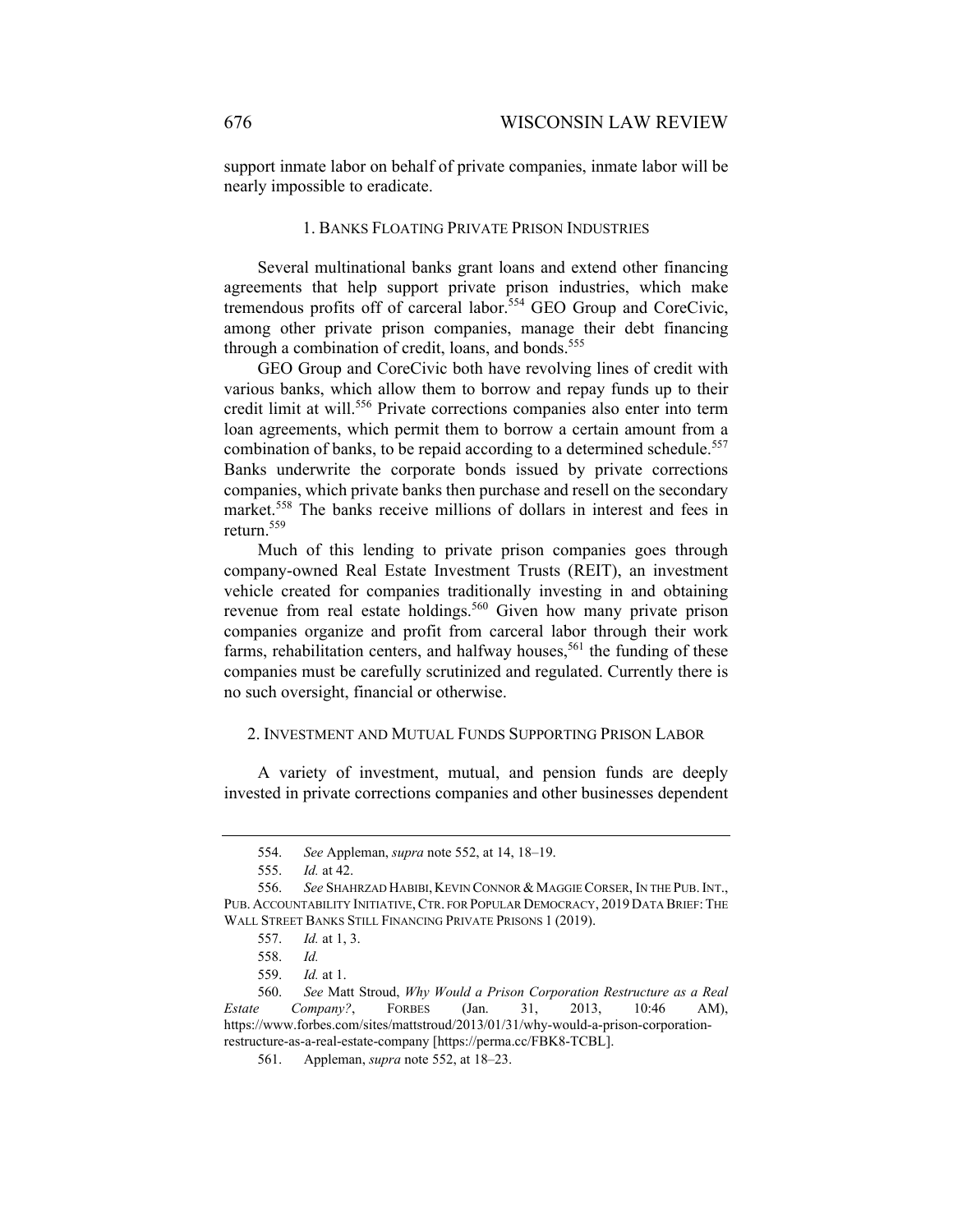on prison labor, with millions of dollars held in these vehicles.<sup>562</sup> Specifically, Vanguard and Fidelity, the two major U.S. investment funds, own stock in various companies that use inmate labor. As of February 27, 2022, Vanguard Total Stock Market Index Fund (VTSAX) had 177.01 billion invested in 31 companies generally involved in the prisonindustrial complex, amounting to 14% of the fund assets.<sup>563</sup> As of February 27, 2022, Vanguard ESG U.S. Stock ETF (ESGV) had 869.85 million invested in 22 companies involved in the prison industrial complex, amounting to 14% of the fund assets.<sup>564</sup>

Fidelity has also invested in both private prison companies and companies using inmate labor. This includes Fidelity® Total Market Index Fund (FSKAX), which has 9.95 billion invested in 31 prison companies, amounting to 14% of fund assets, as of February 27, 2022.<sup>565</sup> Fidelity Series Total Market Index Fund (FCFMX) has 6.65 billion invested in 31 companies involved in the prison-industrial complex, amounting to 14% of fund assets, as of February 27, 2022.<sup>566</sup>

Private prison companies, as well as many corrections-serving businesses, rely heavily on carceral labor in prisons, detention centers, and halfway houses, a model that is an essential part of their modus operandi.567 Banks, mutual funds, and various investment vehicles help support smaller private companies that profit from prison labor. For example, Aramark, a publicly traded company, provides food services to prisons and is a heavy user of carceral labor.<sup>568</sup> Many smaller companies such as Keefe Group, iCare (a subsidiary of Aramark), and Securus

565. *Fidelity® Total Market Index Fund*, PRISON FREE FUNDS, https://prisonfreefunds.org/fund/fidelity-total-market-index-fund/FSKAX/prisonindustrial-complex-investments/FSUSA003JP/F00000MJS0 [https://perma.cc/6PH8- 9UJ4] (last visited Apr. 18, 2022).

567. Appleman, *supra* note 552, at 18–23.

<sup>562.</sup> *Id.* at 44–45.

<sup>563.</sup> *Vanguard Total Stock Market Index Fund*, PRISON FREE FUNDS, https://prisonfreefunds.org/fund/vanguard-total-stock-market-index-fund/VTSAX/prisonindustrial-complex-investments/FSUSA002PT/FOUSA00L83 [https://perma.cc/9Y23- C3UM] (last visited Apr. 18, 2022).

<sup>564.</sup> *Vanguard ESG U.S. Stock ETF Fund*, PRISON FREE FUNDS, https://prisonfreefunds.org/fund/vanguard-esg-us-stock-etf/ESGV/prison-industrialcomplex-investments/FS0000DVU7/F000010QC6 [https://perma.cc/2S9N-UCQL] (last visited Apr. 18, 2022).

<sup>566.</sup> *Fidelity Series Total Market Index Fund*, PRISON FREE FUNDS, https://prisonfreefunds.org/fund/fidelity-series-total-market-index-fund/FCFMX/prisonindustrial-complex-investments/FS0000EA8M/F000011YJJ [https://perma.cc/CCD8- NRTY] (last visited Apr. 18, 2022).

<sup>568.</sup> *See* Tanay Tatum-Edwards, Opinion, *It's Time for Investors to Dump Shares of Companies That Profit from Mass Incarceration and Prison Labor*, MARKETWATCH (June 30, 2020, 4:34 PM), https://www.marketwatch.com/story/its-time-for-investors-todivest-from-companies-that-profit-from-mass-incarceration-and-cheap-us-prison-labor-2020-06-29 [https://perma.cc/TR75-HPD8].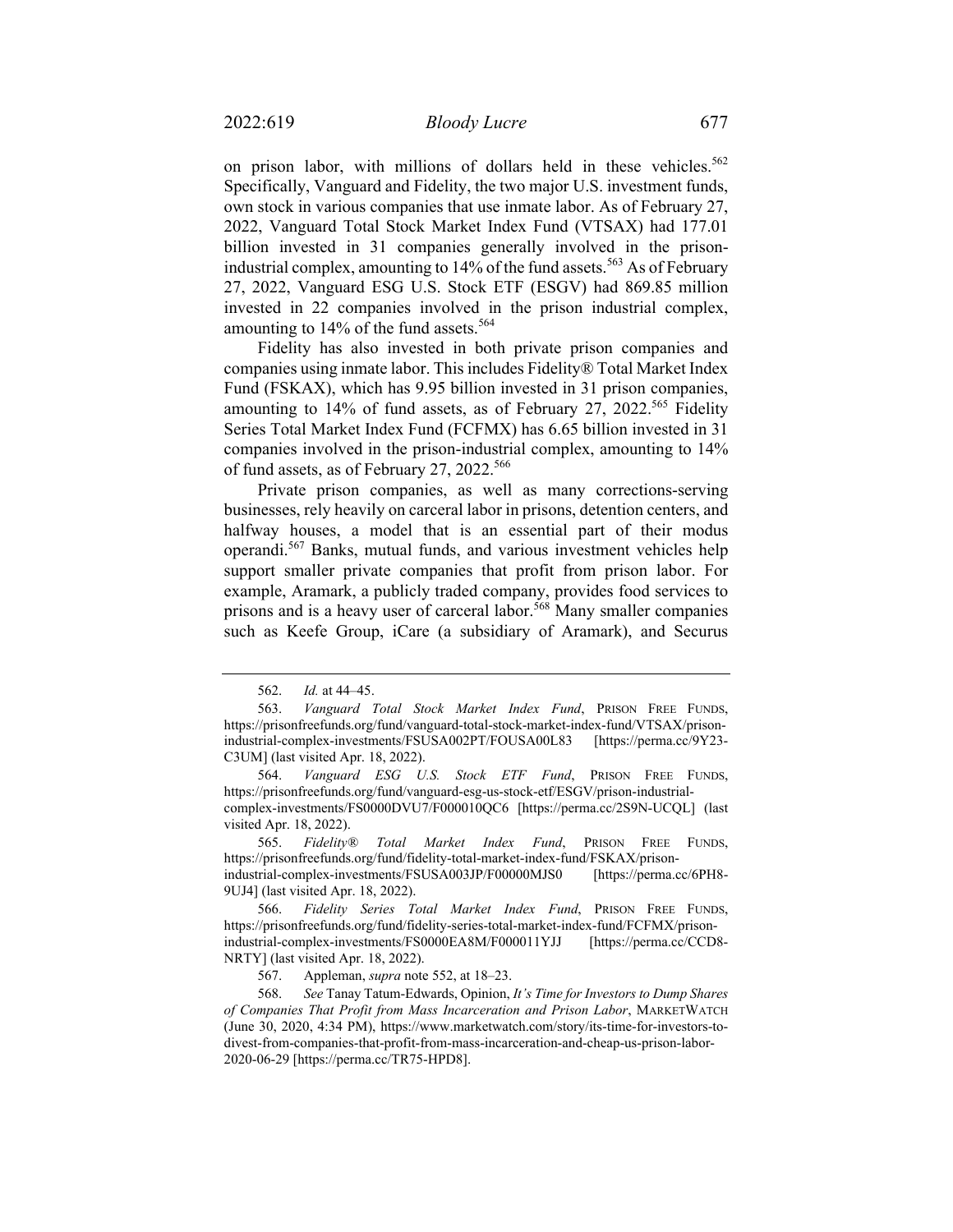Technologies have profitable vending contracts with various correction facilities, charging high prices to inmates for phone calls, necessary toiletries, and even care packages.<sup>569</sup>

In addition to Vanguard and Fidelity, many passively managed index funds (frequently integrated into mutual funds or 401(k) plans) own stock in prison industries and companies using carceral labor*.* <sup>570</sup> The companies range from private prison companies to companies that rely on prison laborers for some of their business, including Aramark, Acadia Healthcare,<sup>571</sup> Costco,<sup>572</sup> 3M,<sup>573</sup> and Walmart.<sup>574</sup> Accordingly, many investors are unaware of their passive funding and support of companies that use carceral labor.

Higher education also supports prisons and carceral labor through its investment strategies.<sup>575</sup> Although Columbia University and the University of California system have divested from prisons and correctional facilities,<sup>576</sup> most colleges and universities have retained their investments.

In sum, many individuals are unknowingly invested in companies using carceral labor through standard mutual funds and other investment vehicles. At a minimum, there should be more transparency for those who choose not to support such involuntary servitude.

#### V. SOLUTIONS, REGULATORY AND OTHERWISE

There are various ways to attack the use of abusive carceral labor in state, federal, and industrial settings. These include the filing of lawsuits by current inmates, implementing regulatory oversight, abolishing slavery and involuntary servitude in state constitutions, and divesting from private companies using prison labor in exploitative ways, as well as divesting from private prisons themselves.

<sup>569.</sup> *Id.* 

<sup>570.</sup> Appleman, *supra* note 552, at 44–45.

<sup>571.</sup> *See Acadia Healthcare Co Inc*, INVESTIGATE (July 19, 2019), https://investigate.afsc.org/acadia-healthcare [https://perma.cc/G7W8-ELLB].

<sup>572.</sup> *See Costco Wholesale Corp*, INVESTIGATE (Sept. 9, 2020), https://investigate.afsc.org/company/costco-wholesale [https://perma.cc/ERD5-9H2W].

<sup>573.</sup> *See 3M Co*, INVESTIGATE (Aug. 9, 2018), https://investigate.afsc.org/company/3m [https://perma.cc/B6FD-YSPX].

<sup>574.</sup> *See Walmart Inc*, INVESTIGATE (Sept. 10, 2020), https://investigate.afsc.org/company/walmart [https://perma.cc/G98L-PPD2].

<sup>575.</sup> *See* Sarah Brodsky, *Investors Question Private Prison Holdings*, IMPACTIVATE (Apr. 11, 2019), https://www.theimpactivate.com/investors-questionprivate-prison-holdings/ [https://perma.cc/V63H-EPMM].

<sup>576.</sup> *See* James Brewer, *Are You Unknowingly Investing in Private Prisons?*, FORBES (Feb. 25, 2021, 5:43 PM), https://www.forbes.com/sites/jbrewer/2021/02/25/areyou-unknowingly-investing-in-private-prisons/?sh=66e05e0c226b.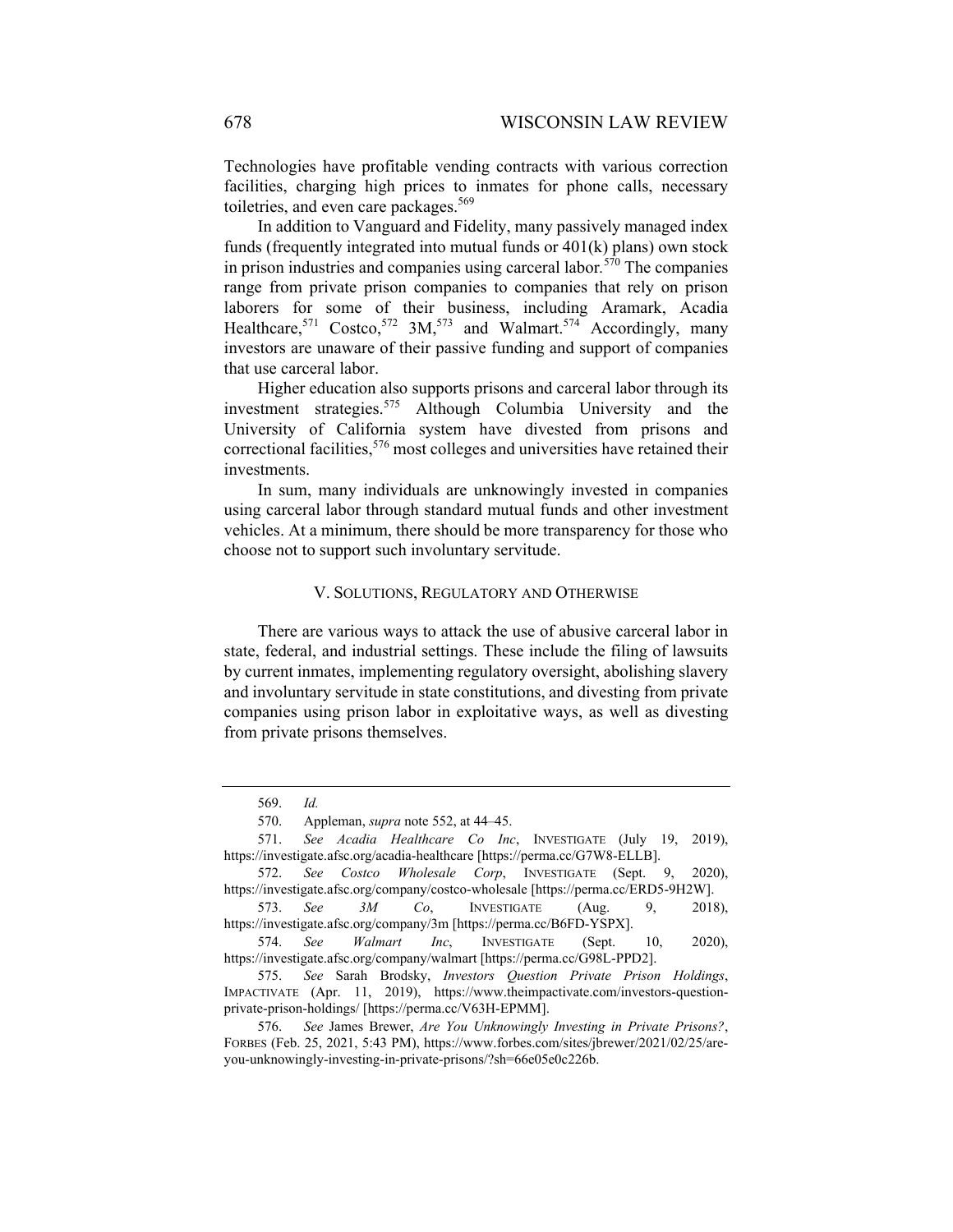## *A. Regulation and Lawsuits*

#### 1. REGULATORY POWER

Congress has the power to regulate inmate labor in federal prisons but historically has not exercised it.<sup>577</sup> The FLSA, however, guarantees a minimum wage and overtime to all those employed in the United States and could easily be applied to inmate labor.<sup>578</sup> Although courts and legislatures have read a prisoner exemption into their interpretations of the FLSA,<sup>579</sup> this may conflict with a more general Supreme Court holding that "[s]pecificity in stating exemptions strengthens the implication that employees not thus exempted . . . remain within the Act."<sup>580</sup>

State and federal courts have held that prisoners are not employees because incarcerated individuals are removed from the national economy.<sup>581</sup> However, carceral labor substantially contributes to much state, federal, and business profit, as I discuss above. The FLSA should be interpreted to cover inmate labor both inside and outside correctional facilities, granting prisoners a fair wage for their many hours of hard toil.

#### 2. LAWSUITS BY PRISONERS

There are a number of pending lawsuits against correctional facilities alleging harsh inmate working conditions. Current and former inmates in Colorado have filed suit in federal district court against the state prison system, the private prison operator CoreCivic, and Governor Jared Polis.582 The prisoners allege "slave labor" conditions during their incarceration by the Colorado prison system.<sup>583</sup> The suit demands that inmates be paid minimum wage, be considered state employees, and receive the same benefits as state workers, such as paid holidays and

<sup>577.</sup> *See* Ruben J. Garcia, *U.S. Prisoners' Strike Is a Reminder How Common Inmate Labor Is*, CBS NEWS (Sept. 3, 2018, 5:51 AM), https://www.cbsnews.com/news/us-prisoners-strike-is-reminder-how-commonplace-inmate-labor-is/ [https://perma.cc/VYR7-J6CM].

<sup>578.</sup> *See* Fair Labor Standards Act of 1938, 29 U.S.C. § 206 (establishing a federal minimum wage); *id.* § 207(a)(1) (establishing a time-and-a-half minimum payrate for work performed in excess of forty hours per week).

<sup>579.</sup> *See supra* Part III.

<sup>580.</sup> *Powell v. U.S. Cartridge Co.*, 339 U.S. 497, 517 (1950).

<sup>581.</sup> *See* Renee Elaine Henson, Comment, *Picking Cotton for Pennies: An Exploration into the Law's Modern Endorsement of a Free-Prison Workforce*, 2 BUS. ENTREPRENEURSHIP & TAX L. REV. 193, 201 (2018).

<sup>582.</sup> *See* Brian Maass, *Colorado Inmates Sue Over 'Slave Labor,' Demand Minimum Wage, Paid Vacations, Paid Sick Leave*, CBS DENVER (July 27, 2020, 11:59 PM), https://denver.cbslocal.com/2020/07/27/slave-labor-prison-lawsuit-minimum-wage/ [https://perma.cc/34QD-SR64].

<sup>583.</sup> *Id.*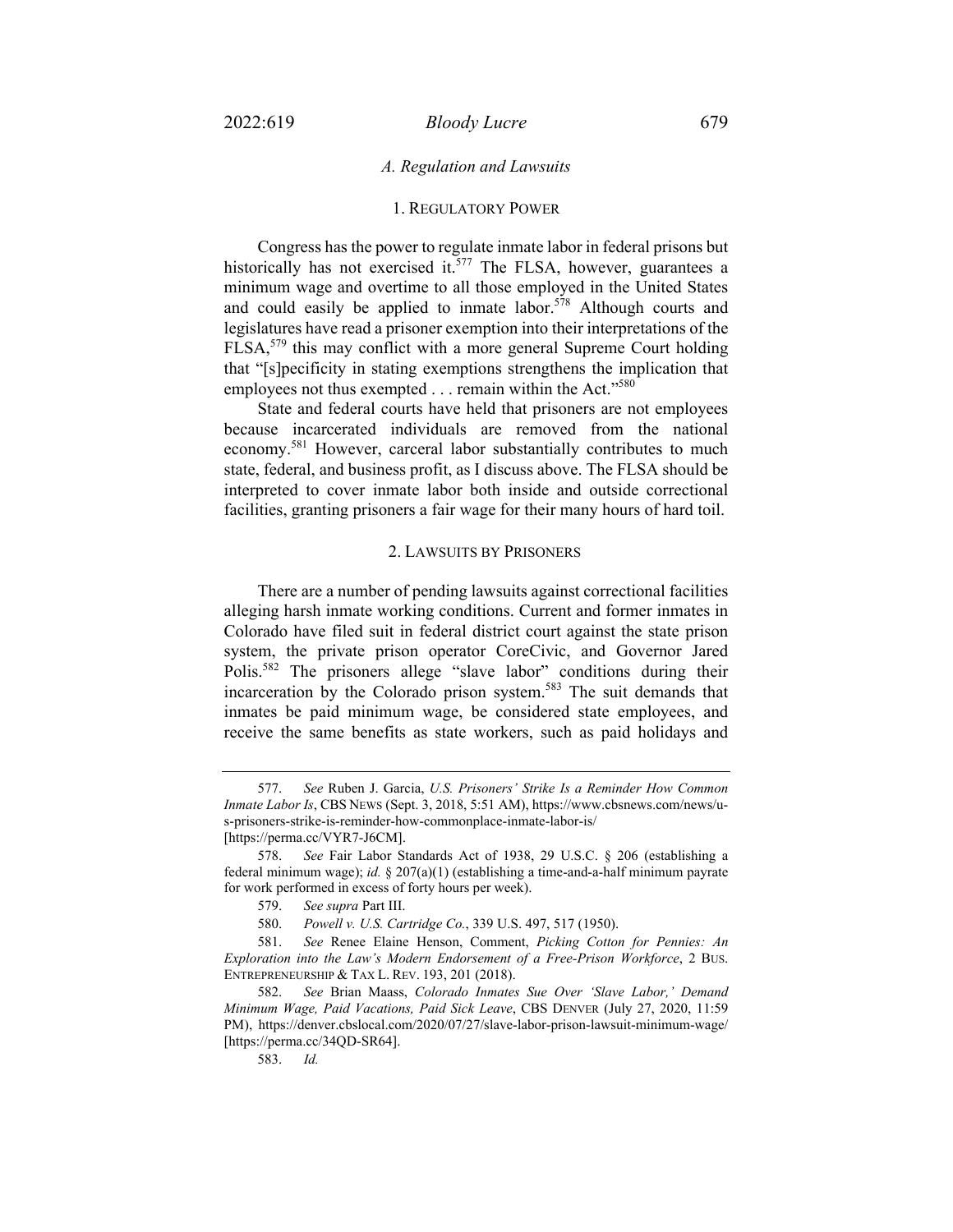vacations, paid sick leave, and medical benefits.<sup>584</sup> Colorado's 2018 change to its state constitution, which eliminated slavery and involuntary servitude as potential punishments for crime, carved out room for the lawsuit to be filed, as the prisoners now argue they are subject to unconstitutional slave labor conditions.<sup>585</sup>

Eight prisoners in Alameda County, California, likewise have filed a federal lawsuit alleging that Aramark—the \$16.2 billion multinational food and facility services conglomerate serving the Santa Rita Jail profited from forced labor.<sup>586</sup> The plaintiffs claimed that their unpaid work for Aramark was forced labor and violated the U.S. Constitution, the Trafficking Victims Protection Act, and a 1990 California law requiring private companies to pay prisoners fair wages.<sup>587</sup> The federal complaint argues that prisoners are entitled to wages equal to nonincarcerated workers and are eligible for overtime pay.<sup>588</sup> The class action also alleges that the jail's deputies forced prisoners to work by either threatening solitary confinement, longer sentences, or firing.<sup>589</sup> The plaintiffs have sought compensatory and punitive damages, attorney's fees, and declaratory and injunctive relief.<sup>590</sup>

Similarly, Nebraska was required to start paying its inmate workforce between \$20 and \$30 a week for their labor laundering sheets, landscaping, and cleaning bathrooms.<sup>591</sup> After a 2020 vote amending Nebraska's constitution and outlawing slavery and involuntary servitude as criminal punishment, Nebraska now must pay prisoners for labor it had historically required them to do for free.<sup>592</sup> Nebraska inmate labor is not compensated at minimum wage, however.<sup>593</sup>

These recent prisoner suits offer one way for inmate laborers to attempt to be paid a proper minimum wage for their work efforts. Individual or even class action lawsuits, however, are a slow and chancy

592. *Id.* 

593*. Id.*

<sup>584.</sup> *Id.*

<sup>585.</sup> *Id.*

<sup>586.</sup> *See* Madison Pauly, *Jail Inmates Worked for a \$16 Billion Company Without Pay. Now They Want Their Wages.*, MOTHER JONES (Jan. 6, 2020), https://www.motherjones.com/crime-justice/2020/01/alameda-santa-rita-jail-aramarkunpaid-wages-lawsuit/.

<sup>587.</sup> *Id.*

<sup>588.</sup> *Id.*

<sup>589.</sup> *Id.* 

<sup>590.</sup> *Complaint for Damages and Declaratory and Injunctive Relief* at 18, *Ruelas v. County of Alameda*, No. 3:19-cv-07637 (N.D. Cal. 2021).

<sup>591.</sup> *See* Riley Johnson, *Lancaster County Jail Inmates Now Paid for Work After Nebraska Voters Passed Slavery Ban*, LINCOLN J. STAR (Dec. 12, 2020), https://journalstar.com/news/local/crime-and-courts/lancaster-county-jail-inmates-nowpaid-for-work-after-nebraska-voters-passed-slavery-ban/article\_ced74ec6-7255-5955 a16c-106922ba10bc.html.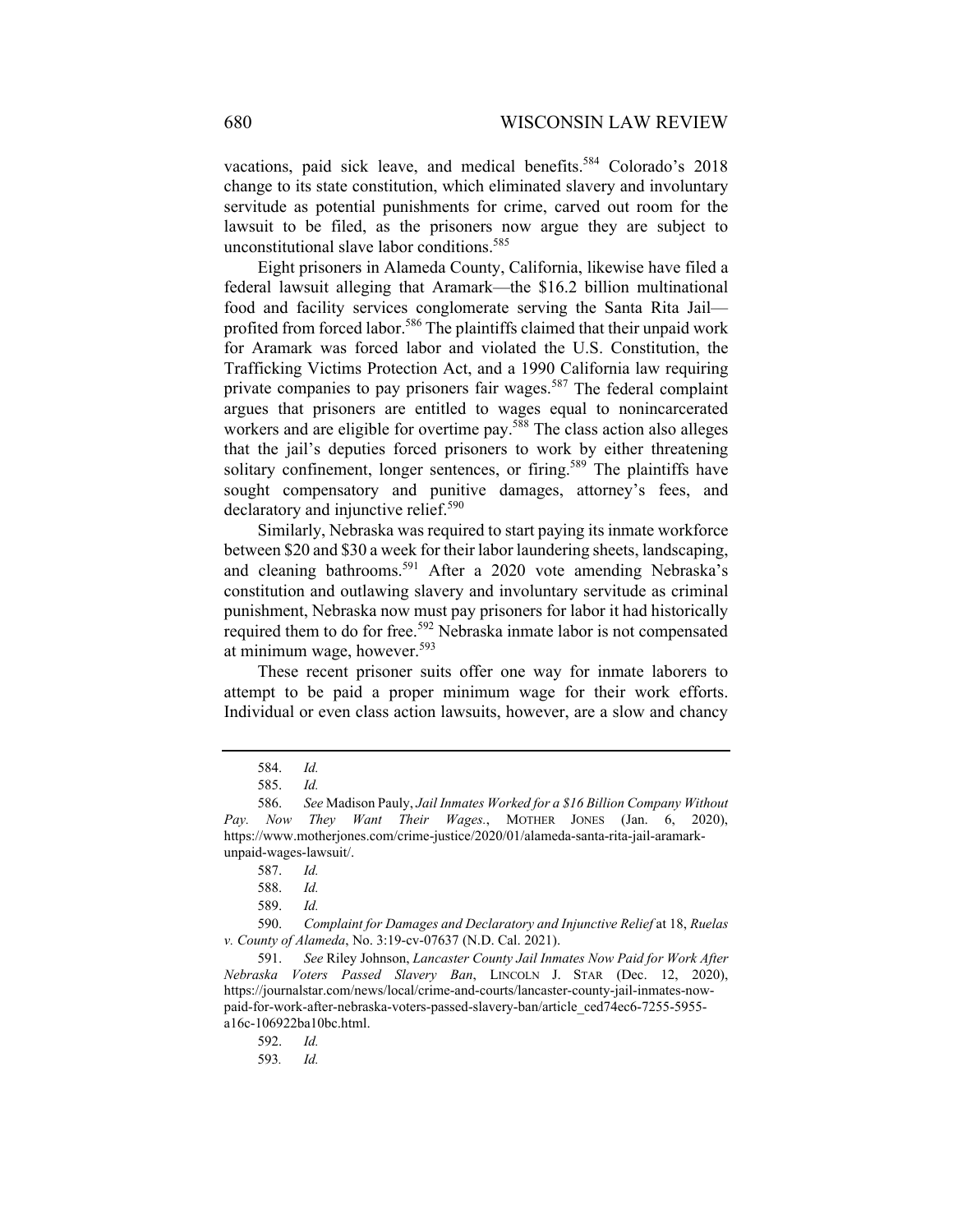way to claw back some of the profit made by the state and private companies and give relief only to a small group of individuals even if successful.

#### *B. Abolishing Constitutional Slavery and Involuntary Servitude*

# 1. FEDERAL ABOLITION AMENDMENT

The so-called "Abolition Amendment" was a bicameral effort to remove the words "except as a punishment for crime whereof the party shall have been duly convicted" from the Thirteenth Amendment.<sup>594</sup> The joint resolution would have banned slavery and involuntary servitude as legal punishments for crimes.<sup>595</sup> The original resolution did not pass in the 116th Congress.<sup>596</sup>

Senator Jeff Merkley and Georgia Representative Nikema Williams reintroduced the resolution on June  $18, 2021$ .<sup>597</sup> The bill's sponsors argued that eliminating this particular clause from the Thirteenth Amendment would "send a clear message: in this country, no person will be stripped of their basic humanity and forced to toil for someone else's profit."598 As outside supporters of the bill noted, "it targets forced labor and not prison work programs, which are voluntary."<sup>599</sup> Currently no action has been taken.

Although passing the Abolition Amendment is a noble endeavor and would help some prisoners who are currently forced to work without any pay or face punishment, its passage would not solve all the issues tied to carceral labor and profit-making. The profits extracted from inmate work are so deeply embedded in our system of mass incarceration that this potential amendment would ameliorate only part of the problem.

<sup>594.</sup> U.S. Const. amend. XIII, § 1.

<sup>595.</sup> S.J. Res. 81, 116th Cong. (2020).

<sup>596.</sup> *All Information (Except Text) for S.J.Res.81*, CONGRESS.GOV, https://www.congress.gov/bill/116th-congress/senate-joint-resolution/81/all-

info?r=8&s=1 (last visited Mar. 3, 2022) (showing that the last action on the resolution was referred to the Committee on the Judiciary on December 2, 2020).

<sup>597</sup>*.* Press Release, Sen. Jeff Merkley, U.S. Senate, *Ahead of Juneteenth, Merkley, Williams Propose Constitutional Amendment to Close Slavery Loophole in 13th Amendment* (June 18, 2021), https://www.merkley.senate.gov/news/press-releases/aheadof-juneteenth-merkley-williams-propose-constitutional-amendment-to-close-slaveryloophole-in-13th-amendment-2021 [https://perma.cc/2QLC-T84B].

<sup>598.</sup> *Id.*

<sup>599.</sup> *See* Terry Tang, *Lawmakers Mark Juneteenth by Reviving 'Abolition Amendment*,*'* AP NEWS (June 18, 2021), https://apnews.com/article/or-state-wire-raceand-ethnicity-lifestyle-juneteenth-963c58a1a19ba501f5677343b9c786e0.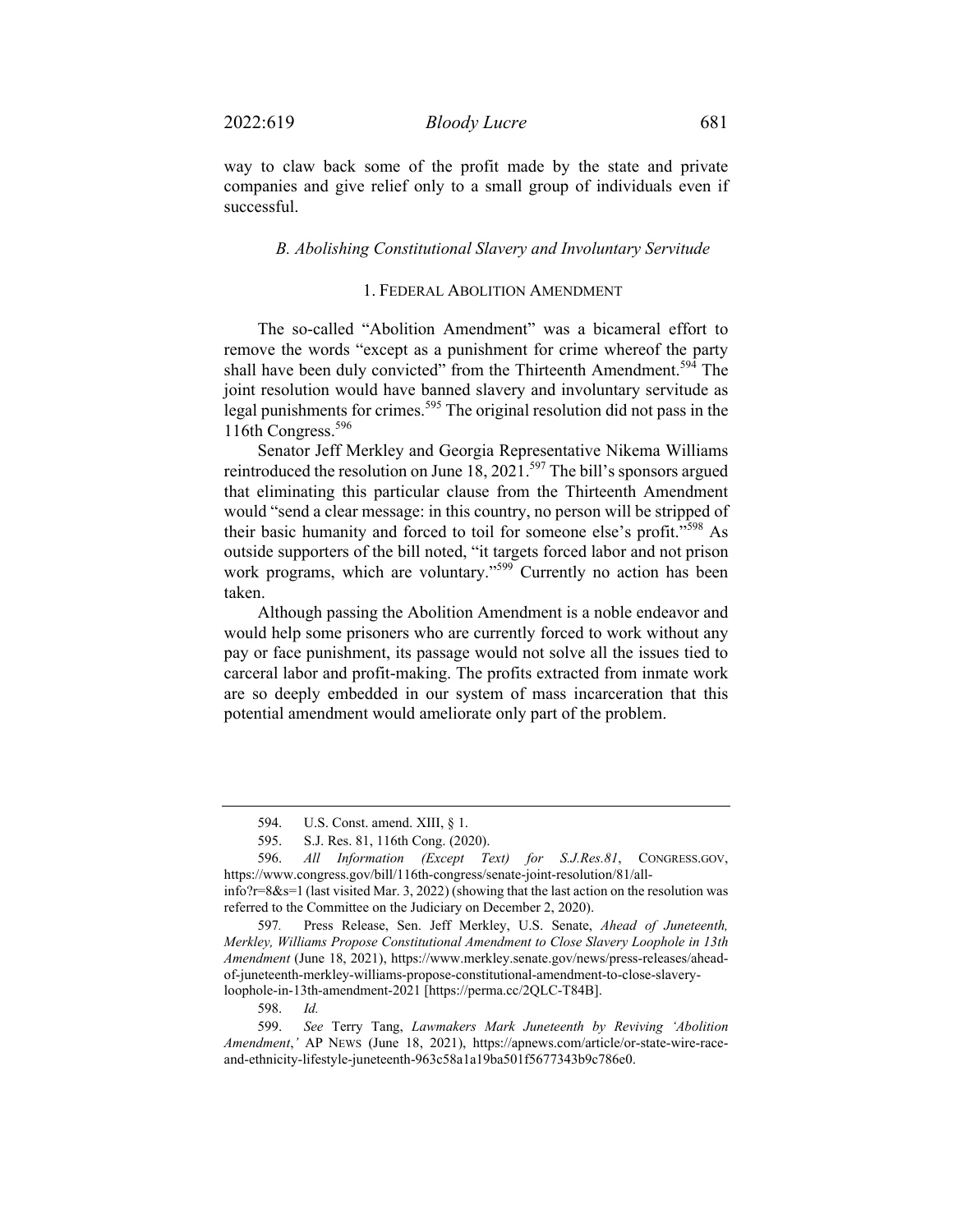## 2. AMENDING STATE CONSTITUTIONS

Approximately twenty states still have similar slavery and indentured servitude clauses in their constitutions permitting either human bondage or prison labor after conviction of a crime.<sup>600</sup> Colorado,<sup>601</sup> Utah, and Nebraska $602$  have removed such provisions from their constitutions. $603$ Colorado's constitution now simply states, "There shall never be in this state either slavery or involuntary servitude," eliminating language similar to that of the Thirteenth Amendment.<sup>604</sup> In 2020 Utah and Nebraska both voted to delete language from their state constitutions allowing slavery and involuntary servitude as punishment.<sup>605</sup>

Other states seem likely to follow. For example, in response to concerns arising from both the history of slavery and the continuing existence of inmate labor, the Tennessee Senate has advanced a proposal removing the clause in the Tennessee Constitution permitting slavery or involuntary servitude as punishment for a crime.<sup>606</sup> Similar to the U.S. Constitution, the Tennessee Constitution holds that "slavery and involuntary servitude, except as a punishment for crime, whereof the party shall have been duly convicted, are forever prohibited in this state."<sup>607</sup> Article I, Section 33 would be replaced by text clearly stating that slavery and involuntary servitude are forbidden in Tennessee.<sup>608</sup> Tennessee's Department of Correction, however, has requested additional text noting that "nothing in this section shall prohibit an inmate from working when the inmate has been duly convicted of a crime."<sup>609</sup> The resolution next goes before the Tennessee House of Representatives before being voted on in the 2022 general election.<sup>610</sup>

605. Gross, *supra* note 603.

<sup>600.</sup> *See id.* 

<sup>601.</sup> *See* Bill Chappell, *Colorado Votes to Abolish Slavery, 2 Years After Similar Amendment Failed*, NPR (Nov. 7, 2018, 3:12 PM), https://www.npr.org/2018/11/07/665295736/colorado-votes-to-abolish-slavery-2-yearsafter-similar-amendment-failed [https://perma.cc/3PZZ-GD73].

<sup>602.</sup> Tang, *supra* note 599.

<sup>603.</sup> *See* Elana Lyn Gross, *Alabama, Utah, Nebraska Remove Racist Language from State Constitutions*, FORBES (Nov. 4, 2020, 4:44 PM), https://www.forbes.com/sites/elanagross/2020/11/04/alabama-utah-nebraska-removeracist-language-from-state-constitutions/?sh=316132461301.

<sup>604.</sup> COLO. CONST. art. II, § 26.

<sup>606.</sup> Associated Press, *Tennessee Senate OKs Bid to Remove 'Slavery' As Punishment*, ABC NEWS (Mar. 15, 2021, 6:41 PM), https://abcnews.go.com/US/wireStory/tennessee-senate-oks-bid-remove-slaverypunishment-76477338 [https://perma.cc/KBY6-USAX].

<sup>607.</sup> TENN. CONST. art. I, § 33.

<sup>608.</sup> Associated Press, *supra* note 606.

<sup>609.</sup> *Id.* 

<sup>610.</sup> Slater Teague, *Tennessee Senate Approves Proposed Amendment to Remove Slavery from State Constitution*, WKRN (Mar. 16, 2021, 5:30 AM),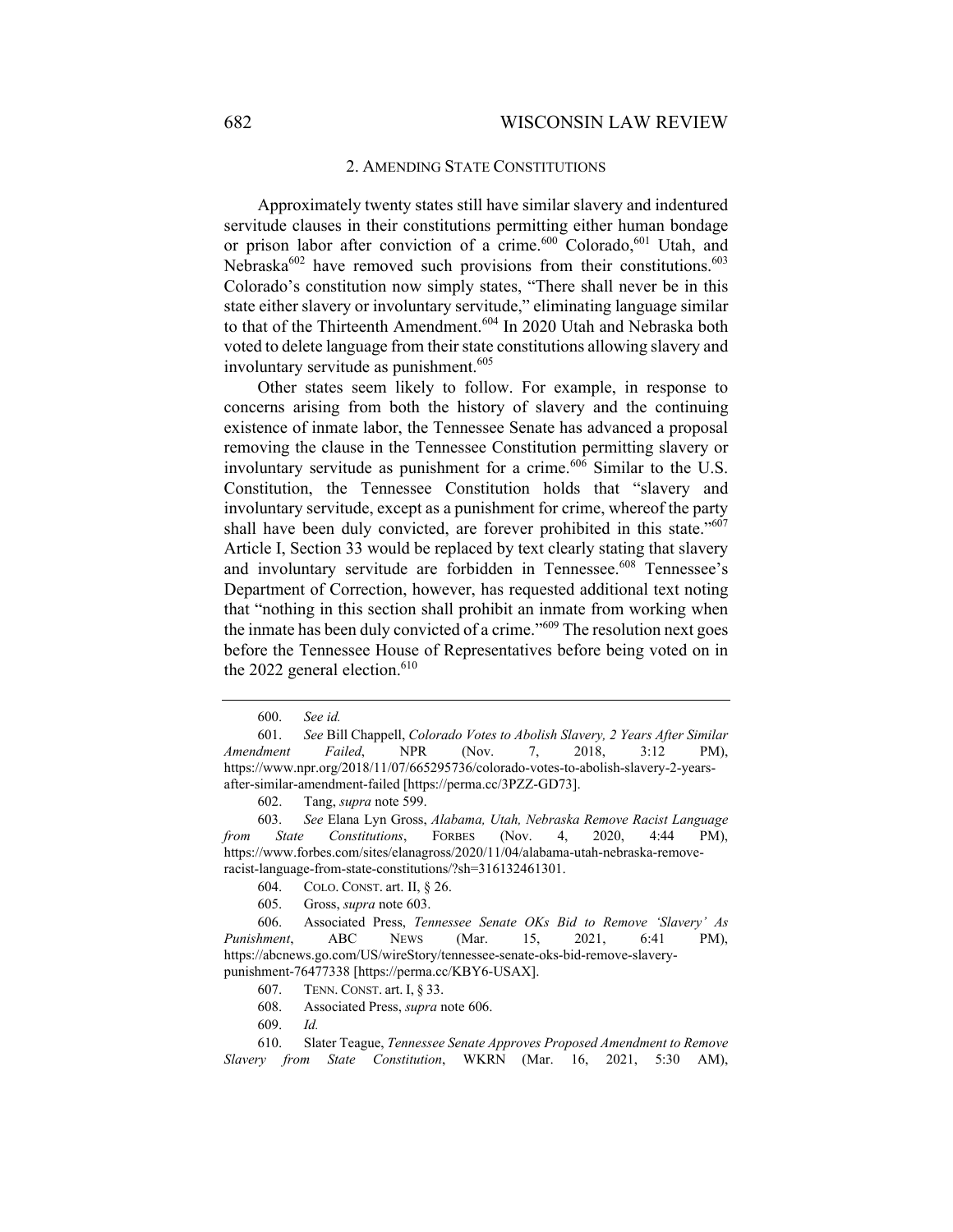Minnesota had a similar bill up for a vote in the November 2020 election, offering Minnesotans the chance to eliminate from the state constitution slavery and involuntary servitude as possible punishments for crime.<sup>611</sup> Some constituents, however, were concerned that eliminating such language would make it difficult to continue low-wage inmate work programs in state prisons.<sup>612</sup>

Likewise, there is a bill in the Texas legislature "proposing an amendment to the state constitution that would ban [slavery and] forced labor for any reason—including as punishment."<sup>613</sup> The bill's supporters argue that this type of amendment not only would help stop correctional facilities from imposing mandatory work policies, but also would allow inmates forced to work to take these cases to court.<sup>614</sup> Although the bill has not yet gotten a committee hearing, if it passes the legislature, the decision to amend the Texas Constitution would be left up to voters.<sup>615</sup>

These changes to state constitutions are slowly gaining momentum. In 2020 State Assemblywoman Angela McKnight sponsored a resolution that would amend Article I of the New Jersey Constitution with a new paragraph that provides, "No person shall be held in slavery or involuntary servitude in this State, including as a penalty or a punishment for a crime."616 "It would be passed in conjunction with a question to New Jersey voters on election ballots" asking voters if they approved amending the New Jersey Constitution for those specified reasons.<sup>617</sup>

California bans slavery already, but the state may allow voters to ban involuntary servitude as a criminal punishment.<sup>618</sup> The involuntary servitude measure would remove involuntary servitude from Article I, Section 6 of the California Constitution.<sup>619</sup> The California State Assembly

https://www.wkrn.com/news/tennessee-news/tennessee-senate-approves-proposedamendment-to-remove-slavery-from-state-constitution/ [https://perma.cc/96Z4-KRZ7].

<sup>611.</sup> Tim Walker, *Minnesota's Constitution References Slavery — But Voters May Have the Chance to Hit Delete*, NORTHFIELD NEWS (May 4, 2020), https://www.southernminn.com/northfield\_news/news/state/article\_ddc6524a-ac50-5c3d-85eb-34f5398e43ee.html [https://perma.cc/5SY6-GKDN].

<sup>612.</sup> *Id.* 

<sup>613.</sup> *See* Sangita Menon, *Bill Seeks to Amend Texas Constitution to Ban Slavery*, KUT 90.5 (May 8, 2021, 9:11 AM), https://www.kut.org/crime-justice/2021-05-08/billseeks-to-amend-texas-constitution-to-ban-slavery [https://perma.cc/B88R-9KYH].

<sup>614.</sup> *Id.*

<sup>615.</sup> *Id.*

<sup>616.</sup> Assemb. Con. Res. 145, 219th Leg. (N.J. 2020).

<sup>617.</sup> *See* David Menzies, *'Amend the 13th' Cypher Hopes to Galvanize Support in Fight Against Modern Slavery*, NJ.COM (Sept. 17, 2020, 11:48 AM), https://www.nj.com/hudson/2020/09/amend-the-13th-cypher-hopes-to-galvanize-supportin-fight-against-modern-slavery.html [https://perma.cc/7YHK-8F4Q].

<sup>618.</sup> Menon, *supra* note 613.

<sup>619.</sup> *See Asm. Kamlager Announces ACA 3: The California Abolition Act to Abolish Involuntary Servitude*, CAL. STATE ASSEMBLY DEMOCRATIC CAUCUS (Mar. 4,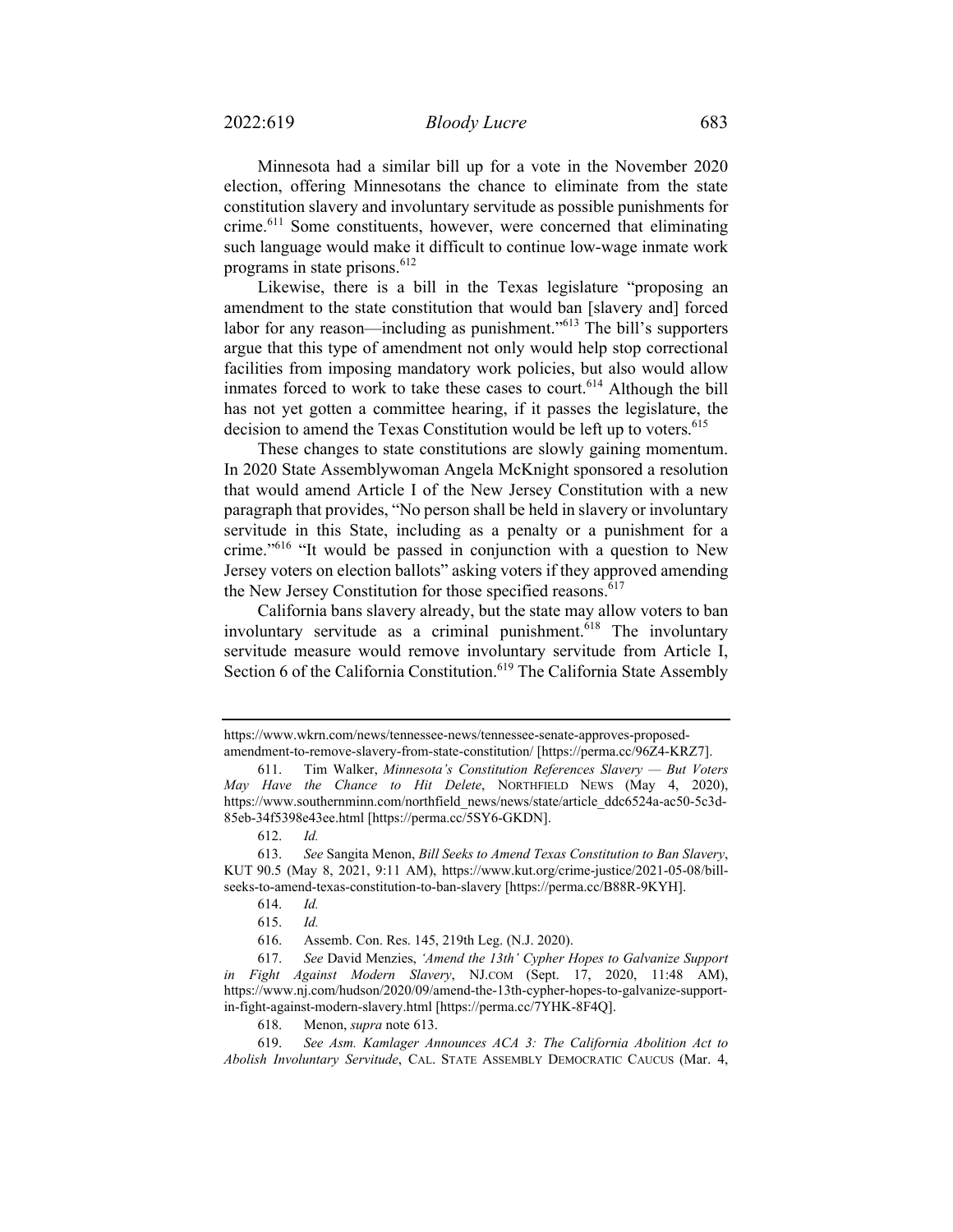Democratic Caucus notes, "The euphemistic language of 'involuntary servitude' masks what this nefarious practice is in plain language: forced labor."620 Because California inmates are not given the choice of working when imprisoned, much California carceral labor is truly involuntary. $621$ Many Californians feel that requiring involuntary labor of prisoners simply continues the legacy of slavery given the demographics of those incarcerated.<sup>622</sup>

The states considering eliminating slavery and involuntary servitude from their constitutions are part of a broader abolition movement seeking to end carceral labor in their states and in the U.S. Constitution.<sup>623</sup> The Abolish Slavery National Network (ASNN) is a national coalition seeking to "abolish constitutional slavery and involuntary servitude in all forms, for all people."<sup>624</sup> The ASNN argues that state constitutions are not symbolic but rather are important parts of state law and thus must be amended to eliminate the language of slavery and involuntary servitude.<sup> $625$ </sup>

The movement to abolish the mention of slavery and involuntary servitude as acceptable punishments for crimes in state documents is a heartening signal and certainly should be supported. Like the federal abolition amendment, however, even a full elimination of slavery and involuntary servitude would not truly fix the persistent problem with coercive carceral labor due to the existing caselaw, regulation overseeing prison labor, and the complicated structure of mass incarceration. Abolishing slavery and involuntary servitude for criminal punishment is an important symbolic step, but it is just the beginning of what is needed to start draining the profits from punishment.

623. *See, e.g.*, *Home*, ABOLISH SLAVERY NAT'L NETWORK, https://abolishslavery.us/ [https://perma.cc/D4KL-RN37] (last visited Mar. 3, 2022).

624. *About*, ABOLISH SLAVERY NAT'L NETWORK, https://abolishslavery.us/about/ [https://perma.cc/B5FM-VPTX] (last visited Mar. 4, 2022).

625. *Frequently Asked Questions*, ABOLISH SLAVERY NAT'L NETWORK, https://abolishslavery.us/faqs/ [https://perma.cc/6P48-LHNG] (last visited Mar. 4, 2022).

<sup>2021),</sup> https://asmdc.org/press-releases/asm-kamlager-announces-aca-3-californiaabolition-act-abolish-involuntary-servitude [https://perma.cc/592D-C826].

<sup>620.</sup> *Id.*

<sup>621.</sup> *Id.* 

<sup>622.</sup> *See* Don Thompson, *Amendment Would Ban 'Servitude' by California Prison Inmates*, AP NEWS (Feb. 25, 2021), https://apnews.com/article/wildfires-sanfrancisco-constitutions-prisons-coronavirus-pandemicc182b569cc42d3f75450585979b763e9.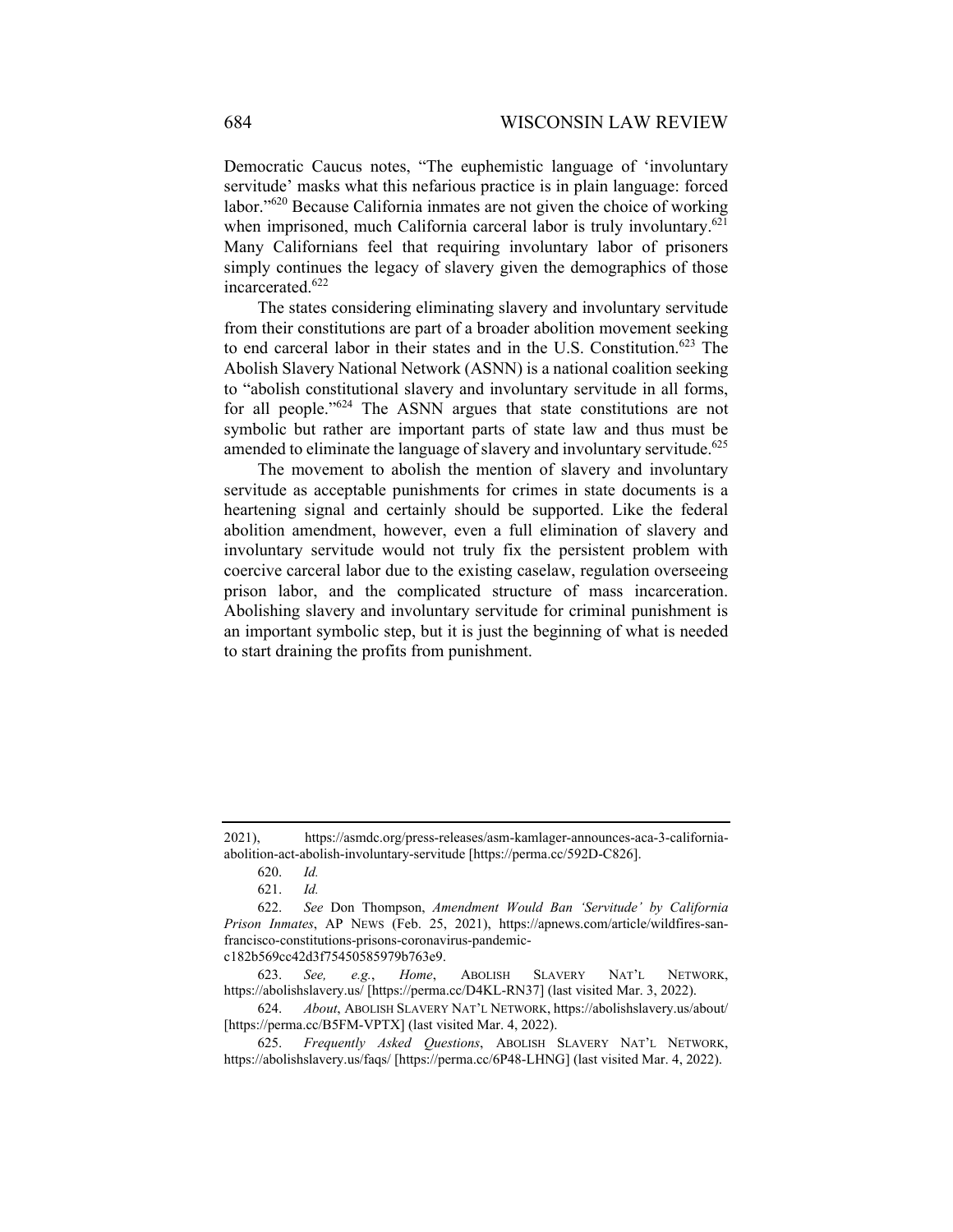#### 1. GROWING BANK REFUSAL TO FUND PRIVATE PRISON COMPANIES

As discussed in Part IV, despite increasing divestment, some major banks continue to help fund private prisons' complicated real estate and tax holdings. More and more, however, lenders have begun abandoning private prison companies, cutting off funding and declining to provide financing for new facilities.<sup>626</sup> Over the past four years, several major banks have pulled their credit from the private corrections industry, including JPMorgan Chase, Wells Fargo, PNC, Barclays, U.S. Bank, SunTrust Banks/BBT, BNP Paribas, and Bank of America.<sup>627</sup> Approximately seventy-two percent of future financing to these companies, with an estimated value of over \$1.9 billion, has disappeared.<sup>628</sup>

As a result, both Geo Group and CoreCivic are currently facing significant cashflow problems, reflecting their loss of credit access from major banks.<sup>629</sup> Most recently, Regions Bank in Alabama announced the ending of its partnership with CoreCivic and will not be renewing its 2023 contract.630 Following suit, Barclays Bank and KeyBank Capital Markets pulled out of a deal to help fund CoreCivic's construction of two Alabama prisons.631 The pressure on banks to distance themselves from the financing of private prison companies continues to increase,  $632$  as more reports spread of private prisons' unfair forced labor policies and terrible living conditions.

As more and more banks hopefully pull their funding from major private prison companies like CoreCivic and Geo Group, such companies' ability to continue to expand across the country will cease. Public pressure

630. Morgan Simon, *Regions Bank of Alabama Turns Its Back on CoreCivic, Announces Plan to End Relationship*, FORBES (Feb. 1, 2021, 10:00 AM), https://www.forbes.com/sites/morgansimon/2021/02/01/regions-bank-of-alabama-turnsits-back-on-corecivic-announces-plan-to-end-relationship/?sh=46e1ee0d15be.

631. Morgan Simon, *Toxic Alabama Private Prison Deal Falling Apart with Barclays Exit*, FORBES (Apr. 21, 2021, 1:53 PM), https://www.forbes.com/sites/morgansimon/2021/04/21/toxic-alabama-private-prisondeal-falling-apart-with-barclays-exit/?sh=7939e33752f0.

<sup>626.</sup> Appleman, *supra* note 552, at 50.

<sup>627.</sup> *Id.* at 50–51.

<sup>628.</sup> Clare Carlile, *Financing Racism in US Private Prisons*, ETHICAL CONSUMER (Sept. 11, 2020), https://www.ethicalconsumer.org/money-finance/financing-racism-usprivate-prisons [https://perma.cc/6UHD-WNEQ].

<sup>629.</sup> Matthew Clarke, *Private Prison Companies Face Stock Crunch, Credit Crunch*, PRISON LEGAL NEWS (Feb. 1, 2021), https://www.prisonlegalnews.org/news/2021/feb/1/private-prison-companies-face-stockcrash-credit-crunch/ [https://perma.cc/QR2V-U4FK].

<sup>632.</sup> *Id.*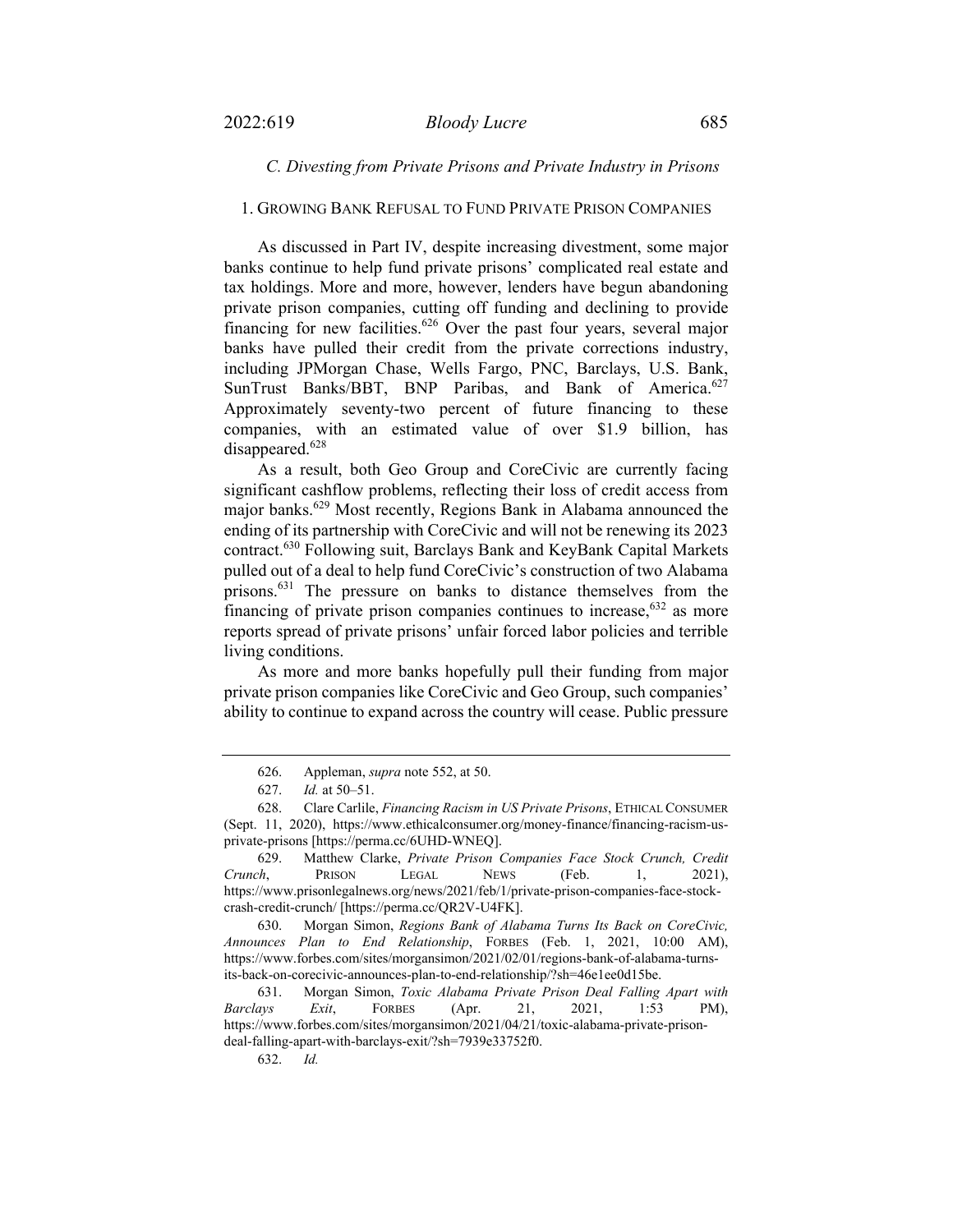on and shaming of those remaining banks that continue to fund them may eventually stop the ability of private prisons to force scores of imprisoned carceral workers to labor in unsafe and poorly compensated jobs.

# 2. BANKS SUPPORTING THE RELEASED

In harmony with the divestment of many major banks from private prison real estate investment trusts (REITS) such as CoreCivic and Geo Group, it is also possible for banks to support prisoner education, rehabilitation, and job training. "Banks should be looking for opportunities to support organizations that provide education, training and economic opportunity to those who have been incarcerated . . . . "<sup>633</sup>

For example, Beneficial State Bank supports CROP (Creating Restorative Opportunities and Programs),<sup>634</sup> a nonprofit providing released prisoners with restorative assistance, rehabilitation, and other needed services to help them thrive in the community.635 Likewise, Bank of America supports formerly imprisoned entrepreneurs who are operating mission-driven organizations.<sup>636</sup> Bank of America's plan, called Unlocked Futures, gives former prisoners an unrestricted \$50,000 grant and a year of expert strategic support along with coaching from Bank of America senior executives.<sup>637</sup>

#### 3. ELIMINATING PRIVATE PROFIT FROM THE CARCERAL WORLD

Although private prisons incarcerate only eight percent of the state and federal prison population,  $638$  there are innumerable ways private companies using carceral labor make money from public imprisonment. The general use of external, for-profit providers for health care, food, telephone, banking, and visitation services has significantly decreased the

<sup>633.</sup> Randell Leach, *Banks Should Follow and Expand on Biden's Lead and Divest from Mass Incarceration*, FORBES (Apr. 15, 2021, 7:00 AM), https://www.forbes.com/sites/forbesfinancecouncil/2021/04/15/banks-should-follow-andexpand-on-bidens-lead-and-divest-from-mass-incarceration/?sh=1379e75c4242.

<sup>634.</sup> *Home*, CROP, https://www.croporganization.org/experiences/HOME/pages/5e7e597e64a7236b866938d

c/home (last visited Mar. 5, 2022).

<sup>635.</sup> Leach, *supra* note 633.

<sup>636.</sup> *Workforce Development & Education*, BANK OF AM., https://about.bankofamerica.com/en/making-an-impact/workforce-development-programs [https://perma.cc/6ZCM-MDX3] (last visited Mar. 5, 2022).

<sup>637.</sup> *Id.* 

<sup>638.</sup> *Private Prisons in the United States*, SENTENCING PROJECT (Mar. 3, 2021), https://www.sentencingproject.org/publications/private-prisons-united-states/ [https://perma.cc/X4P4-XRAS].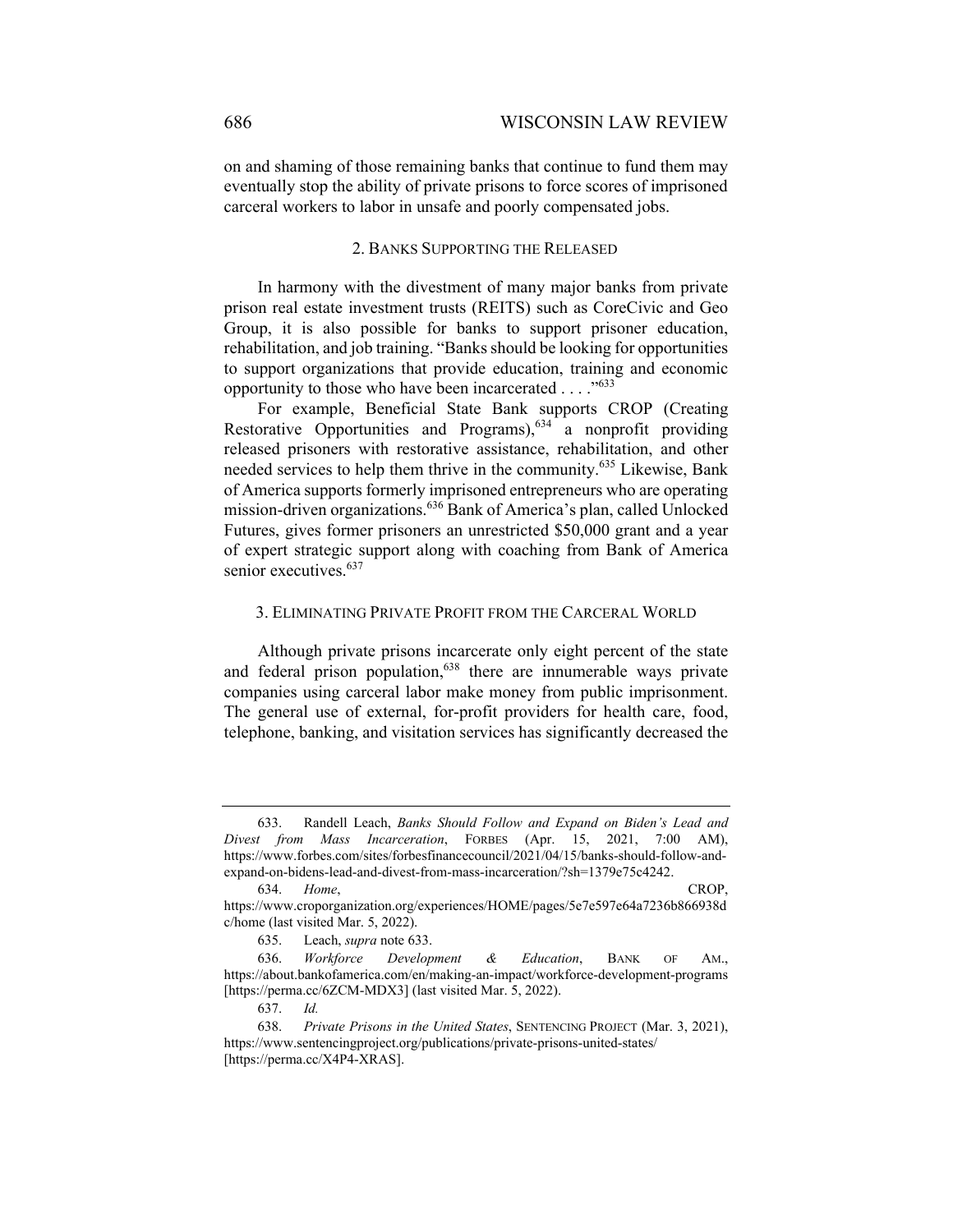quality of life for inmates, all while steadily increasing private revenues.<sup>639</sup> The cheap pricing these service providers offer to states and counties is offset by the toll these substandard offerings have on inmates, including higher rates of illness and death, often barely edible or extremely minimal provisions, very expensive phone rates, exploitative fees for inmate banking, and pricey video visitation costs for any visitors who may wish to maintain contact with those incarcerated.<sup>640</sup>

The private contractors who operate in public prisons and jails have a vested interest in keeping the system of mass incarceration in place: the more people incarcerated, the more money these companies make.<sup>641</sup> In total, there are at least 3,100 corporations that profit from mass incarceration.<sup>642</sup>

Private businesses have benefited tremendously from the shift from public provision of carceral services to private, for-profit provision<sup>643</sup> incarcerated individuals less so. "The corrections industry operates for the primary purpose of maximizing profits for its owners—creating strong incentives to achieve *new* forms of monetary extraction in addition to shifting the burden of *existing* costs."644 To truly free prisoners from the burden of being used as a profit source, states cannot skimp on services by using private purveyors to save money. Monetizing the criminal justice system through the use of private service providers injures everyone but the profit-makers.

## **CONCLUSION**

"Comprised of institutions that include courts, police and sheriffs' offices, and prisons and jails that warehouse predominately poor people, the criminal justice system and many of its stakeholders derive profit in various ways from those caught within its grip."<sup>645</sup> Roughly half of American inmates worked in some form as of 2018, many unwillingly and even more under very harsh conditions.<sup>646</sup> These carceral workers,

<sup>639.</sup> *See* Victoria Law, *Public Prisons, Private Profits*, TRUTHOUT (Nov. 1, 2014), https://truthout.org/articles/public-prisons-private-profits/ [https://perma.cc/5BKS-GLRA].

<sup>640.</sup> Laura I Appleman, *Cashing in on Convicts: Privatization, Punishment, and the People*, 2018 UTAH L. REV. 579, 596–607 (2018).

<sup>641.</sup> Karakatsanis, *supra* note 131, at 860–61.

<sup>642.</sup> CORR. ACCOUNTABILITY PROJECT AT THE URB. JUST. CTR., THE PRISON INDUSTRIAL COMPLEX: MAPPING PRIVATE SECTOR PLAYERS 1 (2018).

<sup>643.</sup> Appleman, *supra* note 640, at 607.

<sup>644.</sup> HIGHSMITH, *supra* note 443, at 1.

<sup>645.</sup> Elizabeth Jones, *The Profitability of Racism: Discriminatory Design in the Carceral State*, 57 U. LOUISVILLE L. REV. 61, 69 (2018).

<sup>646.</sup> *See* Daniel Moritz-Rabson, '*Prison Slavery': Inmates Are Paid Cents While Manufacturing Products Sold to Government*, NEWSWEEK (Aug. 28, 2018, 5:12 PM),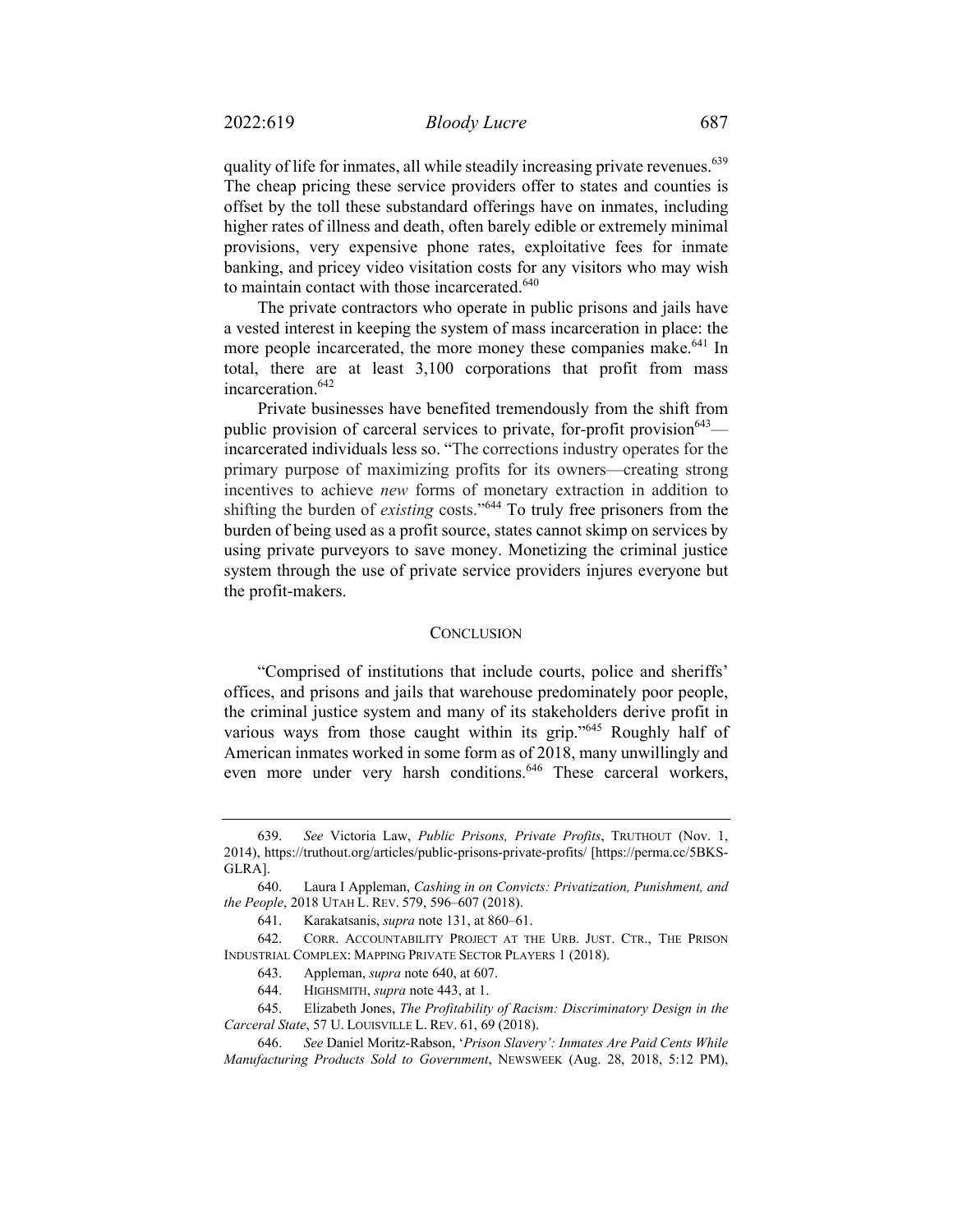however, largely have been ignored and forgotten. "[T]oiling at the margins of the American economy,"<sup>647</sup> these incarcerated individuals generate profit for private industry and cut costs for state and local governments but get little payment or benefit for themselves. Carceral labor essentially still functions as modern penal servitude, itself a quintessentially American invention.<sup>648</sup>

As Amna Akbar has argued, our system of mass incarceration demonstrates a passionate "commitment to extracting capital from Black labor."<sup>649</sup> And yet there has been little focus until very recently<sup>650</sup> on the role of profit and capitalism in our criminal justice system. This Article has sought to lay out the historical path of profiteering in punishment, looking particularly at how carceral labor—and often the literal body, blood, and bones of inmate workers—has shaped the system of mass incarceration today. Although many aspects of such carceral labor have changed, the ineradicable extraction of revenues from the corpus of the imprisoned remains.

Where to go from here is the difficult question. Answers have ranged from outright abolition of prisons $651$  to requiring minimum wage or a living wage for prison labor<sup>652</sup> to eradicating all involuntary carceral labor.<sup>653</sup> What is clear, however, is that removing the cash from carceral labor will be no easy task given the deep enmeshing of profitability with mass incarceration. The economic forces underlying and benefiting from carceral labor range from investment funds to major corporations and are thus difficult to dislodge from the prison-industrial complex. Indeed,

https://www.newsweek.com/prison-slavery-who-benefits-cheap-inmate-labor-1093729 [https://perma.cc/8D89-3JVC].

<sup>647.</sup> Benjamin R. Syroka, *Unshackling the Chain Gang: Circumventing Partisan Arguments to Reduce Recidivism Rates Through Prison Labor*, 50 U. TOL. L. REV. 395, 396 (2019).

<sup>648.</sup> *See* Rebecca McLennan, *When Felons Were Human*, NAT'L HUMANITIES CTR. (Aug. 16, 2011), https://nationalhumanitiescenter.org/on-the-human/2011/08/whenfelons-were-human/ [https://perma.cc/S2JX-ESBA].

<sup>649.</sup> Amna A. Akbar, *Toward a Radical Imagination of Law*, 93 N.Y.U. L. REV. 405, 449–50 (2018).

<sup>650.</sup> *See, e.g.*, *id.*; Roberts, *supra* note 115, at 4.

<sup>651.</sup> *See* Symposium, *Prison Abolition*, 132 HARV. L. REV. (2019) (containing articles centered on prison abolition).

<sup>652.</sup> *See* Noah Smith, *Paying Minimum Wage to Inmates Helps the Working Class*, CHI. TRIB. (June 7, 2017, 8:47 AM), https://www.chicagotribune.com/opinion/commentary/ct-prison-inmates-minimum-wage-20170607-story.html; Ronnie K. Stephens, *Nevada to Weigh Paying Prisoners Minimum Wage*, INTERROGATING JUST. (Apr. 13, 2021), https://interrogatingjustice.org/prisons/nevada-to-weigh-paying-prisoners-minimumwage/.

<sup>653.</sup> *See* Eric Foner, *We Are Not Done with Abolition*, N.Y. TIMES (Dec. 15, 2020), https://www.nytimes.com/2020/12/15/opinion/abolition-prison-laboramendement.html [https://perma.cc/7HFH-UP23].